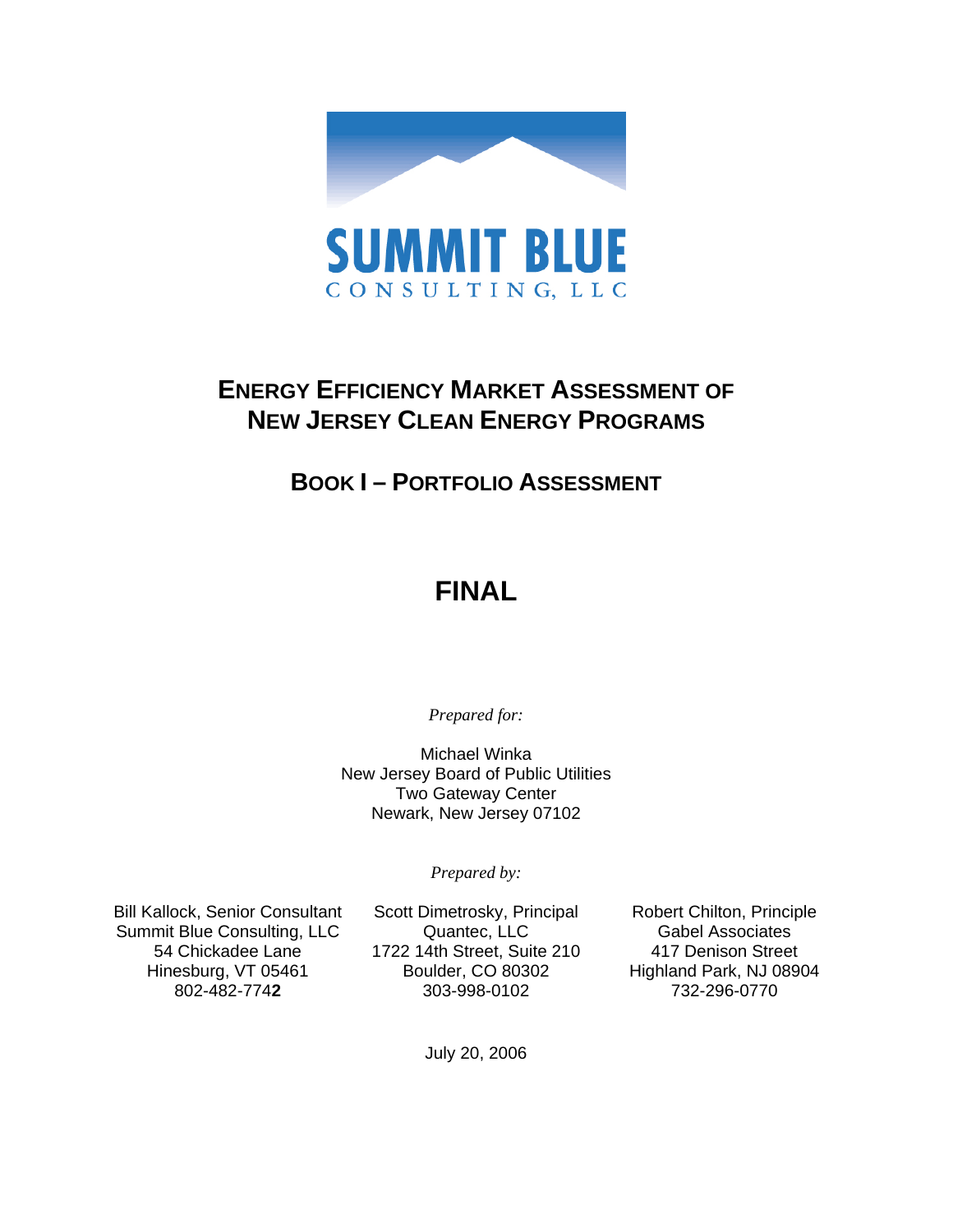| Е. |      |                                                                            |                                                                                        |  |  |  |  |
|----|------|----------------------------------------------------------------------------|----------------------------------------------------------------------------------------|--|--|--|--|
|    | E.1  |                                                                            |                                                                                        |  |  |  |  |
|    | E.2  |                                                                            |                                                                                        |  |  |  |  |
|    | E.3  |                                                                            |                                                                                        |  |  |  |  |
|    |      |                                                                            |                                                                                        |  |  |  |  |
|    |      |                                                                            |                                                                                        |  |  |  |  |
|    | E.4  |                                                                            | New Jersey ENERGY STAR Homes Program Findings and Recommendations  13                  |  |  |  |  |
|    | E.5  |                                                                            | ENERGY STAR Products Program Findings and Recommendations  16                          |  |  |  |  |
|    |      |                                                                            |                                                                                        |  |  |  |  |
|    |      |                                                                            |                                                                                        |  |  |  |  |
|    | E.6  |                                                                            | Commercial and Industrial Construction Program Findings and Recommendations. 19        |  |  |  |  |
|    |      |                                                                            |                                                                                        |  |  |  |  |
|    |      |                                                                            |                                                                                        |  |  |  |  |
|    | E.7  |                                                                            | Combined Heat and Power Program Findings and Recommendations23                         |  |  |  |  |
|    |      |                                                                            |                                                                                        |  |  |  |  |
|    |      |                                                                            |                                                                                        |  |  |  |  |
|    | E.8  |                                                                            | Benefit-cost Model Assessment Findings and Recommendations26                           |  |  |  |  |
|    | E.9  |                                                                            |                                                                                        |  |  |  |  |
|    |      |                                                                            |                                                                                        |  |  |  |  |
|    |      |                                                                            |                                                                                        |  |  |  |  |
| 1. |      |                                                                            |                                                                                        |  |  |  |  |
| 2. |      |                                                                            |                                                                                        |  |  |  |  |
| 3. |      |                                                                            |                                                                                        |  |  |  |  |
|    | 3.1  |                                                                            |                                                                                        |  |  |  |  |
|    | 3.2  |                                                                            |                                                                                        |  |  |  |  |
|    | 3.3  |                                                                            |                                                                                        |  |  |  |  |
|    |      | 3.3.1                                                                      |                                                                                        |  |  |  |  |
|    |      | 3.3.2                                                                      |                                                                                        |  |  |  |  |
|    |      | 3.3.3                                                                      |                                                                                        |  |  |  |  |
|    |      | 3.3.4                                                                      |                                                                                        |  |  |  |  |
|    |      | 3.3.5                                                                      |                                                                                        |  |  |  |  |
|    | 3.4  |                                                                            |                                                                                        |  |  |  |  |
| 4. |      |                                                                            |                                                                                        |  |  |  |  |
|    | 4.1  |                                                                            |                                                                                        |  |  |  |  |
|    | 4.2  |                                                                            | Addition: Pilot Program for Sustainable and Energy Efficient Retrofits of Multi-Family |  |  |  |  |
|    |      |                                                                            |                                                                                        |  |  |  |  |
|    | 4.3  |                                                                            | Addition: Energy Efficient Operations and Maintenance Program for Commercial and       |  |  |  |  |
|    |      |                                                                            |                                                                                        |  |  |  |  |
|    | 4.4  |                                                                            |                                                                                        |  |  |  |  |
|    | 4.5  |                                                                            |                                                                                        |  |  |  |  |
|    | 4.6  |                                                                            |                                                                                        |  |  |  |  |
|    | 4.7  |                                                                            |                                                                                        |  |  |  |  |
|    | 4.8  |                                                                            |                                                                                        |  |  |  |  |
|    | 4.9  | Modifications: New Jersey ENERGY STAR Homes (Residential New Construction) |                                                                                        |  |  |  |  |
|    |      |                                                                            |                                                                                        |  |  |  |  |
|    | 4.10 |                                                                            |                                                                                        |  |  |  |  |
|    |      |                                                                            |                                                                                        |  |  |  |  |
| 5. |      |                                                                            |                                                                                        |  |  |  |  |
|    | 5.1  |                                                                            |                                                                                        |  |  |  |  |
|    |      | 5.1.1                                                                      |                                                                                        |  |  |  |  |
|    |      | 5.1.2                                                                      |                                                                                        |  |  |  |  |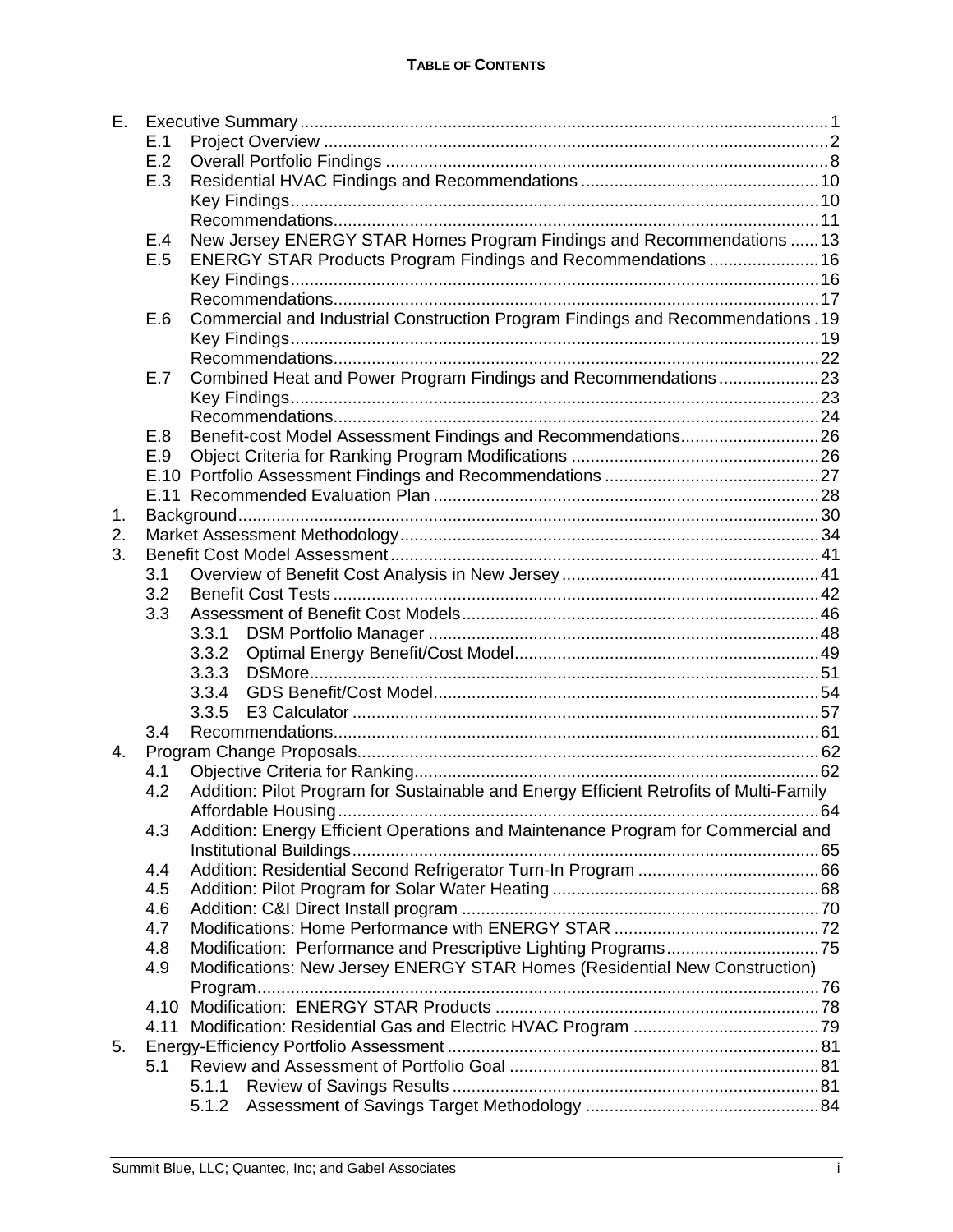|  | 5.5 Summary of Findings and Recommendations for Portfolio Level Assessment105 |  |
|--|-------------------------------------------------------------------------------|--|
|  |                                                                               |  |
|  |                                                                               |  |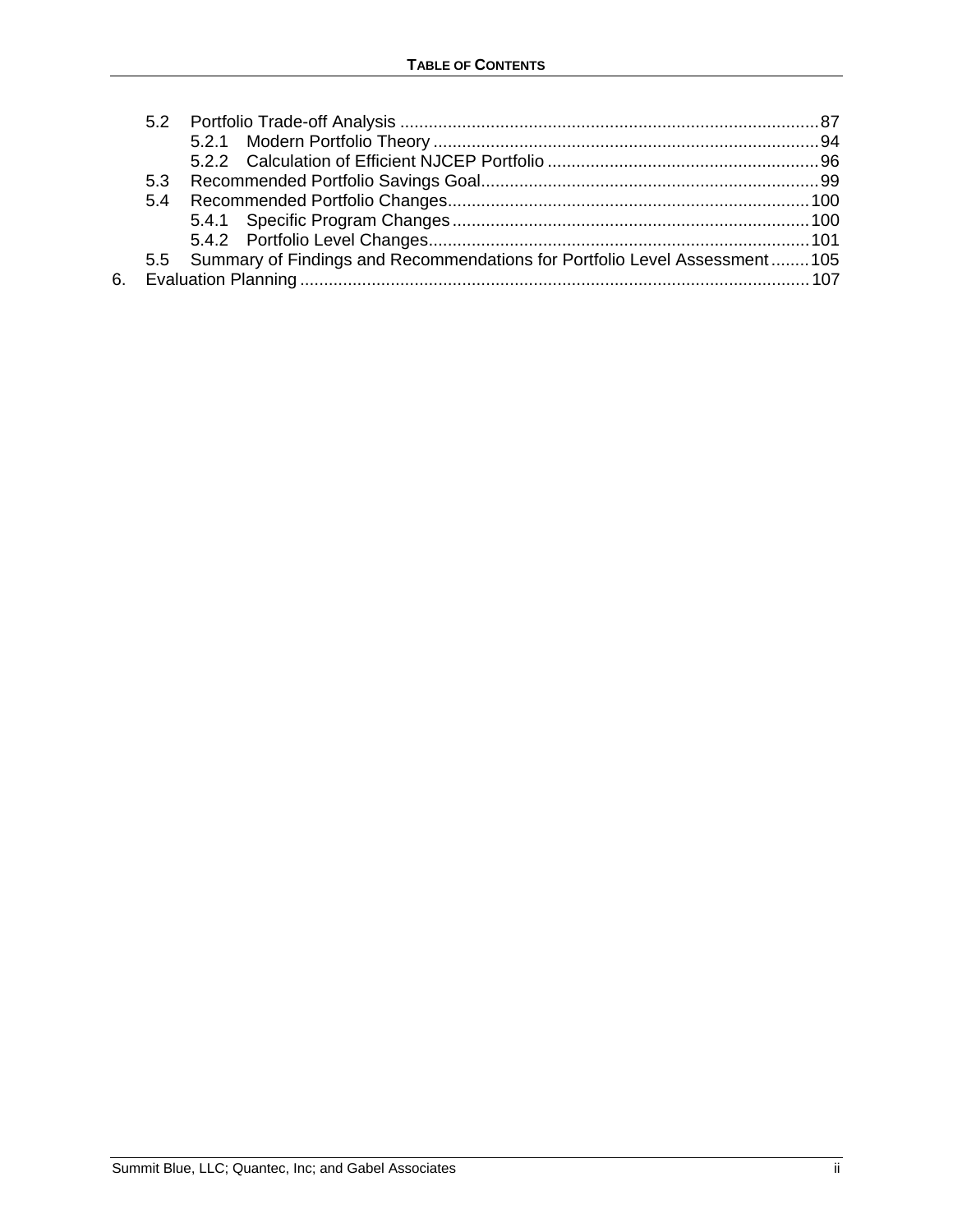# **E. EXECUTIVE SUMMARY**

New Jersey's Clean Energy Program™ (NJCEP), administered by the NJ Board of Public Utilities (BPU), provides information and financial incentives to help New Jersey residents, businesses, and communities reduce their energy use, lower costs and protect the environment. The program's objective is to transform the energy marketplace in New Jersey toward more energy-efficient and renewable-energy technologies. The energy efficiency programs assessed in this evaluation are currently administered by the seven New Jersey investor-owned electric and natural gas utilities: Public Service Electric and Gas, Jersey Central Power and Light, Rockland Electric, Atlantic City Electric, New Jersey Natural Gas, South Jersey Gas, and Elizabethtown Gas.

This project consists of a detailed assessment of the New Jersey energy efficiency market and the New Jersey Clean Energy Programs. This report contains specific findings on each of the 5 major New Jersey Clean Energy Programs as well as recommendations for improving the programs and the overall New Jersey Clean Energy Program portfolio. A large number of specific findings and recommendations are presented in the report; however, five over-arching themes from the research illustrate the overall direction of the research findings. The five research themes are shown below:

- **Theme 1.** The New Jersey Clean Energy Programs have been mostly successful at transforming the markets for energy efficiency. Some of the programs have achieved more market penetration than other programs, but overall the programs have been successful at moving the markets.
- **Theme 2.** The New Jersey Clean Energy portfolio of programs assessed in this report represents a good mix of programs and the programs are well structured. While the fundamentals of the portfolio are solid the programs need to be updated to keep current with the changes in the market.
- **Theme 3.** The protracted process of transitioning from utility administration of energy efficiency programs to the Market Managers has had some significant, impacts on the energy efficiency programs. Utility staffing levels have declined and restrictions on marketing have led to a reduced presence in the market. It has also resulted in less than optimal focus on those kinds of markets that take significant staff attention, particularly new construction, where relationships with trade allies are key and being actively involved in the market is critical for getting into projects before designs are fixed. The transition from program implementation from the utilities to Market Managers, as called for by the New Jersey Board of Pubic Utilities, is forcasted by the NJBPU to be completed in 2006. As part of this transition, the programs should be returned to full operation, i.e. marketing and training efforts should be increased to previous levels.
- **Theme 4.** Many of the programs depend on the active involvement of trade allies for success. Trade allies market the programs, identify opportunities, sell and install program-incented equipment, and often fill out program paperwork. If they are going to be effective program allies, they have to commit time and resources to training and marketing program-related measures. They will be willing to commit those resources only if they believe that doing so will improve their business in the long run. Thus one of the most critical factors in a program's success can be in how effectively it can plan for the long-term future and convey to its trade allies that it will be a consistent presence in the market.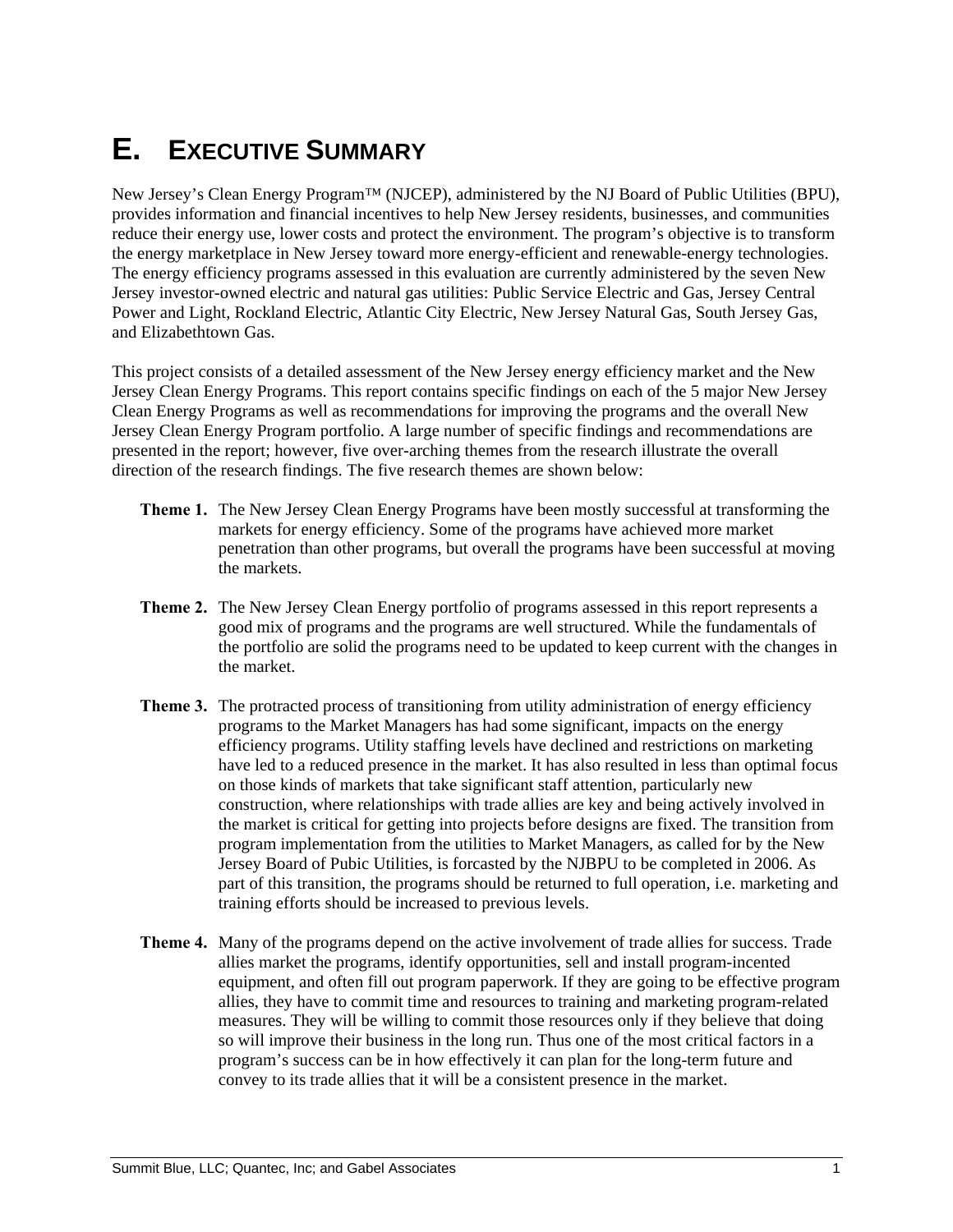**Theme 5.** The programs studied showed the benefits of leveraging key aspects of program marketing through stakeholder groups. One example is the leveraging of funds by working with stakeholders on cooperative advertising and marketing. Opportunities for leveraging both program and stakeholder/trade ally relationships in the successful delivery of programs should continue to be aggressively sought out in future efforts.

Due to the breadth of topics covered in this report, it has been broken into three books to make it more manageable. The section program sections include a number of specific, detailed recommendations regarding opportunities to increase the effectiveness of the programs.

- Book I Executive Summary and Portfolio Level Market Assessment
- Book II Residential Programs Market Assessments
- Book III Commercial and Industrial Programs Market Assessments

The individual program assessments in Book I and Book II include a number of specific, detailed recommendations regarding opportunities to increase the effectiveness of the programs.

## **E.1 Project Overview**

By Order EO02120955 dated September 11, 2003, the BPU accepted the Clean Energy Council's (CEC) recommendation that the Office of Clean Energy (OCE) replace the state's utilities as the primary administrators of New Jersey's Clean Energy Program. The OCE would be responsible for hiring entities to manage and implement the programs. The CEC also recommended that New Jersey's Clean Energy Program funds be managed as a single integrated fund, rather than having each utility manage its own account. The report recommended that the Board pursue the designation of a fiscal agent to hold funds received by the utilities. By the end of 2003 the OCE assumed the role as primary administrator of the programs and began the development of plans to transition from utility to BPU administration of the programs. At the time of this evaluation the OCE has received bids, but has not selected contractors to manage three aspects of the Clean Energy Programs: Residential Energy Efficiency Market Manager, Commercial and Industrial Energy Efficiency Market Manager, and Renewable Energy Market Manager. The OCE anticipates that an RFP for a Program Coordinator will be reissued in the near future. The impacts of this 3-year transition from utility management of the NJCEP to third-party management of these programs will be reviewed as part of this evaluation.

The BPU has engaged Rutgers Center for Energy, Economic, and Environmental Policy (CEEEP) at the Edward J. Bloustein School of Public Policy and Planning to manage an independent evaluation of New Jersey's Clean Energy Program. The program evaluations will serve as an ongoing feedback loop whereby program administrators, managers, and implementers are provided with the information needed to objectively assess whether goals and objectives are being met and to improve programs and processes. The evaluation process can contribute to the BPU's strategic planning activities by providing information to be used in the development and assessment of program goals and objectives.

As part of this evaluation process the Summit Blue Team (Summit Blue Consulting and partners Quantec, LLC and Gabel Associates) was selected to conduct a market assessment of the energy efficiency market in New Jersey. The results of this market assessment will assist the BPU's Office of Clean Energy (OCE) in understanding the energy product markets in general and the markets for energy efficiency technologies promoted by New Jersey's Clean Energy Program. The results of this evaluation are intended to help OCE adjust and modify the programs so they more effectively shift the New Jersey markets toward the use of more energy-efficient technologies. The ultimate goal is market transformation,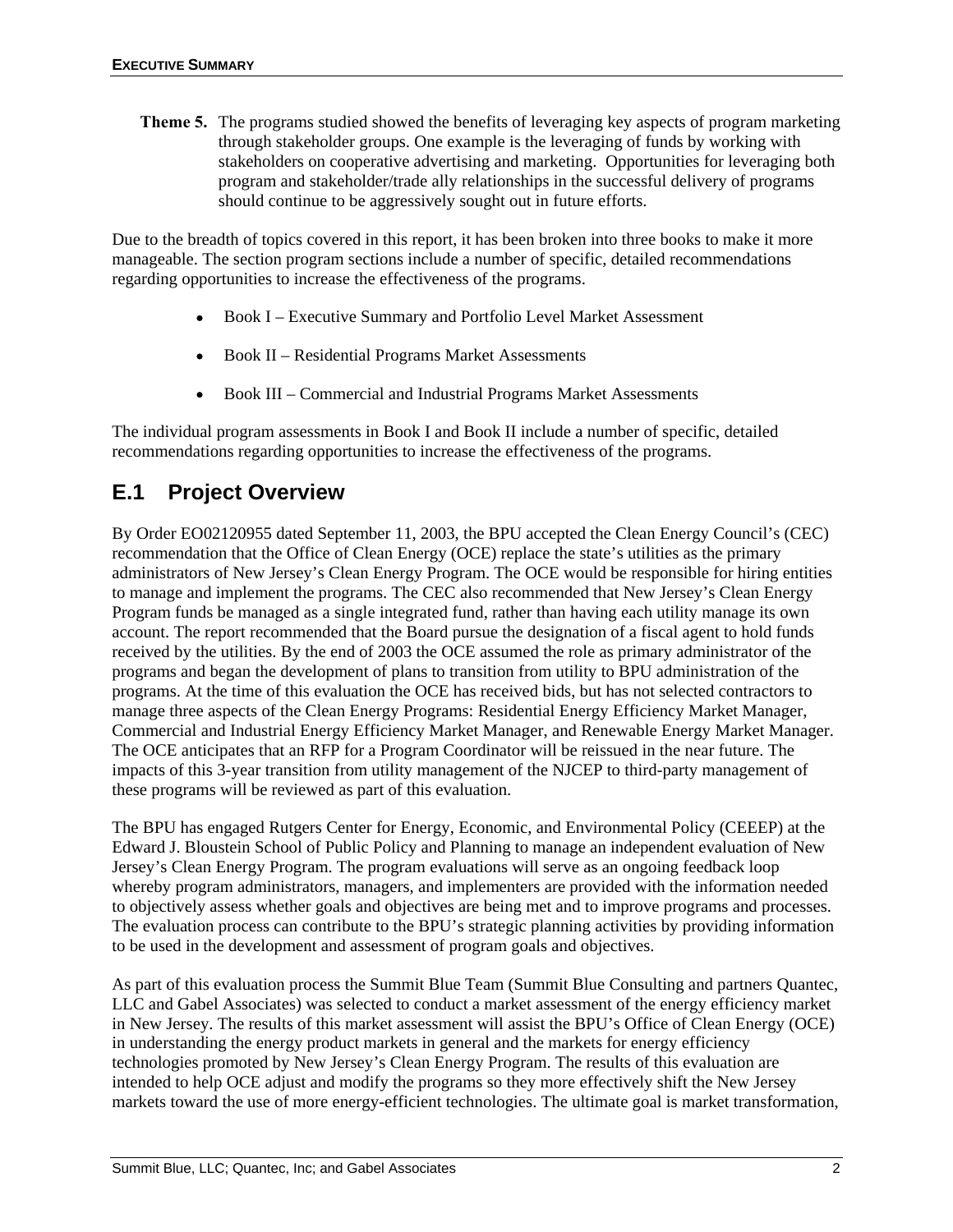such that the purchase of energy efficiency technologies becomes the standard purchasing practice in New Jersey without the need for rebates or incentives.

Specifically, energy efficiency market assessments were conducted for the following programs in New Jersey's Clean Energy Program (NJCEP) portfolio:

Residential Energy Efficiency Programs:

- 1. Residential Electric and Gas HVAC Program
- 2. New Jersey ENERGY STAR Homes Program
- 3. ENERGY STAR Products Program

Commercial and Industrial Energy Efficiency Programs:

- 1. C&I Energy-efficient Construction Program
- 2. Combined Heat and Power Program

This project has three main objectives:

- Update baseline studies and estimates used as performance indicators.
- Assess the energy efficiency markets building upon market potential studies recently completed by Navigant Consulting, Inc. and KEMA, Inc. as well as other studies that address New Jersey (NJ) markets.
- Provide information from the evaluation assessments and work efforts, as well as other studies and analyses that can be used as the basis of recommendations for future efforts. This might include information to support modifying the portfolio of programs, modifying rebate levels, adding or removing technologies eligible for rebates, or increasing the minimum efficiencies to be eligible for rebates.

In addition to these main objectives, this market assessment was framed by the following set of principles:

- The evaluation should assess program performance, but also seek out lessons learned to help inform forward-looking decision making for current and future programs.
- The evaluation should provide information that can be used in making policy (e.g., pros and cons of the available options). Focusing in particular on practical information that supports decision making.
- The inter-relationships and cross-implications between programs should be considered to assist the CEEEP and NJBPU in developing a strategic vision.
- The evaluation should examine the factors that influence energy efficiency purchase decisions. What are the factors affecting the market? The evaluation should take a 'private sector' perspective considering how NJBPU can best enter a new market with a new product, including anticipation of what the market may look like several years forward.
- Provide the analysis and data to enable CEEEP and OCE to establish well-founded near-term and stretch goals for each program. One focus of this effort will be on developing information on the incremental cost of installed energy efficiency measures.
- Provide high level information on proposed program revisions to support defining 2006 goals and budgets.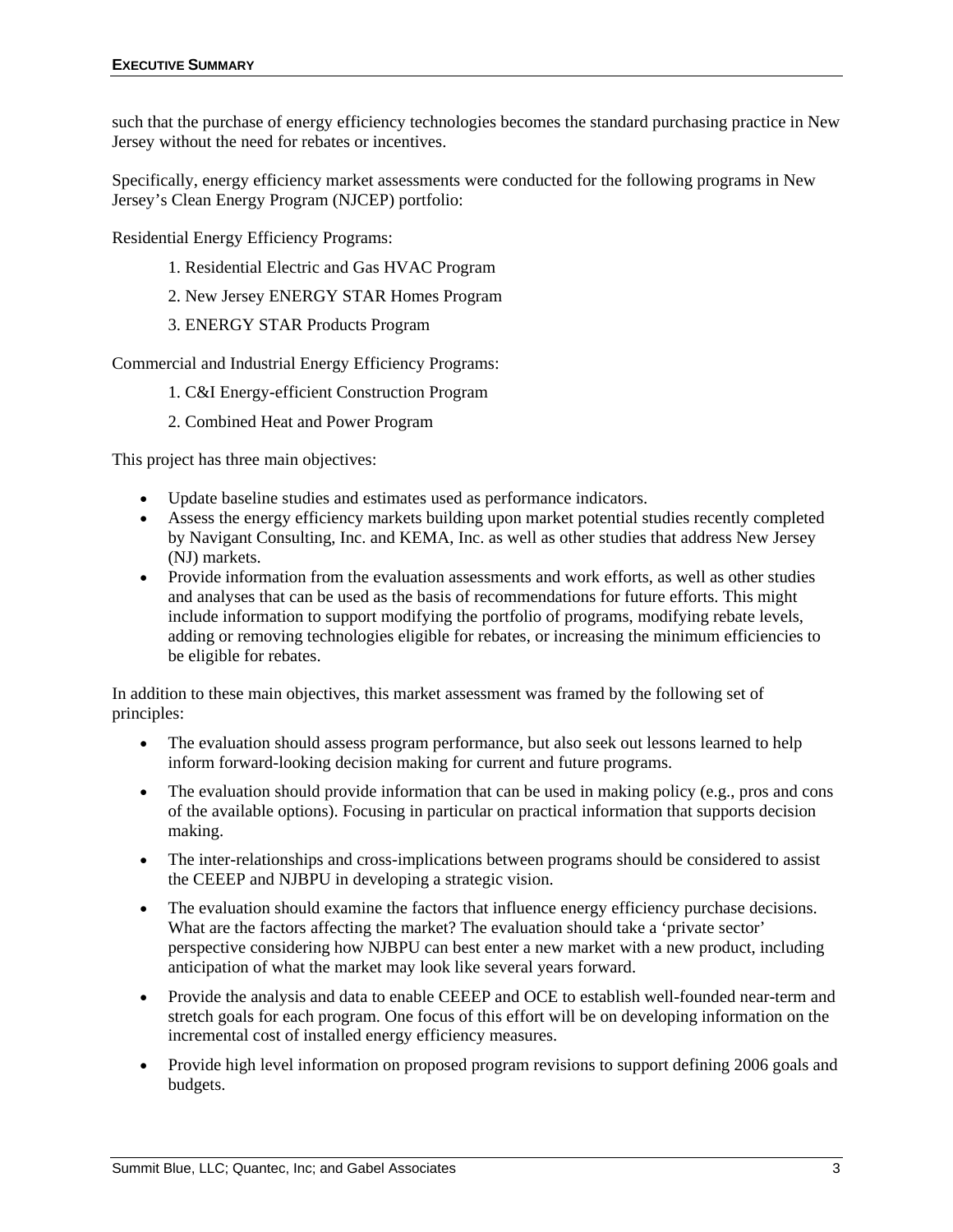• Coordinate with regional and national evaluation and market assessment efforts and identify areas where information from these studies can supplement the ongoing work.

Figure E-1 presents the workflow diagram for this project. The evaluation team reviewed the previous evaluation reports for background information and to determine the starting points for our assessments. Professional organizations, such as the Northeast Energy Efficiency Partnership (NEEP) and the Consortium for Energy Efficiency (CEE), were contacted to determine if there were any ongoing studies that could be leveraged as part of this evaluation. As detailed in the program assessments, this evaluation was able to use several ongoing studies. Interviews were also conducted with the current program administrators from each of the seven utilities. Using this background data and information being collected by the regional studies, the evaluation team designed surveys of key stakeholders. These surveys were used to collect the primary data for the individual program market assessments and for the portfolio market assessment. These primary data sources were supplemented with secondary data sources such as publicly available technology reports, energy efficiency program annual reports, conference proceedings, and other publicly available sources. The results of the program surveys and secondary research were analyzed and summarized in the five program market assessments and the portfolio assessment. These six market assessments are combined into this Market Assessment Services report.

### **Figure E-1. Project Workflow**



In-depth market assessments were conducted for each of the five programs included in this study. A general summary of these program assessments is included below. More details on the individual program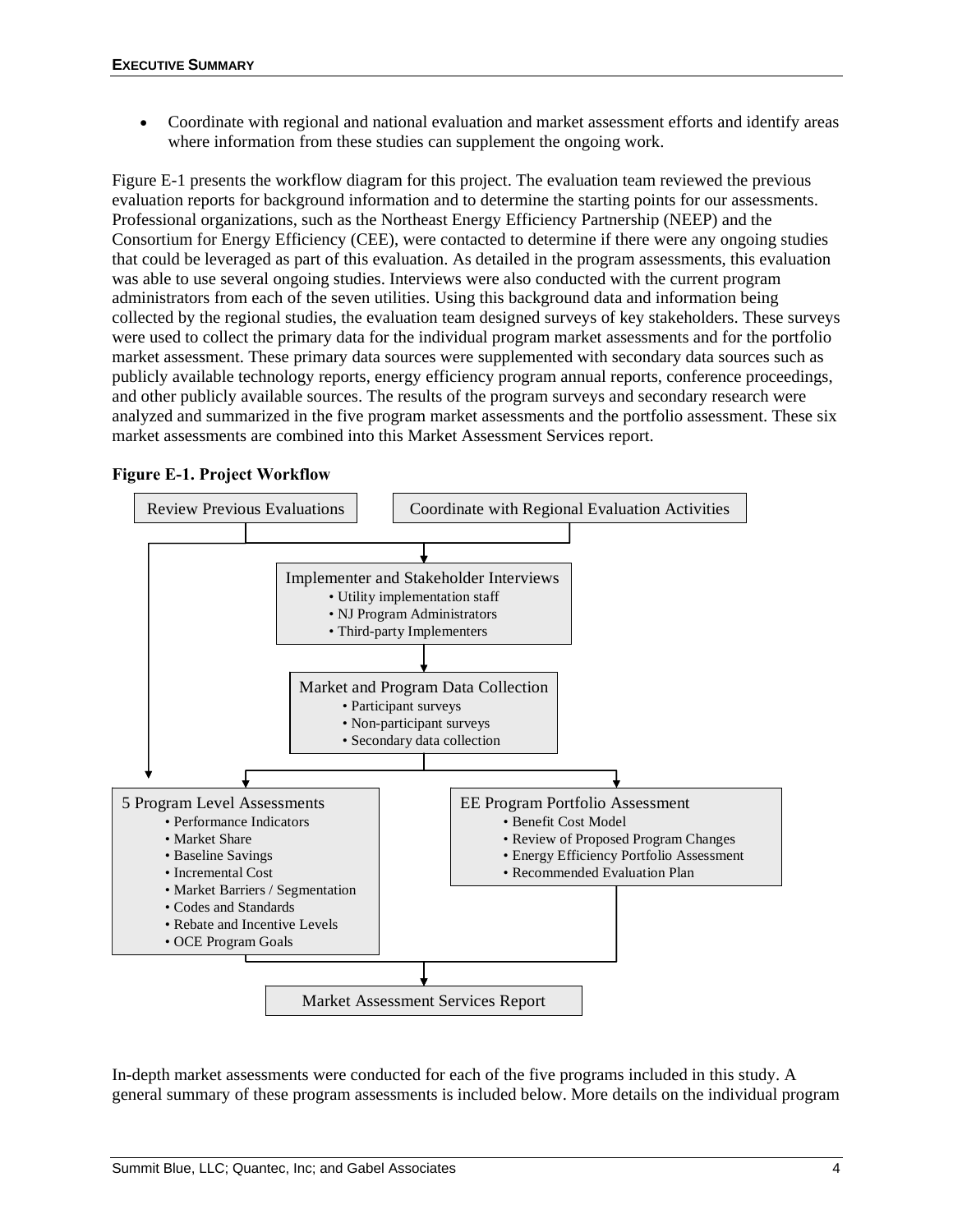market assessments can be found in the program sections in Book II: Residential Program Market Assessments and Book III: Commercial and Industrial Program Market Assessments. These program market assessments included the following set of assessments for each of the five programs:

### **Market Assessments performed for each Program**

MA-1: Performance Indicator Assessment

MA-2: Market Share Assessment

MA-3: Baseline Savings Assessment

MA-4: Incremental Cost Assessment

MA-5: Market Barriers Assessment

MA-6: C&I Market Segmentation Assessment (C&I Program only)

MA-7: Upgrade of Energy Efficiency Code and Standards Assessment

MA-8: Rebate and Incentive Level Assessment

MA-9: Program Goals Assessment

The overall Energy Efficiency Portfolio Assessment included the following assessments:

### **Portfolio Assessments**

PA-1: Benefit-cost Model Assessment

PA-2: Current Program Proposal Assessment

PA-3: Energy Efficiency Portfolio Assessment

PA-4: Recommended Evaluation Plan

**MA-1: Performance Indicators Assessment.** This assessment reviewed the current set of indicators to determine if these were the right indicators. The assessment provides recommendations to adding and deleting indicators based on their value for in measuring how the program is doing in transforming the markets

**MA-2: Market Share Assessment.** The market share assessment will address changes in the overall market and market share. It will focus on many of the market indicators and will rely on both the primary and secondary data collection activities.

**MA-3: Baseline Savings Assessment.** The objectives of the Baseline Savings Assessment task were to update the baseline against which the energy savings will be calculated and to measure the program success.

This assessment included a review of the current market activities to determine if the baseline practices had changed. A detailed review of the most recent protocols to measure resource savings approved by the BPU, "New Jersey Clean Energy Program Protocols to Measure Resource Savings", was conducted and updates to the protocols were recommended.

In addition to the in-depth reviews, as discussed in the data collection chapter, on-site investigations were performed on a separate sample of program participants. On-site investigations allow for an unbiased assessment of the project, including measure applicability, operating conditions, etc. These investigations were used to determine the accuracy of the report project savings. The results of the investigations were used to in the review of the protocol assumptions.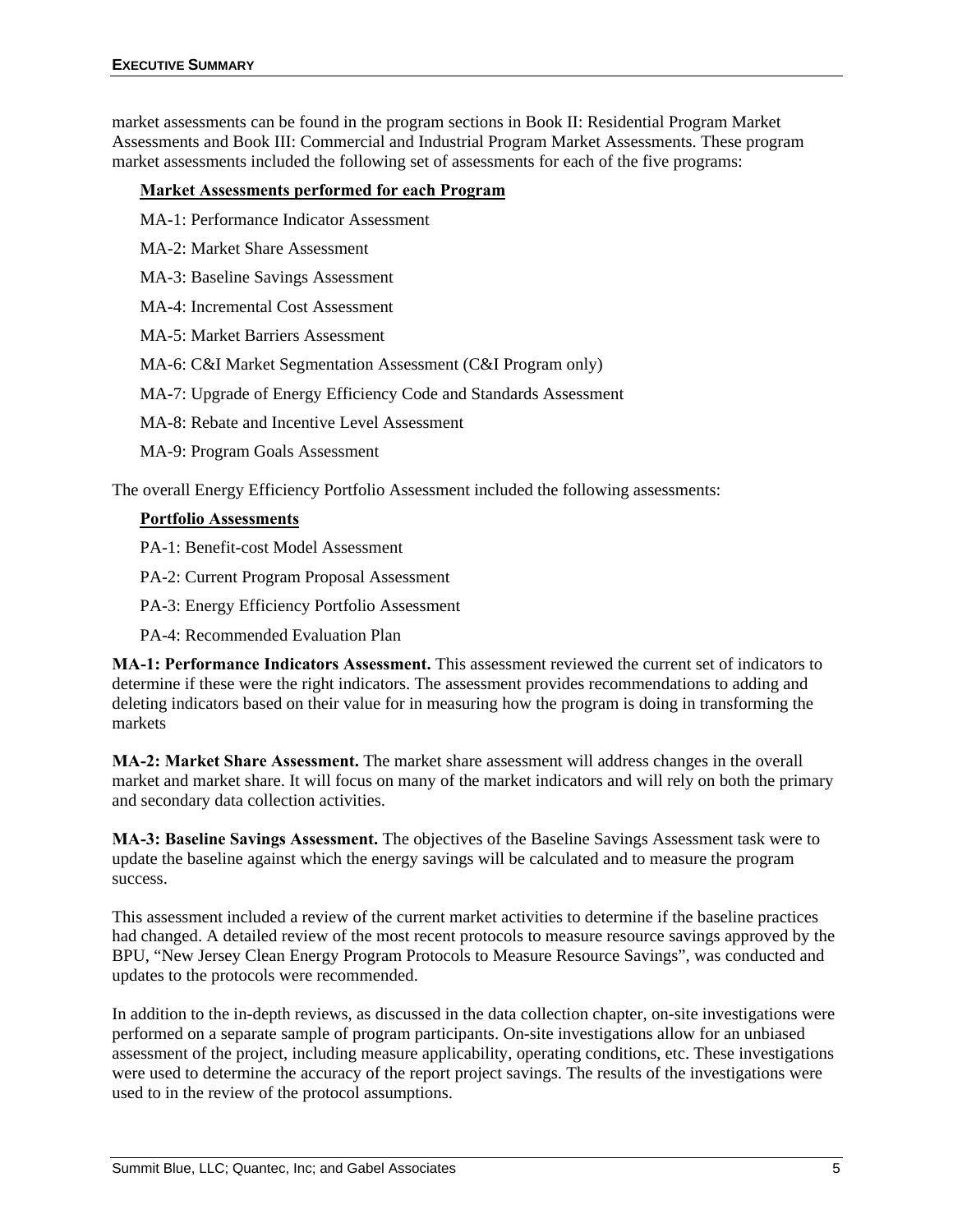**MA-4: Incremental Cost Assessment.** Summit Blue collected both primary and secondary data on the incremental cost of energy efficiency measures through the data collection activities. Measure level data was compiled and summarized in the program market assessments.

**MA-5: Market Barriers Assessment.** Market barrier analyses were conducted for each of the programs. This analysis provided an overall summary of key barriers to the specification and purchase of energy efficiency equipment and energy-efficient system designs including building designs, mechanical designs, and lighting designs.

The market barriers analysis will help OCE identify key market barriers to the installation of energy efficiency technologies. We also examined the effectiveness of OCE programs in supporting the development of competitive markets for energy efficiency, including an assessment of the extent to which trade allies and vendor businesses rely on OCE programs to support their energy efficiency activities. We assessed whether the trade allies and vendors truly changed their practices or if they will simply revert to their old practices if the OCE programs are discontinued.

**MA-6: C&I Market Segmentation Assessment (C&I Construction Program only).** As part of developing the sample frame for the market assessment surveys, the team characterized of the size of the C&I market segmentations. Sample data and the demographic data collected in the surveys were used to segment the C&I market by the following market characteristics:

- Standard commercial and industrial classes including schools (K-12)
- Installation type (retrofit, equipment replacement, and new construction), and ownership and management type

More details on this assessment can be found in Book III: Commercial and Industrial Program Assessments.

**MA-7: Upgrade of Energy Efficiency Code and Standards Assessment.** The team reviewed the existing codes and standards, interviewed key federal standard administrators and state code officials, and analyzed participant and nonparticipant survey results to determine if there are significant opportunities to "lock in" savings through upgrades to energy efficiency codes and standards.

As programs change the market, codes and standards need to be upgraded. The conceptual graph in the Figure E-2 below illustrates the unique role of energy efficiency standards in the marketplace. Raising standards brings more laggards to improved efficiency, reduces the drag on market transformation efforts to push the efficiency curve forward, and reduces costs of better efficiency as incentives are not needed. Market transformation programs can push the limits of new standards.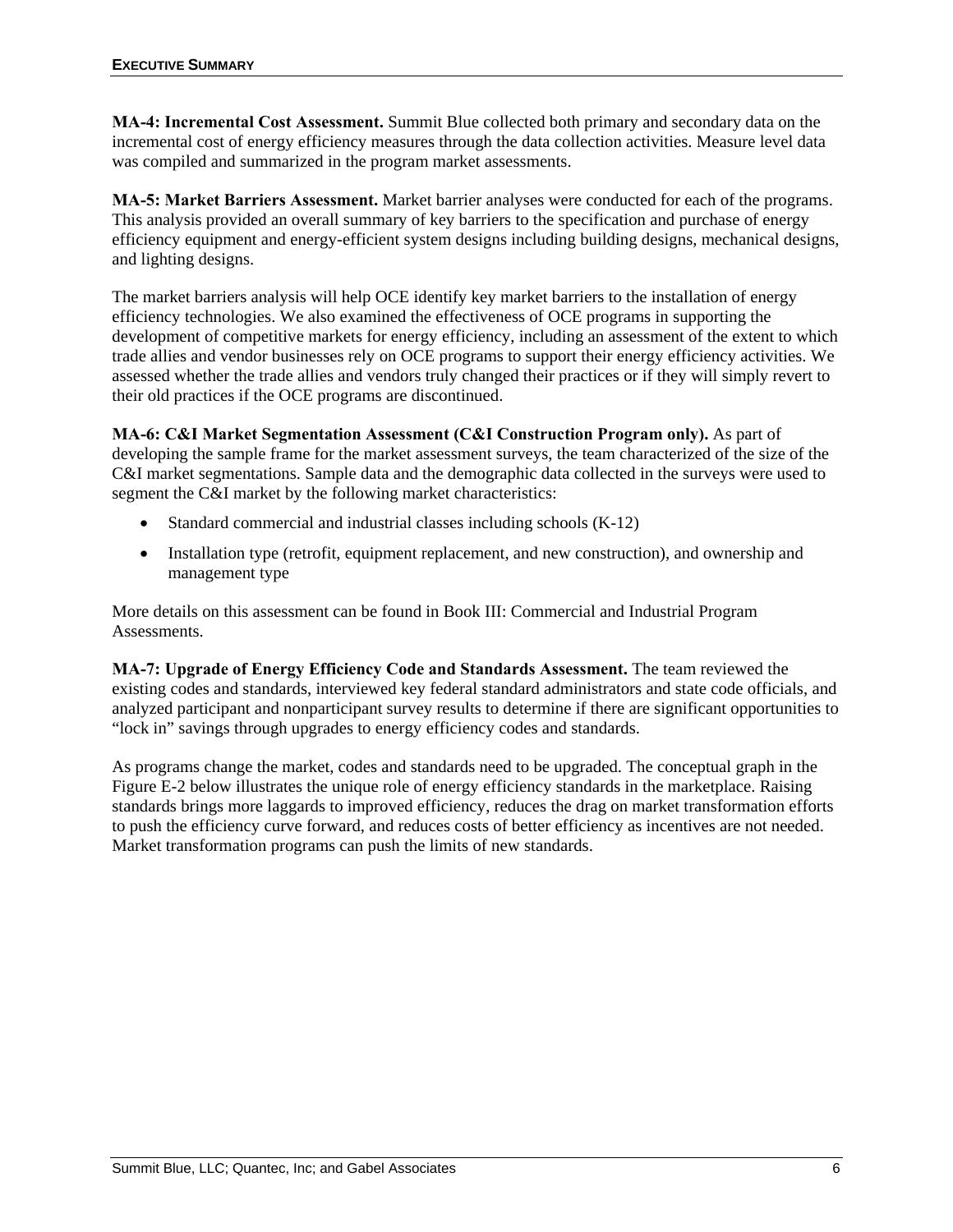#### **Figure E-2. Impact of Standards**



The federal government has mandated equipment standards for many appliances and several states have adopted standards for other equipment. New Jersey adopted standards on several C&I measures in 2005; these standards were subsequently superseded by the federal standards set in the Energy Policy Act of 2005.

The evaluation team also compared the current New Jersey codes and standards to other states to determine where New Jersey currently ranks relative to the energy efficiency level of the building codes.

**MA-8: Rebate and Incentive Level Assessment.** In an effort to assess the incentive levels (and the tradeoff between adoption and free-riders), the evaluation team conducted a benchmarking analysis that compared the New Jersey Clean Energy Programs to industry best practices for similar programs throughout the United States. With the recent proliferation of energy efficiency programs, a number of organizations have commissioned best practices studies to assess what features are most critical in designing effective programs. In addition to these studies, our analysis was also based on our experience designing and evaluating energy efficiency programs. We compared and contrasted the New Jersey Clean Energy Programs with the programs identified as having employed best practices.

In addition, the evaluation team examined the impacts of the upcoming changes to the ENERGY STAR qualified SEER level for residential central air conditioning. The team examined the changes to the ENERGY STAR specifications, reviewed how similar programs are responding to these changes, and provided recommendations for adjustments to the Residential HVAC program.

**MA-9: Program Goals Assessment.** Based on the review of the program tracking databases and the primary and secondary data collected, the evaluation team quantified how well the programs are doing relative to the program goals. In addition these goals were evaluated to determine whether they are providing the correct incentives to ensure the success of the program.

For each of the programs the team provided an assessment of actual results to each goal, recommended future specific goals for each program, and recommended how to track and measure how program managers are doing against these new goals. The relationship between the baselines developed in the Baseline Savings Assessment and the impacts on future program goals was also investigated.

The Energy Efficiency Portfolio assessments included the following studies.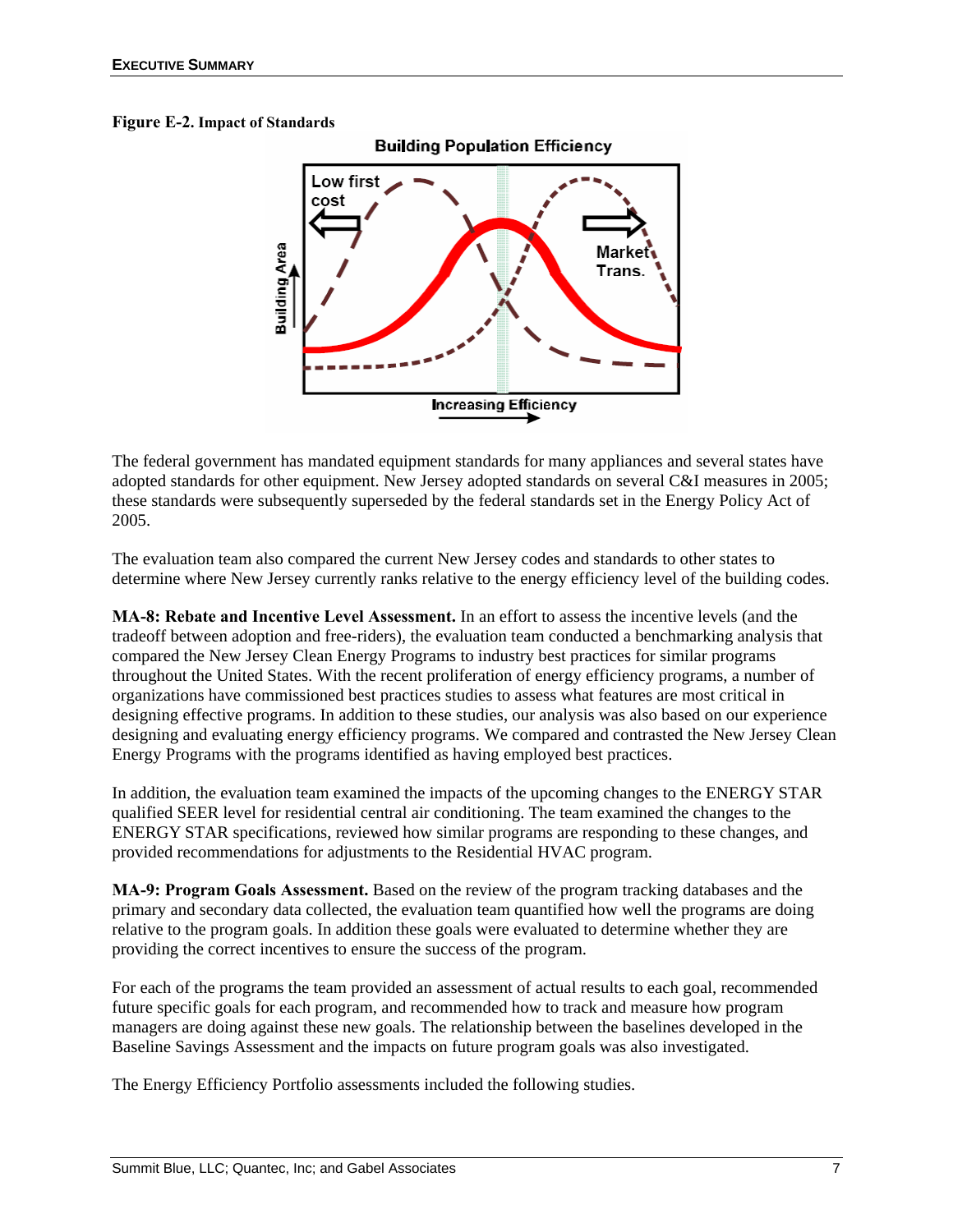**PA-1: Benefit-Cost Model Assessment.** An overview and comparison of different benefit-cost (B/C) models used throughout the country was developed. The B/C models used in California, Massachusetts, Vermont and New Hampshire, the Visual Basic B/C model used by many of the utilities in the Northeast (created by Summit Blue), and the model currently being used in New Jersey were examined. These models were compared and recommendations are provided on which commercially available model the OCE should adopt, if any.

**PA-2: Current Program Proposal Assessment.** To support the OCE as it considers proposals and potential changes in programs, a set of objective criteria for ranking programs and program changes was developed. The OCE will develop the relative weighting for these criteria to determine an overall assessment of proposed program changes.

OCE has recently solicited proposals for program changes and new programs from key market stakeholders. These proposals were reviewed, and based on the objective criteria, feedback on the pros and cons of each proposal was provided. The impact of how each of the proposed changes will impact the overall energy efficiency program portfolio was evaluated.

**PA-3: Energy Efficiency Portfolio Assessment.** The evaluation team conducted an assessment of the current portfolio of energy efficiency programs in New Jersey in order to help OCE determine where to allocate its resources. This is a high-level assessment using data collected in other tasks in this effort supported by readily available data. The goals of this assessment were to: 1) establish inter-relationships and cross-implications of program changes, 2) perform portfolio cost-effectiveness analysis, 3) develop procedures for performing portfolio trade-off analysis (examining not just B/C but also political/strategic funding requirements), and 4) develop protocols and procedures for CEEEP to evaluate changes to the program portfolio.

**PA-4: Recommended Evaluation Plan.** Recommendations regarding the level and implementation of evaluation activities (including process, impact, and market assessment activities) that are necessary to support the program efforts were developed.

## **E.2 Overall Portfolio Findings**

Looking back over the past five years, the State of New Jersey has been offering some of the best energy efficiency programs in the country. The New Jersey Clean Energy Programs have won four ENERGY STAR Partner of the Year Awards during this period. In 2002 the ENERGY STAR award was for the NJ ENERGY STAR Homes Program, in 2004 the ENERGY STAR award was for the NJ Clean Energy Portfolio of Energy Efficiency Programs, and in 2004 and 2005 NJ won the ENERGY STAR award for the NJ ENERGY STAR Products program. However, the delay in the transition in program management from the utilities to the Market Managers has begun to impact the programs. The program have been idling the past couple of years, with just enough effort put into the program to keep them running. Program marketing and outreach has decreased and the market momentum, created when the programs were fully staffed, is also beginning to decline. The basic structure is sound, but the programs need to be updated. These detailed recommendations for updating the programs, which are described fully in Book II and Book III of this study, should be implemented by the utilities or by the Market Managers once they are selected.

The same logic was used across the programs for updating the program protocols, incremental costs, incentive levels, and goals. The general methodology for updating these programs is described below. In order to focus this Executive Summary on key program findings and recommendations, the details of the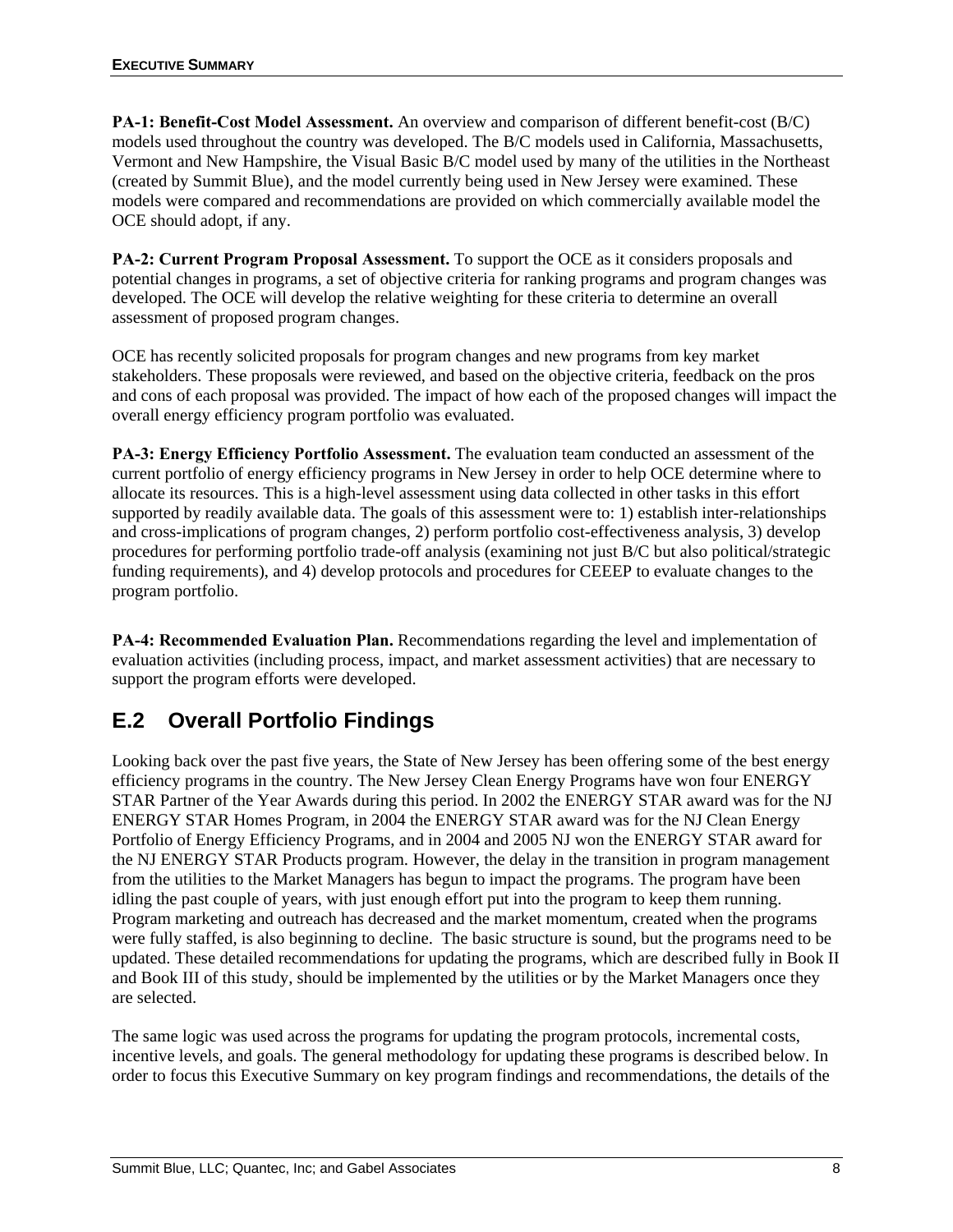program protocols, incremental costs, incentive levels, and goals are not included here. For the detailed findings and recommendations, see the individual program market assessments in Book II and Book III.

A detailed review of the most recent protocols to measure resource savings approved by the BPU, "New Jersey Clean Energy Program Protocols to Measure Resource Savings", was conducted in September 2004 and updates to the protocols were recommended. The protocols were updated using data from previous Baseline Studies, results of the on-site visits, results of the surveys, and review of the program tracking data. The assessment reviewed each of the assumptions used in the protocols, and if better data existed in these data sources, then recommendations were made to update the protocols. In addition, the calculation methodologies were reviewed and updated if necessary.

The measure-specific incremental costs were updated using a combination of secondary and primary data. Summit Blue has recently completed an extensive review and update of the Database for Energy Efficient Resources (DEER) measure cost data for California's IOUs. The Summit Blue team used the California measure cost data as the basis to determine the cost differential between the energy efficiency technology and the conventional technology. The California data was adjusted, where necessary, based on data collected during the stakeholder surveys. The data collected during the surveys of retailers, contractors, and distributors was compared to the DEER data to determine its validity. If the incremental cost data provided by the stakeholders was reliable these values superseded the values in the DEER database. Other secondary sources of incremental costs where also used in this analysis. The detailed updated incremental cost data can be found in the Program Market Assessments.

Using the results of the market share assessment and the incremental costs, measure incentive level changes were recommended. As the markets for energy efficiency technology transform, the market share of the high efficiency equipment increases and the incremental costs for this equipment decreases. For program measures that showed progress towards market transformation, i.e., increased market share and reduced incremental costs, it was recommended that the incentives be reduced. For some of the measures that did not show any progress towards market transformation, it was recommended that the incentive levels be increased. The Energy Policy Act of 2005 included tax credits for several of the measures included in the NJCEP programs. These tax credits are set to expire in 2007. For some of the measures that are eligible for tax credits it was recommended that the NJCEP incentives be reduced so that the total incentive to the customer using the tax credit would be not be too high. The recommended changes to the measure incentive levels can be found in the Program Market Assessments.

It is recommended that the program goals be updated based on how well the programs are doing achieving these goals and the impacts that recommended program changes may have on the programs. The findings of the Program Market Assessments resulted in recommended changes to the programs. These changes may impact the number of participants in the programs, the amount of savings achieved, and other goals. Changes to the program goals were recommended to help the program adjust for these proposed changes. For example due to the change in the federal efficiency standard for central air conditioners, 13 SEER units will no longer be rebated. Approximately twenty-five percent of central air conditioning units rebated last year were 13 SEER units. It was recommended that the program goals be adjusted downward to account for this change in the market. As the market moves to the high efficiency central air conditioning units, this goal should increase. The recommended program goals can be found in the Program Market Assessments.

The following sections provide a high level summary of key findings and recommendations for each of the five programs and for the portfolio overall. The program market assessments in Book II and Book III contain the detailed findings and recommendations for each of the programs. The Program Market Assessments contain detailed research to guide the program managers in updating the programs.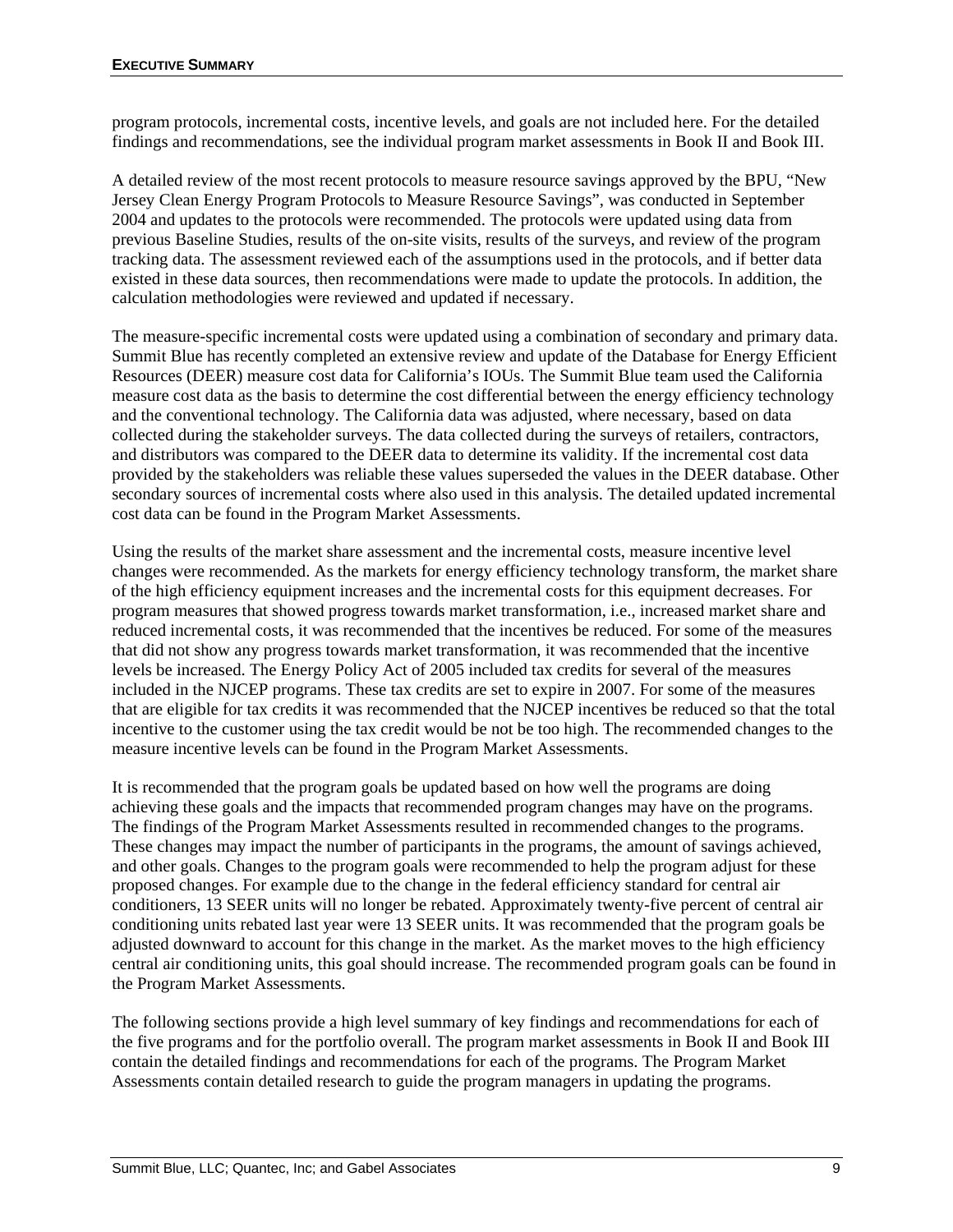### **E.3 Residential HVAC Findings and Recommendations**

The recent change in the Federal Minimum Appliance Standard for central air conditioning units will have a major impact on the program over the coming year. Based upon our research with the market actors, there appears to have been sufficient lead time for the change in the standards so that equipment availability and awareness of the change will not adversely impact the market. However, making future cooling-related program changes during the fall and heating-related program changes during the spring will insure that the market actors can respond effectively.

### **Key Findings**

The following are selected findings from the market assessment:

- Overall participant satisfaction with the rebate program was quite high. On a 1-5 scale, where 1 means "very dissatisfied" and 5 means "very satisfied", the mean response was 4.5. While most (78%) said that there were no specific problems with the program,
- Most participants (73%) found out about the rebate program through their contractor. None of the customers learned about the rebate program through radio, TV, or newspaper ads.
- The program has successfully increased the market share of high efficiency HVAC equipment in NJ. Since the 2001 New Jersey Residential HVAC Baseline Study, the market share for high efficiency HVAC products has increased. The market share for central air conditioning units with SEER 13 or greater increased from 56% to 65% for retrofit projects and from 42% to 51% for new construction projects. The market share for high efficiency furnaces stayed the same (42%) for existing homes and increased from 27% to 45% for new homes. The market share for high efficiency boilers has increased from 18% to 33% for retrofit projects and from 13% to 19% for new construction projects.
- The 2001 Baseline Study found the market share for high efficiency furnaces was 42% for existing homes and 27% for new homes. Considering the nonparticipant responses only, in new construction projects the market share for furnaces has significantly increased (27% to 45%); however, for retrofit projects the market share for high efficiency furnaces has remained the same (41%). The surveyed nonparticipant contractors indicated that they did 79% of their HVAC installations in existing homes and 21% of their HVAC installations in new homes. Using these installation figures, the weighted average market share for high efficiency furnaces by nonparticipating contractors is 42%. Again considering the nonparticipant responses only, the market share for high efficiency boilers has increased from 18% to 33% for retrofit projects and from 13% to 19% for new construction projects.
- The NJ HVAC Program was one of the first residential HVAC programs in the country to require proper sizing and proper installation to receive an incentive for high efficiency HVAC equipment. Since then other programs have adopted these requirements. Some programs, Massachusetts for example, have gone a step further and have begun requiring third party verification of proper sizing and installation.
- Contractors report that first cost is still the biggest customer market barrier in purchasing high efficiency HVAC equipment.
- Market barriers continue to include lack of information and training of contractors and lack of information for consumers. The current program is designed to overcome these barriers and should continue.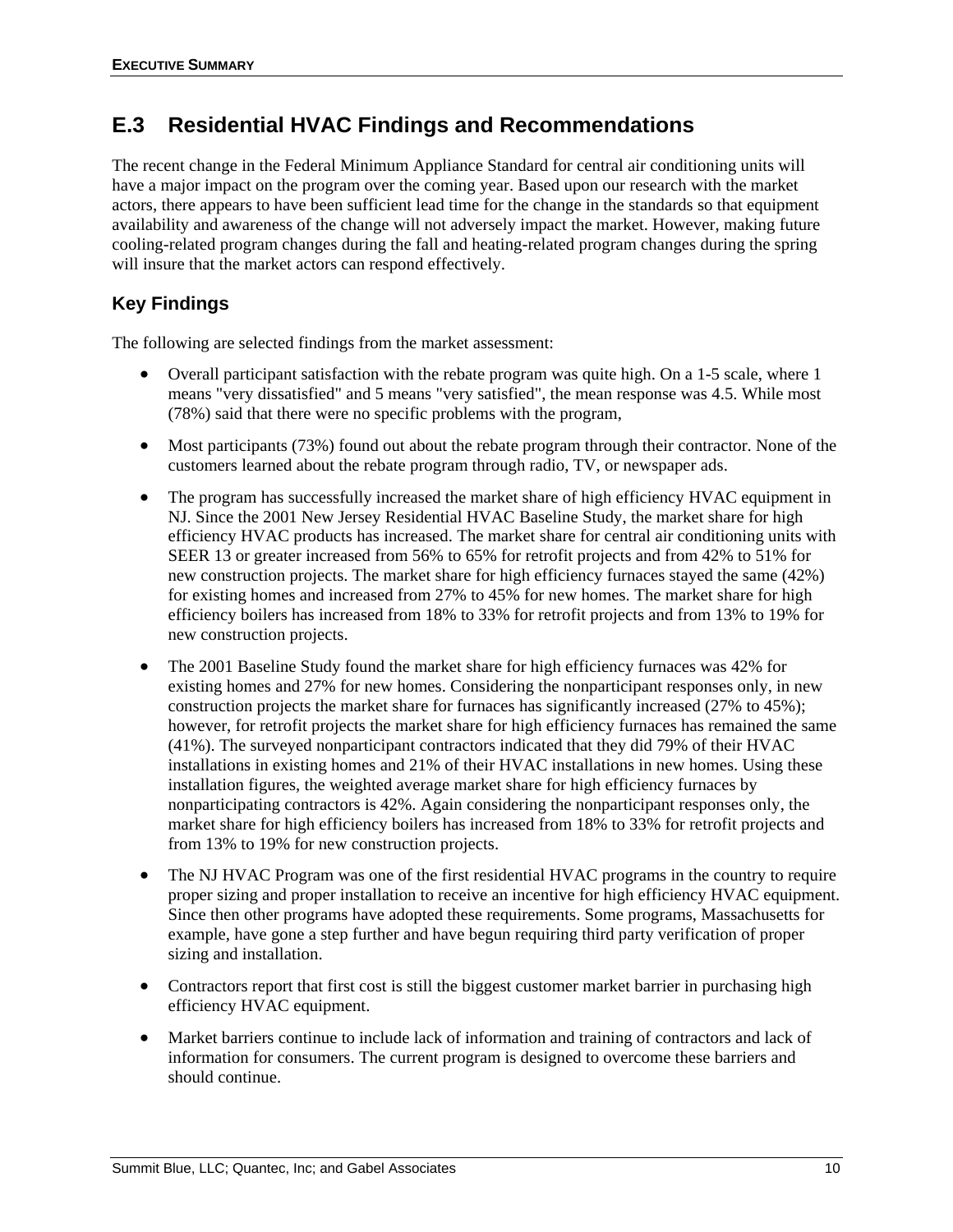- According to the results of the nonparticipating contractor surveys, the market for high efficiency air conditioning equipment is already well above the building code. Nonparticipating contractors report that they are installing equipment that meet or **exceed** the current NJ Energy Code, on 65% of retrofit projects and on 51% of new construction project.
- Based on the preliminary findings from the STAC study there was little difference between the quality of installation by NATE certified contractors and contractors that are not NATE certified. These preliminary results indicate that there is no statistically significant difference on refrigerant charge or air flow between contractors with 75% NATE certified technicians versus contractors that are unknown by or not responding to Eastern Heating and Cooling Council calls.

### **Recommendations**

*Continue with successful aspects of the existing program.* The existing program appropriately promotes both the sale of qualifying energy-efficient HVAC equipment and proper system sizing and installation "best practices" that affect operating efficiency. Since the incremental savings of the high efficiency CAC units is lower as a result of the change in federal standards, proper sizing and installation have become a larger portion of the savings and should continue to be emphasized.

*Require third-party verification of proper installation.* As a result of the increase in national standards, the difference between standard efficiency and high efficiency cooling equipment has been decreased. For high efficiency cooling equipment installation, the majority of the savings will come from proper sizing and installation rather than the improved equipment efficiency. Therefore, the program should require third-party in-field verification of the proper refrigerant charge and airflow using a qualified diagnostic tool, e.g., Honeywell Service Assistant tool or the Proctor Engineering CheckMe!<sup>tm</sup> tool. The tool should be able to provide a report indicating whether the unit has been installed properly.

*Require proper sizing and installation of high efficiency furnaces and boilers.* Similar to the cooling measures, the proper sizing and proper installation of furnaces and boilers can save 10%-15% of their energy use. Manual J should also be used to properly size furnaces and boilers. Conduct a duct blower test to ensure proper airflow across the blower.<sup>1</sup>

*Increase the outreach to contractors*. The program contractors are the channel through which most participants learn about the program. The program needs to continue to work closely with the contractors. The ENERGY STAR sales training should be continued. The program should work with contractors to develop sales materials that may help them with their promotion of high efficiency HVAC equipment. A return on investment matrix (or payback period matrix) could be developed that shows the return on their investment versus the cost of energy. The matrix or graph will help the contractors explain to the customers that investing in energy efficiency now will help them hedge against higher energy costs. The matrix will show that the more that fuel prices increase, the better investment the high efficiency equipment becomes.

*Increase program marketing budget.* Increase spending on marketing from 1.3% of expenditures in 2005 to 3% of expenditures in 2006. This will be mostly for materials to help contractors sell the program.

l

<sup>&</sup>lt;sup>1</sup> For the details of properly sizing and testing proper installation heating equipment see "Specification of Energy-Efficient Installation and Maintenance Practices for Residential HVAC Systems" by Rick Karg for Consortium for Energy Efficiency, July 2000.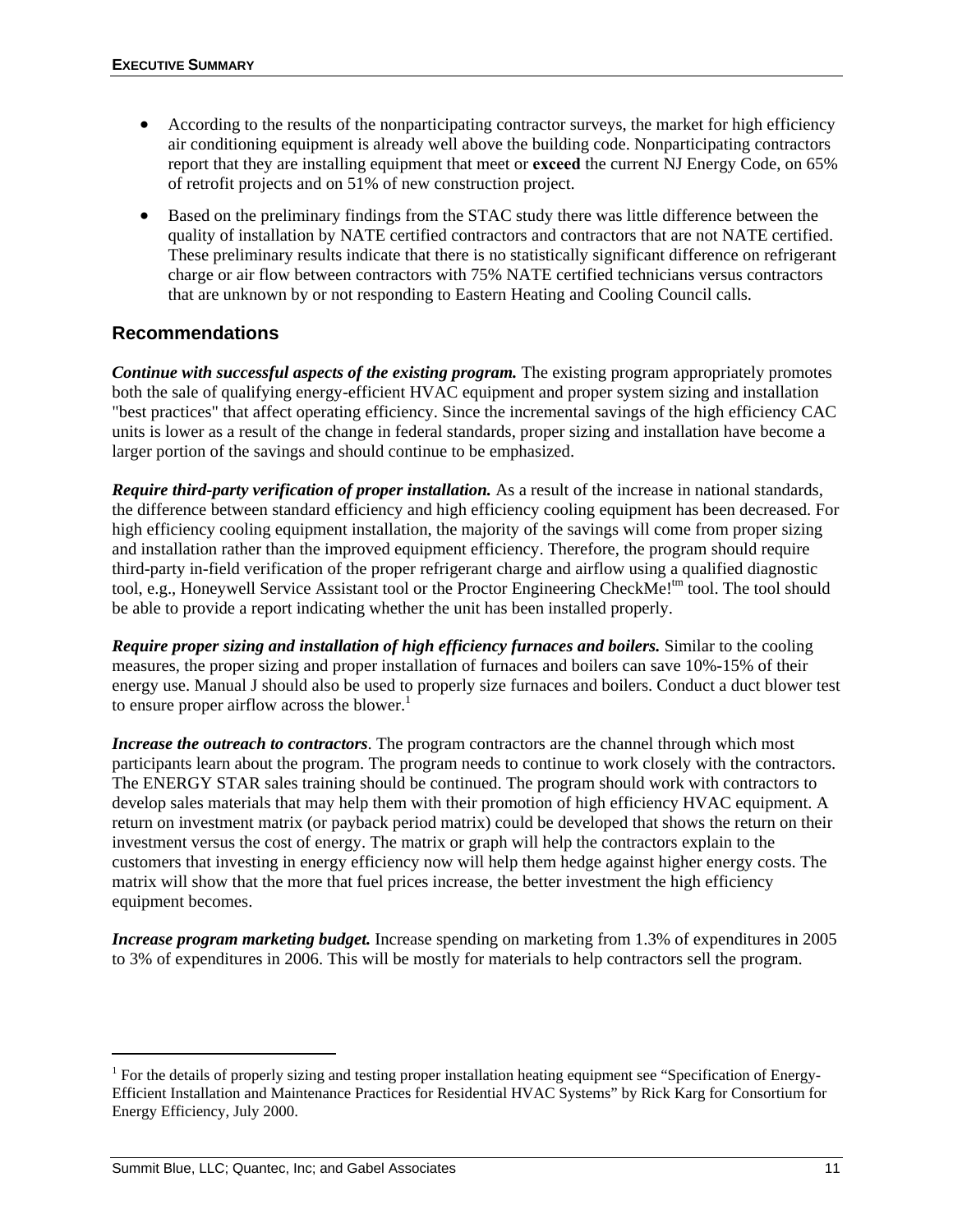*Continue NATE training.* Continue training efforts at current levels until results of the STAC study are finalized. If NATE certification of contractors is not producing higher quality installations than non-NATE contractors, then this training budget may not be cost-effective.

*Explore the addition of a maintenance program for older central air conditioning and heat pump units.* Up to a 24.4% cooling energy savings and up to 12% heating savings can be accomplished by a program that diagnoses and repairs duct leakage, airflow, and overcharge on residential central air conditioners and furnaces. The Cool Smart program in Massachusetts is a good example of this type of program. Cool Smart promotes the QIV Digital Checkup to measure for proper refrigerant charge and air flow of the central air conditioner or heat pump systems. A COOL SMART trained air conditioning technician tests the system while it's running and takes a series of measurements which are analyzed via computer. Within a few minutes the technician and homeowner know how the system is performing.

*Develop joint promotions with HVAC manufacturers, distributors, and/or contractors.* The program should approach manufacturers and distributors about offering co-op advertising and joint promotions rather than the current arrangement to simply communicate and educate these stakeholders.

*Include duct sealing in contractor training.* Leaky air distribution ducts often waste 7-12% of heating and cooling energy used by your home. By sealing the leaky ducts, one can improve the efficiency of the heating and cooling system. In addition, sealing ducts has both health and safety benefits. Expand installation training to include how to properly size equipment and seal, balance, and test ducted distribution systems.

*Add an incentive for duct sealing to the program.* Add a \$150 incentive for duct sealing to the program. The contractors should be required to show documentation of their work. The program should inspect 50% of the duct sealing projects during the first year of the rebate and phase the quality assurance inspections down to 10% of duct sealing rebates by the third year that this measure is offered.

Add incentives for mini-split ductless systems to the program. Incentives for ductless or "mini-split" systems should be added to the Residential HVAC Program. According to the analysis from the STAC study, these units pass the societal benefit-cost test. Ductless systems are made up of four components: the condensing unit, located outside the building; the indoor unit, or units, which can be wall or ceiling mounted; refrigerant lines, which connect the outdoor unit to the indoor unit; and a hand-held wireless remote or wall monitor which controls the entire system. The recommended incentive levels are presented in the Residential HVAC section in Book II.

*Do not use short-term rebate increases to promote high efficiency equipment.* **Short term increases in** high efficiency natural gas equipment incentives should not be used. An increase in energy costs improves the economics of purchasing high efficiency equipment and an additional incentive should not be necessary. Also, if short term incentive increases are used, the market could be conditioned to only buy new units in the winter when the rebates are higher. This market reaction may lead to short-term bottlenecks for contractors and distributors.

*Reduce the incentives for ground source heat pumps.* Reduce the ground source heat pump rebate from \$500 to \$200, so that this equipment does not receive too high an incentive when combined with the federal tax credit.

*Reduce the incentives for central air conditioning and heat pumps.* As a result of the change in federal minimum efficiency standards for residential central air conditioning and heat pumps, the high efficiency tier levels for these types of equipment need to be updated and the corresponding rebate levels need to be adjusted. The recommended incentive levels are presented in the Residential HVAC section in Book II.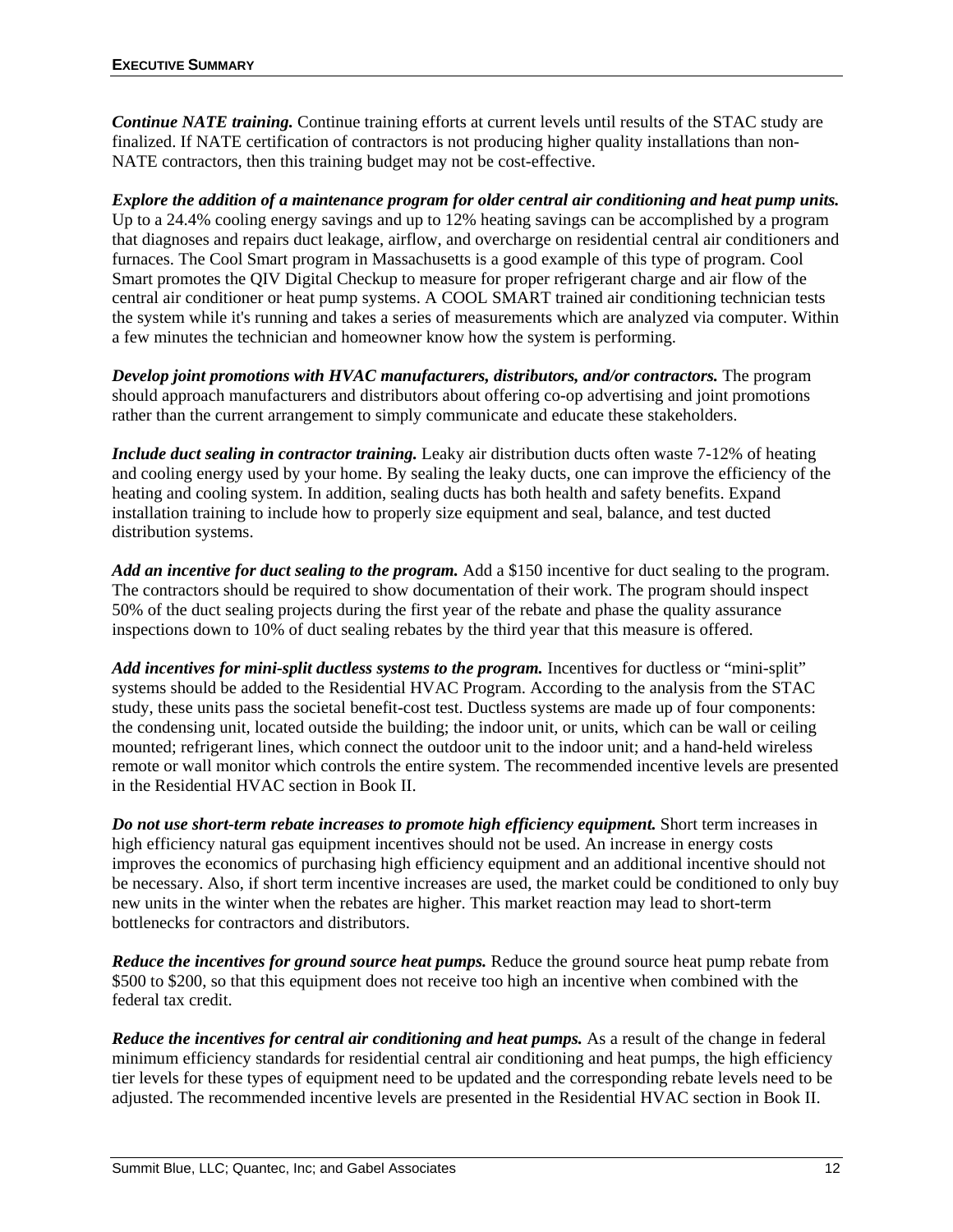*Reduce the incentives for furnaces and boilers.* The market for high efficiency is gradually becoming transformed; as the market gets nearer to transformation, incremental costs will have decreased or first cost have become less of a barrier and the rebate levels should be decreased. In addition, rising fuel prices have made high efficiency furnaces and boilers by economical. As a result of the improved economics, the market should not need as high an incentive to purchase the high efficiency equipment. The recommended incentive levels are presented in the Residential HVAC section in Book II.

## **E.4 New Jersey ENERGY STAR Homes Program Findings and Recommendations**

The market assessment focused on market indicators that might be influenced by the New Jersey ENERGY STAR Homes Program. The following are selected findings from the market assessment:

- The NJ ENERGY STAR Homes Program has made significant progress enrolling builders over the last three years. Many of the largest production builders, including for example, K. Hovnanian, Pulte Homes, Ryan Homes, Orleans Home Builders, Beazer Homes, and D.R.Horton, not only participate in the program but all reported that 100% of their new homes are now all ENERGY STAR rated. This is a tremendous program achievement.
- New Jersey ENERGY STAR Homes Program market share has steadily increased, and has the largest market share of ENERGY STAR homes of the programs we examined. In 2005, ENERGY STAR certified homes made up 28% of Certificates of Occupancy issued.
- New Jersey's builder incentives are extremely high, significantly higher than any other program we examined. This was also the case in a 2003 study conducted by VEIC, MaGrann, and EAM.
- Changes and uncertainty in the program administration led to curtailing marketing to consumers around 2003. This shift away from marketing to consumers has had an impact on the program. Builders, implementers, and utility staff all call for renewed funding for consumer marketing.
- Restricting incentives only to areas designated Smart Growth has had an impact on the program. A large number of homes were enrolled in 2002 and 2003 to grandfather in the incentives. A few builders have now left the program because incentives are not available outside Smart Growth areas.
- HERS raters are employees of the program implementers and are not independent contractors as they are in nearby states such as New York. There is some interest in moving to an independent rating system.
- New Jersey ENERGY STAR home buyers are aware of the ENERGY STAR home label. About 40% fewer purchasers of non-ENERGY STAR homes are aware of the ENERGY STAR home label.
- A recent study for Long Island reported the costs for the most cost-effective upgrades were \$1,084 for reaching 86 points, \$2,605 for reaching 88 points, and \$4,757 for reaching 90 points. The study estimated that an 86 point home costs, approximately, an extra \$6.50/month on a 30 year mortgage, but results in \$30/month in savings.

A number of recommendations are offered in response to feedback by builders, home buyers, utility staff and program administrators, as well as the professional judgment of the evaluators. Recommendations are suggested to improve the internal functioning of the program, its presence in the marketplace, and the program structure.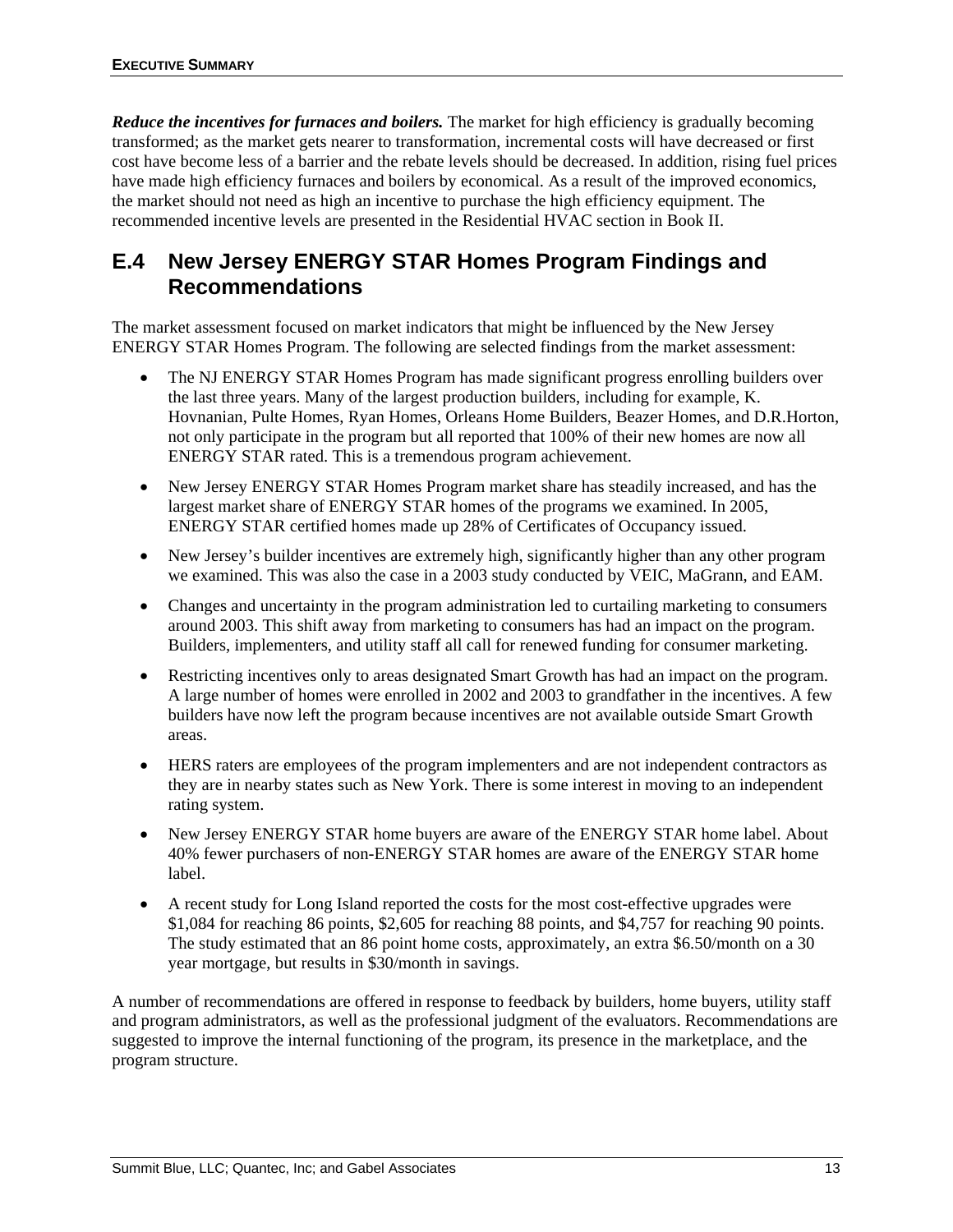### **Program Structure**

*Reduce builder equipment incentive levels and shift funds to direct and cooperative marketing.* This program has largely been driven by builder incentives, which, we found, are far higher than program incentives offered by other programs. Transforming the market for ENERGY STAR homes requires consumer demand for the product. The program cannot be driven by builder incentives alone. This assessment and an earlier VEIC study found incentive reductions were warranted. We recommend reducing the core rebates by 20% for the 2007 program, and reducing a number of rebates for HVAC equipment as well. Initially, the savings from incentive reductions should be wholly dedicated to marketing to drive the consumer market and offset reduced incentives. We strongly encourage leveraging marketing funds with the use of cooperative marketing and advertising. The impact of the 2007 changes should be evaluated to determine additional reductions in equipment incentives for 2008.

*Develop a high profile marketing plan for the ENERGY STAR homes program directed at consumers.*  Builders and other market actors all called for renewed consumer marketing to increase program visibility and consumer awareness. We recommend the program be marketed in a highly profiled manner, such as in the neighboring state of New York where, for example, primetime television ads and mass marketing are used. Greater consumer awareness and knowledge of the benefits of ENERGY STAR should increase demand and raise the value of labeled homes, reducing the need for builder incentives. This will be especially important once incentives ramp down and phase out. For the market to fully transform, consumers must be asking for the product.

*Develop reasonable exceptions to restrictions in non-Smart Growth areas*. Since the Smart Growth policies were enacted, there has been concern about builders' reactions to incentive restrictions. Builders did express dissatisfaction with the restrictions and some stated they were leaving the program because of the restrictions. We recommend the following exceptions to the restrictions: begin with allowing replacement new construction (demolitions) to qualify for ENERGY STAR incentives and certification. This market niche represents a lost opportunity for energy efficiency unless it is included as a program opportunity.

*Increase emphasis on the prescriptive path (Building Option Package (BOP) approach) to ENERGY STAR certification as described within the EPA ENERGY STAR requirements.* The prescriptive approach to ESH labeling, where a home would qualify for the ENERGY STAR label if specific criteria are met, allowable under EPA ENERGY STAR guidelines, could encourage increased program participation. In both the prescriptive and performance paths to certification, the home requires a predrywall, thermal inspection checklist, and final inspection with blower door and duct blaster. The prescriptive path eliminates the plans analysis and HERS rating, and could reduce program cost.

*Allow inspection and verification sampling where applicable.* EPA requires 100% inspection and verification of homes to meet ENERGY STAR standards. However, in subdivisions with production builders, sampling is allowed when the same model or set of models is built within the subdivision. Sampling can be patterned after the guidelines employed by the Energy Trust of Oregon. Those guidelines stipulate that if the sample home fails the inspection, the builder must pay to have all homes in the subdivision certified. We recommend sampling where applicable to reduce program cost and ease the number of inspections in production developments.

*Allow any RESNET-certified HERS rater to operate within New Jersey and provide full service to the builder*. In the current program, HERS raters are employees of the program implementation agencies. Very few independent raters could be identified. Independents are currently allowed to certify a home but cannot apply for the builder's rebates. Implementers and builders stated that the presence of knowledgeable independent HERS raters will be needed once the program incentives have been phased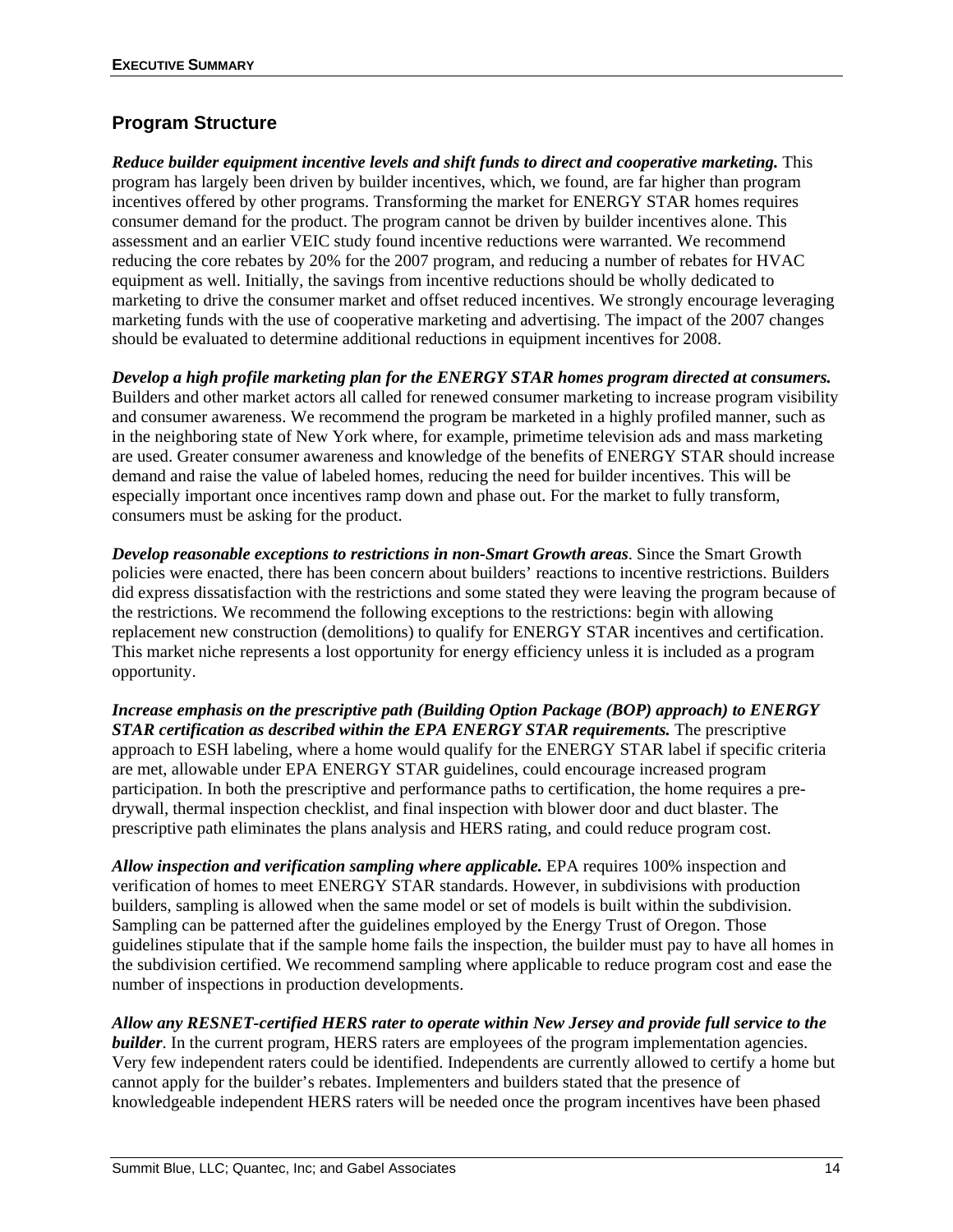out. There was support for a transition to independent raters. When the program management moves to a third party provider, allow independent raters to complete all the steps necessary to apply for the incentive for the builder. Certified HERS raters will also be needed under the BOP option, which requires on-site inspections. Shifting to independent HERS raters has the added advantage of reducing the program administrative fees.

*Remove the requirement for the two existing program implementers to operate in only specified areas.* Geographic boundaries based on utility service territory currently define the areas where each of the two program implementers provide services. Builders who build across territories must use the designated service provider. Builders and implementers expressed the need to remove boundaries and allow other options. We recommend builders be allowed to select their implementer(s) regardless of the location of the building. Geographic boundaries should be eliminated immediately, or alternatively eliminated once a Market Manager has been selected, to begin to allow builders these options. Builders may choose to work with one or more than one implementer depending on their needs. Several builders already work across boundaries and utilities have processes in place to accommodate builders who work with implementers without geographic boundaries.

*Increase the visibility of the ENERGY STAR label within the homes.* Consumers expect that an ENERGY STAR-labeled home contain ENERGY STAR-labeled equipment. The current program pays supplemental incentives for ENERGY STAR lighting beyond the required three installations, and pays a supplemental incentive for mechanical ventilation and ENERGY STAR washers. We recommend the program incorporate additional requirements for lighting (e.g., the Advanced Lighting Package that will be reviewed by the EPA in 2008) and appliances (e.g., ENERGY STAR-labeled dishwashers) in the home package. Dishwashers, like clothes washers, are common appliances and should be ENERGY STAR.

*Consider additional incentivized equipment to improve home efficiencies particularly with respect to home and water heating products*. We recommend tankless water heaters. Most readily available tankless water heater systems include those which are a minimum of 80% efficient (gas) and 99% efficient (electricity). Federal tax credits of up to \$300 may be applied toward the purchase price. Marketing advantages include on-demand hot water and significantly reduced unit sizes. We also recommend, as also found in Residential HVAC assessment, "split air" systems, commonly referred to as "ductless split systems" or "mini-splits." These systems significantly reduce energy losses compared to conventional systems and are also eligible for federal tax credits of up to \$300. The HVAC assessment suggests a \$200 rebate for a standard mini-system and \$300 rebate for a high efficiency system.

### **Internal Administration**

*Develop uniform forms and tracking database to consistently record data needed to evaluate the program.* Data elements were not readily available in a common database or were inconsistent across utility and implementer databases. A uniform tracking database would include the full name, address, and zip code of each purchaser. Drop down menus with builders' business names, townships, cities, etc. would eliminate the multiple spellings that result in an inability to easily generate reports. Collection of consistent housing and rebate data, including house type, square footage, purchase price, gas rebate amount, electric rebate amount, qualifying measures installed, and efficiency rating (SEER, EER, AFUE), would further assist in being able to describe program accomplishments. In addition, it would allow a cross check to determine whether builders have applied for both the HVAC incentives and the ENERGY STAR home incentives, which is not allowed under current guidelines. Common rebate application forms should be used by all utilities to eliminate completing different forms for different utilities.

*Involve evaluators in the design of the database.* Data that was not available in a common database included the full address with zip code and the buyer's name and phone number. Other items not readily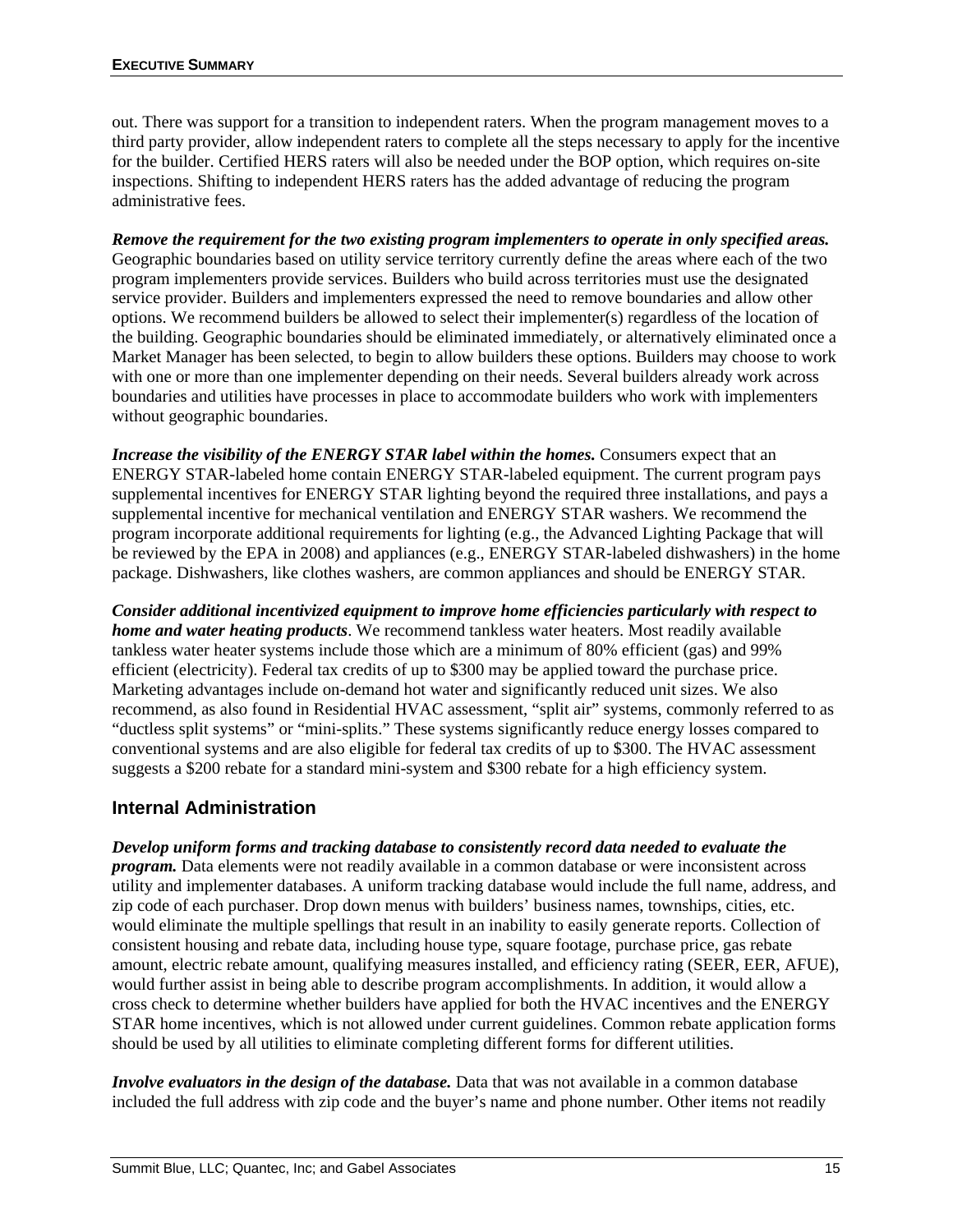available or inconsistent in a common database are as noted in the preceding recommendation. Involving an evaluator in the design or development of a common database will ensure that data will be readily available to inform key metrics when program evaluations are conducted.

*Enable the program manager to process rebates 'in house' and eliminate the utility's role in receiving and processing paperwork.* Builders stated there is too much time and trouble associated with receiving the rebate. Handling rebates through the utilities adds unnecessary time to the rebate process. At least one utility has implemented a system where the program administrator issues the rebate check, eliminating the need to bundle paperwork and reducing the wait for the builder to receive the incentive. This issue should be resolved as the program is taken over by the Market Manager; however if this transition continues to be delayed this recommendation so be implemented.

## **E.5 ENERGY STAR Products Program Findings and Recommendations**

The New Jersey ENERGY STAR Products program was created to enhance the promotion of energyefficient products to consumers throughout the state. The program has been an evolving work-in-progress throughout the past five years.

The ultimate goal of the program is to transform the New Jersey market into one where ENERGY STAR products are standard. The main tool used to achieve this is the encouragement of sales of ENERGY STAR qualified residential appliances, lighting products, and windows. Various methods are also employed to assist in this process. For instance, the program promotes public education, provides marketing tools for participating retailers, supports the development of separate state appliance standards, and offers rebates/incentives in order to shift the purchasing behavior of the public.

While few explicit program goals exist, the program has been relatively successful. The program has achieved high levels of awareness, retailer participation, and indications of high market share for ENERGY STAR. The products program specifically was recognized in 2004 and 2005 as an ENERGY STAR Partner of the Year for Excellence in Energy Efficiency and Environmental Education.

### **Key Findings**

Market assessment tracks changes in markets over time with a specific focus on market indicators that might be influenced by the ENERGY STAR Products program. The following are selected findings from the market assessment:

- The threat of program suspension, the uncertainty regarding program budgets, and the delays with program planning have impeded program progress. These factors have limited the ability of the program to work with a number of manufacturers. The program can only rely on previous "momentum" and established relationships with loyal partners for so long before these get "stale" and require a new infusion of marketing and incentive initiatives.
- The program has established a strong infrastructure with retailer participants that represent more than half of the storefronts in the state and account for more than three-quarters of the product sales.
- Participating retailers have increased their efforts to promote ENERGY STAR-labeled products, providing additional product options and dedicating additional floor space.
- New Jersey consumers are aware of the ENERGY STAR label and recognize the efficiency benefits of products bearing the label.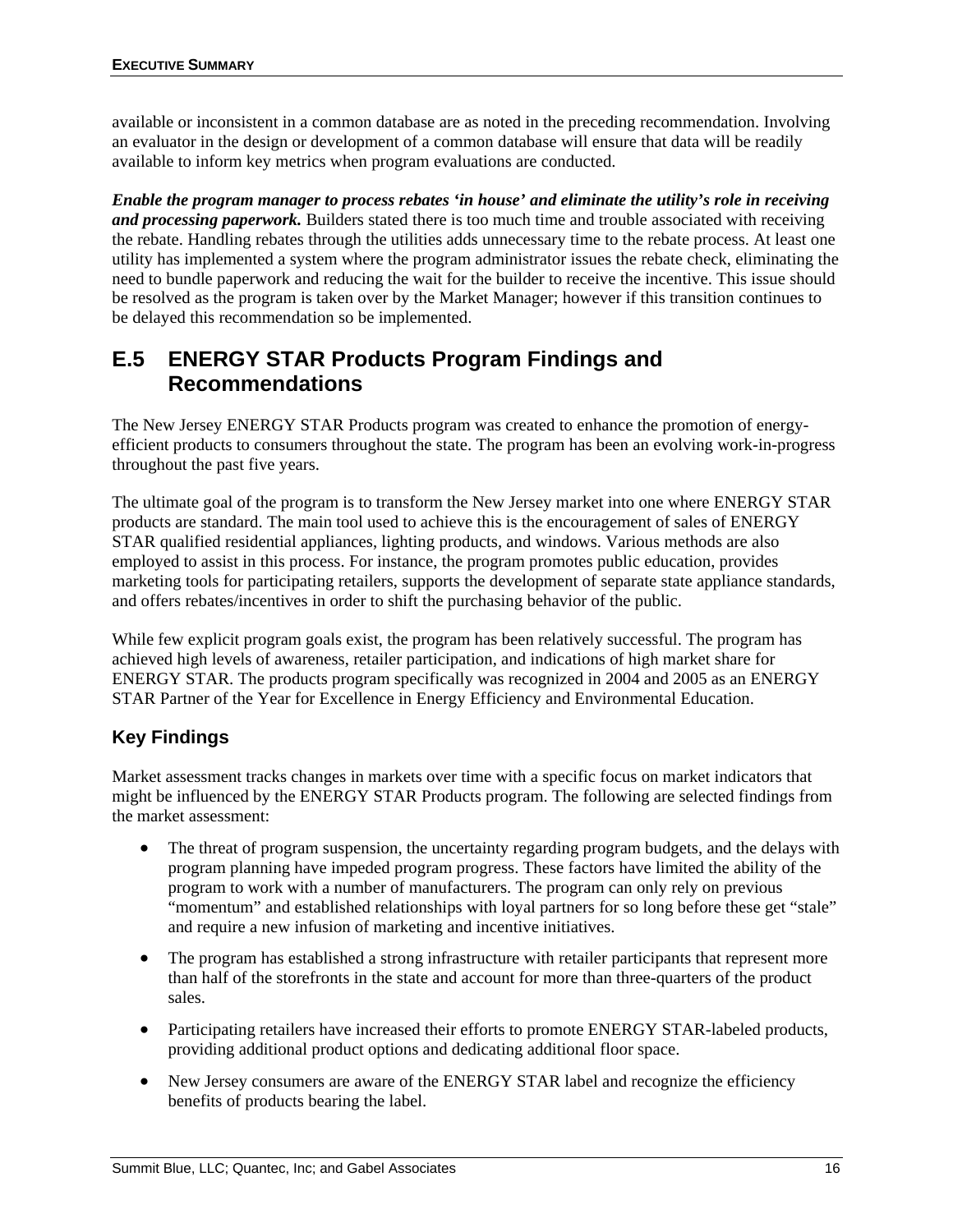- New Jersey's ENERGY STAR appliance market shares have at least doubled for most products over the past five years.
- The program has achieved significant energy savings at a low cost of conserved energy.
- The program is somewhat effective in addressing the primary barriers to adoption of energyefficient technologies (those being lack of awareness and understanding and the first cost) with program marketing materials and available incentives.
- Opportunities for program improvements exist to ensure that the program is effective at reducing market barriers to selection of ENERGY STAR products.

### **Recommendations**

*Structure the program in a clear, consistent way for retailers and consumers.* The assessment team received a great deal of feedback that retailers and the public were confused about the timeframe for the rebates and incentives offered. Future designs should be structured around a consistent year-round promotion effort, with targeted periods of more intense efforts that coincide with purchasing patterns (e.g., targeting room air conditioners during summer months).

*Develop more systematic communication between retailers and program implementers*. The retailers had widely disparate experiences with regard to their program representatives, some reporting frequent interaction and others reporting little or no interaction since program sign-up.

*Integrate a program training effort that is conducted with all participating retailers on a regular basis*. The program training is currently conducted primarily on an ad-hoc, informal basis, with only 14% of the responding retailers reporting that they had participated in program sponsored training. Instead, most retailers currently obtain their product information from the manufacturers. The NJ ENERGY STAR Program can offer more objective (not brand-specific) information and training about what highefficiency products are, the advantages to retailers offering them, and benefits to consumers purchasing them.

*Significantly expand the cooperative advertising program*. Cooperative advertising can greatly leverage funds, reinforce the commitment on the part of participating retailers and manufacturers, and overcome barriers such as awareness and perceived value. This directly addresses a major concern of the retailers, who overwhelming said that they would like to see more marketing/education of the public about what ENERGY STAR is and the clear benefits of the program. It also allows some of the smaller retailers who would like to have more opportunities through the program to take advantage of cooperative advertising funds.

*Conduct formal mystery shopping activities.* The NJ ENERGY STAR Products Program should participate in the EPA mystery shopping multi-state study. Currently, the program will occasionally dispatch field staff to check on stocking, POS displays, and retailer awareness of ENERGY STAR. This is an informal process and used primarily for quality assurance, not as a formal assessment of program efficacy. The EPA study, referred to as the Retail Store Level (RSL) assessment, contains three components: a sales staff evaluation (SSE) to evaluate the use of ENERGY STAR in sales pitch, a display check inventory (DCI) to check the presence of marketing materials, and the product shelf inventory (PSI) to check on stocking practices.

*Regularly track program progress and evaluate performance.* Once specific metrics are established and a more robust database to track program activity is developed, regular review of program progress toward meeting established goals should be conducted. Automated reporting of key metrics on a quarterly basis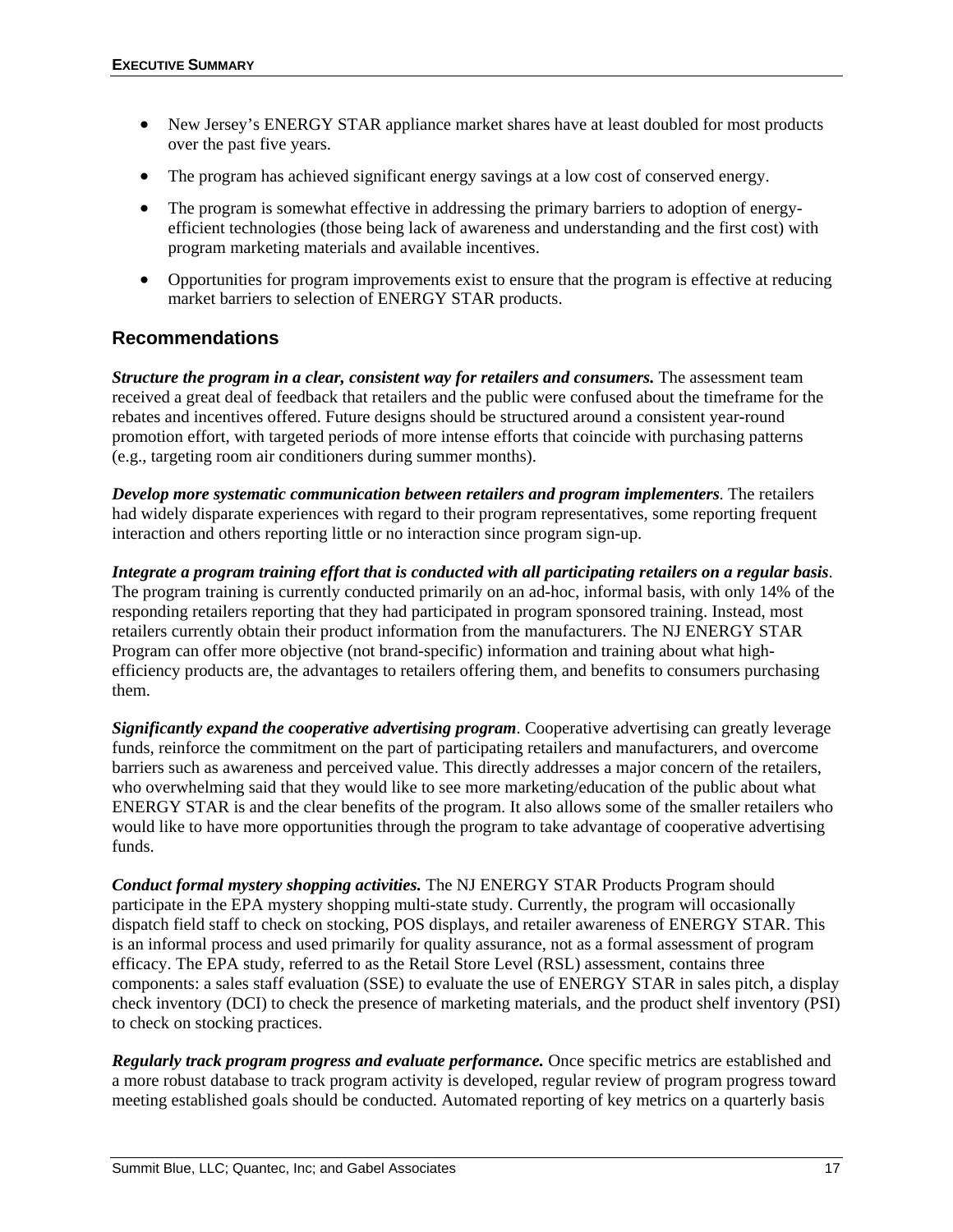could facilitate regular tracking of the program. Comprehensive evaluations, conducted bi-annually, can assess the overall program performance, effect on market barriers, and changes in the baseline from which to measure market effects. Interim assessments, triggered by market activity such as changes in standards or ENERGY STAR requirements, should also be done to ensure the program pushes the envelope in terms of the adoption of more efficient technologies by New Jersey residents that otherwise would not have purchased them.

*Revive the ENERGY STAR Windows component.* Given the potential savings, particularly for gas utilities, a clear, structured program to promote ENERGY STAR windows should be created with specific offerings, i.e., scheduled training, marketing support, or consumer incentives.

*Move to a year-round incentive approach for lighting products.* A year-round approach, with a more aggressive marketing campaign during the fall months (in conjunction with the national Change-a-Light initiative), would allow retailers to stock qualifying products throughout the year, eliminate consumer confusion, lead to higher retailer satisfaction, and facilitate program implementation. Provide incentives at the retail level (rather than simply manufacturer or retailer buy-downs) to increase consumer awareness of the Clean Energy programs and greater recognition of the benefits of ENERGY STAR-labeled products. Include incentives for fixtures that provide more persistent savings.

*Offer targeted incentives for ENERGY STAR appliances.* Incentive offerings should be determined based on current market share, potential for savings, and incremental costs. Based on these criteria, the evaluation team sees potential for tiered clothes washer rebates. Incentive strategies in general should consider branding a "best of the best" or "ENERGY STAR Plus" effort that identifies models that exceed the ENERGY STAR requirement significantly.

*Continue efforts to track market share.* One key measurement of the efficacy of the New Jersey ENERGY STAR program efforts is the market share of ENERGY STAR products. In order to track program impacts and estimate savings, it is important that market share be tracked on a regular basis. The New Jersey ENERGY STAR Program should conduct basic market share tracking every year by relying on the EPA National Partner data collected by D&R International. These data are free of charge, and readily available from the ENERGYSTAR.gov website. At a minimum the program should replicate the analysis conducted for this study by selecting a comparison group of states based on income and education levels and examining trends in market share for ENERGY STAR products as reported by the national retailer partners.

*The program should also attempt to enforce sales data reporting by state retailer partners*. When combined with the national retailer data, partner data will represent over 90% of all sales for many of the products, thus providing a fairly precise examination of market share. In addition, getting partner retailers to provide sales for lighting products will help fill a missing gap that is not covered through other sources, including the EPA Partner data.

*Establish clear and measurable goals to assess program success.* The following quantitative threshold goals are recommended. These reflect attainable targets that reach beyond current program achievements.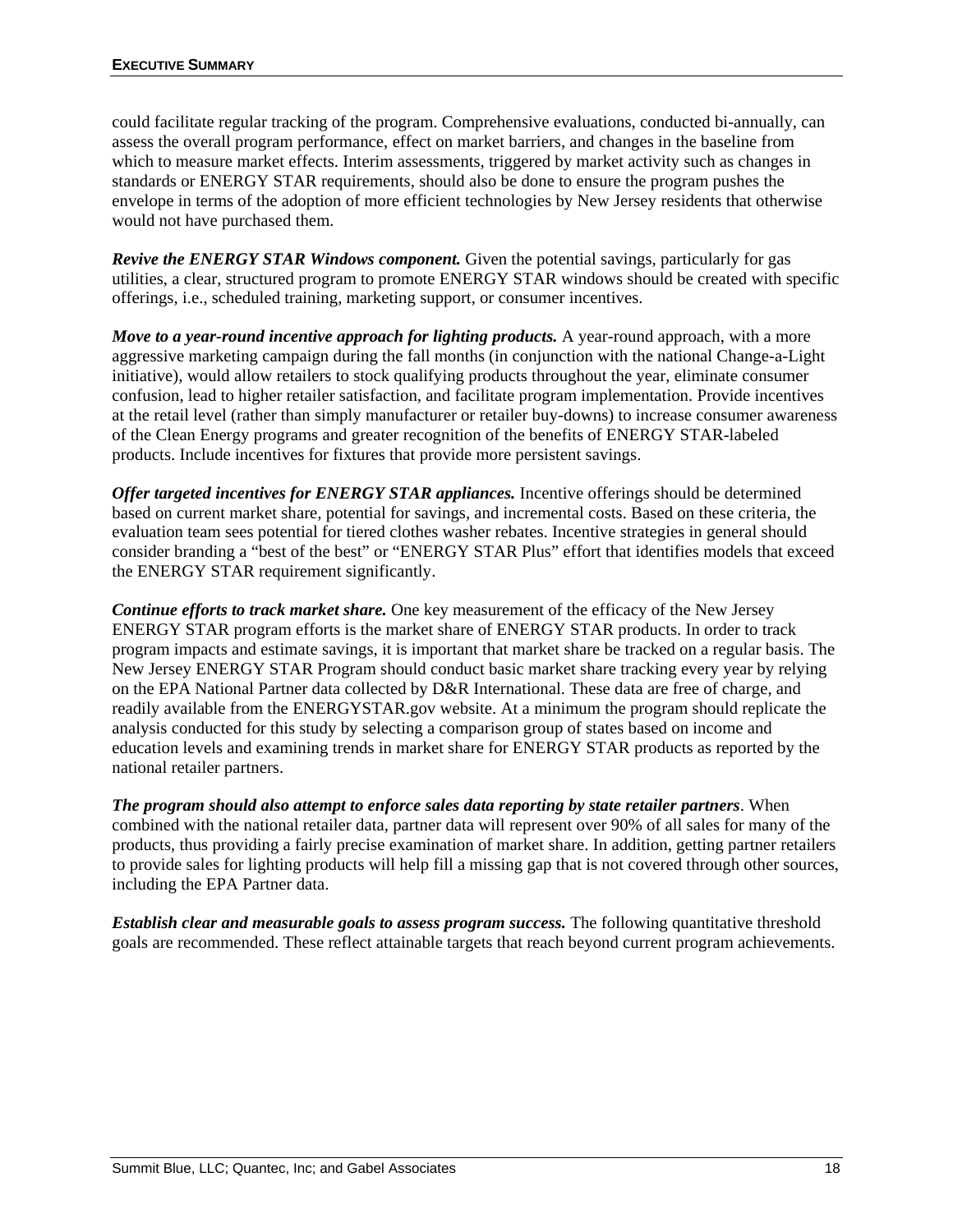| <b>Program Goal</b> | <b>Quantitative Target</b>                                                                          |
|---------------------|-----------------------------------------------------------------------------------------------------|
| Co-op advertising   | 25% of participating retailers utilize co-op advertising                                            |
| Co-op advertising   | 20% of the program expenditures are allocated to co-op advertising                                  |
| Co-op advertising   | Retailer expenditures on co-op advertising match program advertising expenditures                   |
| Training            | 20% of participating retailers participate in a formal training session                             |
| <b>Market Share</b> | Market share for targeted products should increase by 2% a year above the figures in<br>this report |

## **E.6 Commercial and Industrial Construction Program Findings and Recommendations**

The C&I Energy-Efficient Construction Program (C&I Program) is marketed as New Jersey SmartStart Buildings. The C&I Program is the umbrella name for three individual programs or components for targeted market segments:

- 1) Commercial New Construction
- 2) Commercial Retrofit
- 3) Schools, including new construction and retrofit

The program targets buildings of all sizes in the commercial, educational, governmental, institutional, industrial, and agricultural sectors.

Incentives for new construction projects are available only for projects in state-designated "Smart Growth" areas, although exemptions are made for grades K-12 public schools and for some public-use buildings such as municipally owned buildings, hospitals, and military facilities.

The programs were designed to address key market barriers to efficient building construction and design on the part of developers, designers, engineers, and contractors including: unfamiliarity or uncertainty with energy-efficient building technologies and designs; bias toward first cost versus operating costs; compressed time schedules for design and construction; aversion to perceived risk-taking despite the proven reliability of efficient technologies and designs; and incentive structures and priorities for engineers, designers, and contractors which are at variance with efficiency considerations.

### **Key Findings**

Market assessment tracks changes in markets over time with a specific focus on market indicators that might be influenced by the program. The following are selected findings from the market assessment:

Performance Indicator Findings

• Retrofit projects dominate the program. These projects represented 71% of spending and 81% of participants in 2005. Schools represented 14% of spending and New Construction 15%. The retrofit incentives are predominantly prescriptive and custom rebates. The program promotes a wholebuilding approach by providing multi-measure bonuses as well as services such as design support. However, the level of effort spent on supporting the whole building approach is relatively small and it has been diminishing in recent years.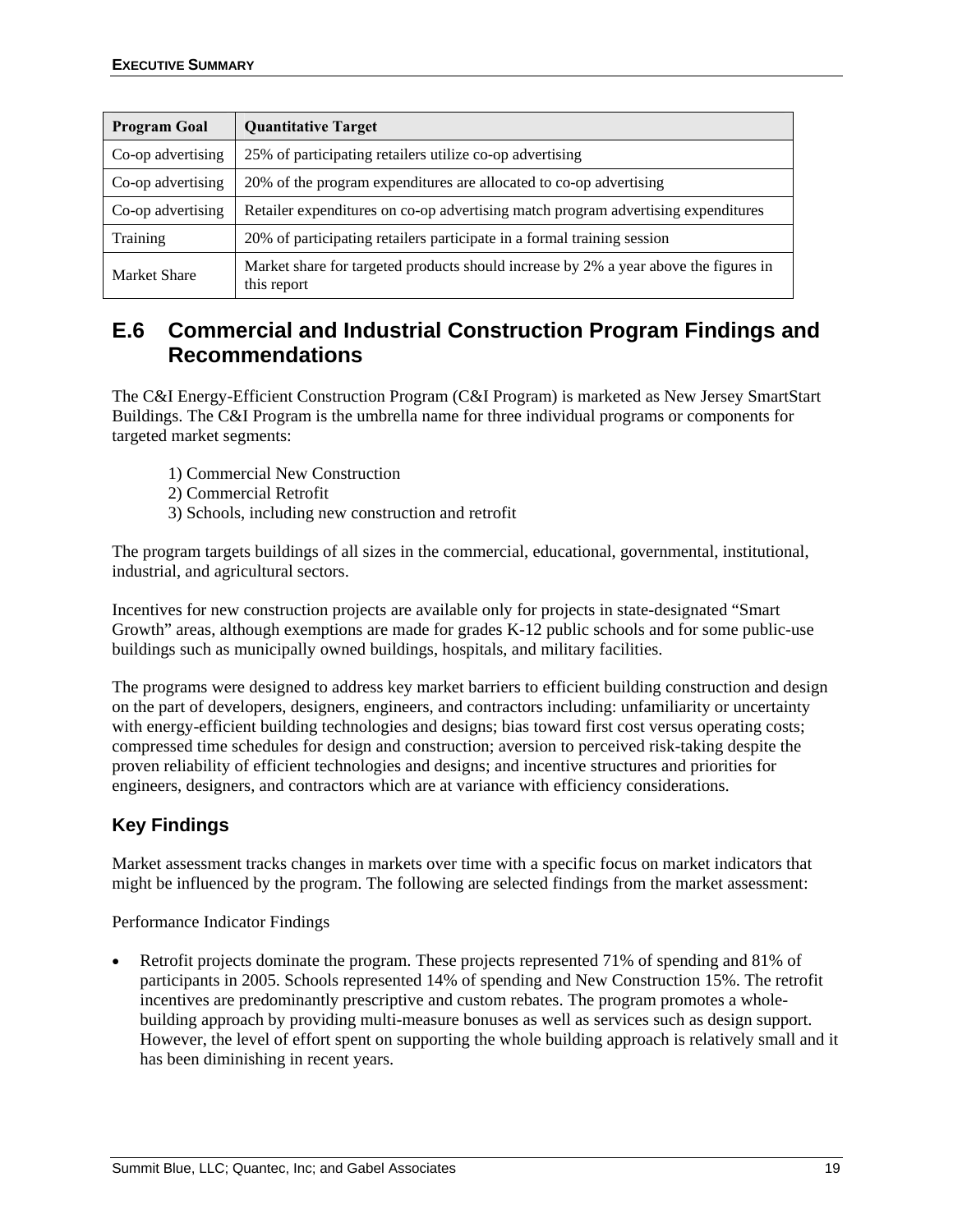- Participants were not very familiar with the SmartStart Buildings programs in general and its financial incentives and services. Nonparticipants were even less familiar. Participants were most familiar with the lighting incentives. One third or fewer were aware of other incentives. Ten percent of nonparticipants knew the program offers lighting incentives and less than 10% were aware of other incentives.
- The low level of end user awareness of program incentives and services casts doubt on any argument for the program having had a broad impact on the market. The one exception may be in lighting, where awareness levels were higher.
- Participants thought the financial incentives were quite important in their decision to implement energy-efficient measures (4.2 on a 5-point scale). They thought the program was moderately important in influencing the timing of the measure installation (3.8 on a 5-point scale). Participants thought the program was quite effective (4.1 on a 5-point scale).
- Most trade allies indicated that their participation in this program has not led to any increased business or an increased number of customer referrals.
- Participants on average were quite satisfied with the features of the program we examined. They were most satisfied with the energy-efficient equipment purchased and the cost of participation. They were least satisfied with the quality of informational materials and the amount of paperwork required to participate.

### Market Share Assessment

- Over two-thirds of nonparticipants had installed lighting in the past two years and 92% of those said they had installed energy-efficient lighting. This most likely reflects an overestimation on the respondents' part but it does indicate that a significant fraction of the market is probably already installing energy-efficient lighting.
- On average, 60% of lighting contractors' sales are energy-efficient, which supports the conclusion from the nonparticipant survey that a significant portion of the market has already moved to energyefficient products.
- Energy-efficient products probably represent less than half of all sales in the HVAC market in New Jersey. This estimate is roughly the same as in NEEP's 2006 Cool Choice program and less than in NYSERDA. Approximately half of motor sales in New Jersey are of energy-efficient motors, which is higher than in California and Wisconsin but lower than in NYSERDA. On average, 63% of the sales of trade allies who said they sell chillers are energy-efficient.

#### Incremental Cost Assessment

• For motors and lighting, the incremental cost of energy-efficient products is not high enough to provide a significant barrier to market acceptance. For motors, availability is a bigger issue than cost.

#### Market Barriers Assessment

The biggest market barriers, according to trade allies, are the bias towards first cost and a lack of awareness, and perhaps availability, of energy-efficient products and services. End users also viewed the bias towards first cost as a significant market barrier, especially among participating customers.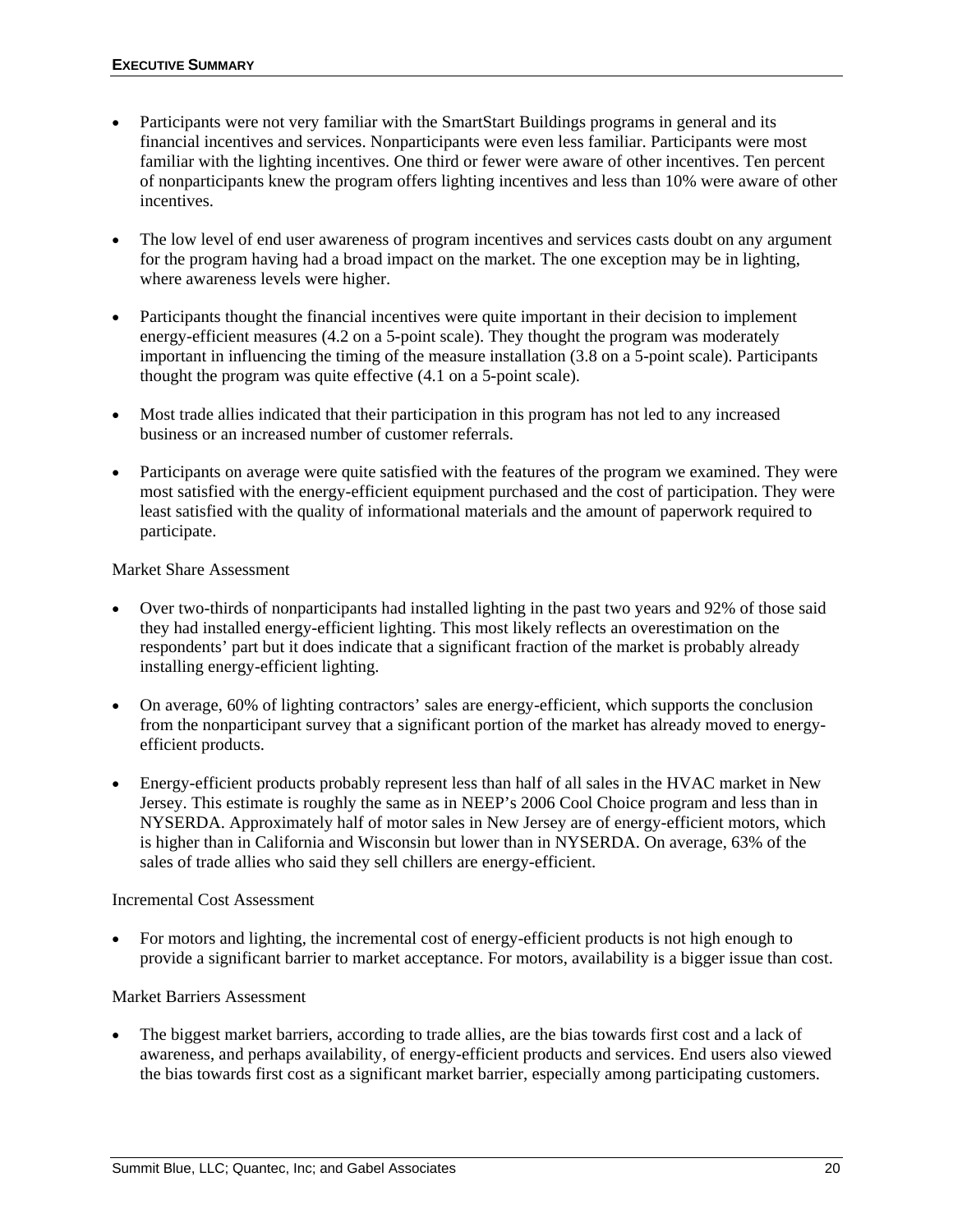- Barriers were not significantly different for schools than for other types of companies. Lack of access to financing and first cost were the highest barriers for schools, and the second and third highest for everyone else, following awareness of products and services. The financial incentives were not quite as important to the school participants as to other participants.
- Lack of program awareness was the single biggest reason given by trade allies for not participating in the program, cited by 85 percent of the nonparticipating trade allies. It was also the primary reason cited by nonparticipating end users.
- Both participating and nonparticipating end users were not very familiar with the program's services. As expected, participating end users are significantly more familiar with the program's services than nonparticipants.
- The participating trade allies indicated that the program is not particularly effective in reducing market barriers (3.3 rating on a 5-point scale).
- The current program is designed to provide support to architects and owners so that they will incorporate energy efficiency in the design of new buildings. However, utility staff attrition has left this function under-emphasized.

### C&I Market Segmentation

- Program penetration is relatively higher in education, healthcare, government, and lodging. It is relatively lower in grocery and religious worship.
- Five or fewer trade allies are responsible for half of all sales in several categories of equipment, including lighting, motors and generators, and armature rewinding.

#### Upgrade of Energy Efficiency Codes and Standards

• New Jersey's building code meets ASHRAE 90.1-1999. This is the same as 10 states in the Northeast plus Texas but it is lower than codes adopted by 33 states and the District of Columbia, including most of the West and Southwest, and Pennsylvania, Ohio, and Virginia.

#### Incentive Caps

• The program tracking data do not provide any evidence to suggest that a wealth of projects would come in if the incentive cap were raised modestly. The program budgets could support a few larger incentives but more than a few would likely affect the distribution of other projects. New Jersey's incentive cap is within the most common range of the programs we examined around the country. It is lower than the average.

#### **Schools**

- The proportion of all schools participating in the program is relatively higher than for many other types of companies. Program staff have been disappointed in the level of success in attracting public school participation in the program.
- The single biggest barrier to schools to participate in the program is awareness of the program. The nonparticipating schools interviewed were quite **un**familiar with the services and incentives offered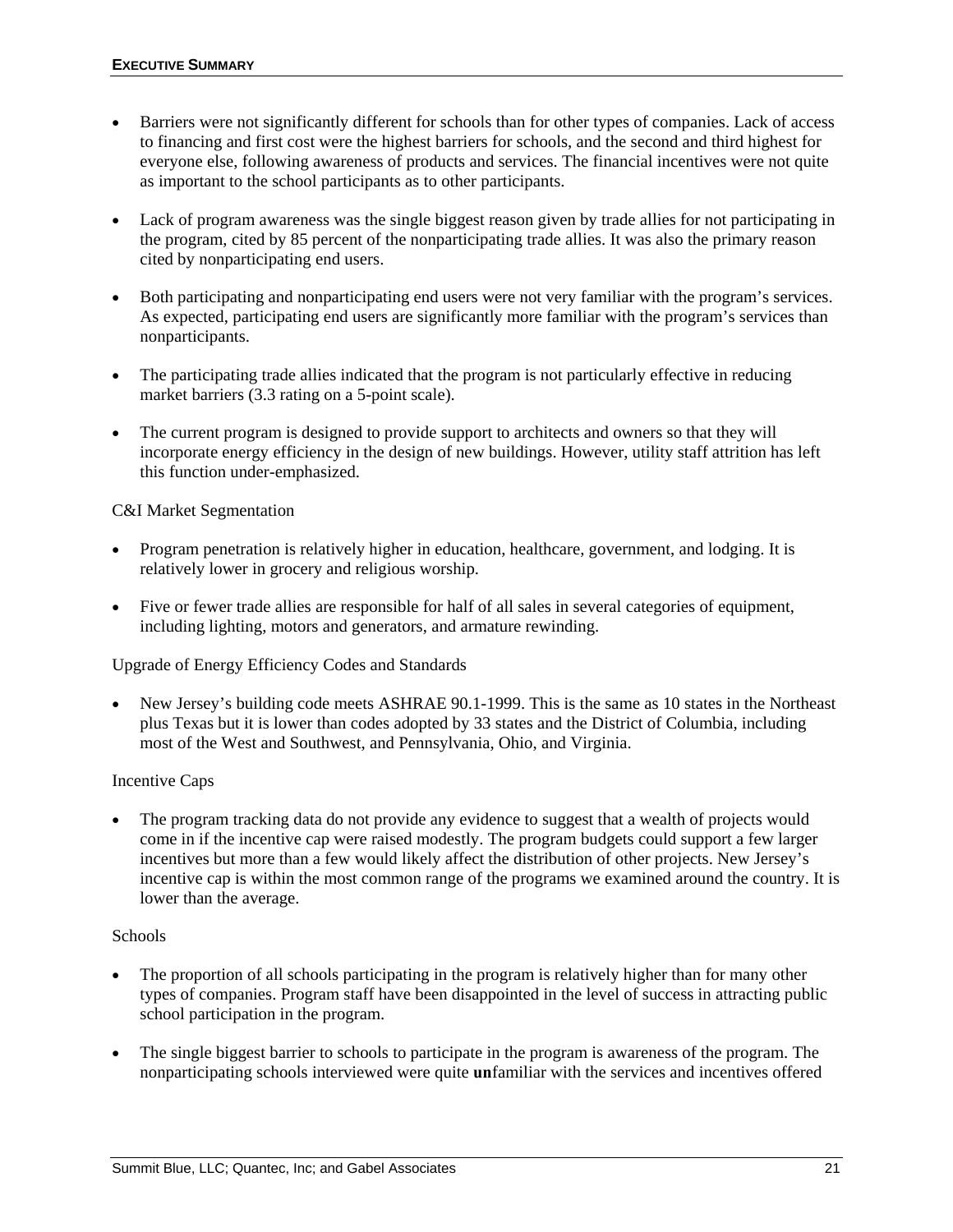by the program. On a scale where 1 is "not at all familiar" and 5 is "very familiar" seven of the eight responded "1" and the eighth responded with a "2" for an average of 1.1.

### **Recommendations**

*Maintain trade ally design support.* The current program is designed to provide support to architects and owners so that they will incorporate energy efficiency in the design of new buildings. However, utility staff attrition has left this function under-emphasized. This design should be maintained and appropriate staffing levels achieved so that the program can focus on developing strong relationships with trade allies, particularly architects, and place the focus on identifying projects early in the design phase to maximize energy savings.

*Assign customer account representatives to key trade allies.* Five or fewer trade allies are responsible for half of all sales in several categories of equipment, including lighting, motors and generators, and armature rewinding. Specific program staff should be assigned the responsibility for maintaining regular contact with these companies.

*Upgrade the New Jersey Energy Code.* New Jersey should consider upgrading its energy code standards to at least ASHRAE 90.1 - 2001 and plan to upgrade to ASHRAE 90.1 – 2004. Otherwise building efficiency levels will be established at levels lower than can actually be achieved, which in the new construction market will result in lost opportunities. In addition, as in California, New Jersey could implement state codes to further drive up the level of equipment efficiency.

*Shift incentive resources.* The C&I Program should shift resources away from mainstream energyefficient lighting and motors to newer technologies (e.g., ceramic metal halide, LED, Super T-8 and high pressure sodium), and technologies affecting specific business types (e.g., cooking equipment). In conjunction with the recommendation on whole-building approaches, consider offering incentives for components of energy-efficient building construction (e.g., thermal envelope measures). Specific recommendations for rebate levels are discussed in the program section.

*Revise incentive cap restriction.* The programs should change from using utility account numbers to, at a minimum, the Federal Tax ID to calculate incentives paid to individual companies. If this change is adopted, then we recommend that no exceptions be allowed. The incentive cap for individual companies should be kept at \$100,000. This will provide a consistent rule to the market and one that is reasonably fair.

*Increase program outreach to schools.* The single biggest barrier to schools to participate in the program is awareness of the program. The program should increase marketing to schools and to trade allies that specialize in servicing the schools market, including architects.

*Increase efforts supporting the whole building approach.* The Retrofit program, and to a certain extent the New Construction and Schools programs, focuses on providing financial rewards that are predominantly prescriptive and custom rebates, even within New Construction. The programs promote a whole-building approach by providing multi-measure bonuses as well as services such as design support. However, the level of effort spent on supporting the whole building approach is relatively small and it has been diminishing in recent years. This effort has been diminishing mostly as a result of the transition from utility to independent administration of the energy efficiency programs. The BPU has placed restrictions on utility marketing in recent years and utilities have faced some significant staff attrition as they transition away from administering the energy efficiency programs. The current program design should be maintained and appropriate staffing levels achieved so that the program can focus on developing strong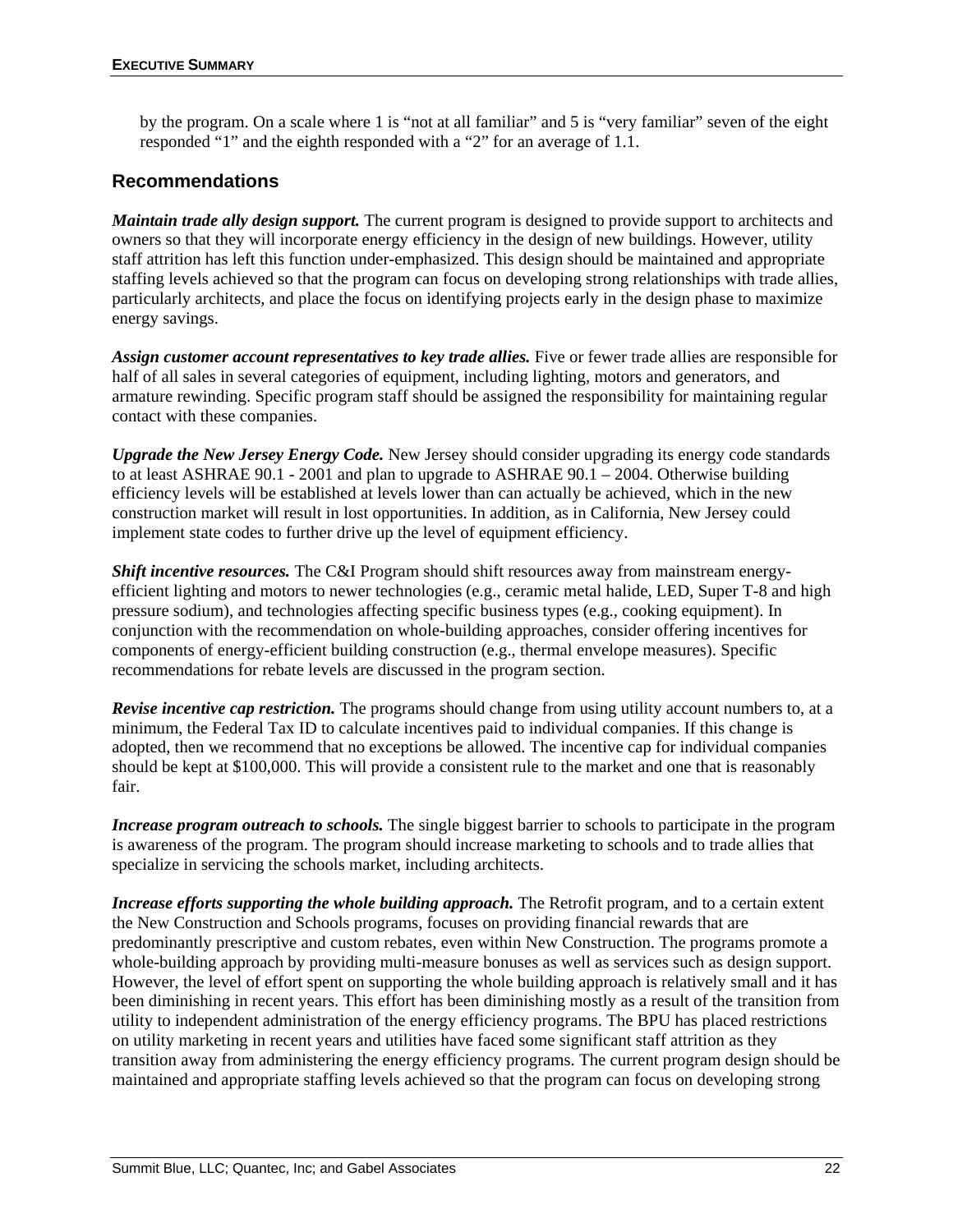relationships with trade allies, particularly architects, and place the focus on identifying projects early in the design phase to maximize energy savings.

## **E.7 Combined Heat and Power Program Findings and Recommendations**

The Combined Heat and Power (CHP) Program was initiated in 2004 on a pilot basis as an addition to the OCE's portfolio of Commercial & Industrial EE programs. The overall stated goals and objectives of the program are: (1) to enhance energy efficiency through on-site power generation with recovery and productive use of waste heat; (2) to provide reliability solutions for New Jersey by reducing existing and new peak demands to the electric power grid; and (3) to encourage the use of emerging technologies.

### **Key Findings**

- The number of applications dropped between the first (2004) and second (2005) application rounds by about 64%, but the program is still oversubscribed (total requested incentives exceed available funds). The project attrition rate for 2004 awardees exceeded 50%. It is too early to determine the attrition rate of 2005 awardees.
- There is no formal or extensive marketing plan for the program; however, the limited amount of funds argues against a broad-based marketing campaign.
- Average project size of both applicants and awardees increased between the 2004 and 2005 rounds. This mirrors trends experienced in CA and NY which have similar CHP incentive programs. Most developers and manufacturers surveyed indicate a focus on the larger end of the market. The market may be neglecting small-scaled projects due to a combination of lack of end user awareness/focus and lack of economies.
- There are only a few fully operational CHP projects funded through the OCE program, and those have only been operating for a few months. As such, there is virtually no actual operational data. Studies performed in CA assessing the impact of funded CHP projects raise questions concerning the actual achieved efficiencies and cost-effectiveness of funded CHP units.
- The capacity of OCE-funded CHP projects represents only a small percentage of in-state market potential identified in a 2004 study commissioned by the OCE. In-state CHP project development activity outside of the program appears to be limited.
- Initial cost and operating costs are the most oft-cited market barriers to CHP, and market actors indicate that these barriers have actually increased over the past 2 years, despite the introduction of the CHP program incentives.
- Rising natural gas prices have not been completely offset by higher electricity prices, and overall CHP project economics and payback periods have worsened over the past several years, and over the past 2 years in particular.
- Speculative projects seem to have been prevalent amongst the 2004 applicants and awardees; although it is too early to make definitive conclusions, it appears that due to more stringent application requirements and other market factors, the 2005 application round included less speculative projects.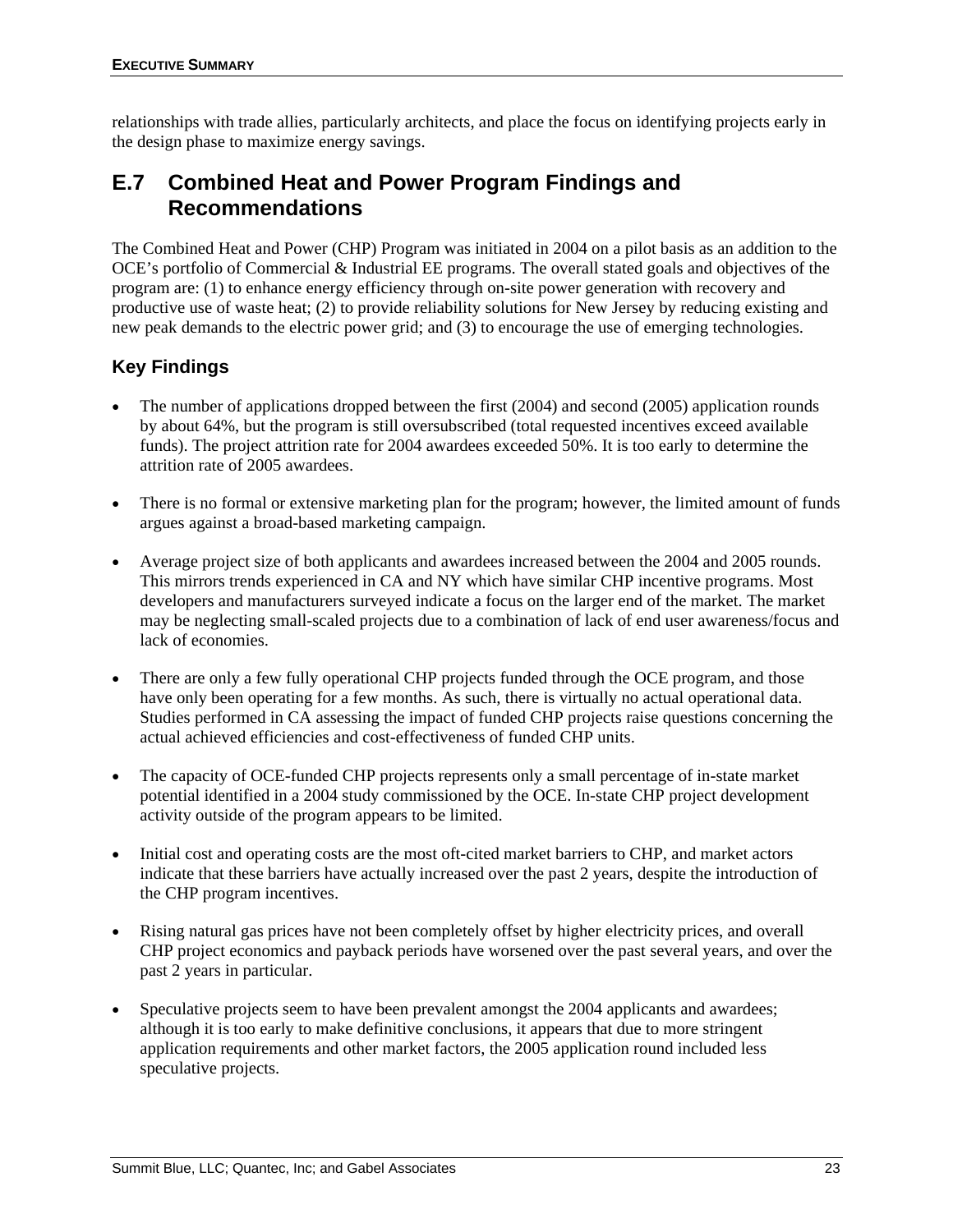- Protocols used by the local utility companies for reporting program energy and emissions savings are based on those used for other EE and renewables programs; and in some cases they do not recognize the unique nature of CHP systems.
- There are currently no specific program goals or performance indicators associated with the pilot CHP program.

### **Recommendations**

*Add site-specific feasibility studies to the program services.* Consider setting aside a portion of program funds, or identifying an alternate funding source, for site-specific CHP technical and economic feasibility studies for smaller customers, similar to the program run by NYSERDA.

*Create primary point of contact.* Consider establishing a primary program contact point at the OCE (either staff or contractor), akin to a customer service representative, for program applicants to contact with questions or for status reports throughout the application and evaluation process. This may occur as the programs transition to third-party management.

*Promote replicable projects.* Make efforts to identify and encourage projects that may lend themselves to replication (i.e., projects at sites that have numerous homogenous locations throughout the state). This could be combined with a follow-up impact assessment/case study/education initiative aimed specifically at the energy managers of the other homogenous locations.

*Target CHP projects in distribution constrained areas.* Include a more targeted focus on localized distribution system constraints. It is questionable whether individual, scattered DG applications currently impact distribution utility planning and design and ultimately displace distribution system investment. Electric distribution utilities could be asked to report on constrained distribution pockets, current planning and design criteria, and the impact of single versus multiple DG applications in targeted areas. Such an effort could lead to conclusions on whether the realization of actual distribution cost savings requires more geographic focus on program criteria or evaluation.

*Conduct an impact and benefit-cost analysis of program.* There are sufficient open questions related to the overall impact and cost-effectiveness of the CHP Program relative to other, more-established EE programs, to warrant caution in considering at this time a significant re-allocation of finite funds away from other programs. The OCE should continue to gather additional information, consider some of the recommended program modifications, and look carefully toward the results of impact assessments and benefit-cost studies before making decisions with respect to major changes in funding levels for the CHP Program.

*Keep incentive levels the same.* At this relatively early stage in program life and pending the results of future impact assessment and benefit-cost studies, the incentive levels should not be modified at this time. We further recommend not altering (i.e., reducing) incentive levels to reflect the impacts of federal tax credits implemented for microturbines and fuel cells for tax years 2006 and 2007, since the availability of the tax credits can serve to offset the general decline in project economics since the CHP incentive levels were established in 2004.

*Keep minimum efficiency levels the same.* At this relatively early stage in program life and pending the results of future impact assessment and benefit-cost studies, the minimum 60% CHP system efficiency levels should not be modified at this time. The impact assessment should include a close review of operating CHP projects and should be utilized to critically evaluate whether efficiency levels claimed in applications are accurate. In addition, while not recommended at this time for program savings reporting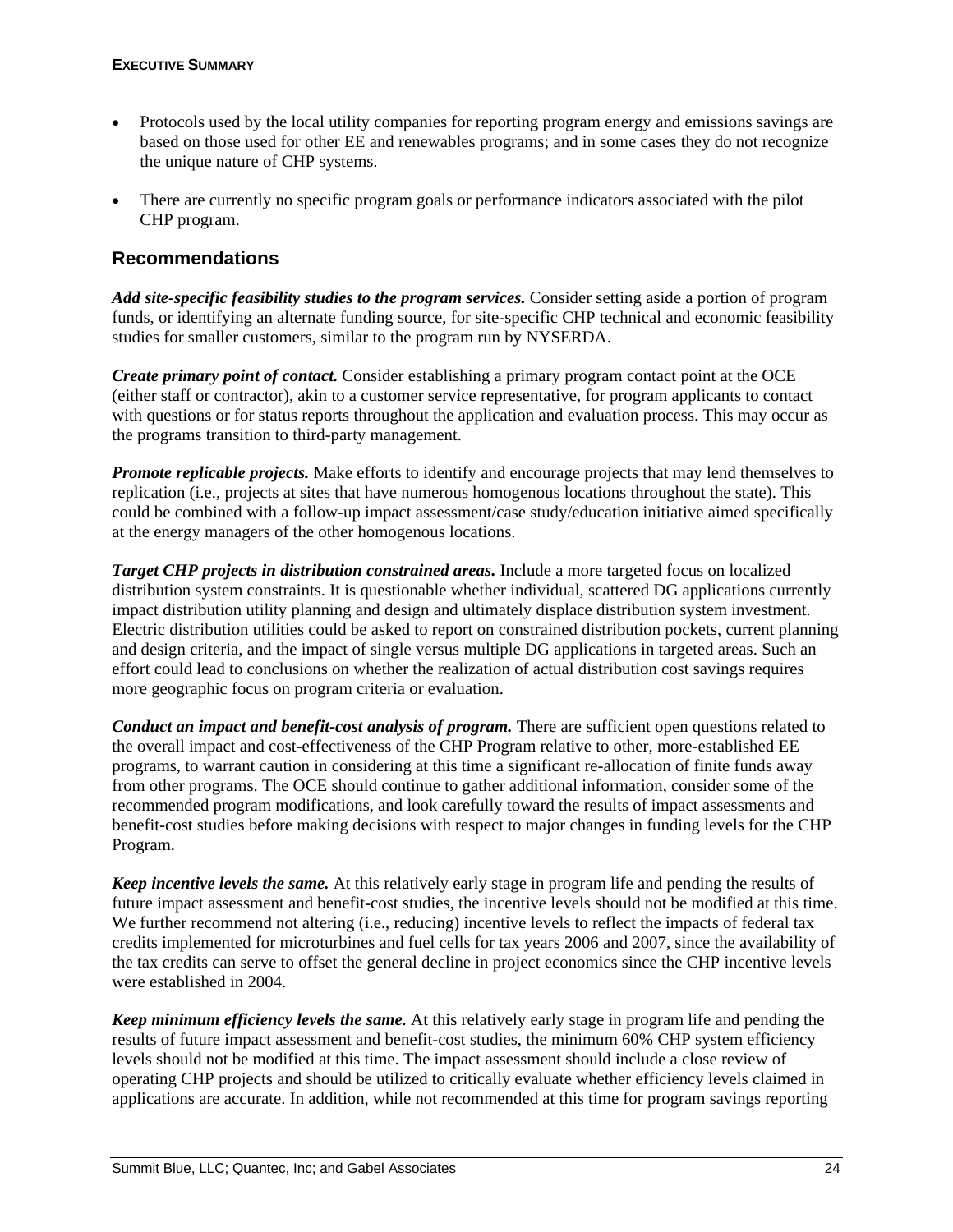purposes, in future benefit-cost studies the societal impacts should take into consideration the efficiency (i.e., heat rate) of grid generation that is displaced by CHP to determine net changes in fossil fuel Btu's consumed as a result of the CHP program.

The following specific program goals and recommendations should be considered:

- Lengthening the open application period by perhaps an additional four weeks.
- Receive at least 5 CHP applicants annually with installed capacity of 100 kW or less (Stretch goal: 10 applicants).
- At least 3 CHP incentive awardees annually with installed capacity 100 kW or less (Stretch goal: 5 winners).
- Receive at least 10 CHP applicants annually with installed capacity of 500 kW or less (Stretch goal 15 applicants).
- At least 6 CHP incentive awardees annually with installed capacity 500 kW or less (Stretch goal: 9 winners).
- For each program funding cycle, receive at least one demonstrated example of a replicated project installed within 18 months of installation of funded project. (Stretch goal: 2 documented replications per program cycle).
- For each program funding cycle, receive at least one application for a technology not previously funded (Stretch goal: 2 applications).
- Complete evaluation of applications and announce incentive winners within 90 days of close of application period.
- Starting with the 2006 cycle, achieve an annual project attrition rate of 40% or less (Stretch goal: 30% or less).
- Actual achieved CHP system efficiencies as demonstrated via future impact assessments or other monitoring programs, should be no less than the 60% minimum program requirement, **and** no more than 7.5% less than the application technical worksheet (as verified through evaluation process) reported system efficiencies. *For example, if system efficiency reported in technical worksheet is 75%, actual measured efficiency should be no less than 67.5%*. (Stretch goal: no more than 5% less than reported).

Program savings reporting should be changed as follows:

- CHP output should continue to be reported, as on-site generation is an important contribution to system diversity and is indicative of overall program impact. However, CHP system output should not be reported as electricity savings. Moreover, CHP output that is predominantly fueled by natural gas cannot be considered as renewable energy generation. Rather, CHP output should be reported as a separate category of DG generation.
- Thermal savings should be stated on a consistent basis by all applicants, and in turn by all LDCs to the OCE, as the reduction in fuel related to the recapture of thermal energy (e.g., reduction fuel used in the boiler resulting from the recapture of waste heat from the CHP engine or turbine). The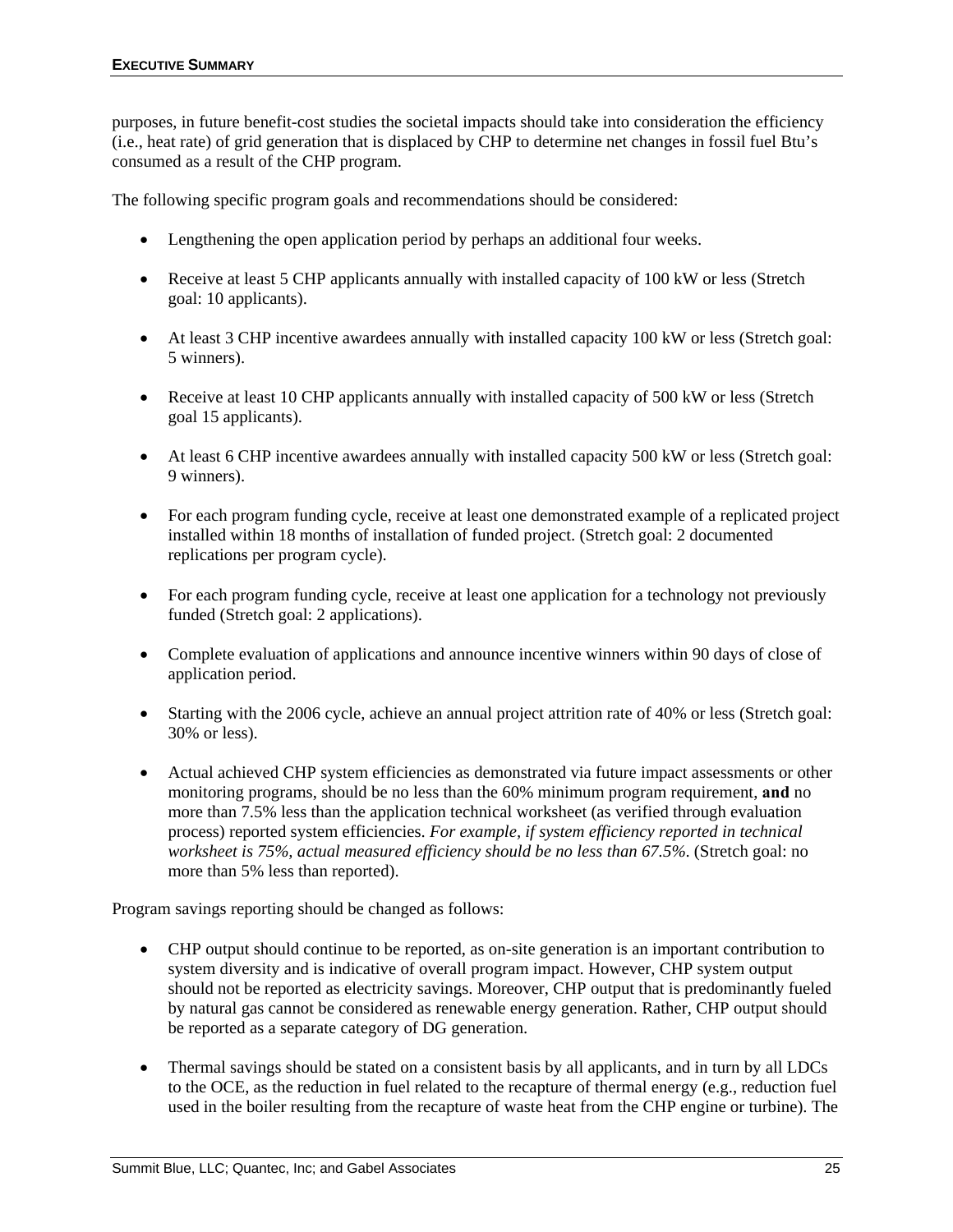reduction in boiler natural gas displaced by CHP waste heat recapture should be reported consistently as Dtherm savings.

- Electricity savings associated with absorption chillers are legitimate and should be reported.
- Current reporting quantifies emissions savings as avoided grid emissions. Emissions from the CHP engines and turbines should be offset against the displaced grid emissions to reflect net electric-side emissions benefits.

## **E.8 Benefit-cost Model Assessment Findings and Recommendations**

Five widely used benefit cost models were reviewed. These models are used by utilities throughout the country and represent the current industry standard. If NJ decides that none of these models meet their needs, several firms, including Summit Blue Consulting and Quantec, have the expertise to develop a custom model for NJ.

The commercially available benefit cost models included in this review were:

- DSM Portfolio Manager,
- Optimal Energy Benefit/Cost Model,
- DSMore,
- GDS Benefit/Cost Model, and
- E3 Calculator.

Of the models included in this review the GDS Model should provide the NJCEP programs with an easy to use tool for conducting benefit cost analysis. Some of the tools reviewed, DSM Manager and the Optimal Energy model, offer more complex analysis and may provide more detailed results. Unlike the other models, which just provide point estimates of the benefits and costs; the added scenario analysis capabilities of the DSM Manager model will provide a better analysis of the probability distribution associated with the cost-effectiveness of the measures and programs.

## **E.9 Object Criteria for Ranking Program Modifications**

One of the objectives of this study is provide information to help OCE make informed decisions regarding future program changes. To support the OCE as it considers proposals and potential changes to the programs the Evaluation Team has developed a set of objective criteria for ranking programs and program changes. The OCE will develop the relative weighting of these criteria to determine the overall rankings of the propose program changes.

The Evaluation Team developed the objectives using their professional program design and implementation expertise and interviews with energy efficiency program managers throughout the country. The Evaluation Team interviewed managers of similar portfolios of energy efficiency programs throughout the country. These program managers were asked, based on their experience, how their organizations decided which programs and programs changes to fund. All program managers responded that their organizations did not use specific rules to decide which programs or program changes to fund. Most managers responded that they took a number of criteria into consideration, but that these criteria were just used as guidance. The final decision on what programs to fund and which not to fund was based mostly on the managers' experience.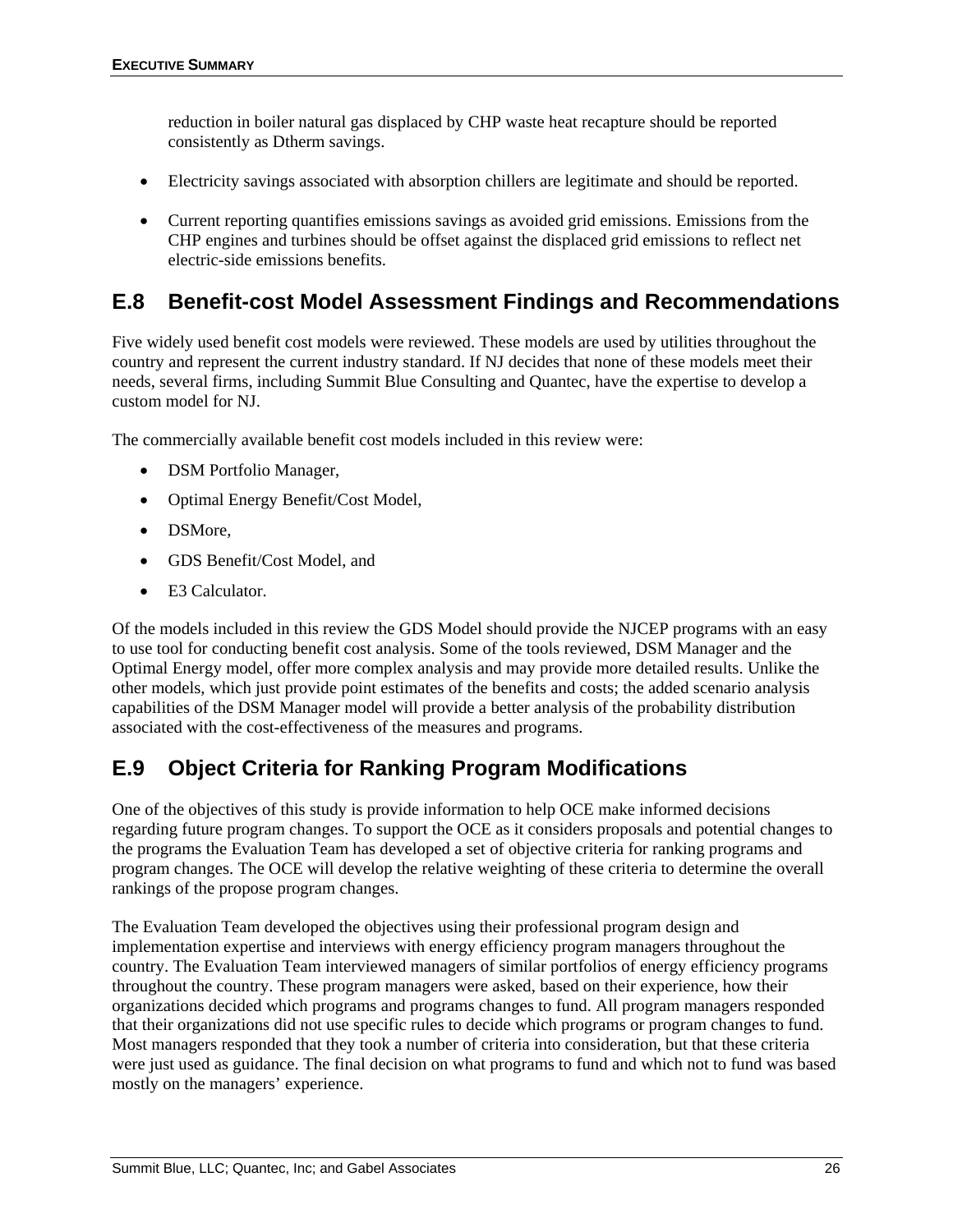The following, based upon the interviews and the Evaluation Team's experience, are the recommended objective that should be used to evaluation programs and program changes.

**Benefit Cost Ratios** – The proposed measures and programs should pass the cost-effectiveness test required by the OCE. The OCE should include the inputs for particular benefit cost test as part of the program proposals. In addition to the program proposal data described above this should include: measure lifetime, savings by rate period, and incremental measure costs.

**Cost of conserved energy** – The cost of conserved energy is a calculation that is useful for comparing the cost of savings across programs. The cost of conserved energy is calculated as the lifetime energy savings divided by the cost of the program to achieve that savings. This should be a required calculation of the program proposals.

**Economic Development** – The proposal evaluators will need to deicide if the proposed program or program changes will create economic advantages in targeted areas of the State. These advantages are not usually captured in the Benefit Cost Analysis, but may substantial benefits to funding a proposed program.

**Allocation by sector** – Some jurisdiction have a requirement that energy efficiency spending be distributed across the sectors, i.e. residential, commercial and industrial sectors. Some states require that the energy efficiency program spending be proportional to the amount of the energy efficiency funds collected in each sector. Other states use a fixed percentage to allocate the program spending by sector. When deciding upon which programs to fund, the program managers need to consider how it will impact the energy efficiency program spending by sector.

**Geographic equity** - Similar to the allocation by sector there may be a requirement that energy efficiency funds be spent throughout the state in proportions to where the funds were collected. Vermont has a requirement that energy efficiency program spending needs to be spread equitably across the counties of Vermont. New Jersey has a requirement that incentives for new construction are for homes built in Smart Growth areas only.

**Distribution constraints** – Another criterion that should be considered is whether the program or program changes will help relived congestion in a distribution constrained area. Again these benefits may not be captured in traditional Benefit Cost Analysis. For example, Southwestern Connecticut is a very capacity constrained area. Added benefits may be considered for program proposals that will help alleviate the distribution congestion in this area.

**Optimizing portfolio** – This criterion will be discussed in more detail in Section 5. The proposal evaluators should consider how the proposed programs or program changes will fit with the programs in he portfolio o energy efficiency programs. They will need to assess how the new program or program changes complements or balances the other programs. They should consider if the proposed program adds risk or uncertainty to the portfolio or helps to balance the risk from the other programs.

## **E.10 Portfolio Assessment Findings and Recommendations**

The following points summarize the portfolio level assessment findings and recommendations:

*The portfolio goal requirement that program impacts increase by the amount of any spending increases + 10% is achievable, but places undue emphasis on cost of conserved energy as the measure of portfolio effectiveness and compromises the ability to address other, broader measures of portfolio effectiveness*. The goal was met or exceeded in 2004 and 2005 for electric savings, and exceeded in 2005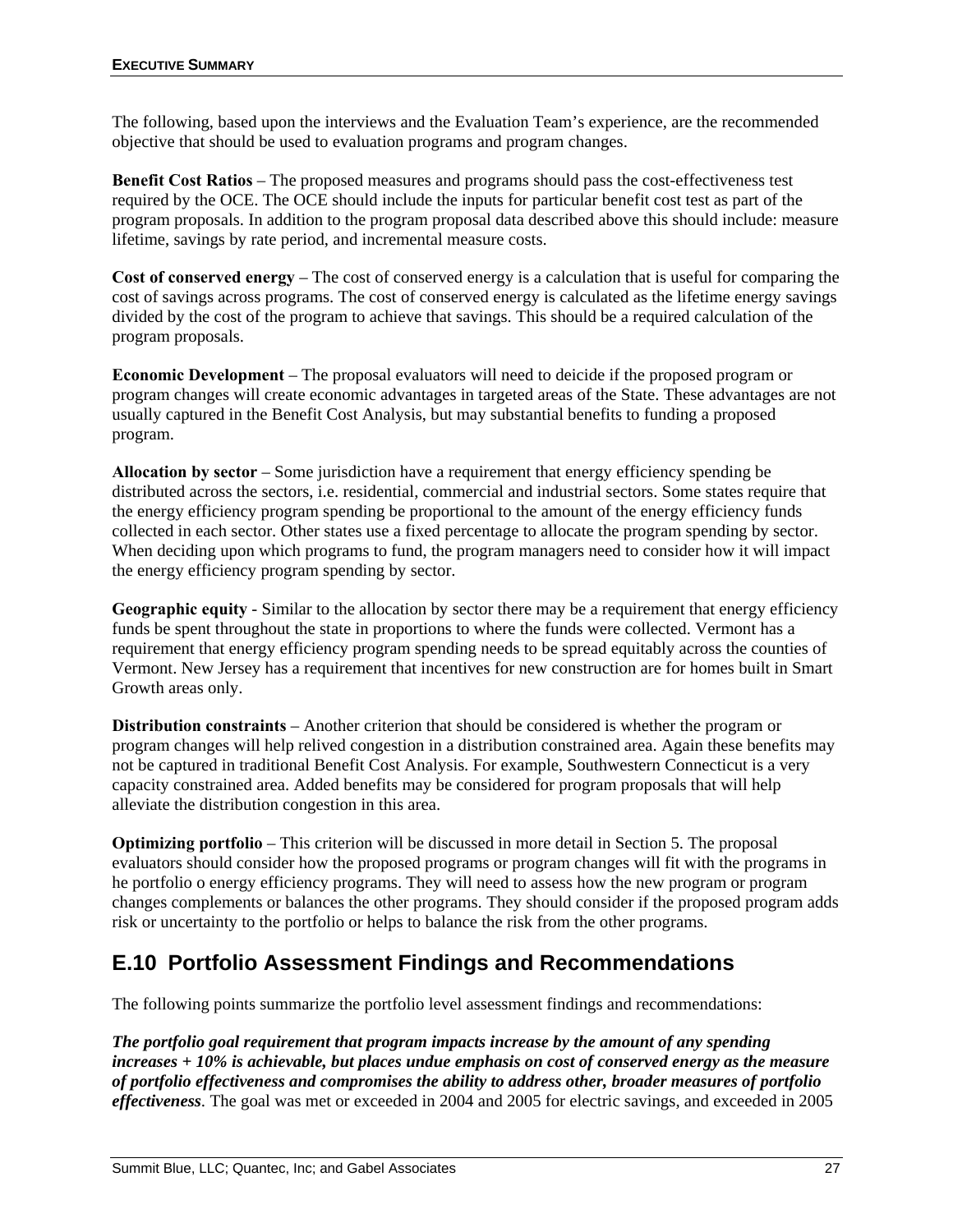for gas savings. In addition, review of a number of other utility and regional efficiency portfolios revealed that this goal is achievable. However, the goal is extremely aggressive at lower spending increases: if the spending increased by 5% then the savings should increase by 15%, equating to an increase in savings of 300% relative to the increase in spending. This aggressive goal, therefore, places undue emphasis on cost of conserved energy as the measure of portfolio effectiveness and compromises the ability to address other, broader measures of portfolio effectiveness (e.g., an equitable distribution that benefits all sectors, segments, and regions). In addition, it creates an incentive to move away from market transformation programs that require significant investment up-front, but yield longer term savings. While the current goal may be achievable in the short-term, this approach may hamper the long-term success of the programs.

*An alternative goal, implementing a fixed or ratcheted multiplier, may provide a better balance between aggressive savings goals and other program priorities*. The evaluation team recommends that NJ consider an alternative goal, including setting a minimum increase commensurate with spending increases, a fixed multiplier, or a ratcheted multiplier that increases with spending increases. Of these mechanisms, the evaluation team recommends adoption of a simple multiplier. This would be relatively easy to administer and would challenge program administrators to continuously improve the return on program investments, but not at the expense of other program portfolio objectives. A proposed multiplier of 1.2 would provide the proper balance between an aggressive, yet not unreasonable, goal by producing higher savings goals at higher spending increases (over 50%) than the current spending increase +10% approach, but not creating unduly high savings goals for lower spending increases.

*The current mix of spending by program is consistent with the potential analysis and benefits a broad group of ratepayers, such that substantial shifts in funding are not recommended*. The savings, by sector, is not substantially different than the potential analysis conducted in 2004. In addition, the programs effectively serve all sectors, including a proportion for the low-income sector that is higher than a number of other portfolios across the country. A small reallocation of funding (5%) of funding from the commercial sector to the residential sector may provide even closer alignment between potential and achieved savings. The NJ CEP should also consider a number of program specific recommendations that could impact cost-effectiveness. In addition, the NJ CEP should consider examining and incorporating engineering and market effects net-to-gross ratios.

## **E.11 Recommended Evaluation Plan**

In order to assist the NJ CEP with evaluation planning, the evaluation team conducted interviews with efficiency program administrators from six state/regions. The interviews provided a benchmark on which to develop an evaluation plan for the NJCEP.

Based upon the findings of these surveys evaluation of the NJCEP should occur at fixed intervals during the program life. There are three primary types of evaluations that should be performed to ensure that the programs are functioning as they were designed: impact evaluation, process evaluation and market characterization studies.

*Impact Evaluation* The impact evaluation focuses on identifying and estimating the amount of energy and demand the program actually provides. Estimates of actual savings are ex-post savings; program savings that can be documented after the program has made the changes that are to produce the savings. Savings induced by the program are called "net" savings, as they are beyond or in addition to what would have occurred without the program. Ex-post net savings are the savings estimates as measured/verified as being achieved by the program.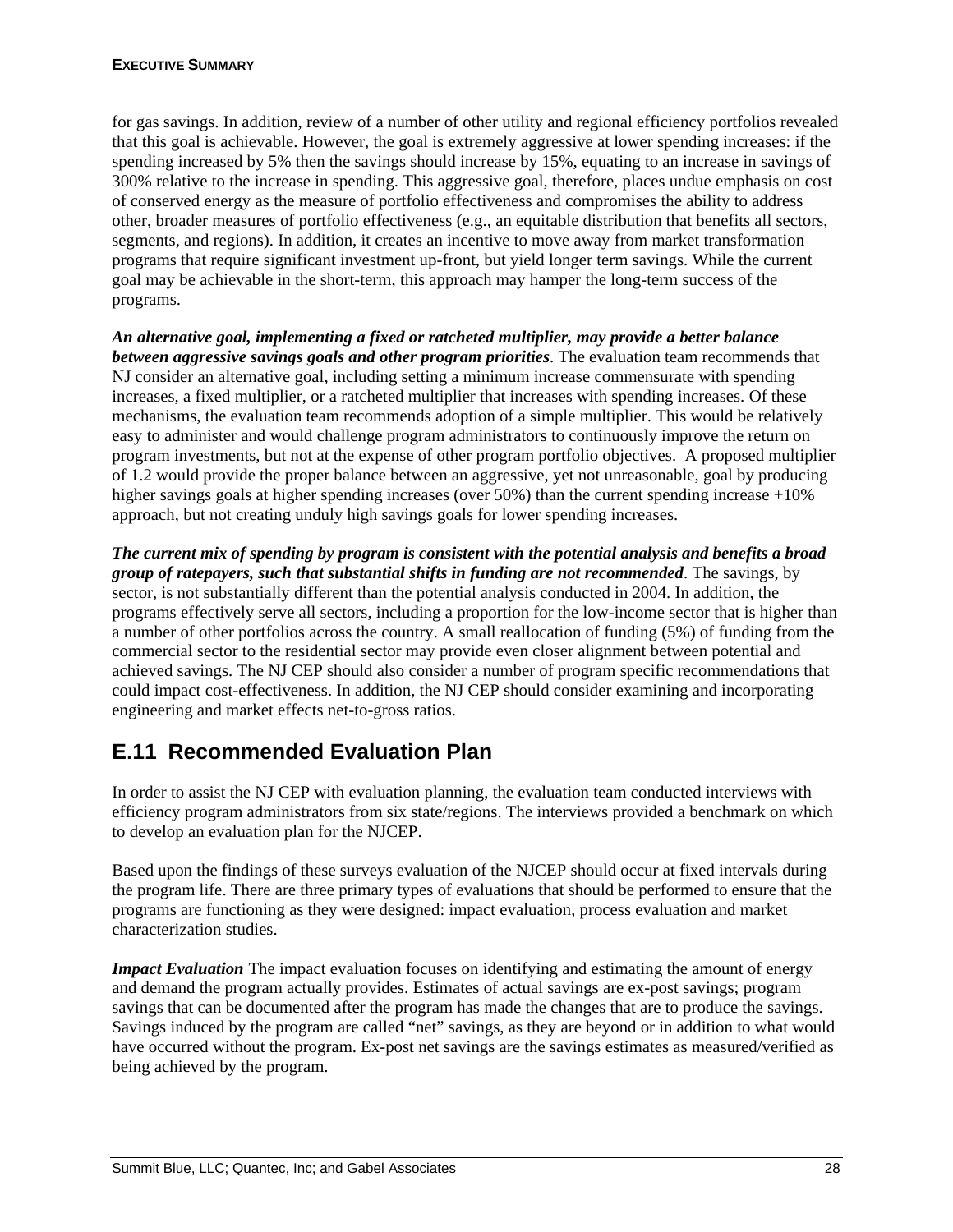*Process Evaluation* The process evaluation is a systematic assessment of an energy efficiency program for the purposes of documenting program operations at the time of the examination and identifying improvements that can be made to increase the program's efficiency or effectiveness for acquiring energy resources. In addition, a process evaluation can also help increase the effectiveness of other programs by providing other program planners and administrators with the evaluation results. These planners can then review the process evaluation results to determine if their programs can benefit from the evaluation's findings and recommendations.

*Market Characterization Studies* The market characterization studies focus on the evaluation of program-induced market effects when the program being evaluated has a goal of making longer-term lasting changes in the way a market operates. These evaluations examine changes within a market that are caused, at least in part, by the energy efficiency programs attempting to change that market. These evaluations are challenging, as markets are constantly in a state of change as new and competing technologies are offered or as other non-program market transformation efforts compete with the program's efforts.

As a result of the research the following evaluation plan was developed:

- Impact evaluations should be conducted every two years.
- Process evaluations should be conducted within a year of launching new programs (e.g., the Home Performance with ENERGY STAR Program) or after more substantial changes to program implementation occur.
- Market characterization studies should be conducted every two to five years to support potential analysis, program development, and baseline assessment.
- There should be one full time evaluation coordinator to manage 4-6 programs.
- The evaluation budget should range between 2% to 4% of total expenses.
- The allocation of dollars within evaluation should be based on a combination of program budgets and expected savings, but also need to ensure that all sectors are represented and all stakeholder needs are considered through a collaborative process.
- Net-to-gross impacts, from both the engineering and market effects perspectives, should be factored into savings estimates.
- Develop a data collection and tracking matrix for individual programs and the overall portfolio.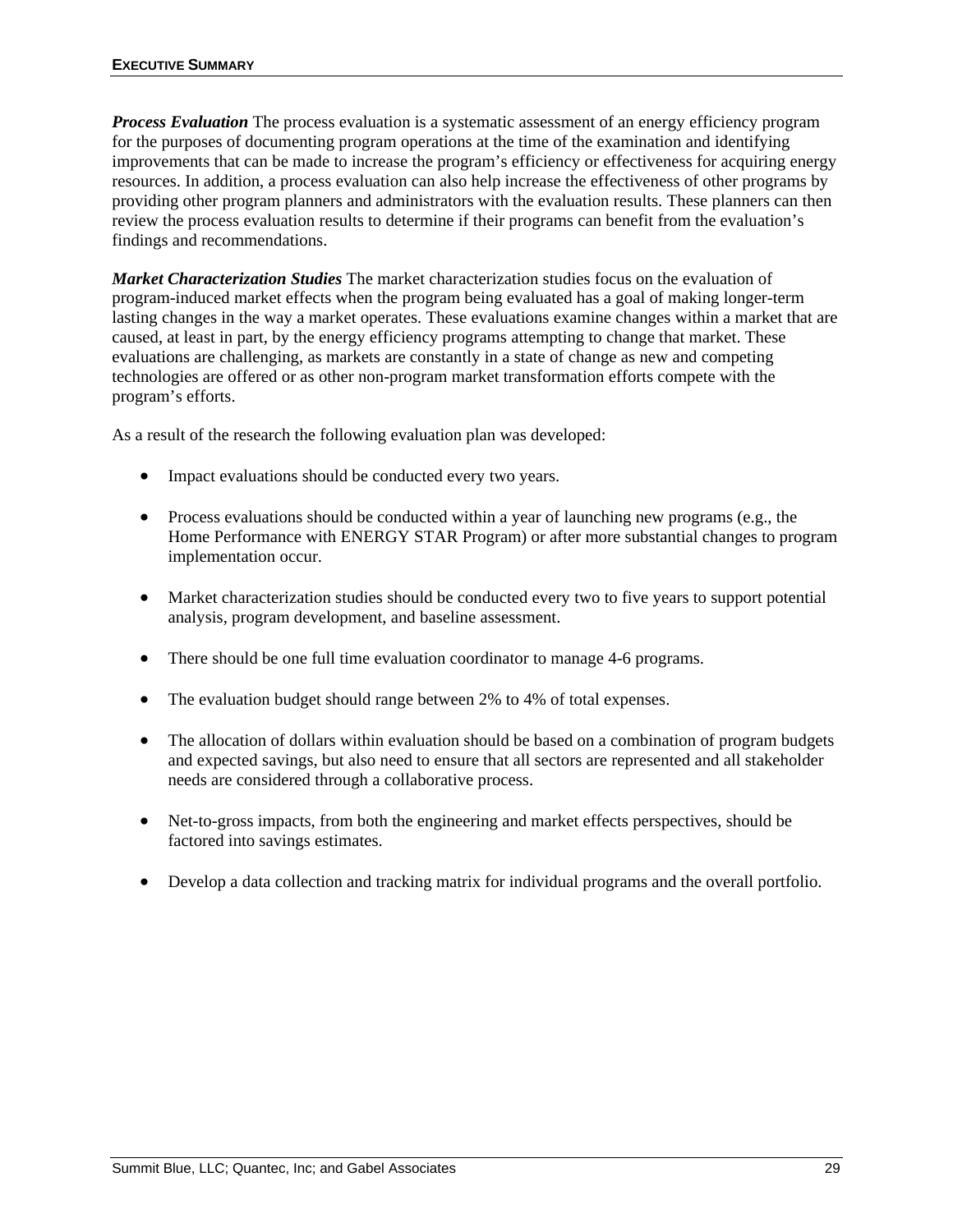# **1. BACKGROUND**

As specified in the Request for Proposals for this project, New Jersey's Clean Energy Program (NJCEP) is a statewide program designed to help all classes of ratepayers reduce energy use, lower costs and protect the environment. The program is administered by the New Jersey Board of Public Utilities' (BPU) Office of Clean Energy (OCE). It provides education, information, and financial incentives for renewable energy systems and energy efficiency measures including combined heat and power generation. Funding is provided through the Societal Benefits Charge (SBC), which is paid by customers of the State's investor owned electric and gas utilities and includes contributions to a "Clean Energy Public Trust Fund". BPU established the OCE to administer this fund.

BPU ordered that \$140 million be collected in 2005 and that a total of \$745 million be collected in the years 2005 through 2008 to fund NJCEP. The administrative budget for OCE represents approximately ten percent of the total available funds and includes funds to support a market assessment and other evaluation activities.

On February 9, 1999, the Electric Discount and Energy Competition Act, N.J.S.A. 48: 3-49 et seq. (EDECA or Act) required that within four months of its effective date, and every four years thereafter, the BPU shall initiate a proceeding and cause to be undertaken a comprehensive resource analysis (CRA) of energy programs and determine the appropriate level of funding for energy efficiency and Class 1 renewable energy and the programs to be funded. EDECA requires that energy efficiency and renewable energy programs be funded for a minimum of eight years and sets out a minimum funding level.

By Order dated March 9, 2001, Docket Nos. EX99050347 et al., BPU issued its first CRA decision that addressed program administration, program funding levels and programs to be funded for the first four years. That Board Order established an overall statewide funding level of \$358.452 million for the years 2001 through 2003. The Order also approved specific programs and program budgets to be funded. By Order dated July 27, 2004, Docket No. EX03110945 et al., the BPU established a 2004 funding level of \$124.126 million.

By Order dated January 22, 2003, Docket No. EX99050347 et al., the BPU established the New Jersey Clean Energy Council (CEC) to advise the BPU on matters related to NJCEP. Over the course of 2003, the CEC considered various issues related to the administrative structure of NJCEP. The CEC submitted its initial recommendations to the BPU in a report dated July 21, 2003.

By Order dated September 11, 2003, Docket No. EO02120955, the BPU adopted the recommendations set out in the report of the CEC. The BPU directed the OCE to assume the role of administrator of NJCEP after an adequate transition period and to establish a fiscal agent to administer program funds.

Most of the energy efficiency programs (those being the Residential Energy Efficiency Programs and the Commercial and Industrial Energy Efficiency Programs) are currently managed and delivered by the state's electric and gas utilities and the renewable energy programs are managed and delivered by the OCE. The OCE is in the process of selecting program managers to manage and deliver the energy efficiency and renewable energy programs. The transition of program management from the utilities to the selected program managers is expected to occur later in 2006.

The CEC provides the BPU with recommendations regarding programs and program budgets on an annual basis and provides high level review and input regarding evaluation activities. The OCE manages the renewable programs and provides direct oversight of the programs managed by other entities that currently includes the utilities, the New Jersey Economic Development Authority (EDA), the New Jersey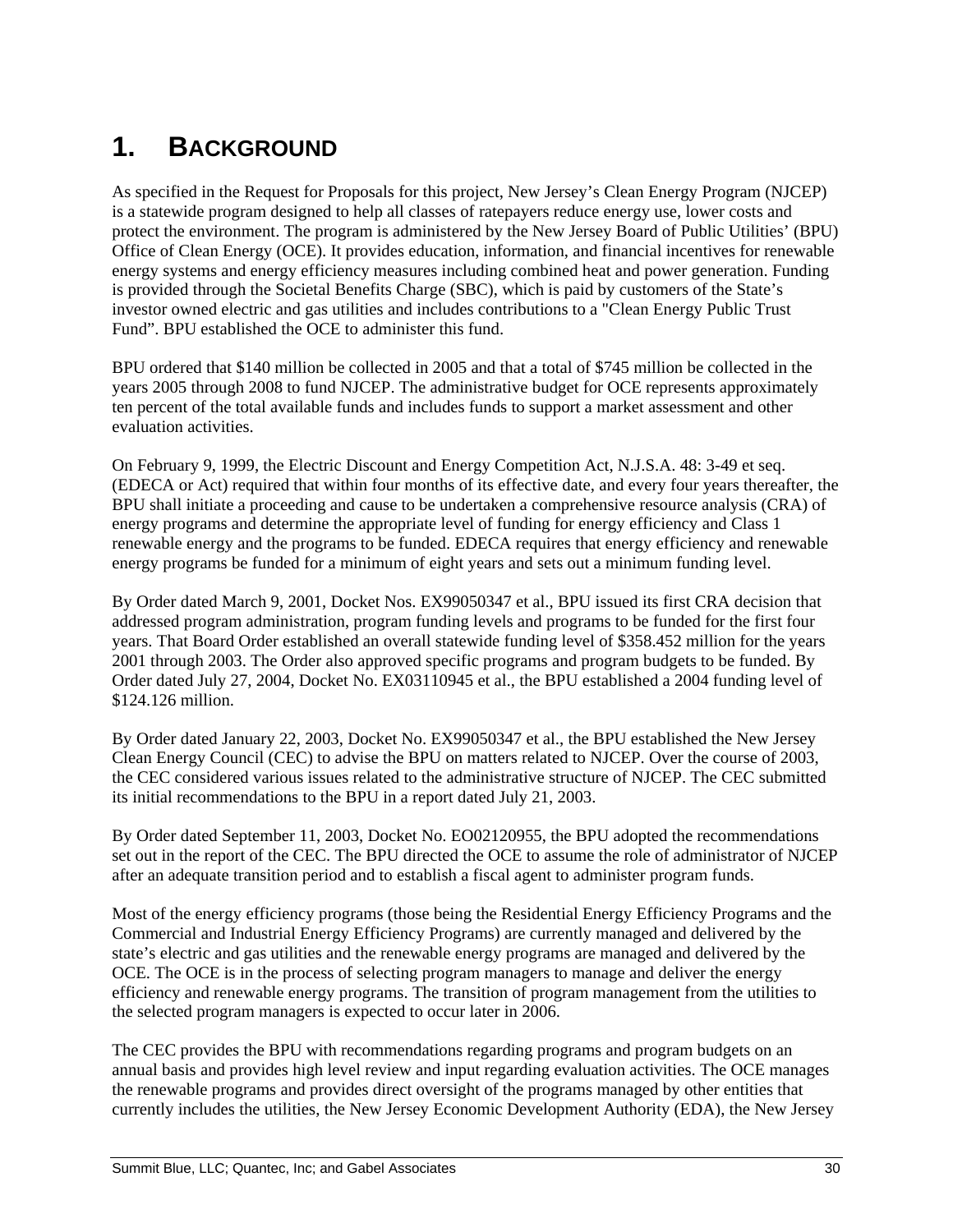Department of Community Affairs (DCA) and the New Jersey Department of Environmental Protection (DEP).

The BPU initiated the second CRA proceeding in May of 2004. By Order dated December 23, 2004, Docket No. EX04040276, the BPU approved the funding levels for the years 2005 through 2008 and determined 2005 programs and budgets. The BPU established a four year funding level of \$745 million for energy efficiency and renewable energy.

Rutgers University's Center for Energy, Economic and Environmental Policy (CEEEP) has been engaged by the BPU to manage and in some cases conduct evaluations of activities funded by NJCEP. For this project CEEEP performed the duties of the BPU Contract Manager. Figure 1-1 presents the administrative structure of New Jersey's Clean Energy Programs.





As set out in the RFP, the two primary purposes for conducting evaluations and research regarding energy efficiency programs are:

1) to reliably document program effects, and 2) to recommend changes in program designs and operations with the intent to make these programs more effective at meeting energy savings or other program goals.

Evaluation and research activities are intended to provide a continuous feedback loop to policymakers, program administrators and program managers. The evaluation and research activities will supplement various evaluations recently performed or currently underway. Program evaluation and related research is best done systematically in steps over several years. Periodic evaluations are vital to track progress and improve and adjust program designs to meet the targeted objectives of different programs. In addition to achieving energy savings, many programs are intended to reduce barriers to the penetration of new technologies.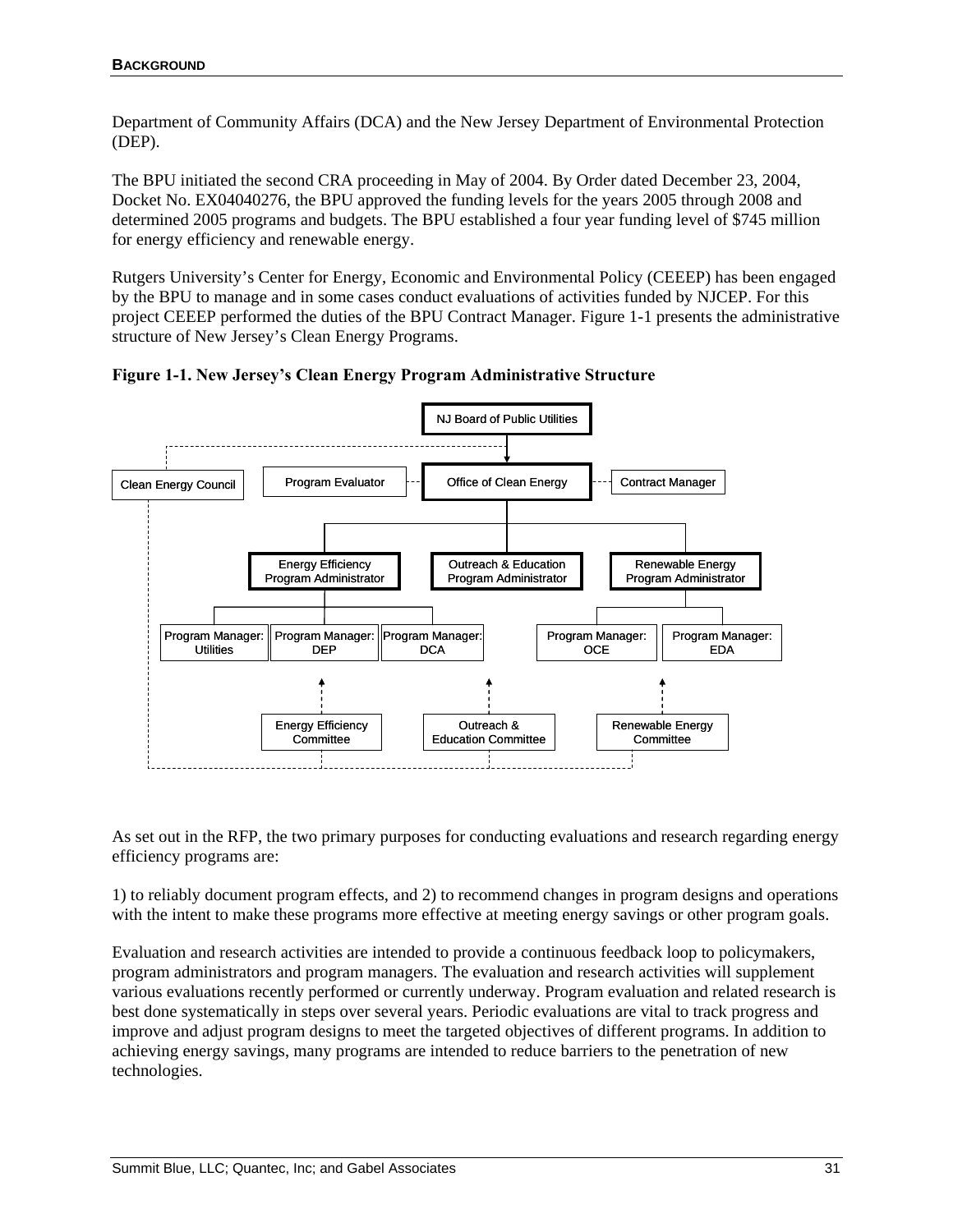One of the purposes of this project is to evaluate the energy saving technologies and to suggest new and better ways to reduce barriers that impede the use of new technologies. The chief goal of evaluation is to objectively study the qualitative and quantitative effects of the programs. *Qualitative effects* involve customers' awareness and understanding of the benefits of the programs and the energy efficient technologies. They also include: 1) assessments of the program's design and implementation;2) barriers that limit program performance; 3) changes to codes and standards, and 4) other actions that signify progress towards the programs goals.

*Quantitative effects* include the measurable reductions of kW, kWh and therm demand that are the result of efficiency improvements that can be attributed to the OCE programs. Evaluation of programs also includes the use of performance indicators. *Performance indicators* include quantitative and qualitative measures specifically designed to monitor progress towards the goals of market transformation. Performance indicators for market transformation programs evolve over time. Specific performance indicators developed for each market transformation program reflect that progression, starting with indicators of awareness. As the programs evolve, understanding and behavioral change should also be assessed.

As part of this evaluation process the Summit Blue Team (Summit Blue Consulting and partners Quantec, LLC and Gabel Associates) was selected to conduct a market assessment of the energy efficiency market in New Jersey. The results of this market assessment will assist the BPU's Office of Clean Energy (OCE) in understanding the energy product markets in general and the markets for energy efficiency technologies promoted by New Jersey's Clean Energy Program. The results of this evaluation are intended to help OCE adjust and modify the programs so they more effectively shift the New Jersey markets toward the use of more energy-efficient technologies. The ultimate goal is market transformation, such that the purchase of energy efficiency technologies becomes the standard purchasing practice in New Jersey without the need for rebates or incentives.

Specifically, energy efficiency market assessments were conducted for the following programs in New Jersey's Clean Energy Program (NJCEP) portfolio:

Residential Energy Efficiency Programs:

- 1. Residential Electric and Gas HVAC Program
- 2. New Jersey ENERGY STAR Homes Program
- 3. ENERGY STAR Products Program

Commercial and Industrial Energy Efficiency Programs:

- 1. C&I Energy-efficient Construction Program
- 2. Combined Heat and Power Program

This project has three main objectives:

- Update baseline studies and estimates used as performance indicators.
- Assess the energy efficiency markets building upon market potential studies recently completed by Navigant Consulting, Inc. and KEMA, Inc. as well as other studies that address New Jersey (NJ) markets.
- Provide information from the evaluation assessments and work efforts, as well as other studies and analyses that can be used as the basis of recommendations for future efforts. This might include information to support modifying the portfolio of programs, modifying rebate levels,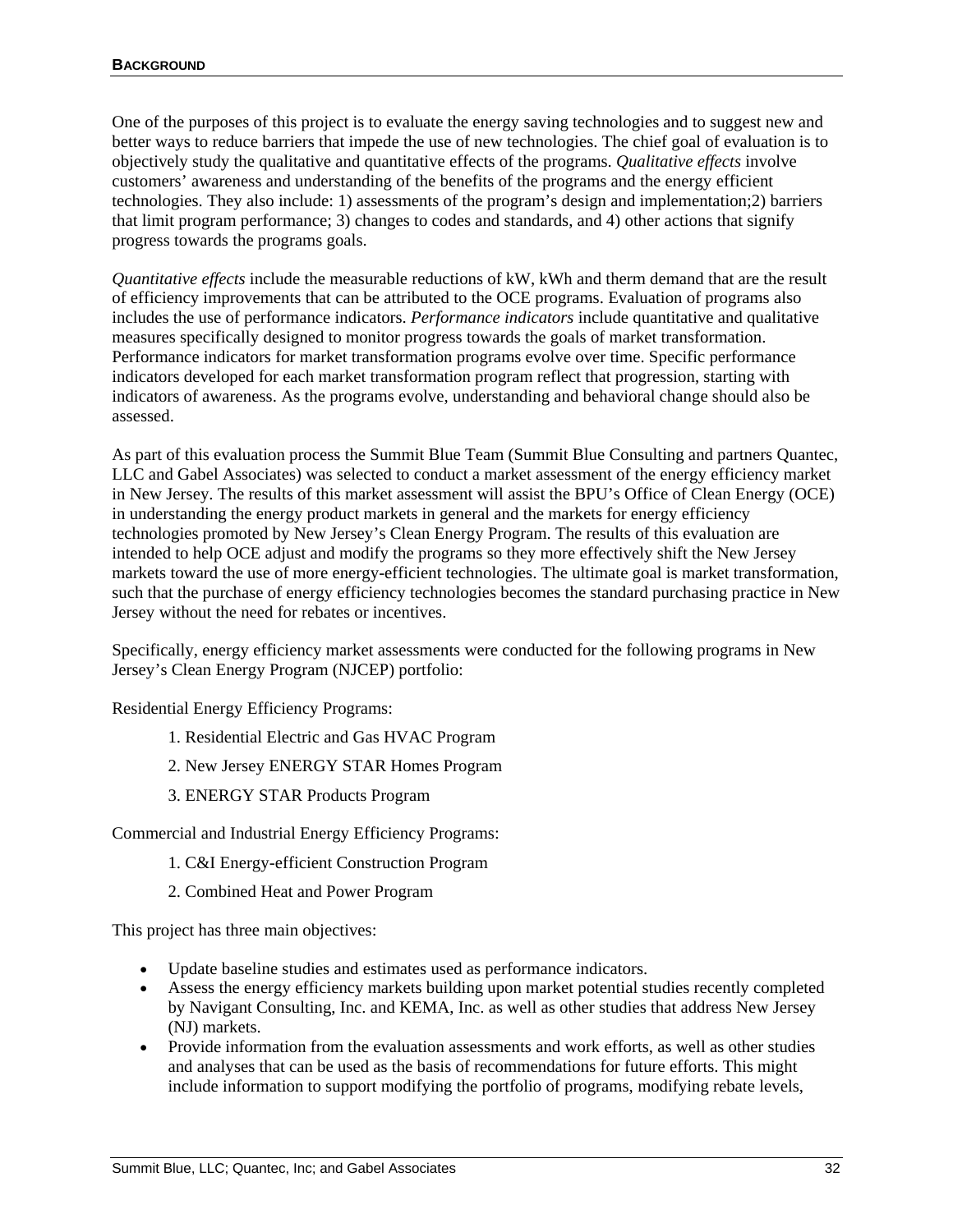adding or removing technologies eligible for rebates, or increasing the minimum efficiencies to be eligible for rebates.

In addition to these main objectives, this market assessment was framed by the following set of principles:

- The evaluation should assess program performance, but also seek out lessons learned to help inform forward-looking decision making for current and future programs.
- The evaluation should provide information that can be used in making policy (e.g., pros and cons of the available options). Focusing in particular on practical information that supports decision making.
- The inter-relationships and cross-implications between programs should be considered to assist the CEEEP and NJBPU in developing a strategic vision.
- The evaluation should examine the factors that influence energy efficiency purchase decisions. What are the factors affecting the market? The evaluation should take a 'private sector' perspective considering how NJBPU can best enter a new market with a new product, including anticipation of what the market may look like several years forward.
- Provide the analysis and data to enable CEEEP and OCE to establish well-founded near-term and stretch goals for each program. One focus of this effort will be on developing information on the incremental cost of installed energy efficiency measures.
- Provide high level information on proposed program revisions to support defining 2006 goals and budgets.
- Coordinate with regional and national evaluation and market assessment efforts and identify areas where information from these studies can supplement the ongoing work.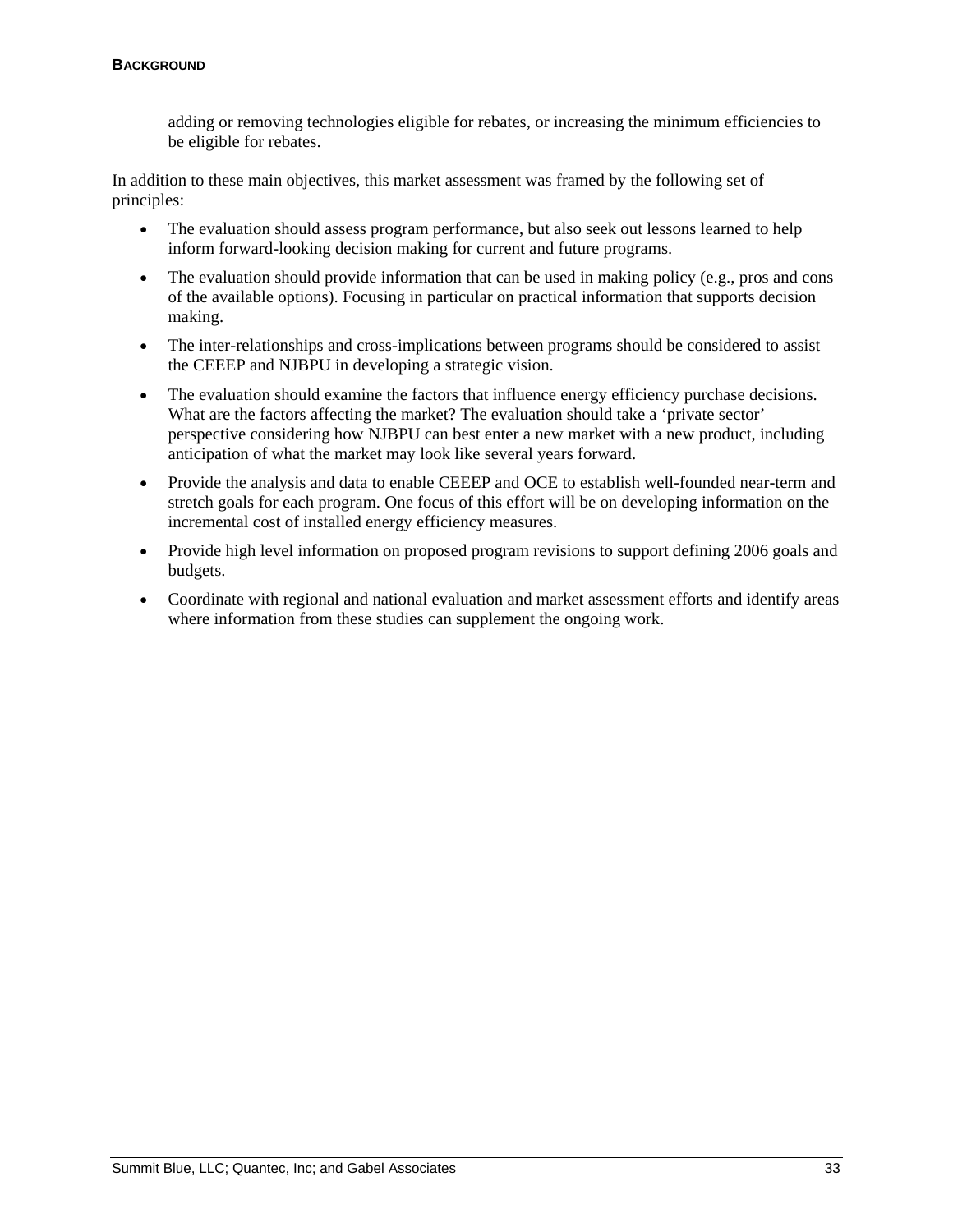# **2. MARKET ASSESSMENT METHODOLOGY**

This section describes the methodology used to conduct this market assessment. Figure 2-1 presents the workflow diagram for this project. The evaluation team reviewed the previous evaluation reports for background information and to determine the starting points for our assessments. Professional organizations, such as the Northeast Energy Efficiency Partnership (NEEP) and the Consortium for Energy Efficiency (CEE), were contacted to determine if there were any ongoing studies that could be leveraged as part of this evaluation. As detailed in the program assessments, this evaluation was able to use several ongoing studies. Interviews were also conducted with the current program administrators from each of the seven utilities. Using this background data and information being collected by the regional studies, the evaluation team designed surveys of the key stakeholders. These surveys were used to collect the primary data for the individual program market assessments and for the portfolio market assessment. These primary data sources were supplemented with secondary data sources such as publicly available technology reports, energy efficiency program annual reports, conference proceedings, and other publicly available sources. The results of the program surveys and secondary research were analyzed and summarized in the five program market assessments and the portfolio assessment. These six market assessments are combined into this Market Assessment Services report.



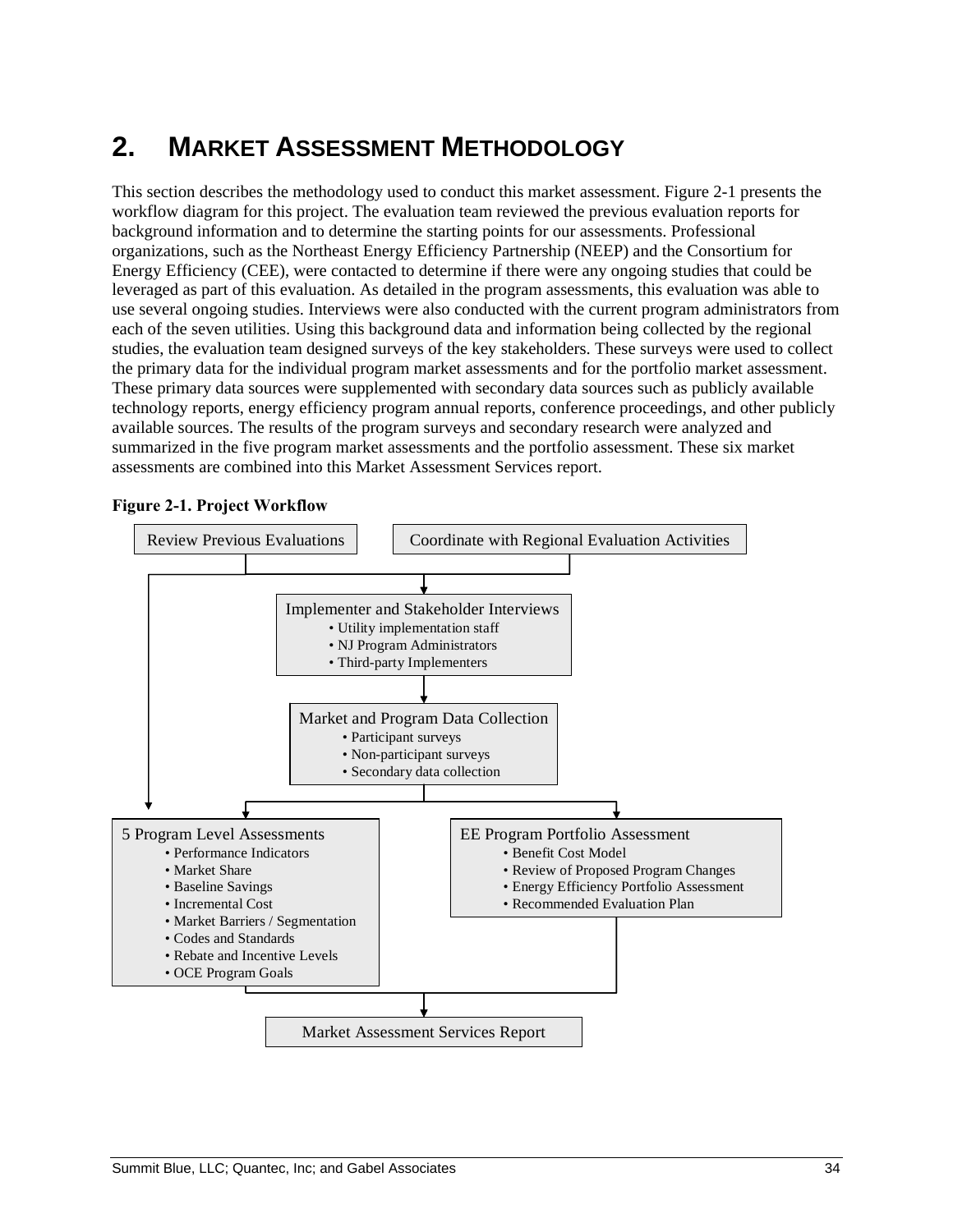In-depth market assessments were conducted for each of the five programs included in this study. A general summary of these program assessments is included below. More details on the individual program market assessments can be found in the program sections:

- Book II: Residential Program Market Assessments and
- Book III: Commercial and Industrial Program Market Assessments.

The program market assessments included the following set of assessments for each of the five programs:

#### **Market Assessments performed for each Program**

MA-1: Performance Indicator Assessment

MA-2: Market Share Assessment

MA-3: Baseline Savings Assessment

- MA-4: Incremental Cost Assessment
- MA-5: Market Barriers Assessment
- MA-6: C&I Market Segmentation Assessment (C&I Program only)

MA-7: Upgrade of Energy Efficiency Code and Standards Assessment

- MA-8: Rebate and Incentive Level Assessment
- MA-9: Program Goals Assessment

The overall Energy Efficiency Portfolio Assessment included the following assessments:

#### **Portfolio Assessments**

- PA-1: Benefit-cost Model Assessment
- PA-2: Current Program Proposal Assessment
- PA-3: Energy Efficiency Portfolio Assessment
- PA-4: Recommended Evaluation Plan

**MA-1: Performance Indicators Assessment.** This assessment reviewed the current set of indicators to determine if these were the right indicators. The assessment provides recommendations to adding and deleting indicators based on their value for in measuring how the program is doing in transforming the markets. Outcome indicators will be compared to a baseline, assessing longitudinal changes in the measurements of interest by asking such questions as:

- Has awareness of energy-efficient products changed over time?
- Have public attitudes towards efficient products changed over time?
- Have market barriers, such as the incremental cost for efficient measures and lack of availability of efficient measures, decreased over time?

The Performance Indicator Assessment will include:

- Estimated values for program performance indicators
- Recommended changes to performance indicators
- Recommended performance indicators for new programs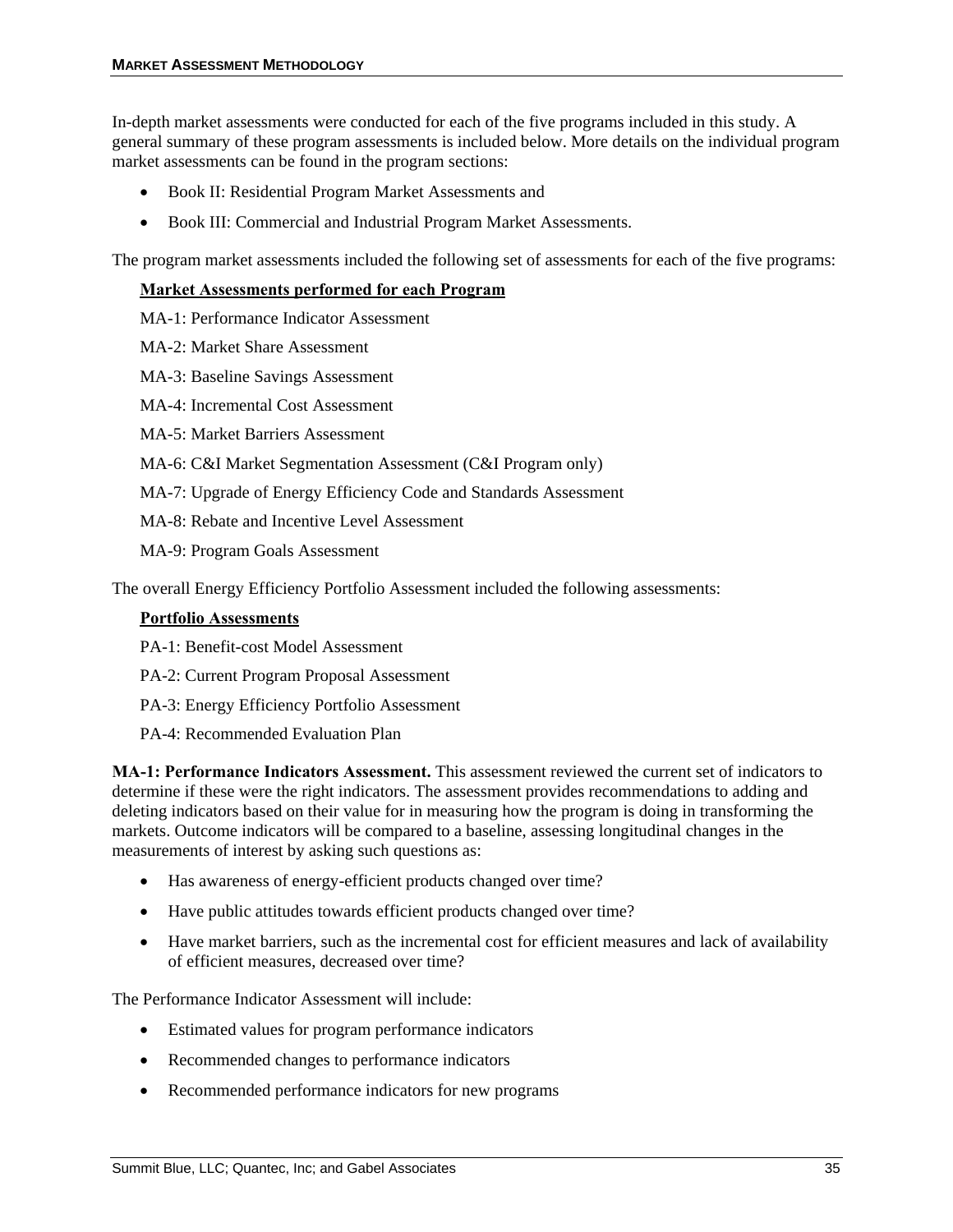• Recommendations on how to track and measure how program managers are doing against performance indicators

**MA-2: Market Share Assessment.** The market share assessment will address changes in the overall market and market share. It will focus on many of the market indicators and will rely on both the primary and secondary data collection activities. Some of the questions that were explored include:

- How has the market for HVAC and lighting equipment and installation practices changed?
- How have changing standards impacted the market? How may future changes impact the market?
- Has the Residential New Construction Program transformed the new construction market? How so? How far has this transformation extended?
- Have there been changes in the market for ENERGY STAR products? Increased marketing, promotion, and demand?
- Have there been changes in the market for equipment and practices promoted by the C&I program?
- How have program interventions mitigated market barriers?

**MA-3: Baseline Savings Assessment.** The objectives of the Baseline Savings Assessment task were to update the baseline against which the energy savings will be calculated and to measure the program success. This included updating the baselines for:

- Electric savings
- Gas savings
- Market share
- Incremental cost impacts
- Infrastructure impacts

The quantification and verification of the energy savings resulting from the programs was based on existing program records, a review of a sample of the energy savings calculations, and a sample of on-site investigations. For each program, the projects were segmented by project type (e.g.*,* residential HVAC heat pump projects) and the samples for engineering review and on-site investigations were weighted by the number of projects in that segment.

This assessment included a review of the current market activities to determine if the baseline practices had changed. A detailed review of the most recent protocols to measure resource savings approved by the BPU, "New Jersey Clean Energy Program Protocols to Measure Resource Savings", was conducted and updates to the protocols were recommended.

In addition to the in-depth reviews, as discussed in the data collection chapter, on-site investigations were performed on a separate sample of program participants. On-site investigations allow for an unbiased assessment of the project, including measure applicability, operating conditions, etc. These investigations were used to determine the accuracy of the report project savings. The results of the investigations were used to in the review of the protocol assumptions.

For each technology installed under the programs Summit Blue reviewed and updated the assumptions for each of the measures. This includes, but was not limited to, measure incremental costs and expected savings.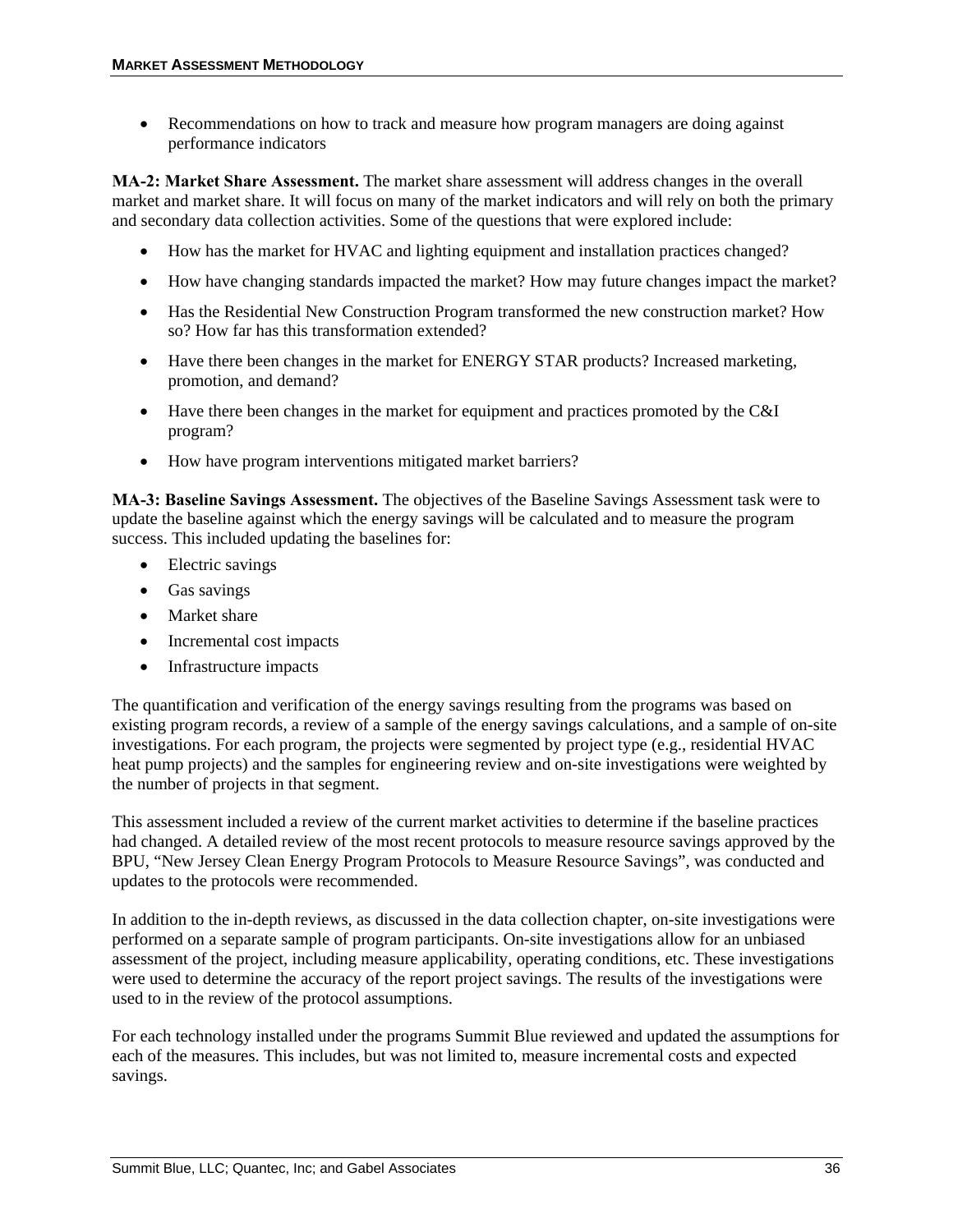**MA-4: Incremental Cost Assessment.** Summit Blue collected both primary and secondary data on the incremental cost of energy efficiency measures through the data collection activities. Measure level data was compiled and summarized in the program market assessments.

**MA-5: Market Barriers Assessment.** Market barrier analyses were conducted for each of the programs. This analysis provided an overall summary of key barriers to the specification and purchase of energy efficiency equipment and energy-efficient system designs including building designs, mechanical designs, and lighting designs.

The market barriers analysis will help OCE identify key market barriers to the installation of energy efficiency technologies. We also examined the effectiveness of OCE programs in supporting the development of competitive markets for energy efficiency, including an assessment of the extent to which trade allies and vendor businesses rely on OCE programs to support their energy efficiency activities. We assessed whether the trade allies and vendors truly changed their practices or if they will simply revert to their old practices if the OCE programs are discontinued.

**MA-6: C&I Market Segmentation Assessment (C&I Construction Program only).** As part of developing the sample frame for the market assessment surveys, the team characterized of the size of the C&I market segmentations. Sample data and the demographic data collected in the surveys were used to segment the C&I market by the following market characteristics:

- Standard commercial and industrial classes including schools (K-12)
- Installation type (retrofit, equipment replacement, and new construction), and ownership and management type

More details on this assessment can be found in Book III: Commercial and Industrial Program Assessments.

**MA-7: Upgrade of Energy Efficiency Code and Standards Assessment.** The team reviewed the existing codes and standards, interviewed key federal standard administrators and state code officials, and analyzed participant and nonparticipant survey results to determine if there are significant opportunities to "lock in" savings through upgrades to energy efficiency codes and standards.

As programs change the market, codes and standards need to be upgraded. The conceptual graph in the **Error! Reference source not found.** below illustrates the unique role of energy efficiency standards in the marketplace. The heavy, bell-shaped curve in the center represents the distribution of buildings and their energy efficiency in the market. The dashed line to the left represents the distribution of efficiency that might result if lowest first cost prevailed; builders are always pushed to reduce costs for measures that are less important to consumers, such as energy efficiency. The dotted line to the right represents the distribution of efficiency we might attain if we achieve market transformation. The vertical bar represents the mandated level of efficiency. Standards are part of the latter stages of the technology adoption cycle, coming after efficient technologies have been developed and proven effective. For example, many standards changes in California were supported by efforts made through the ongoing utility market transformation programs; some changes were only possible because of the familiarity with the technologies that new construction and retrofit programs developed. As time goes on and market transformation programs shift the curve to the right, it is important to also move the vertical bar representing standards to the right, by setting new, more stringent ones. Raising standards brings more laggards to improved efficiency, reduces the drag on market transformation efforts to push the efficiency curve forward, and reduces costs of better efficiency as incentives are not needed. Market transformation programs can push the limits of new standards.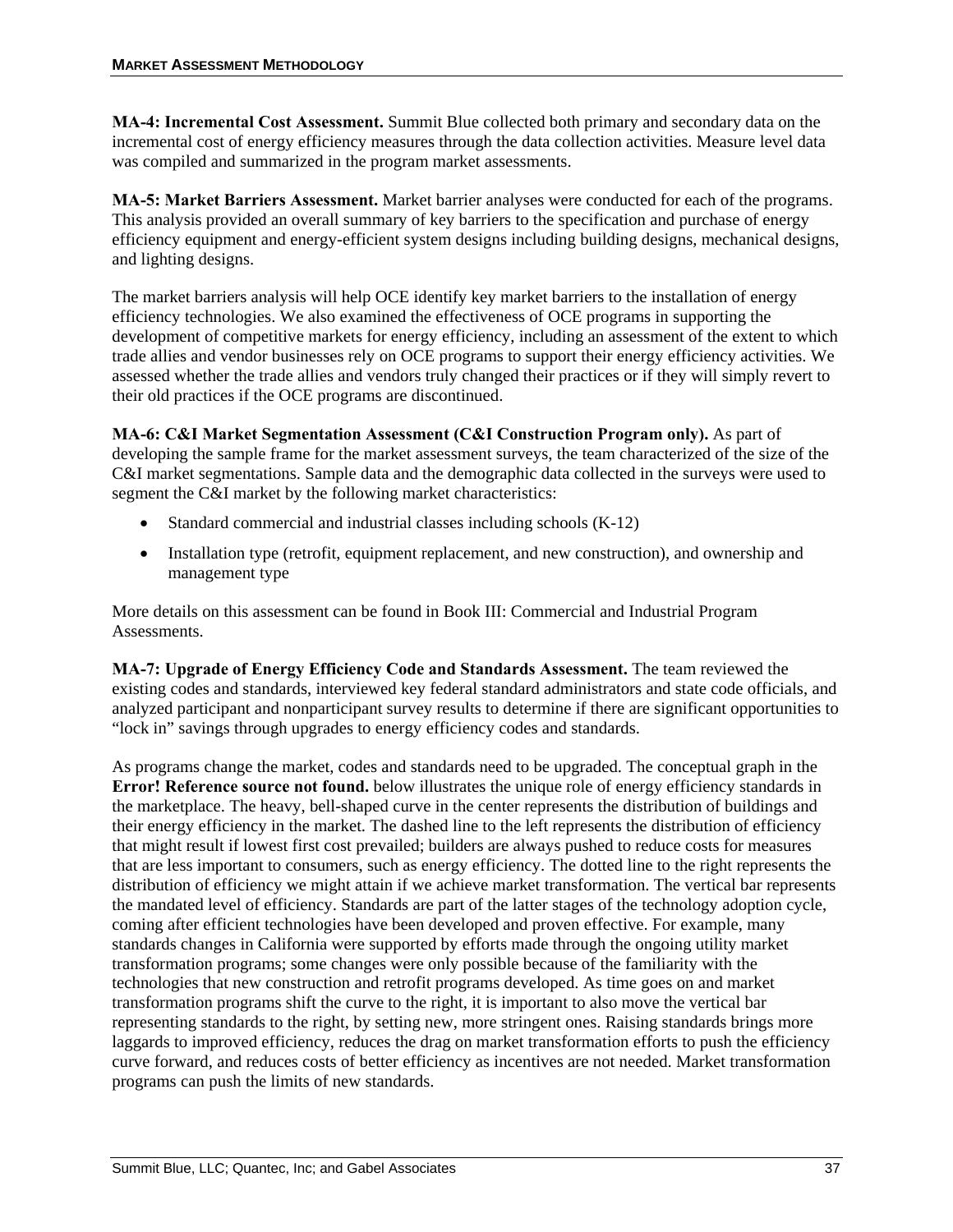## **Figure E-3. Impact of Standards**



The federal government has mandated equipment standards for many appliances and several states have adopted standards for other equipment. New Jersey adopted standards on several C&I measures in 2005; these standards were subsequently superseded by the federal standards set in the Energy Policy Act of 2005.

All energy efficiency codes and standards appropriate for the programs were reviewed and analyzed for potential upgrades. In addition, other external market influences were examined to determine how the baseline may be changing over time and what influence rising energy costs may have on energy usage.

As discussed below under the rebate and incentive level assessment, we paid particular attention to the upcoming changes to the SEER level requirements for residential central air conditioning systems, and incorporated the impact of these changes into recommendations for program design.

The evaluation team also compared the current New Jersey codes and standards to other states to determine where New Jersey currently ranks relative to the energy efficiency level of the building codes.

**MA-8: Rebate and Incentive Level Assessment.** In an effort to assess the incentive levels (and the tradeoff between adoption and free-riders), the evaluation team conducted a benchmarking analysis that compared the New Jersey Clean Energy Programs to industry best practices for similar programs throughout the United States. With the recent proliferation of energy efficiency programs, a number of organizations have commissioned best practices studies to assess what features are most critical in designing effective programs. In addition to these studies, our analysis was also based on our experience designing and evaluating energy efficiency programs. We compared and contrasted the New Jersey Clean Energy Programs with the programs identified as having employed best practices, examining:

- Normalized results/impacts
- Participation rates (normalized for eligible participants)
- Rebate costs (normalized per participant)
- Non-rebate costs (normalized per participant)

The evaluation team conducted a thorough review of the program measures and incentives, particularly with regard to energy efficiency and combined heat and power (CHP). This review was combined with the data collected in the market assessment surveys/interviews and the secondary data sources to: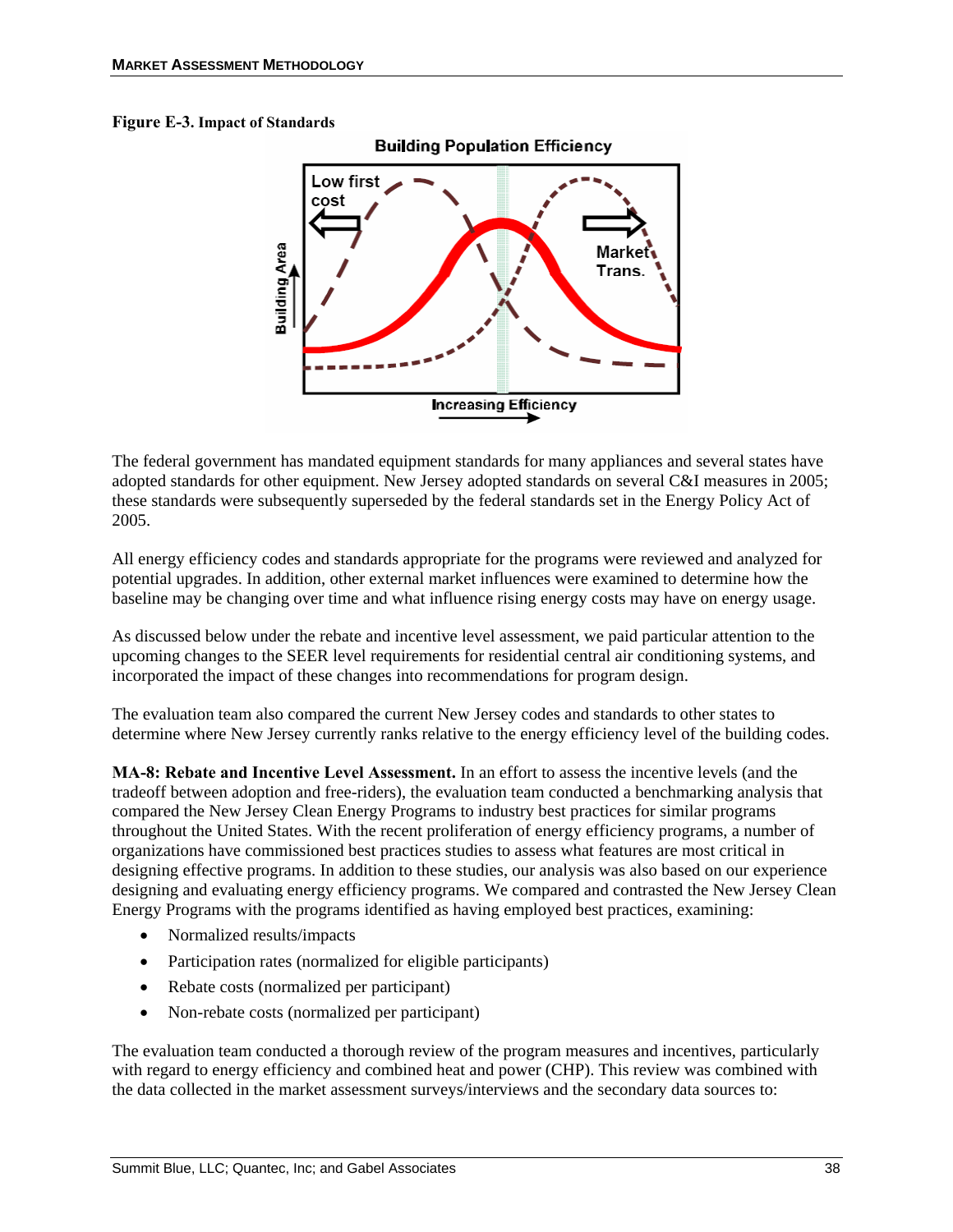- 1. Assess if incentives are set at an appropriate percentage of the incremental cost of the efficiency measure or practice.
- 2. Evaluate and recommend adjustments to rebates and incentives based on analysis as part of the market assessment and the baseline study.
- 3. Recommend what technologies or practices should be added to or deleted from the list of measures eligible for incentives and whether the existing portfolio of programs should be modified.

In addition, the evaluation team examined the impacts of the upcoming changes to the ENERGY STAR qualified SEER level for residential central air conditioning. The team examined the changes to the ENERGY STAR specifications, reviewed how similar programs are responding to these changes, and provided recommendations for adjustments to the Residential HVAC program.

**MA-9: Program Goals Assessment.** Based on the review of the program tracking databases and the primary and secondary data collected, the evaluation team quantified how well the programs are doing relative to the program goals. In addition these goals were evaluated to determine whether they are providing the correct incentives to ensure the success of the program.

Of particular importance was the sliding scale for energy savings established by the BPU. The goal is that for every percent increase in funding the energy savings will increase by that percentage plus 10%. In other words, if the funding is increased by 5% then the energy savings should increase by 15%. This portfolio level savings goal was assessed, evaluated if it is achievable, and any program changes that may be necessary to help meet this goal were recommended.

For each of the programs the team provided an assessment of actual results to each goal, recommended future specific goals for each program, and recommended how to track and measure how program managers are doing against these new goals. The relationship between the baselines developed in the Baseline Savings Assessment and the impacts on future program goals was also investigated.

The Energy Efficiency Portfolio assessments included the following studies.

**PA-1: Benefit-Cost Model Assessment.** An overview and comparison of different benefit-cost (B/C) models used throughout the country was developed. The B/C models used in California, Massachusetts, Vermont and New Hampshire, the Visual Basic B/C model used by many of the utilities in the Northeast (created by Summit Blue), and the model currently being used in New Jersey were examined. These models were compared and recommendations are provided on which commercially available model the OCE should adopt, if any.

Updated data (e.g., incremental costs, etc.) for use in the benefit-cost tests are provided as part of program assessment reports. The measure level data in the program assessments should be used in the selected benefit-cost model.

**PA-2: Current Program Proposal Assessment.** To support the OCE as it considers proposals and potential changes in programs, a set of objective criteria for ranking programs and program changes was developed. The OCE will develop the relative weighting for these criteria to determine an overall assessment of proposed program changes.

OCE has recently solicited proposals for program changes and new programs from key market stakeholders. These proposals were reviewed, and based on the objective criteria, feedback on the pros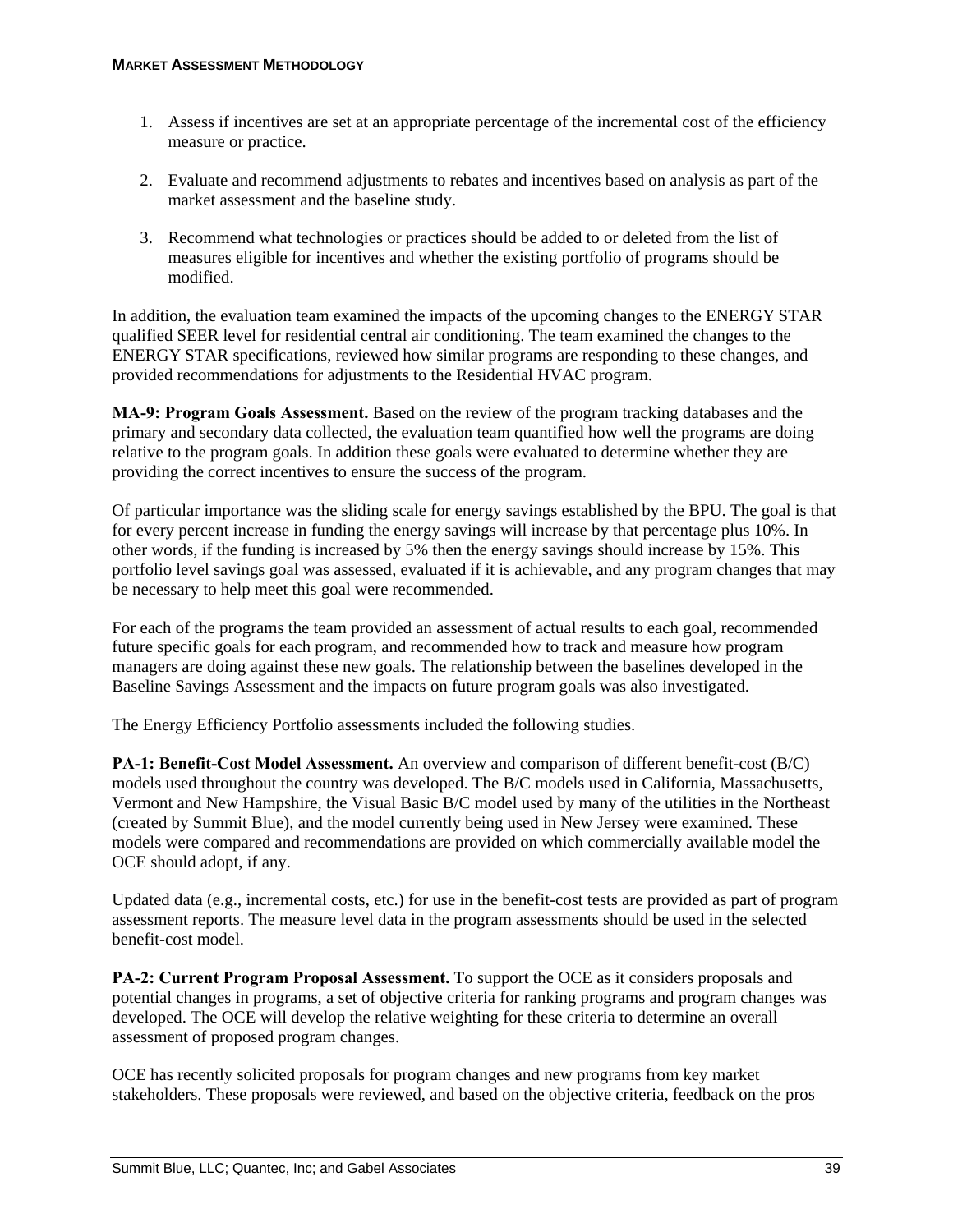and cons of each proposal was provided. The impact of how each of the proposed changes will impact the overall energy efficiency program portfolio was evaluated.

**PA-3: Energy Efficiency Portfolio Assessment.** The evaluation team conducted an assessment of the current portfolio of energy efficiency programs in New Jersey in order to help OCE determine where to allocate its resources. This is a high-level assessment using data collected in other tasks in this effort supported by readily available data. The goals of this assessment were to: 1) establish inter-relationships and cross-implications of program changes, 2) perform portfolio cost-effectiveness analysis, 3) develop procedures for performing portfolio trade-off analysis (examining not just B/C but also political/strategic funding requirements), and 4) develop protocols and procedures for CEEEP to evaluate changes to the program portfolio.

**PA-4: Recommended Evaluation Plan.** Recommendations regarding the level and implementation of evaluation activities (including process, impact, and market assessment activities) that are necessary to support the program efforts were developed. The analysis explored:

- The scope of evaluation activities (e.g., budgets, primary vs. secondary data sources, etc.)
- The management evaluation activities (e.g., the development of evaluation plans, selecting contractors, etc.)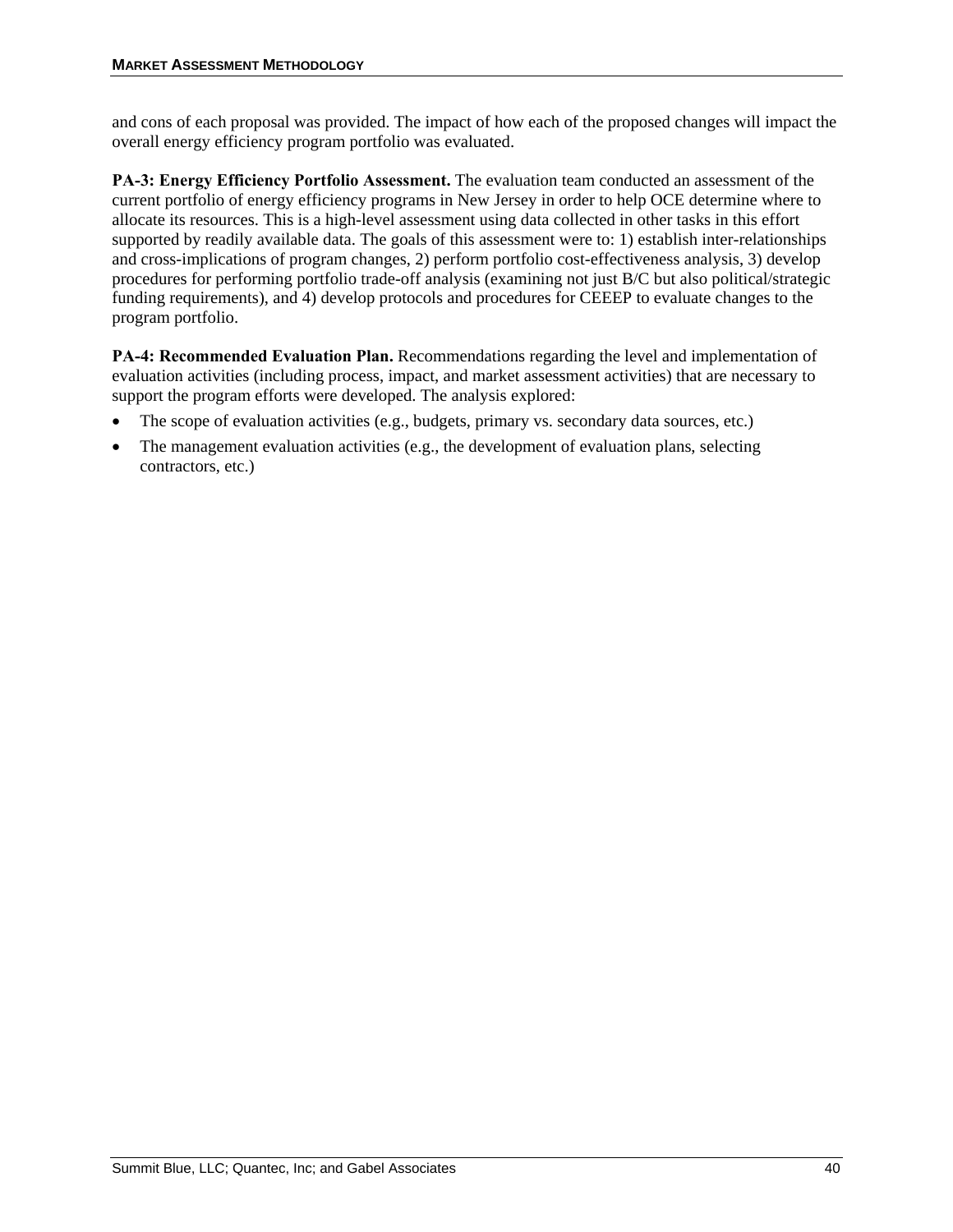# **3. BENEFIT COST MODEL ASSESSMENT**

The cost effectiveness of energy efficiency measures and programs is usually determined by a benefit cost test using a benefit cost model. There are a variety of benefit cost models and benefit cost tests in use throughout the country. This section examines the different benefit cost tests, the data used in these tests and the models used to perform the cost effectiveness analysis. In particular this section will examine 5 publicly available benefit cost models and recommend which of these models may best meet the needs of the NJCEP.

# **3.1 Overview of Benefit Cost Analysis in New Jersey**

Several cost-effectiveness tests have been utilized in the past by the BPU to evaluate the costs and benefits of New Jersey Clean Energy Programs. Cost-effectiveness tests have been used to assess program benefits and costs from a variety of perspectives (e.g., utility, program participant, society). New Jersey has moved from pay for savings and pay for technology programs to market transformation programs.

The cost-effectiveness analysis undertaken by the NJ BPU is not intended to be utilized for setting total spending levels, for establishing prices to be paid for energy savings or to determine which programs to implement. Spending levels, prices to be paid for energy savings and the program lineup are determined taking into consideration a number of factors including the restructuring legislation, existing national, regional and utility energy efficiency efforts, environmental impacts and equity issues. Given the limited purpose and use of the cost-effectiveness analysis, it was decided to use the Total Resource Cost (TRC) test with and without externalities.

The TRC test assesses the benefits of the programs over the life of the measures, which in some cases will be more than twenty years. There is no Board policy concerning the value of any of the inputs to the costeffectiveness test including long term forecasts of energy and capacity prices, avoided transmission and distribution values and externalities. Given the lack of policy on the inputs and the inherent uncertainties in forecasting program costs and savings, program cost-effectiveness analysis are calculated with and without externalities to provide a range of expected benefits.

The intended purposes and uses for cost-effectiveness analysis are to:

- Inform program planning
- Demonstrate the relative economic value of programs
- Assess program results
- Guide program implementation

# **New Jersey Approach to program cost-effectiveness analysis**

The following summarizes the approach that the New Jersey BPU has adopted to program costeffectiveness screening:

1. The primary objective of clean energy program planning and implementation is to meet the legislative mandates to transform markets, capture lost opportunities, make energy services more affordable for low income customers, and eliminate subsidies for energy services that can be delivered in the marketplace without utility customer funding. In meeting these mandates,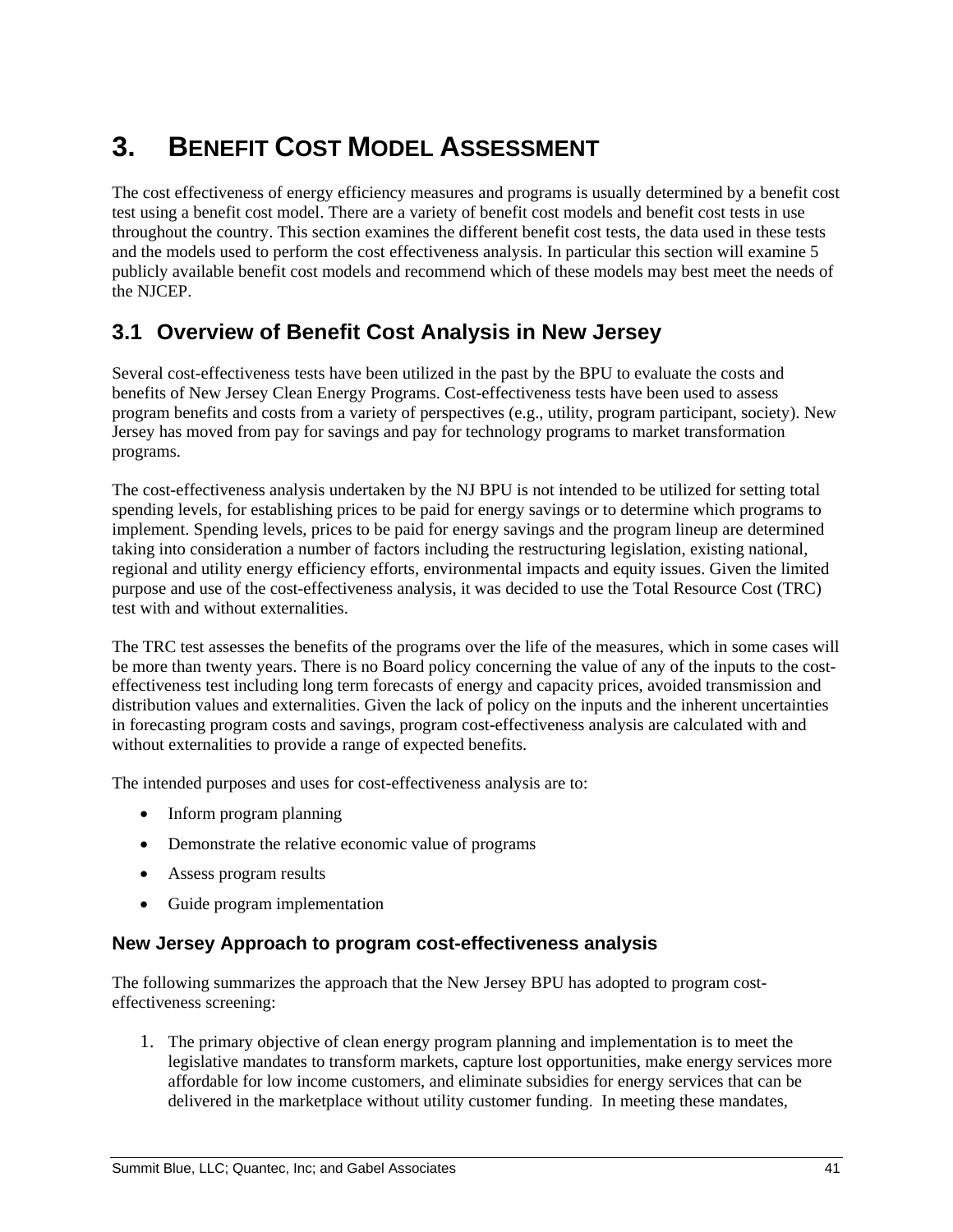program planning seeks to maximize the economic value from program expenditures. Costeffectiveness analysis provides information to assist this planning. It also provides information to guide program design and implementation.

- 2. Program cost-effectiveness analysis recognizes the public purpose and unique characteristics of lost opportunity and market transformation programs, which involve an approach different from past cost-effectiveness of resource-acquisition programs. Accordingly, the cost-effectiveness analysis of market transformation programs:
	- a. Encompasses a statewide perspective with some regional interaction;
	- b. Includes benefits and costs consistent with a market orientation, such as program-induced market effects (including changes in measure costs);
	- c. Adopts a multi-year analysis horizon;
	- d. Uses market penetration as the basic unit of analysis;
	- e. Estimates market baselines to determine current and future standard practice; and
	- f. Recognizes and manages uncertainty in the analysis (e.g., through scenario analysis).
- 3. Common tools for program and measure cost-effectiveness analysis are used to perform the analysis.
- 4. Program cost-effectiveness analysis will be conducted by the Center for Energy, Economic  $\&$ Environmental Policy at Rutgers University subject to review and final approval by the management team.

# **3.2 Benefit Cost Tests**

1

To better understand the difference in the available Benefit Costs models, we will summarize the difference types of benefit costs tests currently used in the U.S. In reviewing the approaches to measuring cost-effectiveness used across the country, a summary of the approaches was found in an ACEEE paper, "How Do We Measure Market Effects? Counting the Ways, and Why It Matters" by the Northeast Energy Efficiency Partnership.<sup>2</sup> The section will summarize the findings in this paper and will be supplemented by other data sources.

While there are a couple of main cost effectiveness tests, each state may use slight variations of the common tests. Table 3-1 identifies and defines the types of cost-effectiveness tests currently in use in the U.S. As this table shows, the tests range from narrowly focused to widely inclusive with respect to the number and type of benefits and costs included. **Error! Reference source not found.** presents a summary of the inputs for each of these tests.

<sup>2</sup> Titus, Elizabeth and Nevius, Monica. 1998. *How Do We Measure Market Effects? Counting the Ways, and Why It Matters*. Lexington, MA: Association for an Energy Efficient Economy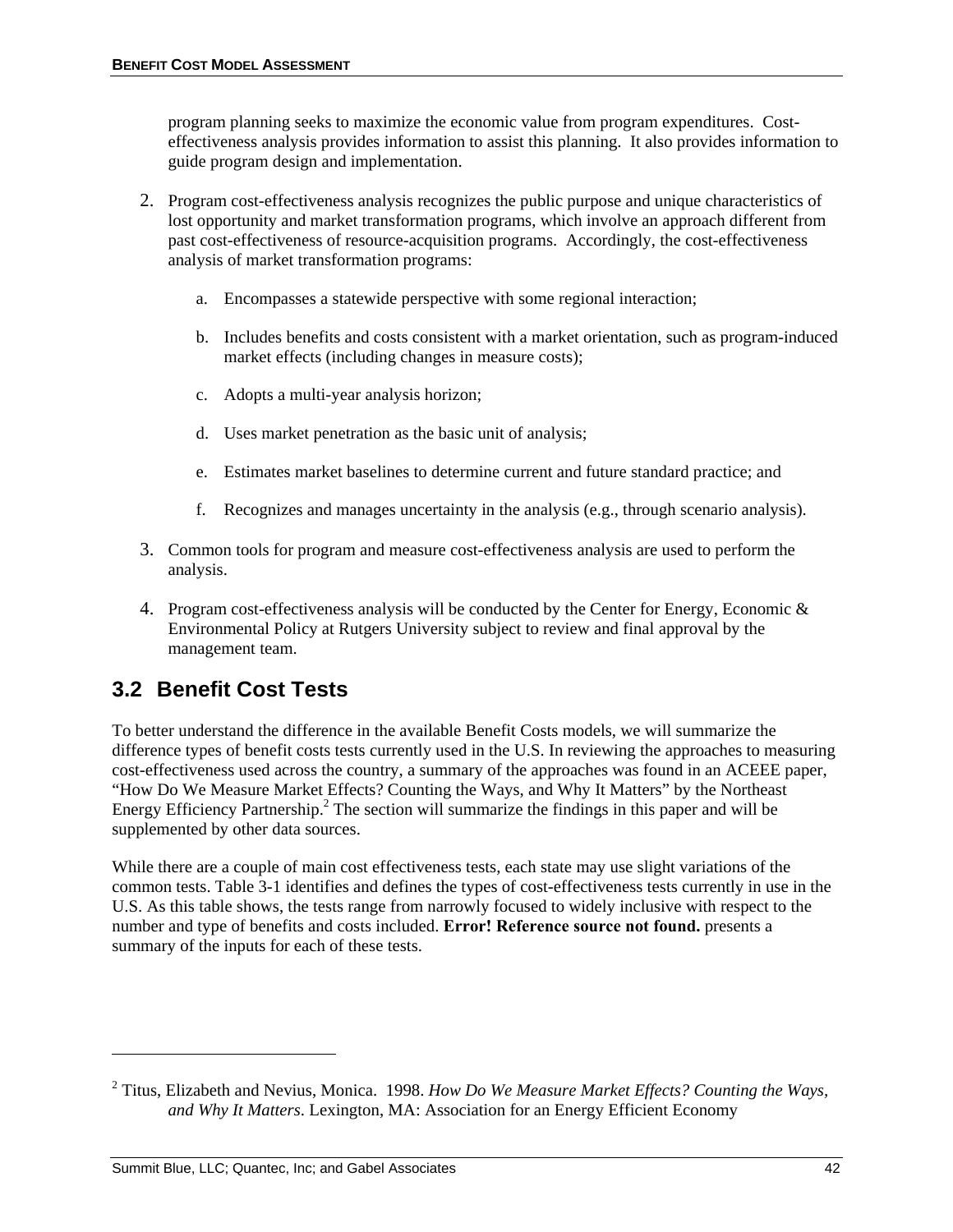| <b>Test Name(s)</b>                                                                           | <b>Measurement Approach</b>                                                                                                                                                                                                      | <b>General Costs Included</b>                                                                                                                                                                                          | <b>General Benefits Included</b>                                                                                                                                                                                                 |
|-----------------------------------------------------------------------------------------------|----------------------------------------------------------------------------------------------------------------------------------------------------------------------------------------------------------------------------------|------------------------------------------------------------------------------------------------------------------------------------------------------------------------------------------------------------------------|----------------------------------------------------------------------------------------------------------------------------------------------------------------------------------------------------------------------------------|
| Utility Test <sup>1,2</sup>                                                                   | Measures net costs taking<br>perspective of utility.<br>Excludes participant costs.                                                                                                                                              | Utility costs                                                                                                                                                                                                          | Avoided supply, T&D,<br>generation and capacity costs<br>during load reduction periods                                                                                                                                           |
| Program<br>Administrator<br>Cost Test <sup>2</sup>                                            | Measures net costs based on<br>administrative costs only                                                                                                                                                                         | Program administrative<br>costs; incentives; increased<br>supply costs during periods<br>of increased load.                                                                                                            | Net avoided supply costs;<br>marginal cost of reduction in<br>T&D, generation, and capacity<br>during load reduction periods                                                                                                     |
| Participant<br>$Test^{1,2}$                                                                   | Measures quantifiable costs<br>and benefits taking<br>customer perspective                                                                                                                                                       | Expenses incurred by<br>customers, increase in<br>customer utility bills, value<br>of customer time spent<br>arranging program<br>participation.                                                                       | Reduction in customer utility<br>bills, incentive paid, tax<br>credits, gross energy savings                                                                                                                                     |
| Ratepayer<br><b>Impact Measure</b><br>(RIM), a.k.a.<br>Non-Participant<br>Test <sup>1,2</sup> | Measures program impacts<br>on customer bills or rates                                                                                                                                                                           | Initial & annual program<br>costs incurred by<br>administrator and any other<br>parties, incentives paid,<br>decreased revenue from<br>load reduction periods,<br>increased supply costs from<br>load increase periods | Savings from avoided supply<br>costs, including T&D and<br>generation; capacity costs<br>reduction during load<br>reduction periods; increased<br>revenue during load increase<br>periods.                                       |
| Total resource<br><b>Cost Test</b><br>$(TRC)^{1,2}$                                           | Measures net costs taking<br>perspective of utility, but<br>includes participant and<br>non-participant costs.<br>Applied at program and/or<br>measure level. Usually<br>focuses on measures or<br>activities for a single year. | Program costs paid by<br>utility and participants;<br>increase in supply costs<br>during load increase<br>periods; spillover                                                                                           | Avoided supply costs;<br>reduction in T&D, generation<br>and capacity costs; tax credits                                                                                                                                         |
| Societal Test <sup>1,2,3</sup>                                                                | Based on TRC, but takes<br>perspective of society.<br>Applied at program and/or<br>measure level. May use<br>higher marginal costs than<br>TRC; should use societal<br>discount rate; excludes tax<br>credits & interest         | All costs included in TRC,<br>plus: externalities, some<br>non-energy costs (including<br>costs to participants and<br>society).                                                                                       | All benefits included in TRC,<br>plus: externalities (avoided<br>environmental damage,<br>increased system reliability,<br>fuel diversity), some non-<br>energy benefits (including<br>benefits to participants and<br>society). |
| <b>Public Purpose</b><br>Test $(PPT)^{1,2,3}$                                                 | <b>Based on Societal Test;</b><br>takes societal perspective;<br>takes long-term view.<br>Applied at Portfolio level                                                                                                             | Same as Societal, but takes<br>into account market effects<br>& broader array of<br>externalities                                                                                                                      | Same as Societal, but takes<br>into account market effects &<br>broader array of externalities,<br>non-energy benefits; spillover                                                                                                |

**Table 3-1. General Description of Types of Cost-Effectiveness Tests** 

<sup>1</sup> Sebold, Frederick D, Alan Fields, Lisa Skumatz, Shel Feldman, Miriam Goldberg, Kenneth Keating and Jane Peters. 2001. A Framework for Planning and Assessing Publicly Funded Energy Efficiency. March 1. Study PG&E-SW040. San Francisco: Pacific Gas & Electric.

<sup>2</sup> California State Governor's Office. 2001. Standard Practice Manual: Economic Analysis of Demand-Side Management Programs. October 2001.

<sup>3</sup> TecMarket Works Framework Team. 2004. The California Evaluation Framework. May. Project Number K2033910. Rosemead Calif.: Southern California Edison.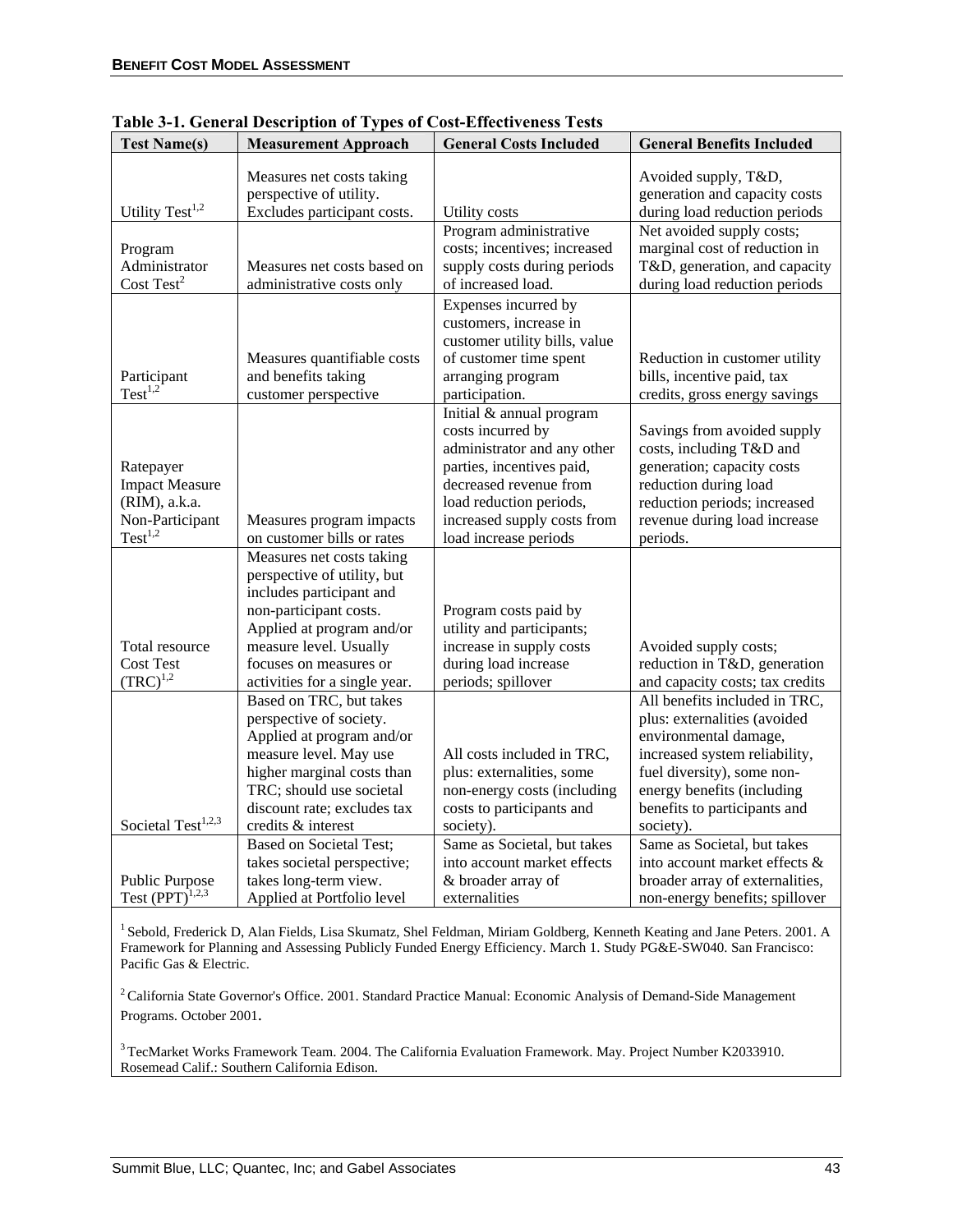| <b>Inputs</b>                           | <b>Total</b><br><b>Resource</b><br><b>Cost Test</b> | Ratepayer<br>Impact<br><b>Measure</b> | <b>Utility</b><br>Cost<br><b>Test</b> | <b>Participant</b><br>Cost<br><b>Test</b> | <b>Societal</b><br><b>Test</b> |
|-----------------------------------------|-----------------------------------------------------|---------------------------------------|---------------------------------------|-------------------------------------------|--------------------------------|
| <b>Benefits</b>                         |                                                     |                                       |                                       |                                           |                                |
| <b>Avoided Power Supply Costs</b>       |                                                     |                                       | ٦                                     |                                           |                                |
| Avoided T&D Costs                       |                                                     |                                       | ٦Ι                                    |                                           |                                |
| <b>Bill Reductions</b>                  |                                                     |                                       |                                       |                                           |                                |
| Conservation "Adder"<br>(Environmental) |                                                     |                                       |                                       |                                           |                                |
| Costs                                   |                                                     |                                       |                                       |                                           |                                |
| <b>Direct Utility Costs</b>             |                                                     |                                       | ٦                                     |                                           |                                |
| Direct Customer Costs                   |                                                     |                                       |                                       |                                           |                                |
| <b>Utility Program Administration</b>   |                                                     |                                       | V                                     |                                           |                                |
| <b>Lost Revenues</b>                    |                                                     |                                       |                                       |                                           |                                |

**Table 3-2. Summary of the Various Benefits and Costs Considered by B/C Tests** 

**Error! Reference source not found.** lays out approaches taken to measuring cost-effectiveness by state. Market transformation is not an explicit program goal in most of these states. The prevailing practice among states that offer market transformation programs is the Societal Test, or some variation of this test.<sup>3</sup> In six states (about one third of those surveyed by NEEP) multiple tests are used. Wisconsin and Connecticut represent two examples of the multiple-test approach. Wisconsin supplements its Societal Test with a Public Purpose Test to document the results of market transformation programs. The Public Purpose Test explicitly allows credit for non-energy benefits, and also recognizes a multi-year timeframe for assessing programs designed to produce market effects. Connecticut applies a TRC test in cases where program benefits and costs include externalities. Multiple tests allow administrators and policymakers to examine program results from different perspectives and to rely on those most relevant for a particular program type.

l

<sup>&</sup>lt;sup>3</sup> For example, in Massachusetts, the modified TRC includes participant non-resource benefits, avoided environmental compliance costs, and low-income benefits along with more traditional TRC benefits and costs.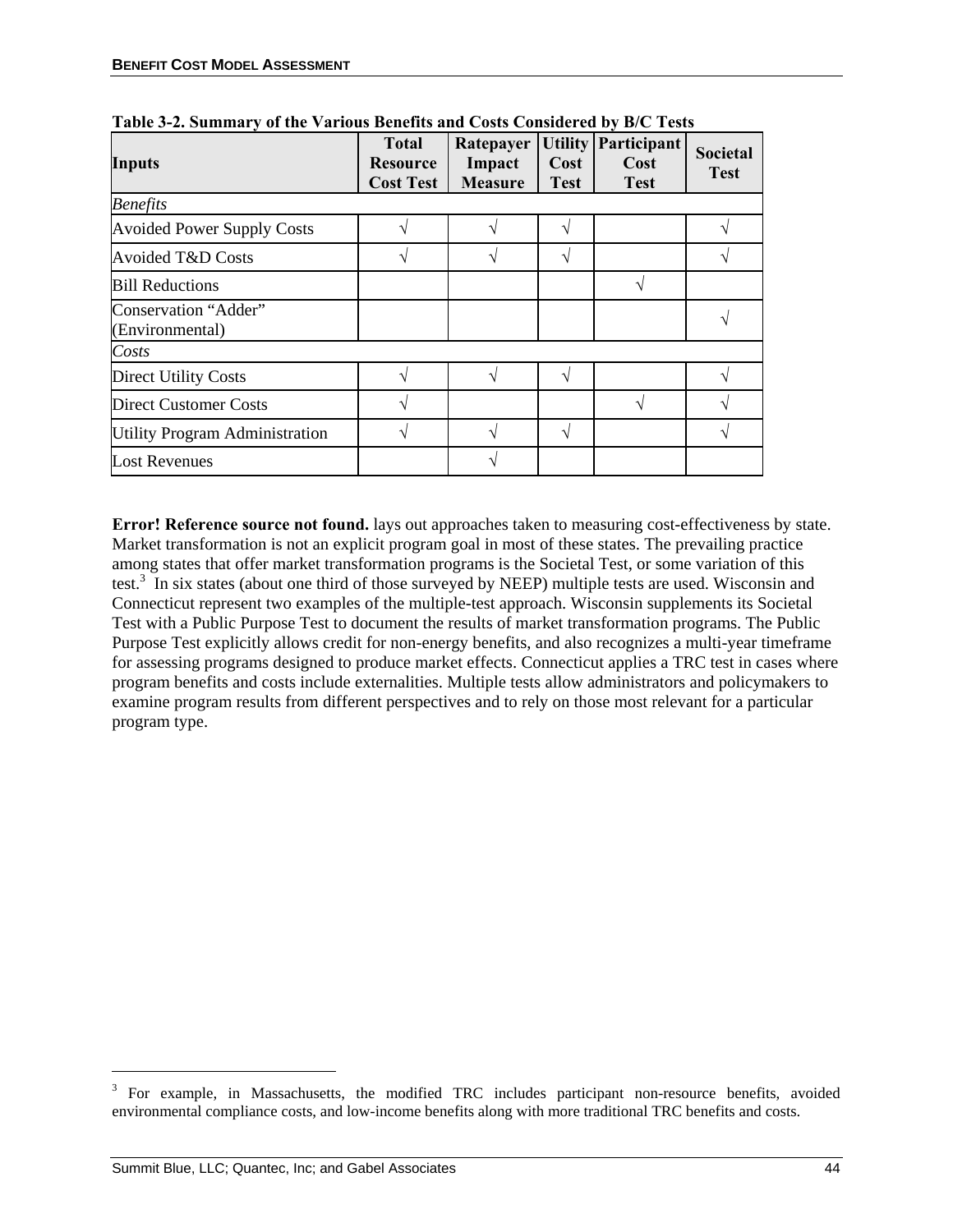|                           |                 |                | Market Effects |             | Non-energy Effects |                 |             |             |
|---------------------------|-----------------|----------------|----------------|-------------|--------------------|-----------------|-------------|-------------|
|                           |                 | Uses           |                |             |                    |                 |             | Non-        |
| Region/                   |                 | Multiple       |                |             |                    | Customer        | Quantified  | quantified  |
| State                     | <b>B/C</b> Test | <b>Tests</b>   | Spillover      | Forecasts   | Water              | <b>Benefits</b> | Adder       | Adder       |
| Northeast                 |                 |                |                |             |                    |                 |             |             |
| ME <sup>1</sup>           | Mod. Societal   |                |                |             |                    |                 |             |             |
| NH <sup>2</sup>           | Mod. TRC        |                | Y              |             | Y                  | $\mathbf Y$     | Y           | 15%         |
| $VT^3$                    | Societal        |                | $\mathbf Y$    | $\mathbf Y$ | $\mathbf Y$        | $\mathbf Y$     | $\mathbf Y$ | $\mathbf Y$ |
| MA <sup>4</sup>           | Mod. TRC        |                | Y              | $\mathbf Y$ | Y                  | Y               | Y           |             |
| $\mathbf{RI}^5$           | Mod. Utility    |                | Y              |             | $\mathbf Y$        |                 |             |             |
| CT                        | Utility         | Y              | Y              |             |                    |                 |             |             |
| $\mathrm{NY}^6$           |                 | Y              | $\mathbf Y$    | $\mathbf Y$ | $\mathbf Y$        | $\mathbf Y$     | $\mathbf Y$ |             |
| $\mathbf{N} \mathbf{J}^7$ | Societal        |                | Y              |             | $\mathbf Y$        |                 |             | 2¢/kWh      |
| Midwest                   |                 |                |                |             |                    |                 |             |             |
| WI                        | Mod. Societal   | Y              | $\mathbf Y$    | $\mathbf Y$ | $\mathbf Y$        | $\mathbf Y$     | $\mathbf Y$ |             |
| $\mathrm{OH}^8$           |                 |                |                |             |                    | $\mathbf Y$     | $\mathbf Y$ |             |
| IA                        | Societal        | $\overline{Y}$ |                |             |                    |                 |             |             |
| MN                        | Mod. Societal   |                | Y              |             |                    |                 |             |             |
| IL                        | Utility         |                |                |             |                    |                 |             |             |
| Pacific Northwest         |                 |                |                |             |                    |                 |             |             |
| NEEA <sup>9</sup>         | <b>TRC</b>      | Y              | Y              | Y           | $\mathbf Y$        | Y               | Y           |             |
| OR <sup>10</sup>          | Societal        | Y              |                |             | Y                  | Y               | $\mathbf Y$ |             |
| <b>Other States</b>       |                 |                |                |             |                    |                 |             |             |
| California                | Societal        | $\mathbf Y$    |                |             |                    |                 |             |             |
| Texas                     | Utility         |                |                |             |                    |                 |             | 20%         |
| Colorado                  | <b>TRC</b>      |                |                |             |                    |                 |             |             |
| Florida                   | RIM             |                |                |             |                    |                 |             |             |

**Table 3-3. Approaching to Measuring Cost-Effectiveness, by State** 

<sup>1</sup> Maine's cost-effectiveness test is under development.

2 New Hampshire market effects include participant and nonparticipant spillover. An adder is used for non-resource effects. Resource effects are quantified.

<sup>3</sup> Vermont adds 0.07  $\mathcal{C}/k$ Wh for environmental externalities and an 11% adder for risk mitigation. Market transformation is a minor goal which is not explicitly rewarded in Efficiency Vermont's contract.

<sup>4</sup> Massachusetts market effects include participant and nonparticipant spillover, and in some cases, market penetration.

5 Rhode Island market effects include participant spillover.

 $^6\,$  Information on Long Island Power Authority is not included in this analysis.

<sup>7</sup> New Jersey program administartion is in transition.

8 Ohio uses retail electircity prices and assesses programs from the customer perspective.

9

Northwest Energy Efficiency Alliance (NEEA) uses the TRC for long-term impacts and the Utility Test for short-term impacts.

<sup>10</sup> Oregon utilities rely on the Northwest Alliance for market transformation program cost-effectiveness measurement. The Energy Trust of Oregon includes \$15/ton for carbon offsets in their cost-effectiveness analysis.

Source: Based on Maine Public Utilities Commission (Maine PUC). 2002. Electric Energy Conservation Programs (Chapter 380), Order Adopting Rule and Statement of Factual and Policy Basis. Docket 2002-43, November 6.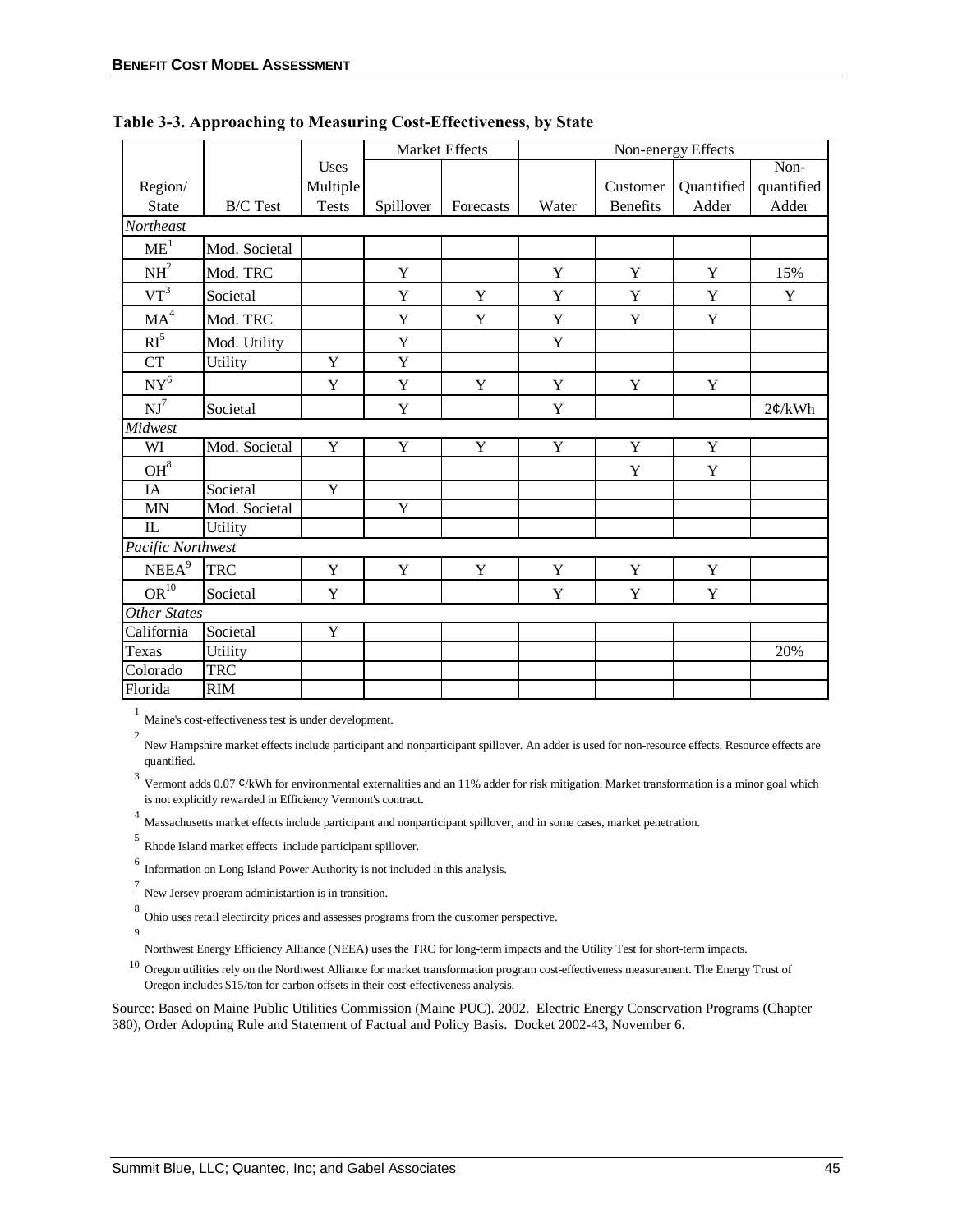# **3.3 Assessment of Benefit Cost Models**

In this section five widely used benefit cost models are reviewed. These models are used by utilities throughout the country and represent the current industry standard. If NJ decides that none of these models meet their needs, several firms, including Summit Blue Consulting and Quantec, have the expertise to develop a custom model for NJ.

The commercially available benefit cost models included in this review are:

- DSM Portfolio Manager,
- Optimal Energy Benefit/Cost Model,
- DSMore,
- GDS Benefit/Cost Model, and
- E3 Calculator.

Table 3-4 presents a summary of the 5 Benefit Cost models that were reviewed. Further details on each of the models are presented in the following sections.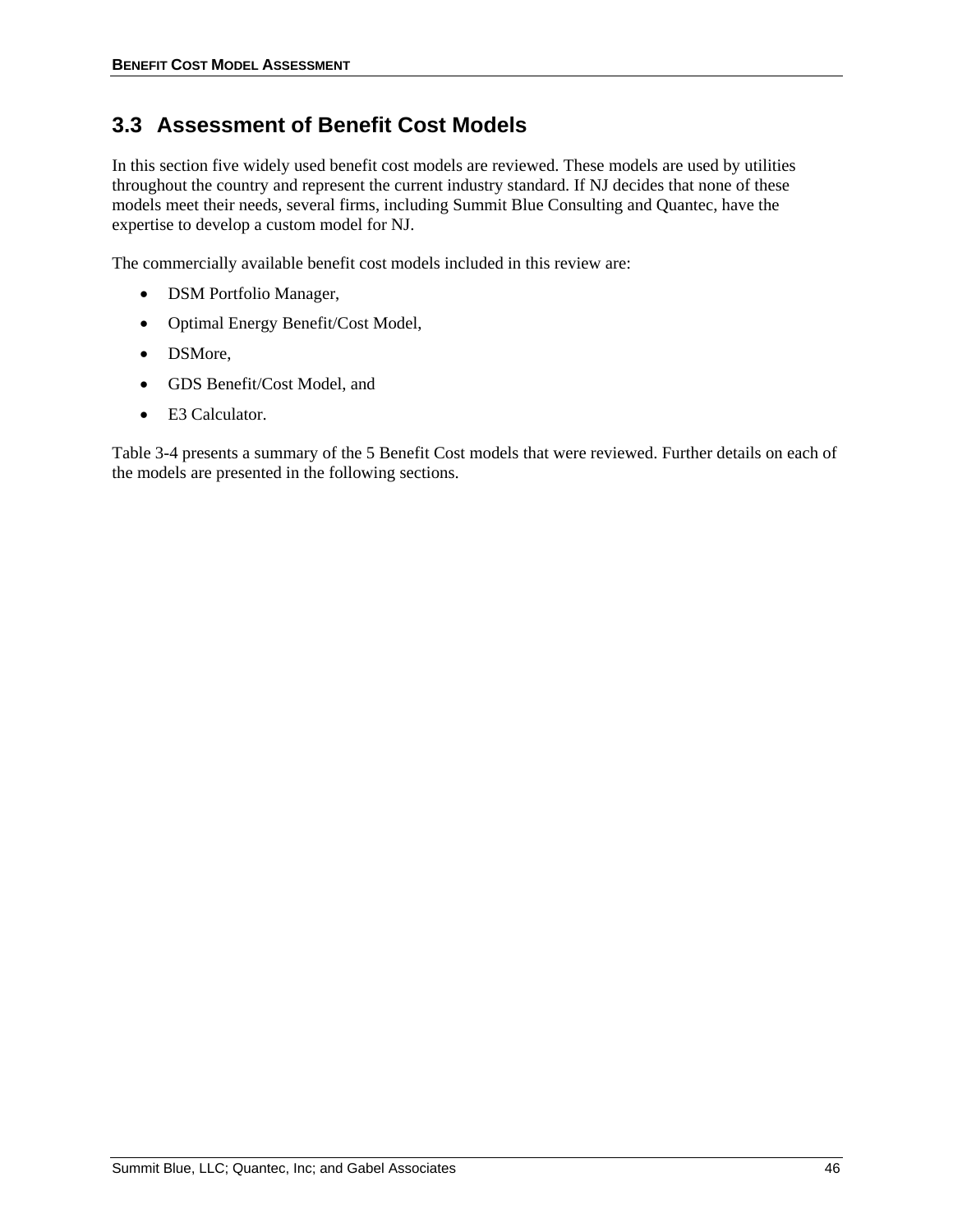|                  |                       |                     |                  | $B-C$        |               |                                    |                           | <b>Max</b><br>Years | Risk/          |                               | Model           |
|------------------|-----------------------|---------------------|------------------|--------------|---------------|------------------------------------|---------------------------|---------------------|----------------|-------------------------------|-----------------|
| Model            |                       | Primary<br>State(s) | Model            | Tests        | <b>Hourly</b> | <b>Standard</b><br><b>Benefits</b> | Unique<br><b>Benefits</b> | of                  | Uncertainty    | <b>Usable by</b><br>Unskilled | <b>Analysis</b> |
| <b>Name</b>      | <b>Developer</b>      | Of Use              | Format           | Covered      | Analysis?     | Included?                          | Included?                 | <b>Analysis</b>     | Analysis?      | Modeler?                      | <b>Costs</b>    |
|                  |                       |                     |                  | 5 CA         | 48 day        |                                    |                           |                     |                |                               |                 |
| <b>DSManager</b> | EPRI                  | Multiple            | $\Omega$         | tests        | types         | Yes                                | N <sub>0</sub>            | 20?                 | N <sub>o</sub> | N <sub>0</sub>                | Labor only      |
|                  |                       | IN, OH,             | $Excel +$        | 5 CA         |               |                                    |                           |                     | Weather        |                               | \$30 for        |
| <b>DSMore</b>    | Integral Analytics    | WI                  | С                | $tests +$    | Yes           | Yes                                | Adders                    | 30                  | /Pricing       | N <sub>0</sub>                | licensing       |
| <b>DSM</b>       |                       |                     |                  |              |               |                                    |                           |                     |                |                               |                 |
| Portfolio        |                       | IA, NV,             | $Excel +$        | 5 CA         |               |                                    |                           |                     |                |                               | \$50k-\$70k     |
| Manager          | <b>Ouantec</b>        | UT                  | <b>Simtools</b>  | tests        | Yes           | Yes                                | N <sub>0</sub>            | 30                  | Monte-Carlo    | N <sub>0</sub>                | for set-up      |
|                  | Energy and            |                     | $\text{Excel}$ + |              |               |                                    |                           |                     |                |                               |                 |
| E <sub>3</sub>   | Environmental         |                     | Visual           | 4 CA         |               |                                    |                           |                     |                |                               | $$25k + for$    |
| Calculator       | Economics             | <b>CA</b>           | Basic            | <b>Tests</b> | Yes           | Yes                                | Yes                       | 30                  | N <sub>0</sub> | N <sub>0</sub>                | customizing     |
| <b>GDS</b>       |                       |                     |                  |              |               |                                    |                           |                     |                |                               |                 |
| Benefit/Cost     |                       |                     |                  | 5 CA         |               |                                    |                           |                     |                |                               | \$1k for        |
| Model            | <b>GDS</b>            | Multiple            | Excel            | tests        | 4 Periods     | Yes                                | <b>Adders</b>             | 50                  | N <sub>0</sub> | Yes                           | model           |
| Optimal          |                       |                     | $Excel +$        |              |               |                                    |                           |                     |                |                               | \$30k-\$60k     |
| Energy B/C       |                       |                     | Visual           | 5 CA         | Multiple      |                                    |                           |                     |                |                               | for             |
| Model            | <b>Optimal Energy</b> | Northeast           | Basic            | tests        | Periods       | Yes                                | Adders                    | $20 +$              | No             | No                            | customizing     |

**Table 3-4. Summary of Reviewed Benefit Cost Models**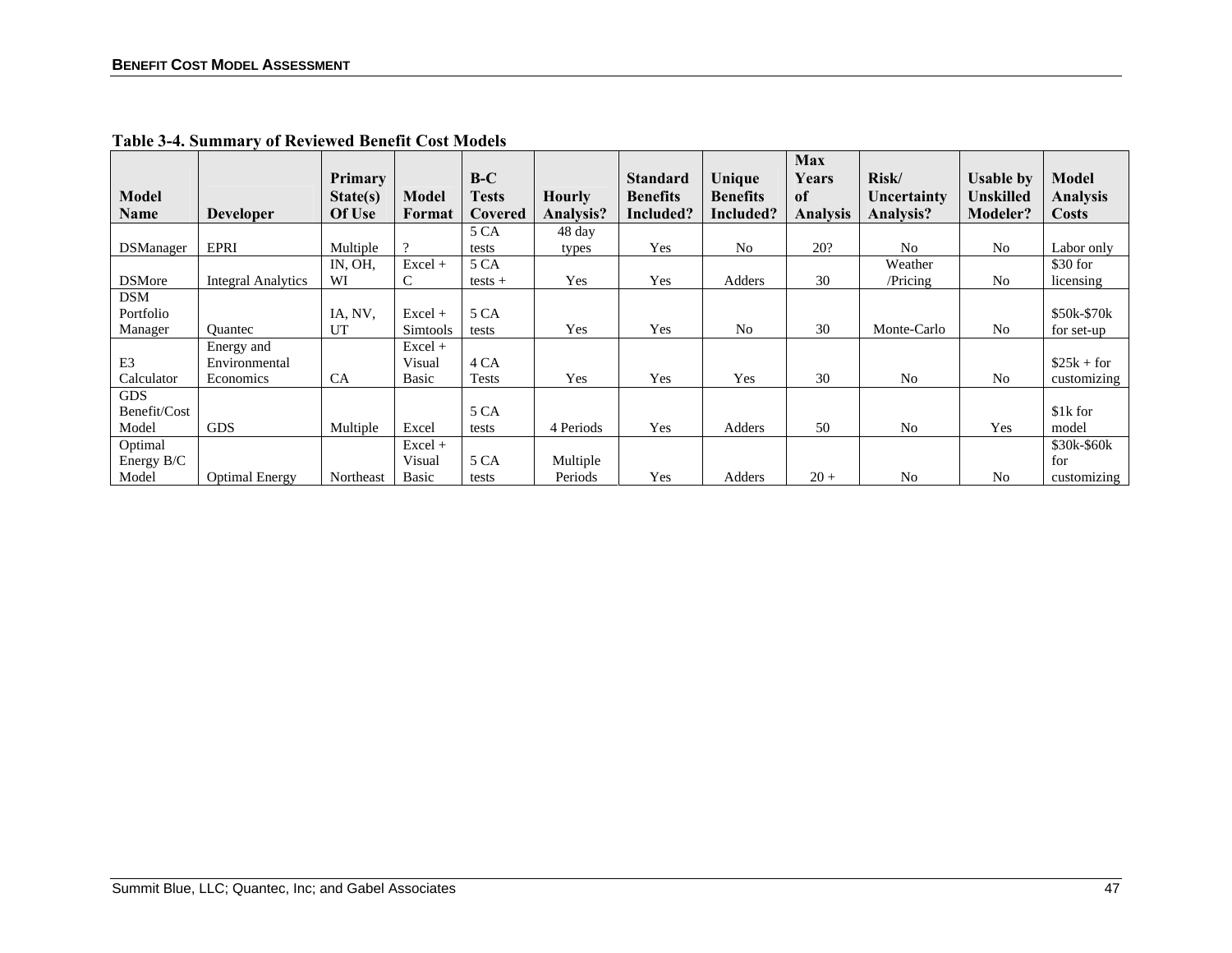# **3.3.1 DSM Portfolio Manager**

**Vendor:** Quantec, an energy consulting firm headquartered in Portland, OR

**Ouantec** 720 SW Washington Street, Suite 400 Portland, OR 97205 503-228-2992

http://www.quantecllc.com/

Main contact: Lauren Miller Gage, Project Director

**Background:** DSM Portfolio Manager is Quantec's latest DSM benefit-cost analysis software tool, supplanting their previous model called DICE in July 2005.

**Main Clients:** MidAmerican Energy, Nevada Power, and PacifiCorp.

**Format/Summary:** Microsoft Excel-based analysis and simulation tool. MS Excel 2000 or higher and Windows XP are required to run the model. A free simulation add-in tool (Simtools) from the University of Chicago is also used as part of the model. The model contains references to three external workbooks that are associated with the model, including the two input databases (common assumptions and interim database that contains program inputs and outputs) and one output database (final program data).

Users can build programs from a built-in measure database and obtain cost-effectiveness results, run both scenarios and risk analysis around each measure, a program, or a portfolio of programs. DSM Portfolio Manager gives users the option to combine measures into programs and programs into portfolios (such as residential, commercial, industrial) and assess their outcomes under alternative assumptions.

**Availability and Pricing:** Quantec generally treats DSM benefit-cost analysis as a consulting assignment, not a software sale. It generally costs about \$50,000 to \$70,000 to set up the model, plus additional time to run additional program iterations.

#### **Methodology Overview <sup>4</sup>**

According to the model User's Guide, this model is designed to support the following cost effectiveness tests<sup>5</sup>:

- Participant Test
- Ratepayer Impact Measure (RIM)
- Utility Cost Test
- Total Resource Cost (TRC) Test
- Societal Test

1

<sup>&</sup>lt;sup>4</sup> This review is based on the model user's guide from July 2005, which is attached as an appendix to this report. In addition, Summit Blue interviewed Quantec's manager for this product, Lauren Miller Gage.

<sup>&</sup>lt;sup>5</sup> California Standard Practice Manual: Economic Analysis of Demand-Side Programs and Projects www.energy.ca.gov/greenbuilding/documents/ background/07-J\_CPUC\_STANDARD\_PRACTICE\_MANUAL.PDF.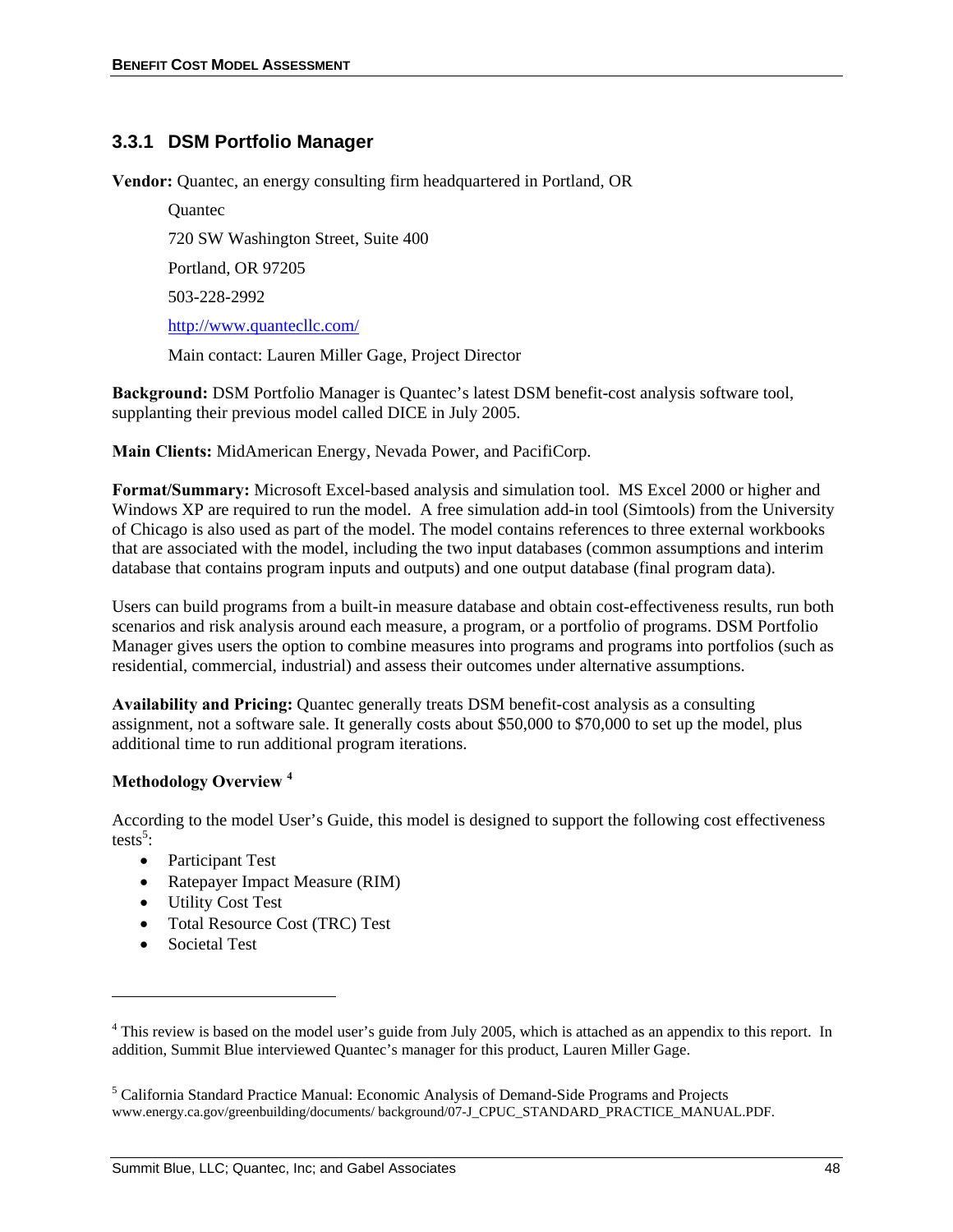The current version of the model allows analysis for up to 30-year simulation periods. The model also allows risk analysis. When a user chooses to run a risk analysis, they must choose which program or portfolio to use. The user has the option to create distributions around four variables: measure life, deemed savings, market penetration, and avoided costs. The model then runs a Monte Carlo simulation around these variables and determines costs, benefits, and benefit-cost test results at the 95<sup>th</sup> percentile. The user will define the number of runs (e.g., 10, 100, or 1,000) and the seed value (value that starts the random number generator so that results can be replicated in the future).

#### **Cost and Benefit Components:**

Generation Avoided Costs – These costs have several components: capacity costs, hourly energy costs, and escalator factors. The user can input as many years of data as are available, and the model will extrapolate future values using the escalator value.

Transmission & Distribution Avoided Cost – Avoided T&D costs and escalator factors.

Environmental Avoided Cost – The model allows either the use of environmental "adders", fixed percentage increases to overall DSM benefits, or specifications for individual pollutants. For the latter method, the pounds of pollutant per kWh and a dollar amount per pound of pollutant must be specified.

DSM costs are divided up into three categories: 1) Direct (customer) acquisition costs, such as for equipment and installation labor; 2) Direct (utility) administration costs, such as program development, administration, marketing, and other; 3) Maintenance DSM costs, such as for administration or evaluation.

Lost revenues—current retail rates for each customer class are specified, as well as escalation factors.

#### **Advantages**

The MS Excel format for this model makes the model more transparent than Quantec's previous DICE benefit-cost analysis model. Iowa regulators had been concerned about what seemed to them as the "black-box" nature of the DICE model. The pre-specified but updateable DSM measure database is a feature that should facilitate use of the model. The ability to conduct Monte Carlo simulations is also a useful model feature.

#### **Disadvantages**

That the model is complicated enough that a Quantec or a similarly skilled analyst or consultant is necessary to run it is a disadvantage to end users that would prefer to run the model with their existing staff. Also, this model relies on forecasts of future avoidable electric generation costs. For many applications this approach may be reasonable. Without generation production, power flow, and expansion plans, however, the model is limited in its ability to capture the full complexity of locational marginal pricing (as a practical note, we have not identified a commercially available B/C tool that does). The methods of calculating emissions may not be applicable in regions where both coal and gas plants operate on margin.

# **3.3.2 Optimal Energy Benefit/Cost Model**

**Author:** Optimal Energy, an energy consulting firm headquartered in Bristol, VT

Optimal Energy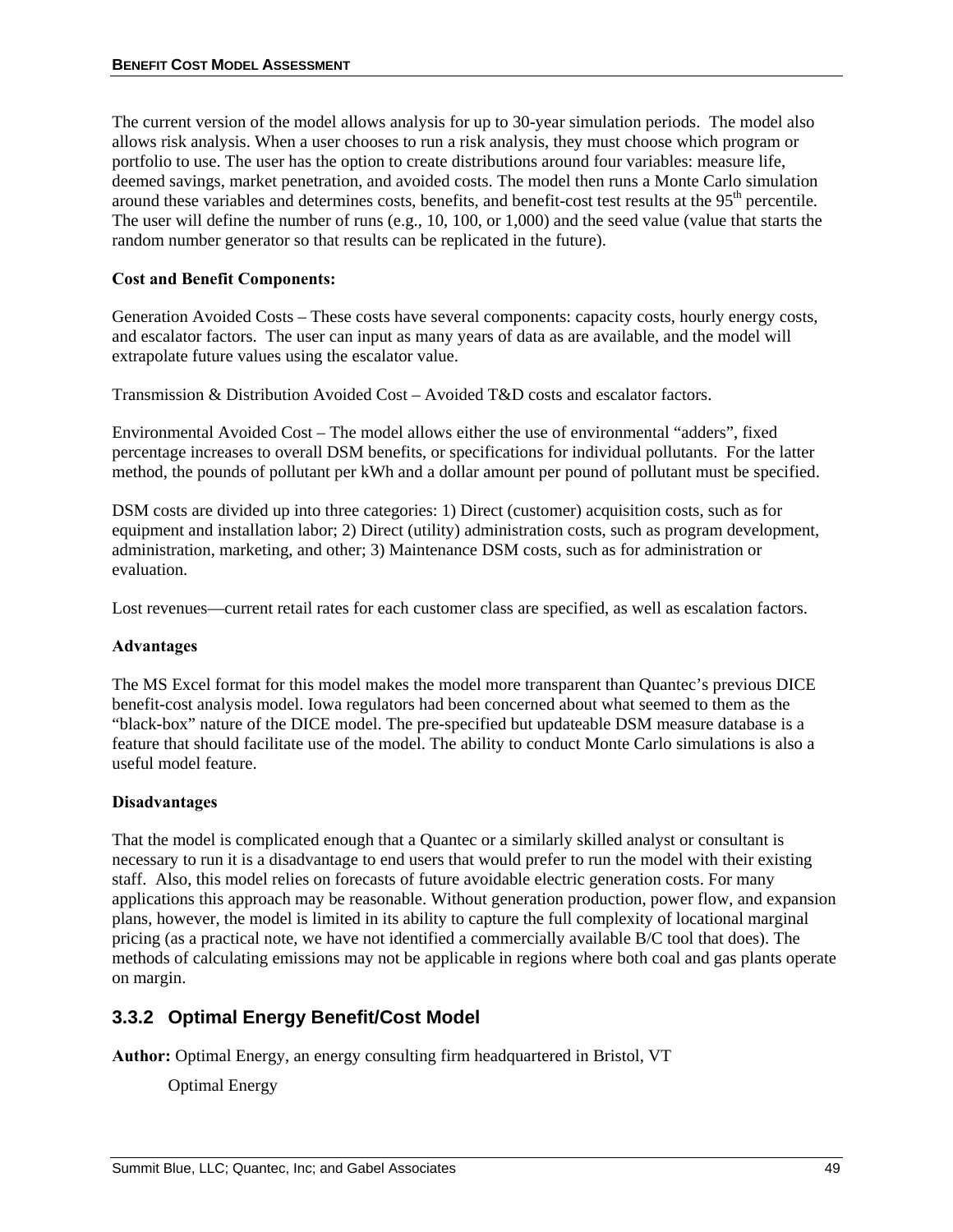14 School Street Bristol, VT 05443 (802) 453-5100 http://www.optenergy.com/ Main contact: Phil Mosenthal

**Background:** The Optimal Energy Benefit/Cost model is Optimal's latest benefit-cost analysis tool for performing measure and program and portfolio cost-effectiveness analysis.

**Main Clients:** NYSERDA, Vermont, Massachusetts utilities, New Hampshire utilities.

**Format/Summary:** Microsoft Excel-based analysis and simulation tool. MS Excel 2000 or higher and Windows XP are required to run the model. In September 2003 the model's calculations were converted from cell formulas to Visual Basic. This allows the tool to handle a larger number of measures (currently configured for 1,000 measures), prevents accidental formula changes and is able to quickly process a large number of measures. The tool also was expanded to accommodate 20 measure-installation years. The model is self contained and includes user-friendly input screens.

Users can assign measures to different programs and sectors and obtain cost-effectiveness results by measure, program, sector, and at the portfolio level. This model, like DSM Manager, provides users the option to combine measures into programs and programs into portfolios (such as residential, commercial, industrial) and assess their outcomes under alternative assumptions.

**Availability and Pricing:** Optimal Energy generally treats benefit-cost analysis as a consulting assignment, not a software sale. It generally costs about \$30,000 to \$60,000 to customize the model for the specific end user requirements and to run the analysis.

#### **Methodology Overview**

This model can be customized to support the following cost effectiveness tests:

- Participant Test
- Ratepayer Impact Measure (RIM)
- Utility Cost Test
- Total Resource Cost (TRC) Test
- Societal Test

The current version of the model allows analysis for up to 20-year simulation periods, but this can be expanded. The model is extremely flexible and can be customized to meet the needs of the customers. The model allows risk analysis.

#### **Cost and Benefit Components:**

Generation Avoided Costs – These costs have several components: capacity costs, and energy costs.

Transmission & Distribution Avoided Cost – Avoided T&D costs and escalator factors.

Environmental Avoided Cost – The model allows either the use of environmental "adders", fixed percentage increases to overall benefits, or specifications for individual pollutants.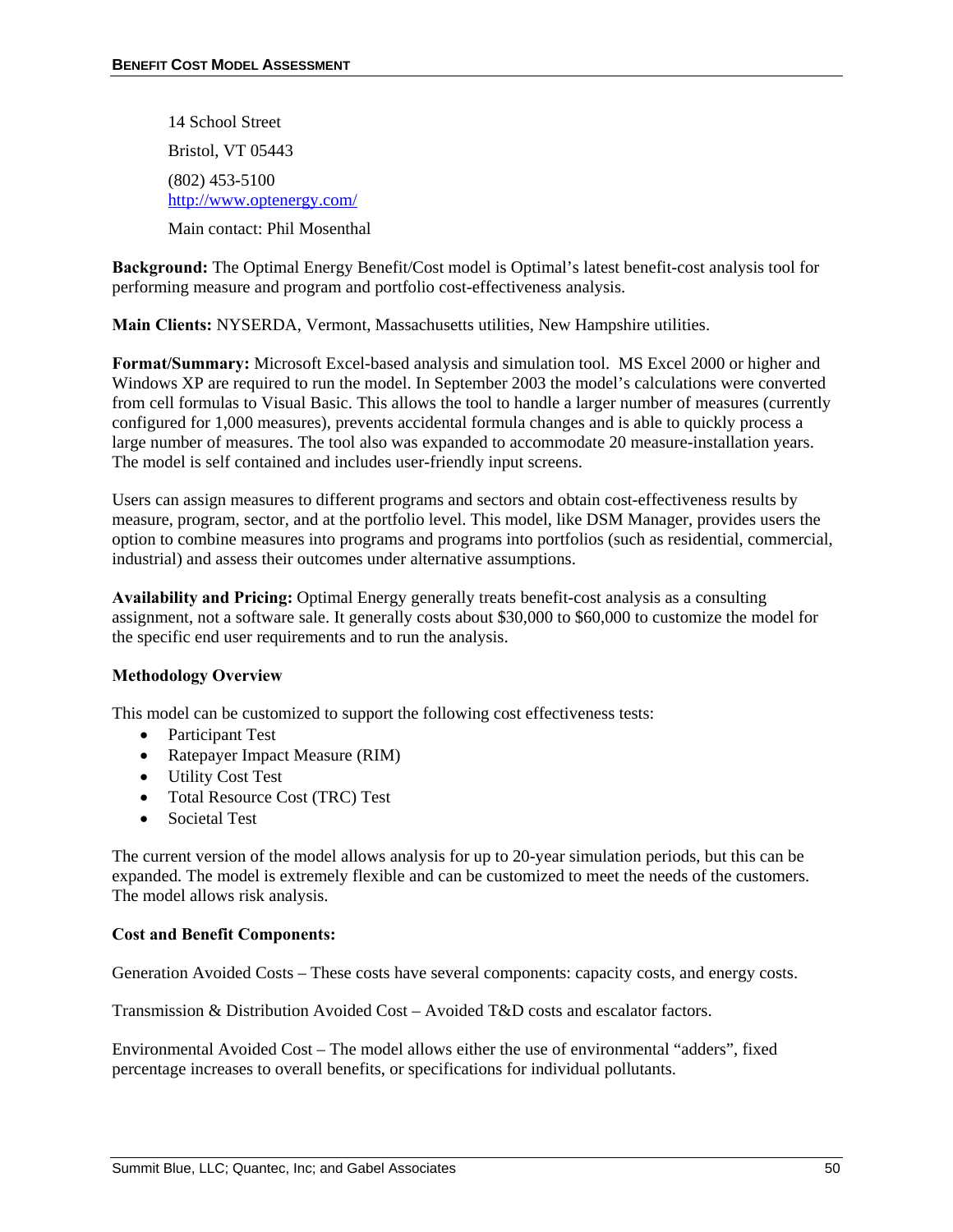DSM costs are divided up into two categories: 1) customer acquisition costs, such as for equipment and installation labor and O&M costs; and 2) utility administration costs, such as program development, administration, marketing, and other

#### **Advantages**

The MS Excel format for this model makes the model more transparent than some other models. The use of Visual Basic (VBA) for the processing of the data makes the model more robust and potentially easier to understand. Previous versions of the model used complicated cell formulas that were difficult to interpret and easily changed. Using VBA for the calculations allows the tool to be customized for each application.

## **Disadvantages**

Like the DSM Manager the model is complicated enough that a Optimal Energy or a similarly skilled analyst or consultant is necessary to run it is a disadvantage to end users that would prefer to run the model with their existing staff. Also, the use of VBA makes this model harder for non-developers to customize. The VBA, although well documented, may appear to some to be a "black-box". Like the other models reviewed here this model relies on forecasts of future avoidable electric generation costs; which for many applications may be reasonable. This limits the model's ability to capture the full complexity of locational marginal pricing.

# **3.3.3 DSMore**

#### **Author**

Developed by Integral Analytics. Integral Analytics is a market research and engineering consulting firm, focusing on the retail energy market.

Integral Analytics, LLC 312 Walnut Street Suite 1600 Cincinnati, OH 45202 (513) 762-7621 http://www.integralanalytics.com/

Contact: Norm Baker, President and CEO

#### **Background**

1

DSMore was developed by Integral Analytics (IA) in 2003 for application to Duke Energy (formerly Cinergy) program design and evaluation within both regulated and deregulated markets. This application is unique in that it values DSM using a risk-based approach, in much the same way that asset planners approach their valuations. The covariance between prices and loads is captured at the hourly level to accurately measure the risk-based DSM value.<sup>6</sup>

<sup>&</sup>lt;sup>6</sup> Personal Communications. (April 13 - 14, 2006) Tom Osterhus, Manager of Market Research, Duke Energy.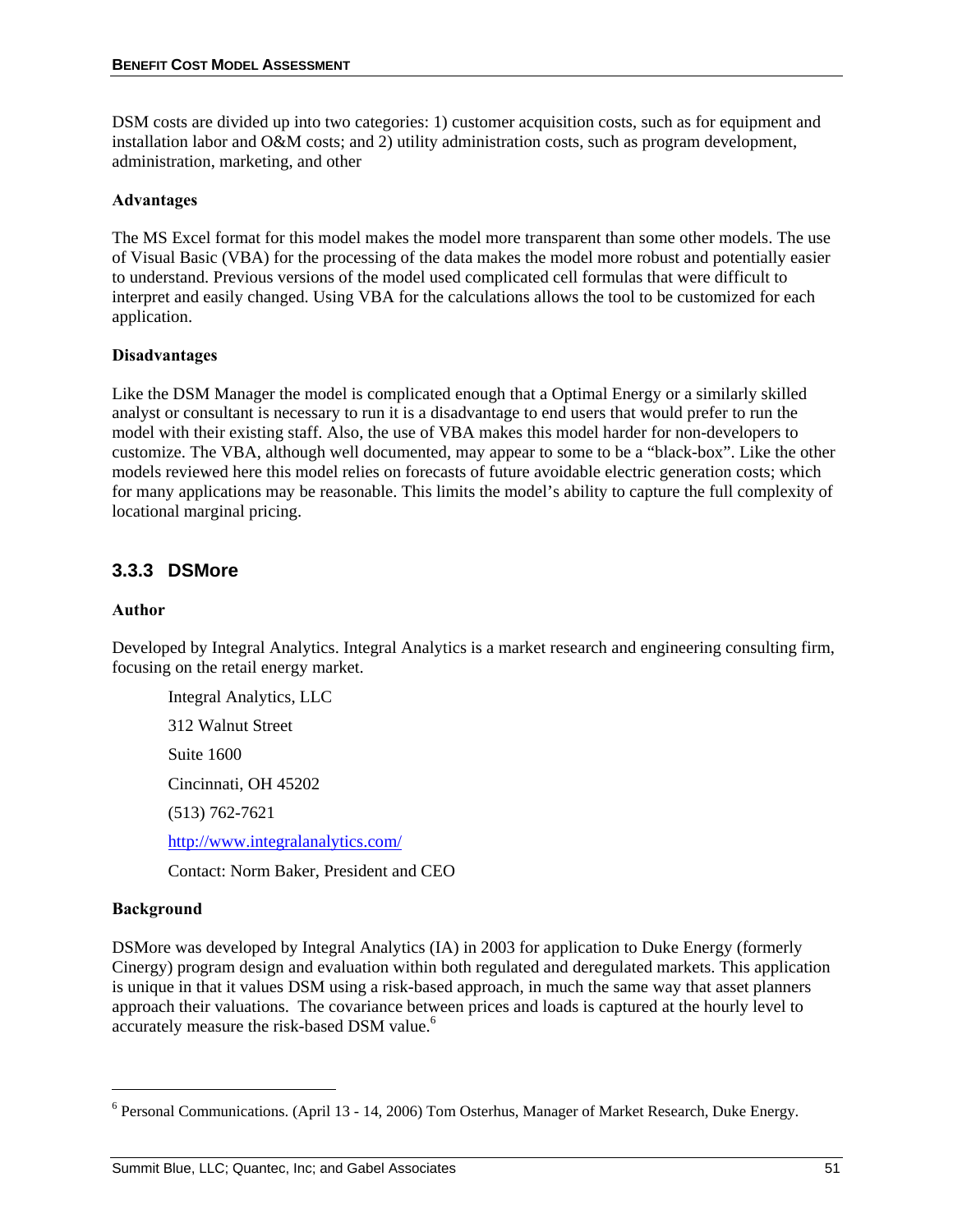#### **Format**

The DSMore model combines a Microsoft Excel spreadsheet with a separate component (programmed in C) designed to efficiently calculate hourly data for many modeling scenarios simultaneously. The user interfaces only with the Excel spreadsheet, which accepts inputs and returns outputs. The C application is embedded and invisible to the user. This format was designed for speed in calculation, and will be less transparent than calculations residing exclusively in a spreadsheet. The spreadsheet can be set up to import intermediate results from the C application, however, to provide the end-user additional information on the back-end calculations.

## **Availability**

DSMore is a proprietary model owned and licensed by Integral Analytics.

## **Current Use and Clients**

DSMore was initially developed for Duke Energy (formerly Cinergy) in 2003.

Additional clients include Public Service Indiana, Union Light Heat and Power, Cincinnati Gas and Electric, Wisconsin Energy Conservation Corporation. It is under consideration by other companies including East Kentucky Power, and Wisconsin Power and Light.<sup>7,8</sup>

## **Methodology Overview**

The current version of this model supports the cost effectiveness tests defined by the California Standard Practice Manual<sup>9</sup> as follows:

- Participant Test YES
- Ratepayer Impact Measure (RIM) Test YES
- Utility Cost Test YES
- Program Administrator Test YES
- Total Resource Cost (TRC) Test -YES
- TRC Societal Test YES

1

The model also performs an Option Value Test to test long run cost effectiveness, a Minimum Test Value under the mildest weather and lowest production costs, and a Maximum Value Test under extreme weather and high avoided market price scenarios.

A key feature of DSMore is its probabilistic analysis, which provides a distribution of possible benefit cost values across many scenarios. The output includes an average value that is comparable to the single value reported by deterministic assessment (i.e. a single B/C value per measure or program). A typical

<sup>&</sup>lt;sup>7</sup> Morgan, Rick (2006) "DSM Modeling Tool Panel Session – What is Out There?" 16th National Energy Services Conference. February 6-8, 2006. San Diego, CA.

 $8$  Personal Communications. (April 14 – 17, 2006) Norm Baker. Integral Analytics.

<sup>&</sup>lt;sup>9</sup> California Standard Practice Manual: Economic Analysis of Demand-Side Programs and Projects www.energy.ca.gov/greenbuilding/documents/ background/07\_CPUC\_STANDARD\_PRACTICE\_MANUAL.PDF.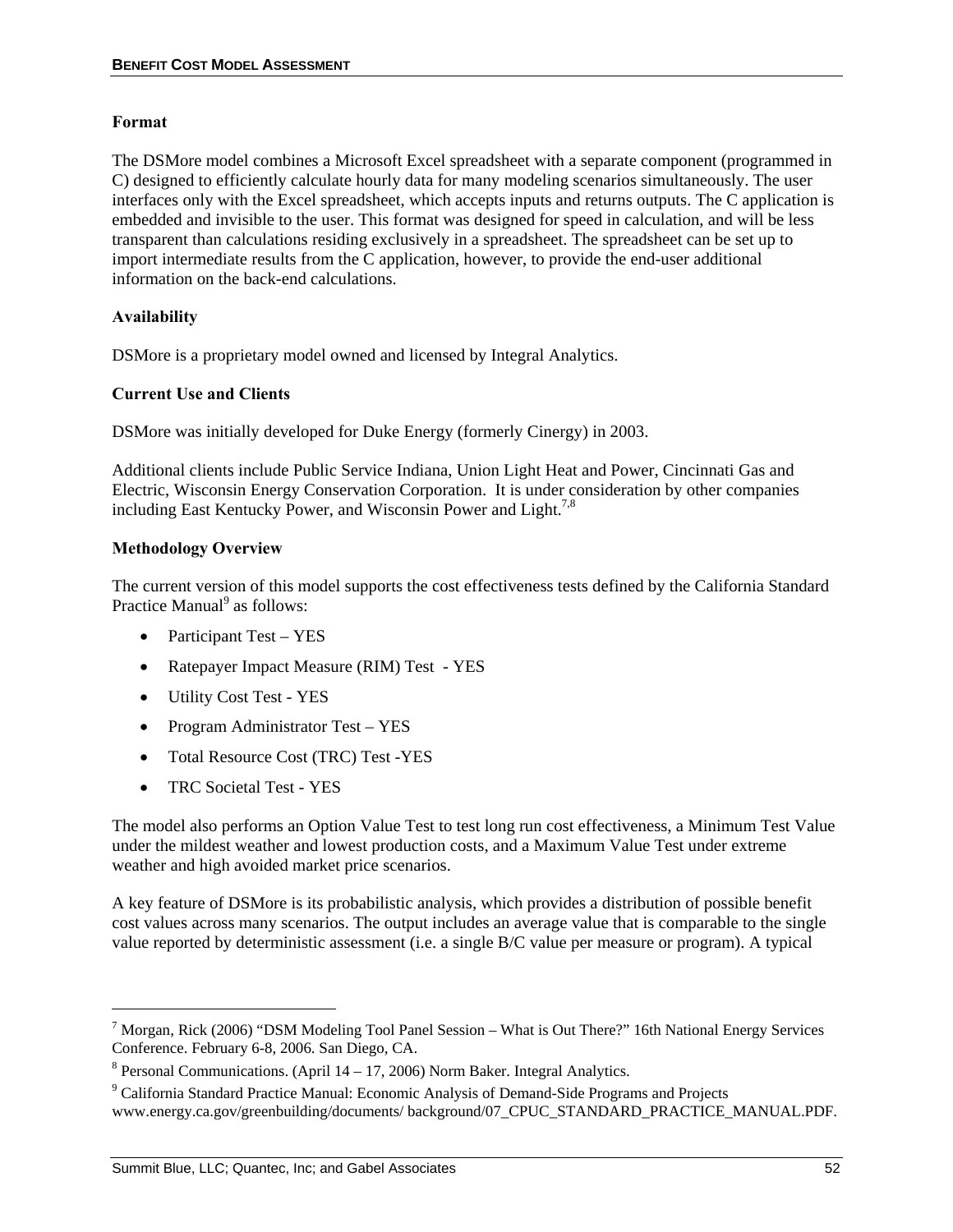modeling forecast period is 25 years. Programs are evaluated over 30+ weather years and 20+ wholesale and retail market price scenarios.

#### **Energy Efficiency Data/Assumption Requirements**

Model inputs used to characterize energy efficient measures include: load and energy savings, participation (implementation, free ridership, technology degradation, incentives), program costs, peak clipping assumptions and interrupt schedules.

DSMore uses one to five years of historic load data and uses regression models to build many load scenarios based on 30+ years of weather data. The model assists in load shape assessment and adjustment as follows<sup>10</sup>:

"Five options are available for load savings assessment. Quick load savings analyses are available that 1) reduce pre loads by a fixed percentage annually (from impact evaluation study), 2) by a fixed percentage each month, 3) by a fixed kwh annually (from impact evaluation study), 4) by a fixed kwh per month, or 5) user can not only adjust the load shape as with DSManager, user can adjust the standard deviations uniquely by hour, month, season or day-type if desired."

The model can assess demand response in three ways: 1) a percent load reduced from original load, 2) a load reduction down to a fixed load floor, and 3) a fixed, absolute load reduction irrespective of the original load.<sup>11</sup>

# **Cost Components:**<sup>12</sup>

Generation Avoided Cost – DSMore considers both cost-based avoided costs and market based avoided costs. For cost-based analysis, a peaker proxy is typically used for capacity savings and hourly energy production costs for energy savings. Market based prices are calculated for all anticipated pricing scenarios (monthly forward prices provide a benchmark forecast out through many scenarios). GARCH time series estimation methods are used to develop hourly price curves based on weather, time of day, month and day of week.

Transmission & Distribution Avoided Cost – Traditional avoided T&D costs are user-defined values input in terms of \$/kW. Costs may also be input to reflect T&D deferral, or unique incremental avoided commodity costs attributable to locational marginal price (i.e. RTO zonal prices).

Environmental Avoided Cost – DSMore has inputs for the assessment of costs associated with nitrogen oxides  $(NO_x)$ , sulfur dioxide  $(SO_2)$ , and particulate matter (PM), carbon monoxide (CO), carbon dioxide  $(CO<sub>2</sub>)$ , and methane  $(CH<sub>4</sub>)$ .

Other Costs - Avoided gas distribution costs are a possible input to the model, as are adders for risk, ancillary services/reserves.

#### **Commercial Terms**

1

<sup>&</sup>lt;sup>10</sup> Morgan, "DSM Modeling Tool Panel Session – What is Out There?"

 $11$  Ibid.

<sup>&</sup>lt;sup>12</sup> Osterhus, Tom. (2006) "Using DSMore (DSM Option/ Risk Evaluator) For Cost Effectiveness Testing in Cinergy". Presentation for 16th National Energy Services Conference. February 6-8, 2006. San Diego, CA..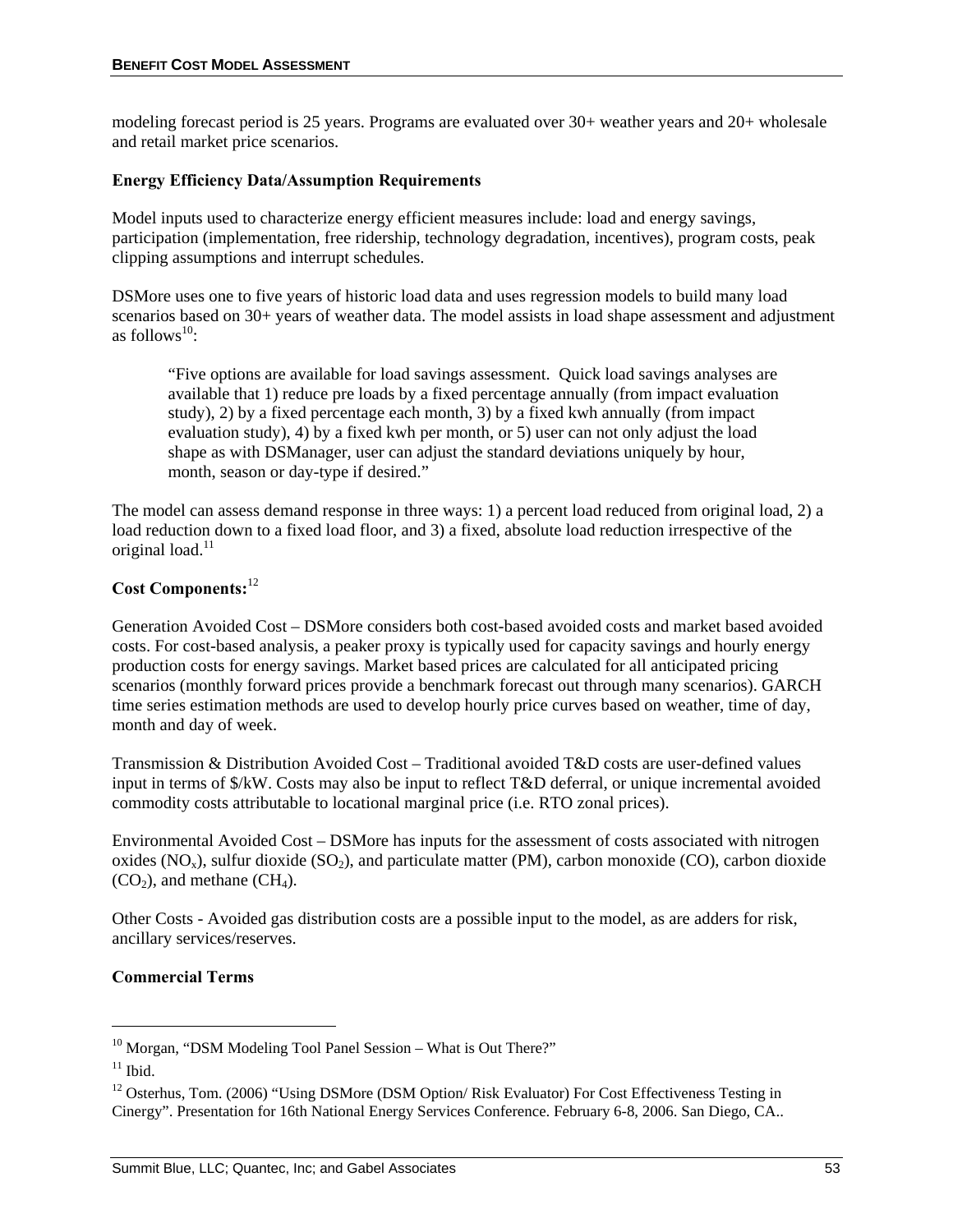DSMore is currently licensed for \$30,000 in the initial year (up to 2 users), with renewal fees of \$12,000 per year. Sometimes, extra enhancements are requested by client for items such as processing additional customer loads or profiles, developing multiple market based hub prices, adjusting weather data or customizing a special rate or tariff. These tasks are charged typically on time and materials basis.

## **Advantages**

The key advantages of this tool are a sophisticated approach to risk-based valuation (regression modeling based on weather and the evaluation of the load distributions over 700 price/weather combinations). The model is designed for 3rd party distribution and should therefore be readily customized for any location. It is designed to be applicable in both cost-based (traditional IRP) settings and market-based settings. The model literature also cites ease of use (a single spreadsheet page for inputs) and a high degree of flexibility to adjust the model for specific needs.

#### **Disadvantages**

This model may carry significant fees for licensing, customization, and maintenance. Initial setup likely requires significant effort by Integral Analytics, whereby hourly load and market modeling is done "up front" and embedded into the model.<sup>13</sup> The market-based concepts are complex and may not be readily transparent.

# **3.3.4 GDS Benefit/Cost Model**

#### **Author**

GDS Associates (GDS). GDS is a consulting and engineering firm specializing in electric, gas water, and wastewater utilities.

GDS Associates 1850 Parkway Place, Ste. 800 Marietta, GA Contacts: Dick Spellman, Vice President (770) 425-8100 Scott Albert, Principal and Northeast Regional Manager (603) 656-0336

#### **Background**

Development of this tool by GDS has evolved over the past 6+ years. The GDS model is designed to enable simple and user-friendly cost-benefit analysis for electric and gas energy efficiency program planning, detailed measure, sector and portfolio-level program design, budget development, and for prospective and retrospective program performance assessments and associated regulatory filings. This model can also be used by program implementation staff as a field measure-specific, customer-level project screening tool.

#### **Format**

l

<sup>&</sup>lt;sup>13</sup> Personal Communications. (April 13 - 14, 2006) Tom Osterhus, Manager of Market Research, Duke Energy.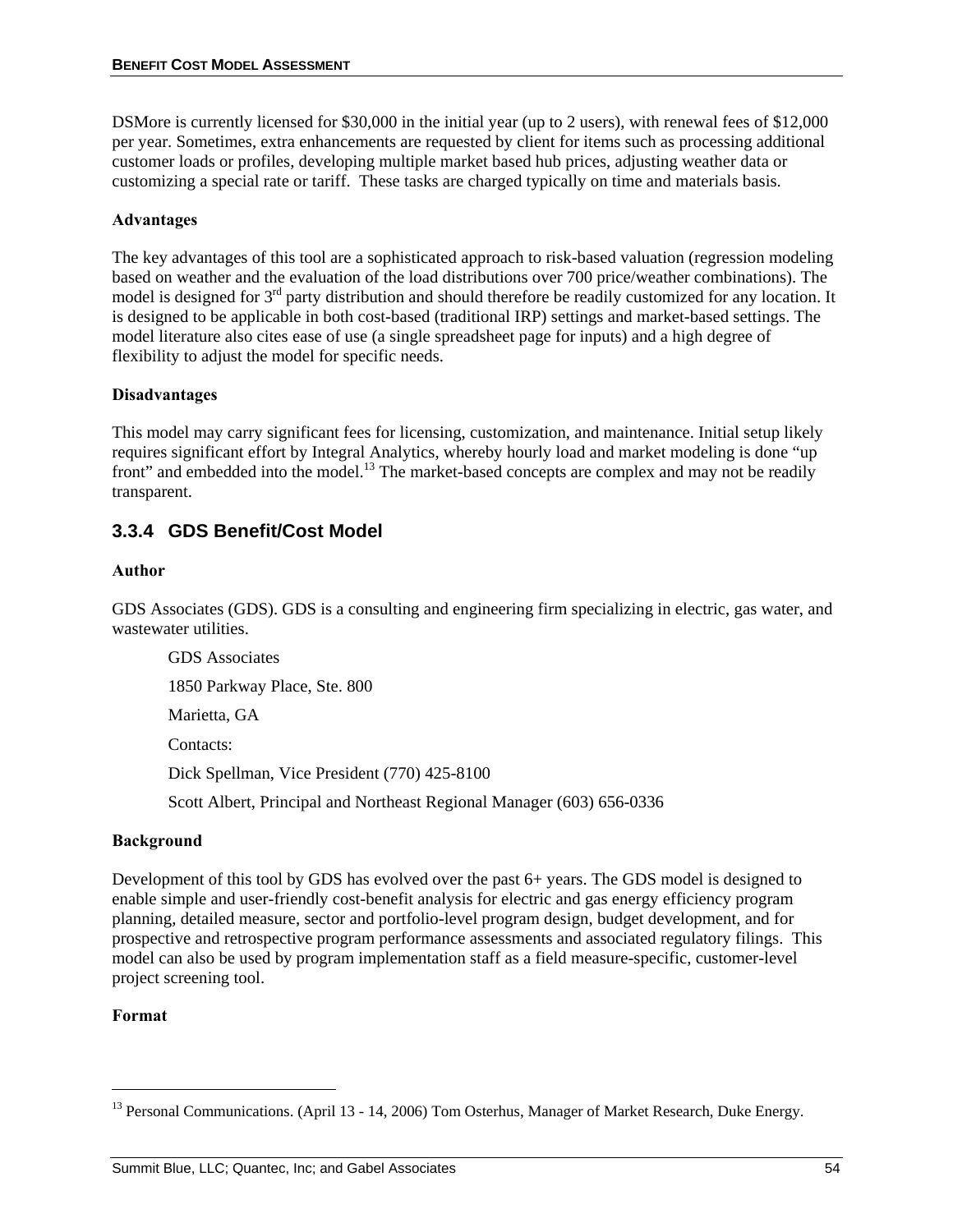This tool is a Microsoft Excel spreadsheet application with no embedded code or macros and no password protected or hidden components. Certain formulas can be write-protected to prevent accidental overwriting, but remain visible to the end-user. The spreadsheet is designed for simple customization, with user-defined inputs color-coded in blue, and default assumptions color-coded in green.

## **Availability**

The GDS model is proprietary and available on CD for \$1,000 with documentation. This fee has been waived for GDS clients in the past. A 60-day trial version is available from GDS at no cost. Training and customization can be provided by GDS, but following initial familiarization with the model's input needs and associated functionality, training is not reportedly necessary (still the majority of applications are administered by GDS).<sup>14</sup> According to the developer, the end-user should be able to update and maintain the application with little or no consulting support.

## **Current Use and Clients**

The GDS Model has been used for DSM assessment in approximately  $6 - 10$  jurisdictions by over a dozen electric, gas utility and state agency clients, and used for regulatory filings in approximately  $3 - 5$ jurisdictions.15 The tool has been "customized regularly for electric and gas utility clients to address specific needs and enhance functionality."<sup>16</sup> The tool has only recently been re-tooled to support  $3<sup>rd</sup>$  party distribution (e.g., allow it to be purchased and customized without consulting support).

## **Methodology Overview**

The current version of this model supports the cost effectiveness tests defined by the California Standard Practice Manual $17$  as follows:

- Participant Test YES
- Ratepayer Impact Measure (RIM) Test YES in terms of percent increases or decreases
- Utility Cost Test YES
- Program Administrator Test YES
- Total Resource Cost (TRC) Test YES
- TRC Societal Test YES

Annual energy impacts for energy efficiency measures are allocated in the model over 4 time periods (summer-on peak, summer-of peak, winter-on peak, and winter-off peak) to approximate hourly impacts (the model is not designed to evaluate at the actual hourly impact levels). Avoided costs must either be averaged over the same four time periods, or can be input as an average annual value. The model accepts 10 years of program or measure forecast inputs and considers avoided electric, gas, oil, water and other resource cost savings forecasts for up to 50 years. The model is used both for program planning and evaluation. It can also be used to provide project/customer-specific field analysis support for program

l

<sup>&</sup>lt;sup>14</sup> Personal Communications. April 14  $\&$  19, 2006. Scott Albert. Principal and Northeast Regional Manager. GDS Associates.

 $15$  Ibid.

<sup>&</sup>lt;sup>16</sup> "DSM Modeling Tool Panel Session – What is Out There?" 16th National Energy Services Conference. February 6-8, 2006. San Diego, CA.

<sup>&</sup>lt;sup>17</sup> California Standard Practice Manual: Economic Analysis of Demand-Side Programs and Projects www.energy.ca.gov/greenbuilding/documents/ background/07- J\_CPUC\_STANDARD\_PRACTICE\_MANUAL.PDF.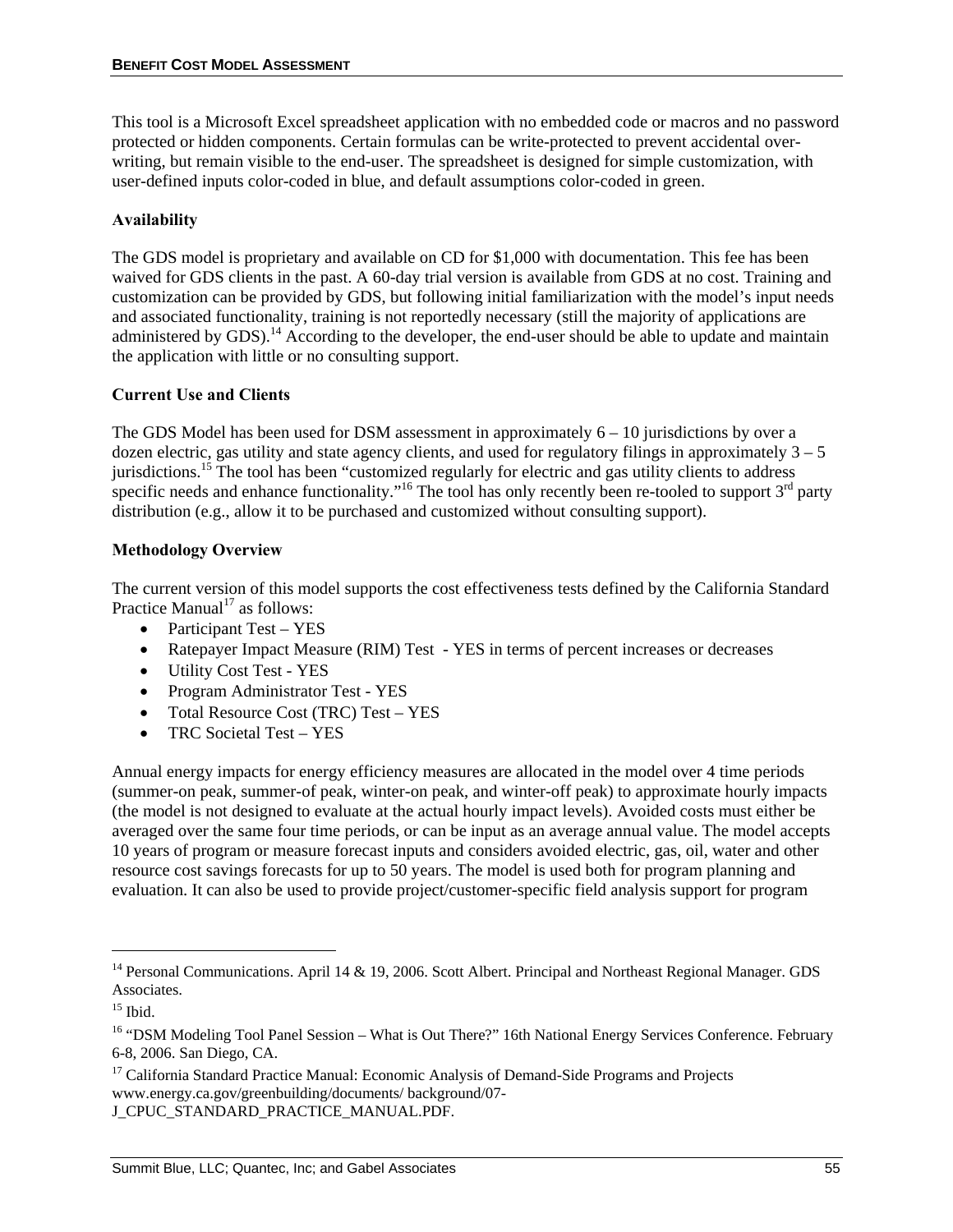implementers. While not designed for probabilistic modeling, the model does directly enable and encourage multiple scenario assessments.

#### **Energy Efficiency Data/Assumption Requirements**

The GDS tool can evaluate cost effectiveness for up to 110 energy efficiency measures alone or within up to ten programs in each model run. Model inputs used to characterize energy efficient measures include: measure cost (full cost or incremental cost), measure energy and demand savings, measure life, replace on burn-out or retrofit or early retirement, free-ridership, spillover, broader "with program" market effects, maximum achievable penetration rates, interactive measure effects, and kWh and kW load shapes. Program assumptions required include: number of future operating years, incentives paid and other associated administration, implementation, marketing, and evaluation budgets, number of projected participants with and without the program.<sup>18</sup>

The model uses simplified load shapes to allocate annual energy savings between four typical operational periods: summer peak/off-peak and winter peak/off-peak. For each measure a maximum demand reduction is calculated, as well as a coincidence factor to reflect what percentage of the kW demand savings will exist coincident with summer and winter peak demand. Default simplified load shape assumptions are included for 14 measure types, which may be overwritten or supplemented by the model user.

## **Cost Components<sup>19</sup>**

l

Electric Generation Avoided Cost – Consistent with the load shapes, avoided generation costs are input as four averaged values: summer peak/off-peak and winter peak/off-peak. User-defined generation avoided costs can be either cost-based or market based, but must be aggregated and averaged to match the four prescribed segments. Avoided capacity costs are considered for both summer and winter peak. The model allows for avoided costs to be entered in either real or nominal terms. In addition, electric retail rate forecasts can also be entered.

Electric Transmission & Distribution Avoided Cost – Traditional avoided T&D costs are user-defined values input in terms of \$/kW and includes consideration of T&D losses and reserve margin multipliers.

Natural Gas and Other Resource Avoided Cost – Avoided costs are considered for natural gas (multiple projections to capture new construction and retrofit markets, residential, commercial, industrial sectors) and other fuels (oil –various grades, propane, kerosene, wood, etc.).

Environmental Avoided Cost – The GDS tool allows for use of separate electric and gas environmental externality adders and has emissions inputs for nitrogen oxides  $(NO_x)$ , sulfur dioxide  $(SO_2)$ , particulate matter (PM-10), and carbon dioxide  $(CO_2)$ . This model also uniquely considers avoided costs of water consumption.

Other Quantifiable Costs/Benefits - The tool has inputs for avoided O&M benefits or costs, other quantifiable impacts and may be customized for additional considerations.

<sup>&</sup>lt;sup>18</sup> "The GDS Low Cost, User-Friendly Benefit/Cost Model for Analysis of DSM Programs". Presentation for the 16th National Energy Services Conference. Richard F. Spellman, Vice President, GDS Associates, Inc.

<sup>&</sup>lt;sup>19</sup> Personal Communications. April 14 & 19, 2006. Scott Albert. Principal and Northeast Regional Manager. GDS Associates.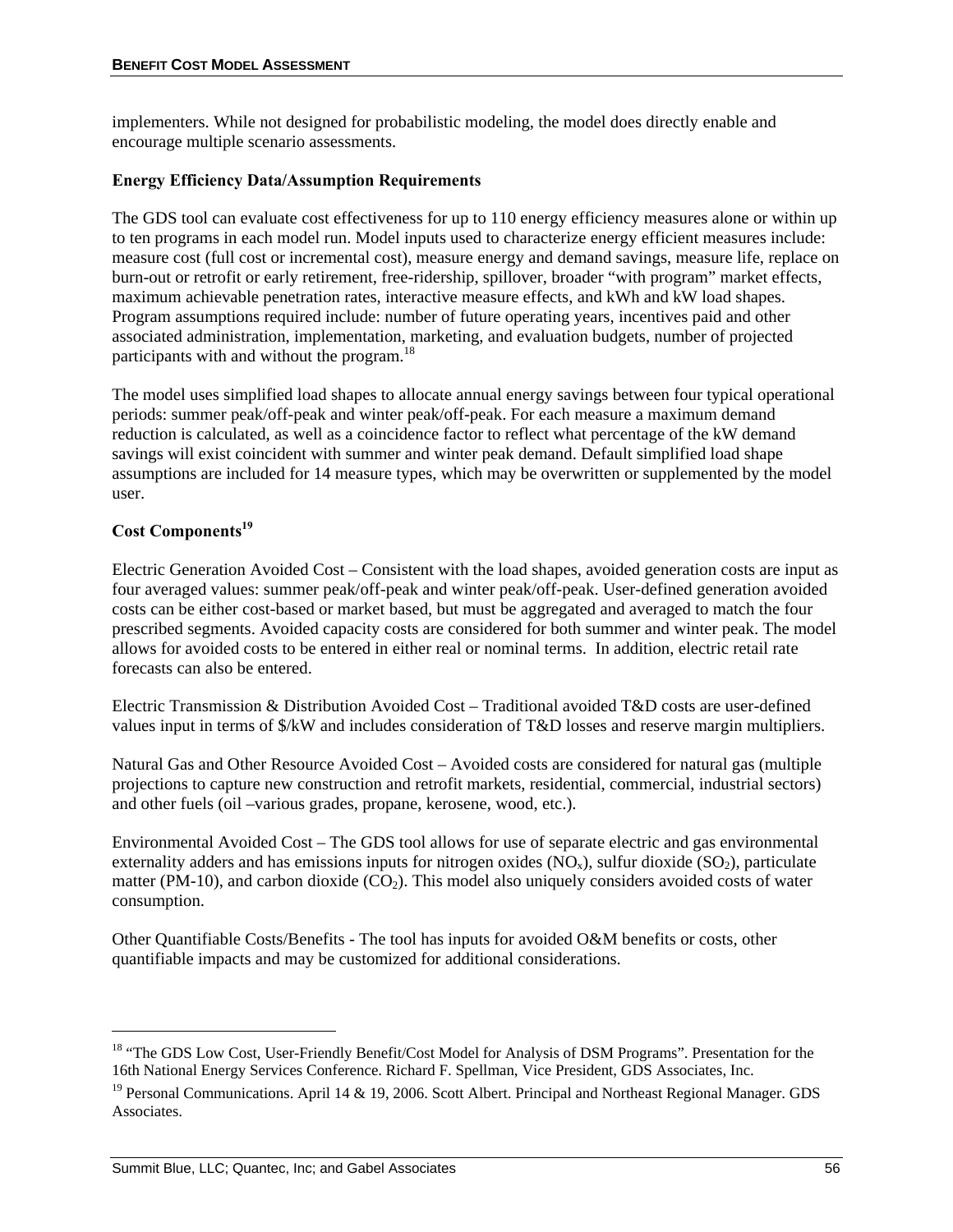#### **Commercial Terms**

The GDS model is proprietary and available on CD for \$1,000 with documentation. This fee has been waived in the past for GDS clients (or has been incorporated within the cost of providing related consulting services. Outside of the purchase price, setup of the generic and program/measure-specific model inputs and minimal training on the model for an end-user is required. Estimated cost for these activities are typically below \$5,000, but can vary depending on the amount of effort provided by the enduser in developing and specifying the critical model inputs (e.g., avoided cost forecasts, measure costs, program budgets, rebate levels, measure lives, estimated energy and capacity savings, load shapes, T&D loss factors, etc.).

#### **Advantages**

The open source spreadsheet format provides complete transparency. The model has been designed to be readily transferable to any location, and has been used in several states. This tool is designed to be simple and user friendly, and does not require generation of hourly data. Cost/benefit calculations are instantaneous allowing simple, interactive scenario analysis. It is available at low cost with reportedly little consulting support required. Default simplified load shape assumptions are included for 14 measure types, which may be overwritten or supplemented.

#### **Disadvantages**

The simpler format of the avoided costs in this model, while a potential advantage to some users, may be a disadvantage to other users seeking more sophisticated analysis. Measure impacts and avoided costs are time averaged over 4 segments (as opposed to hourly), which must be consistent with the needs of the user. The model does not assist the estimation of avoided costs. It is not designed to provide probabilistic or risk-based assessments.

# **3.3.5 E3 Calculator**

#### **Author**

Energy and Environmental Economics, Inc. (E3). E3 is an economics, regulatory, and engineering consulting firm serving the electricity and natural gas industries.

Energy and Environmental Economics, Inc.

Suite 1700 353 Sacramento Street San Francisco, CA 94111 http://ethree.com/

Phone: (415) 391–5100

Contact: Mr. Snuller Price

#### **Background**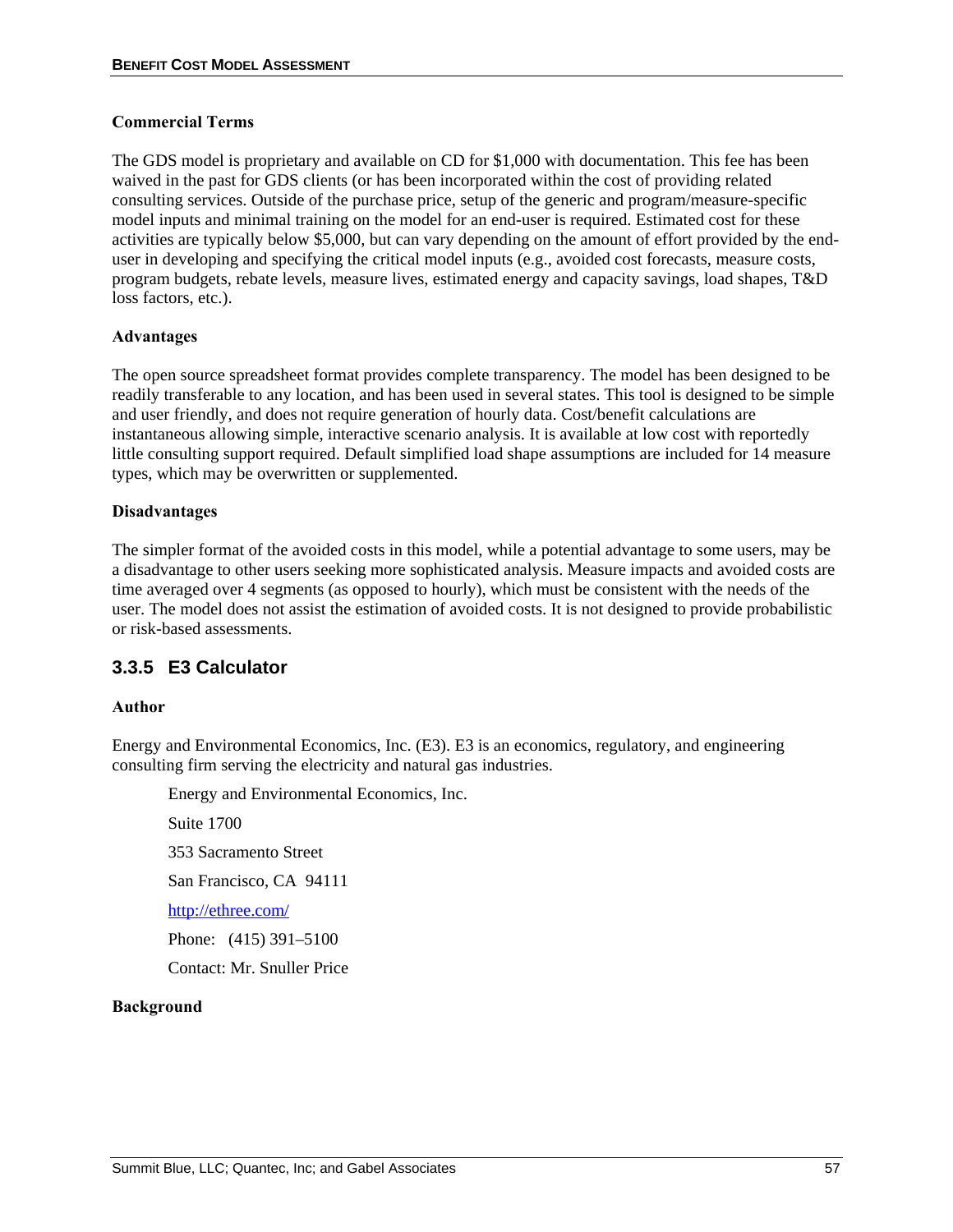Development of this model was initiated by E3 in September 2003, for the purposes of evaluating the resource value of California energy efficiency programs.<sup>20</sup> The associated tools include both the E3 calculator, and spreadsheets to develop long-term forecasts of electric and gas avoided costs. The tool accommodates hourly cost information by climate zone as well as hourly measure impact shapes by climate zone. $21$ 

## **Format**

The E3 calculator and associated avoided cost tools are open source Microsoft Excel spreadsheets, with embedded Visual Basic macros. There are no hidden or password protected calculations. The vast majority of calculations are contained within the spreadsheet, and not the macros, creating transparent applications that are relatively large.

## **Availability**

A PG&E customized version of the E3 Calculator (PG&E Tool 2d3.xls) is available for download at http://ethree.com/cpuc\_avoidedcosts.html. There are no licensing requirements or restrictions on use. Customized applications for all California investor owned utility (IOU) are maintained by E3.

Avoided cost spreadsheets and significant supporting documentation are available for download at http://ethree.com/cpuc\_avoidedcosts.html. Calculations used to generate avoided costs are contained in three spreadsheets: Electric Avoided Costs (cpucAvoided26.xls), Natural Gas Avoided Costs (gasModel9.xls), and Natural Gas Forecast Inputs (gasInputs4-7-2005.xls).

## **Current Use and Clients**

This tool is mandated in California for IOU reporting of energy efficiency cost-effectiveness. In addition, the IOUs are using this tool for third party solicitations for program management (bidders fill out the tool as part of the bidding process).<sup>22</sup> This tool is subject to an open comment process, involving many stakeholders. Documentation of this process is available at both E3 and CPUC websites.

This application is not specifically designed for distribution to  $3<sup>rd</sup>$  parties. While there are thorough descriptions of methods, there is no specific guidance to enable customization of the tool outside of California. E3 has customized similar tools for other clients including public utilities in California (in addition to the IOUs), NYSERDA, and several utility clients outside of California.<sup>23</sup>

# **Methodology Overview**

1

<sup>&</sup>lt;sup>20</sup> Energy and Environmental Economics, Inc. (2004) "Methodology and Forecast of Long Term Avoided Costs for the Evaluation of California Energy Efficiency Programs". Prepared for the California Public Utilities Commission Energy Division. http://ethree.com/cpuc\_avoidedcosts.html

<sup>&</sup>lt;sup>21</sup> "DSM Modeling Tool Panel Session – What is Out There?" 16th National Energy Services Conference. February 6-8, 2006. San Diego, CA.

<sup>&</sup>lt;sup>22</sup> Telephone Interview. (April 12, 2006) Mr. Snuller Price, Partner. Energy and Environmental Economics, Inc.  $^{23}$  Ibid.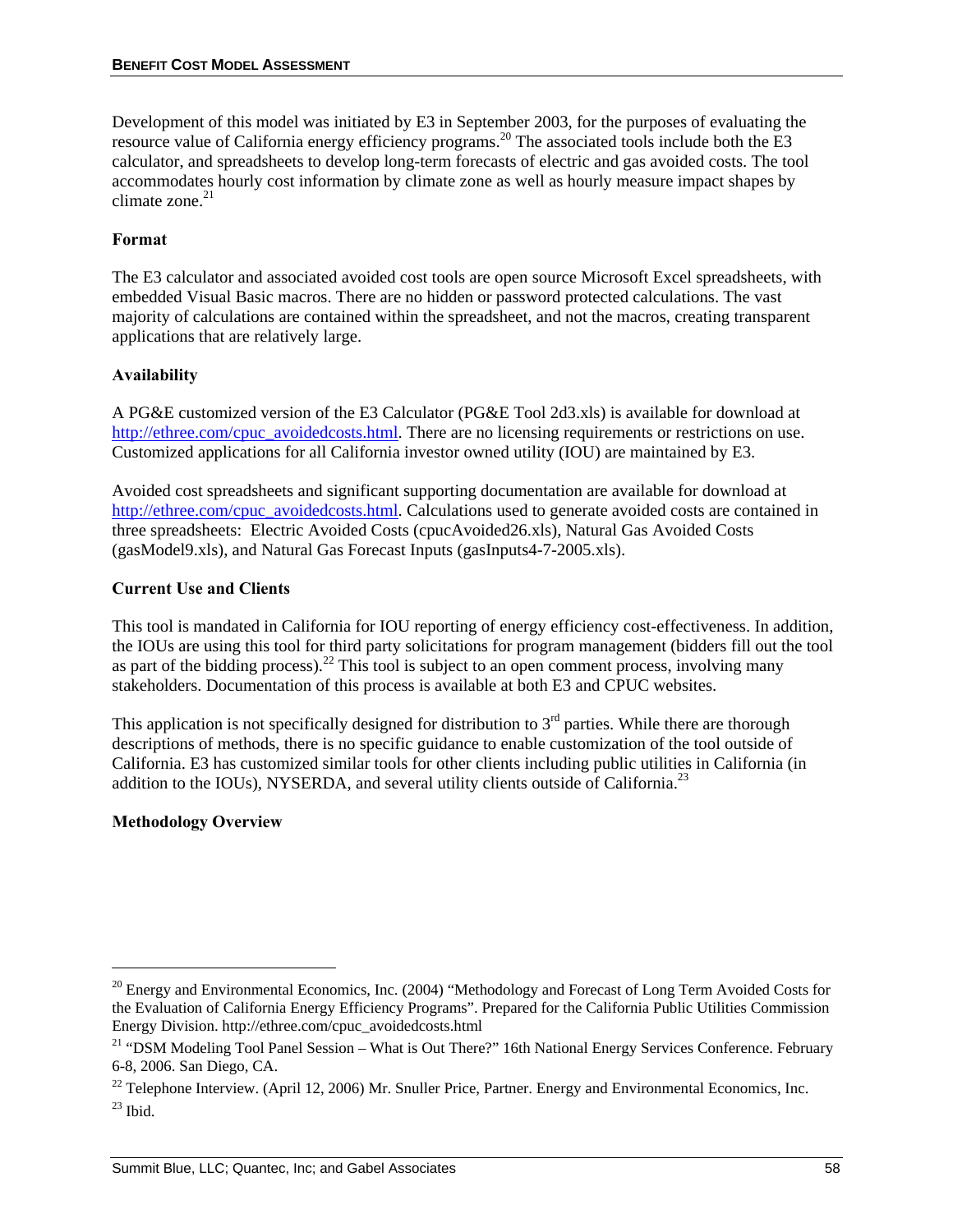The current version of this model supports the cost effectiveness tests defined by the California Standard Practice Manual<sup>24</sup> as follows:

- Participant Test NO, but could be adapted to do so.<sup>25</sup>
- Ratepayer Impact Measure (RIM) Test YES
- Utility Cost Test YES
- Program Administrator Test YES
- Total Resource Cost (TRC) Test YES
- TRC Societal Test NO, designed to assign costs to externalities for TRC test

The model is deterministic and designed for regulatory reporting of program cost-effectiveness. The model is not currently intended for program planning and is not designed to run probabilistically.<sup>26</sup> The model is set up to provide state-wide avoided costs (projected out 30 years), but many of the key costs are calculated at the utility level (see below). According to E3 model documentation:<sup>27</sup>

"Generally speaking, the avoided cost methodology and resultant costs presented herein are most appropriate for evaluating resources that a) reduce load or produce energy for hundreds of hours per year in a predictable pattern, b) are relatively small (such that they can be installed behind the customer meter), and c) are expected to be installed in large numbers. For application to other types of resources, some modifications may be required."

#### **Energy Efficiency Data/Assumption Requirements**

The E3 Calculator uses both area (climate zone and utility planning area) and time (TOU or hourly) specific data. The tool provides monthly estimates of therm, kWh and peak kW savings for up to 30 years in the future, recognizing "both the intra-year timing of installations, and the disappearance of those reductions as the installed measures reach the end of their expected useful lives."<sup>28</sup> For demand response measures, the pattern of response has to be pre-determined (based on the avoided costs) and input as any other measure impact shape. The model has a module to produce these pre-determined shapes, based on the operating limitations of a DR or LC program. Hourly load shapes are used when available. When not available, then the available data for TOU period is used and the hourly avoided costs are averaged across those periods.<sup>29</sup>

l

<sup>&</sup>lt;sup>24</sup> California Standard Practice Manual: Economic Analysis of Demand-Side Programs and Projects www.energy.ca.gov/greenbuilding/documents/ background/07-

J\_CPUC\_STANDARD\_PRACTICE\_MANUAL.PDF.

<sup>&</sup>lt;sup>25</sup> Telephone Interview. (April 12, 2006) Mr. Snuller Price, Partner. Energy and Environmental Economics, Inc.  $^{26}$  Ibid.

<sup>&</sup>lt;sup>27</sup> Energy and Environmental Economics, Inc. (2004) "Methodology and Forecast of Long Term Avoided Costs for the Evaluation of California Energy Efficiency Programs". Prepared for the California Public Utilities Commission Energy Division. http://ethree.com/cpuc\_avoidedcosts.html

<sup>&</sup>lt;sup>28</sup> "DSM Modeling Tool Panel Session – What is Out There?" 16th National Energy Services Conference. February 6-8, 2006. San Diego, CA.

 $29$  Ibid.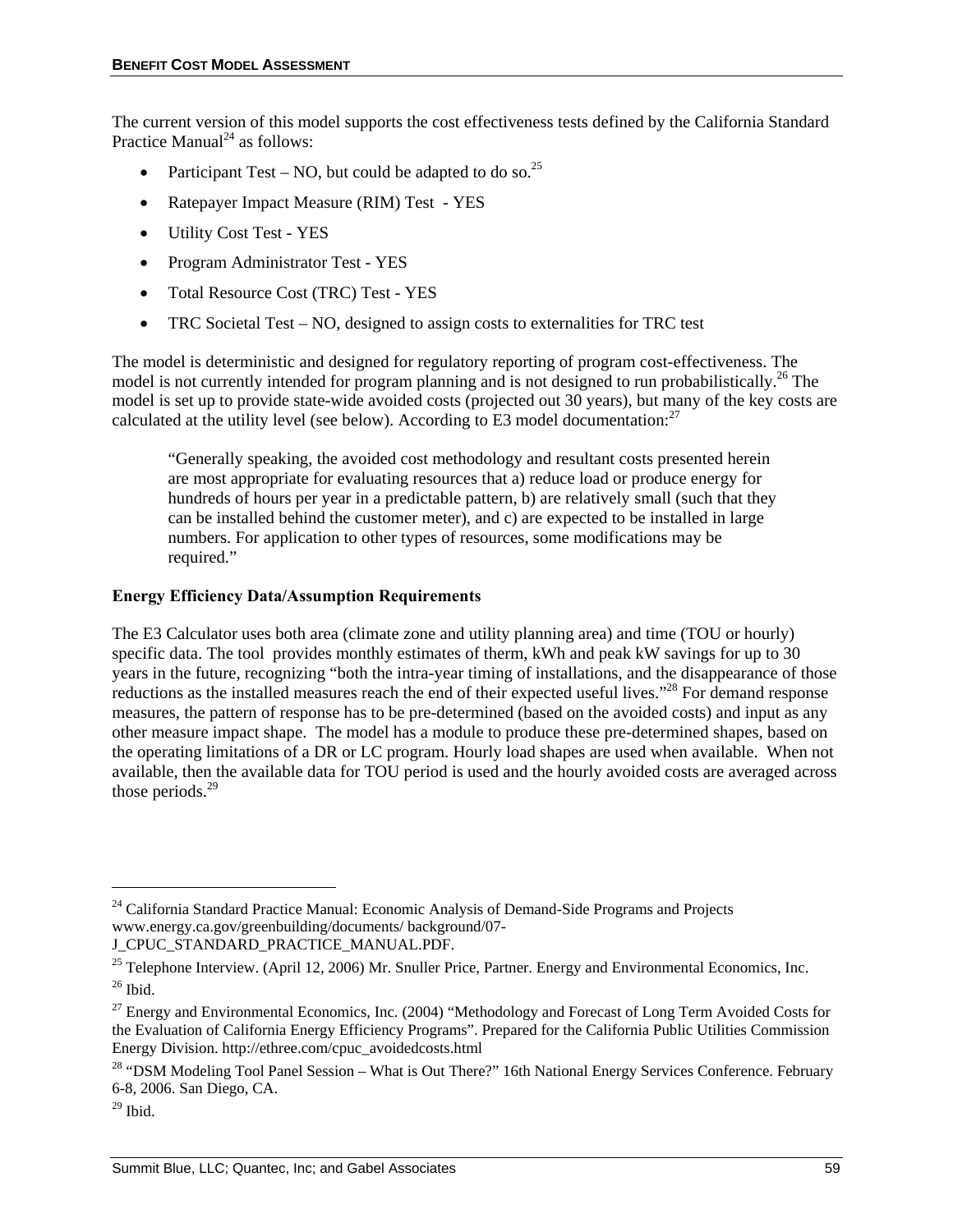# Avoided Cost Components<sup>30</sup>

Generation Avoided Cost – Short-term forecasts are based on commercial forward price curves for electricity and natural gas. For long-term projected costs, an hourly stream of market prices is defined by adjusting a pre-determined market price curve shape to match a forecasted utility average annual market price (long run marginal cost plus recovery of fixed capital costs). The assumed long-run marginal cost is based on a combined cycle gas turbine.

Transmission & Distribution Avoided Cost – Avoided T&D costs are developed by a substantial modeling effort that develops utility and climate-zone specific hourly costs. This approach is designed to credit demand reductions occurring in regions where anticipated costs for T&D maintenance and expansion are high. Forecast costs are for  $5 - 10$  years, with long-term costs are extrapolated at the rate of inflation.

Environmental Avoided Cost –Emissions are calculated by multiplying an hourly emission rate of the forecasted marginal plant in each hour by a pollutant specific emission cost. Marginal emissions are assumed to occur from a gas-fired technology, and a system heat rate is adjusted to account for highefficiency and low efficiency gas combustion. The emission cost is forecast out for the duration of simulation for nitrogen oxides  $(NO_x)$ , carbon dioxide  $(CO_2)$ , and particulate matter (PM-10).

Reliability Adder – The reliability adder is intended to capture the cost of reducing total reliability services needed by the system due to reduction in demand. Ancillary service costs are calculated from "a straight percentage of the energy costs in a given hour, calculated from historical data.<sup>331</sup>

Price Elasticity of Demand Adder – The E3 Calculator estimates the consumer savings from the demand reduction's resulting decrease in day-ahead market prices.

Natural Gas Avoided Cost – The E3 Calculator considers the avoided cost of purchase and delivery of natural gas.

# **Commercial Terms**

A typical arrangement would be consulting on a time and materials basis, with not to exceed limit based on the scope of work. Project sizes range from small (less than \$25,000) to large.

#### **Advantages**

A California utility version of this tool is available for free and is open source. The transparency of the open source spreadsheet format and a formal process of public input by diverse stakeholders, likely ensure a high degree of competence for this model. In addition to the B/C tests, additional spreadsheet models may support the estimation of a wide range of avoided costs, some of which may not be captured in other models (e.g., avoided natural gas procurement, price elasticity of demand). While actively maintained for California only, the model inputs are designed for frequent updating and should be readily transferable to other locations.

l

<sup>&</sup>lt;sup>30</sup> Energy and Environmental Economics, Inc. (2004) "Methodology and Forecast of Long Term Avoided Costs for the Evaluation of California Energy Efficiency Programs". Prepared for the California Public Utilities Commission Energy Division. http://ethree.com/cpuc\_avoidedcosts.html

 $31$  Ibid.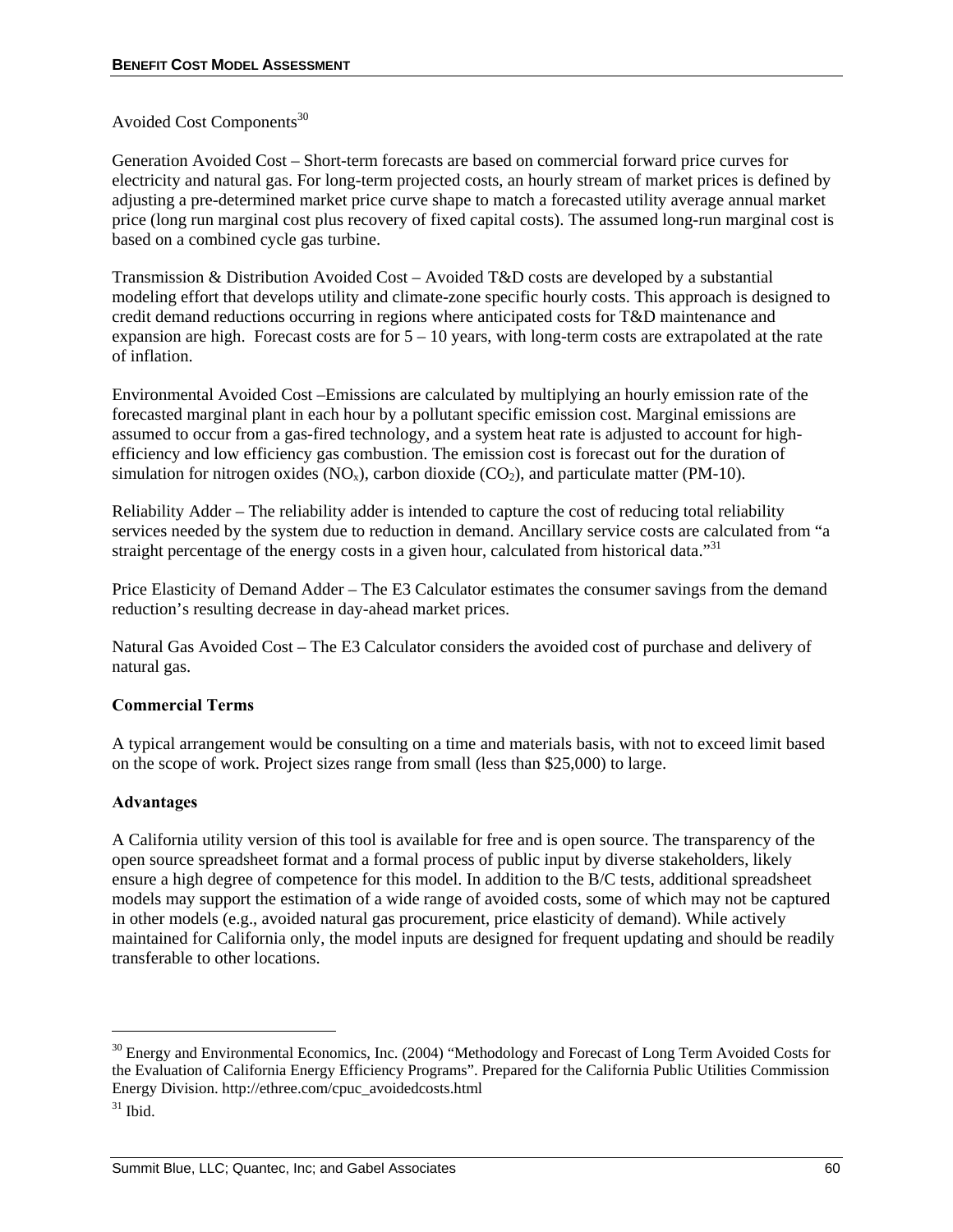#### **Disadvantages**

This tool has not been optimized for ease of use to the end user. A more sophisticated approach would segregate model inputs into small files for each program, and rely on macros for repetitive calculations to reduce the calculator file size. Both of these issues have been brought up in workshop proceedings. A significant modeling effort is required to determine hourly avoided costs. The methods of calculating emissions may not be applicable in regions where both coal and gas plants operate on margin. The model is not currently designed to function probabilistically for risk analysis.

# **3.4 Recommendations**

Using one of these DSM benefit-cost analysis models could have the following benefits to the NJ BPU. Several of these benefits are mutually exclusive, and would depend on which model the NJ BPU selected.

- 1. DSM Portfolio Manager, DSMore, and the E3 Calculator would permit more robust analyses of DSM's benefits and costs. The first two of these models would allow the NJ BPU to incorporate risk analysis into its DSM benefit-cost analysis.
- 2. GDS' model would allow more simplified benefit-cost analysis, and not require sophisticated computer modeling skills in order to run the model.
- 3. Switching to a model that is actively supported by a consulting firm would have some insurance value to the NJ BPU. The model sponsor would be available to ensure that the model did not crash, or would be available to help the NJ BPU recover if this did occur.

However, switching to one of these DSM benefit-cost analysis models would also have costs and concerns for the NJ BPU as well. Switching to a new DSM benefit-cost analysis model would require significant setup and customizing time and expense.

If the NJ BPU is interested in a new DSM benefit-cost analysis model that has additional capabilities compared to the current spreadsheet model used by CEEEP, we suggest engaging in additional discussions with Quantec regarding their DSM Portfolio Manager model. This model can incorporate a broader range of uncertainty analysis than the DSMore model, and the NJ BPU would not incur an annual licensing fee, as would be the case with DSMore.

If the NJ BPU wants a simpler benefit-cost analysis model, we suggest talking to GDS further about their model to ensure that it is as simple and user-friendly as advertised. Summit Blue would be happy to assist the NJ BPU in its discussions with either Quantec or GDS, including testing the models ourselves.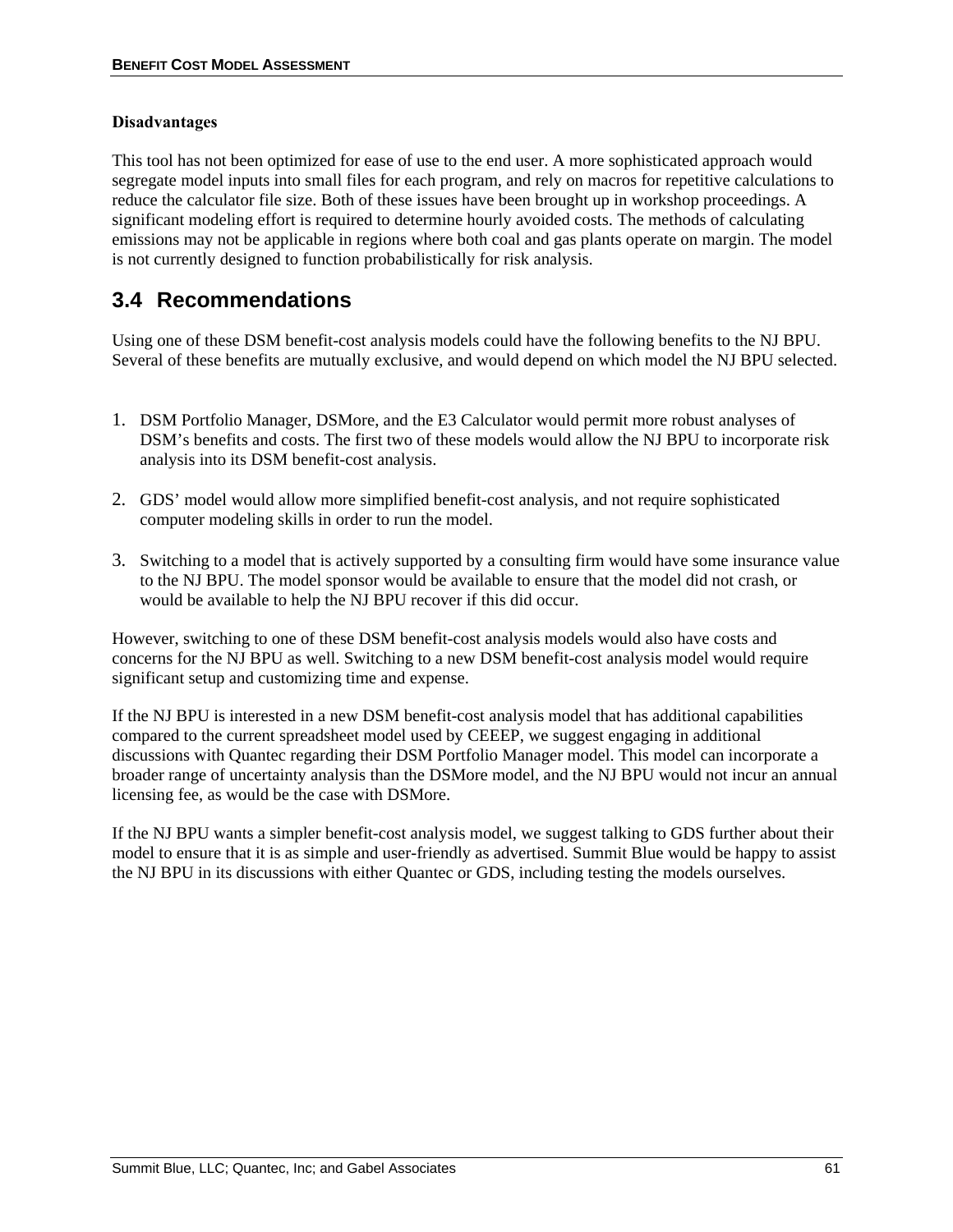# **4. PROGRAM CHANGE PROPOSALS**

This section presents the assessment of the proposed program changes that the OCE received from vendors and stakeholders. During the past two years the OCE has received a number of proposals for program changes. This section presents objective criteria for the OCE to use to evaluate these types of proposals and an evaluation of the proposals that OCE has received through December 2005.

After receiving several of these proposals for program changes the OCE released guidelines for the submittal of these proposals. Despite the requirement to follow a prescribed template, the Summit Blue team found that many of these proposals did not provide sufficient data to evaluate the proposed recommendations. Where possible, data from similar programs in other jurisdictions were used to evaluate the proposals.

The proposals submitted by the vendors and stakeholders should the following sections<sup>32</sup>:

- 1. A description of the program
- 2. Identification of the target market and of customer eligibility
- 3. A description of the program offerings and customer incentives
- 4. A description of the program delivery methods
- 5. A description of quality control provisions
- 6. Detailed budgets that included at a minimum a breakdown of costs by the following categories, if applicable:
	- a. Administrative
	- b. Incentive and grants
	- c. Training
	- d. Direct installation
	- e. Sales, marketing, and promotions
	- f. Implementation contractors
- 7. Program goals including specific energy savings or renewable generation goals
- 8. Minimum requirements for program administration

# **4.1 Objective Criteria for Ranking**

One of the objectives of this study is provide information to help OCE make informed decisions regarding future program changes. To support the OCE as it considers proposals and potential changes to the programs the Evaluation Team has developed a set of objective criteria for ranking programs and program changes. The OCE will develop the relative weighting of these criteria to determine the overall rankings of the propose program changes.

l

<sup>&</sup>lt;sup>32</sup> State of New Jersey Board of Public Utilities, "In the Matter of Comprehensive Energy Efficiency and Renewable Energy Resource Analysis for 2005-2008", Docket Number EX04040276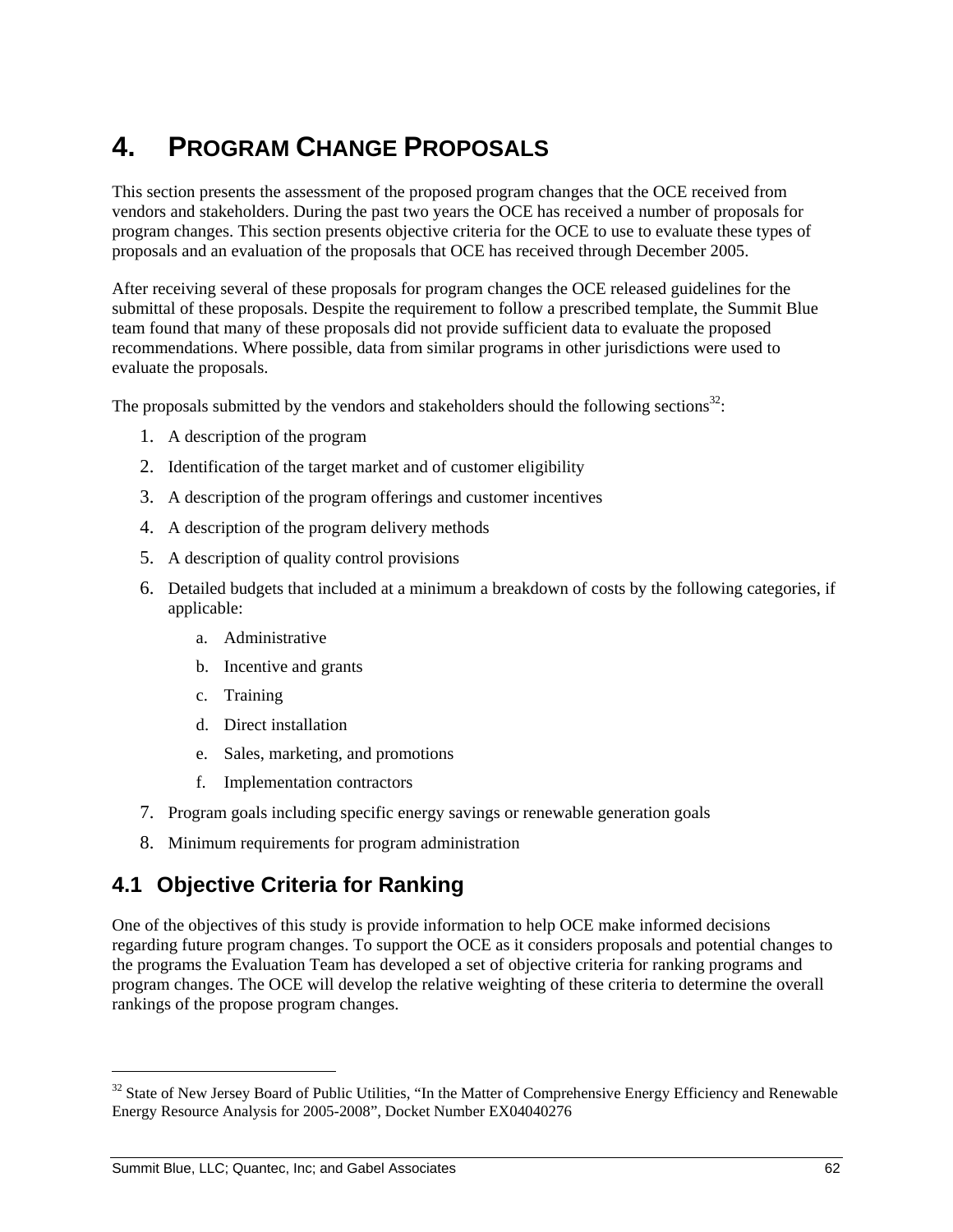The Evaluation Team developed the objectives using their professional program design and implementation expertise and interviews with energy efficiency program managers throughout the country. The Evaluation Team interviewed managers of similar portfolios of energy efficiency programs throughout the country. These program managers were asked, based on their experience, how their organizations decided which programs and programs changes to fund. All program managers responded that their organizations did not use specific rules to decide which programs or program changes to fund. Most managers responded that they took a number of criteria into consideration, but that these criteria were just used as guidance. The final decision on what programs to fund and which not to fund was based mostly on the managers' experience.

The following, based upon the interviews and the Evaluation Team's experience, are the recommended objective that should be used to evaluation programs and program changes.

**Benefit Cost Ratios – The proposed measures and programs should pass the cost-effectiveness test** required by the OCE. The OCE should include the inputs for particular benefit cost test as part of the program proposals. In addition to the program proposal data described above this should include: measure lifetime, savings by rate period, and incremental measure costs.

**Cost of conserved energy** – The cost of conserved energy is a calculation that is useful for comparing the cost of savings across programs. The cost of conserved energy is calculated as the lifetime energy savings divided by the cost of the program to achieve that savings. This should be a required calculation of the program proposals.

**Economic Development** – The proposal evaluators will need to deicide if the proposed program or program changes will create economic advantages in targeted areas of the State. These advantages are not usually captured in the Benefit Cost Analysis, but may substantial benefits to funding a proposed program.

**Allocation by sector** – Some jurisdiction have a requirement that energy efficiency spending be distributed across the sectors, i.e. residential, commercial and industrial sectors. Some states require that the energy efficiency program spending be proportional to the amount of the energy efficiency funds collected in each sector. Other states use a fixed percentage to allocate the program spending by sector. When deciding upon which programs to fund, the program managers need to consider how it will impact the energy efficiency program spending by sector.

**Geographic equity** - Similar to the allocation by sector there may be a requirement that energy efficiency funds be spent throughout the state in proportions to where the funds were collected. Vermont has a requirement that energy efficiency program spending needs to be spread equitably across the counties of Vermont. New Jersey has a requirement that incentives for new construction are for homes built in Smart Growth areas only.

**Distribution constraints** – Another criterion that should be considered is whether the program or program changes will help relived congestion in a distribution constrained area. Again these benefits may not be captured in traditional Benefit Cost Analysis. For example, Southwestern Connecticut is a very capacity constrained area. Added benefits may be considered for program proposals that will help alleviate the distribution congestion in this area.

**Optimizing portfolio** – This criterion will be discussed in more detail in Section 5. The proposal evaluators should consider how the proposed programs or program changes will fit with the programs in he portfolio o energy efficiency programs. They will need to assess how the new program or program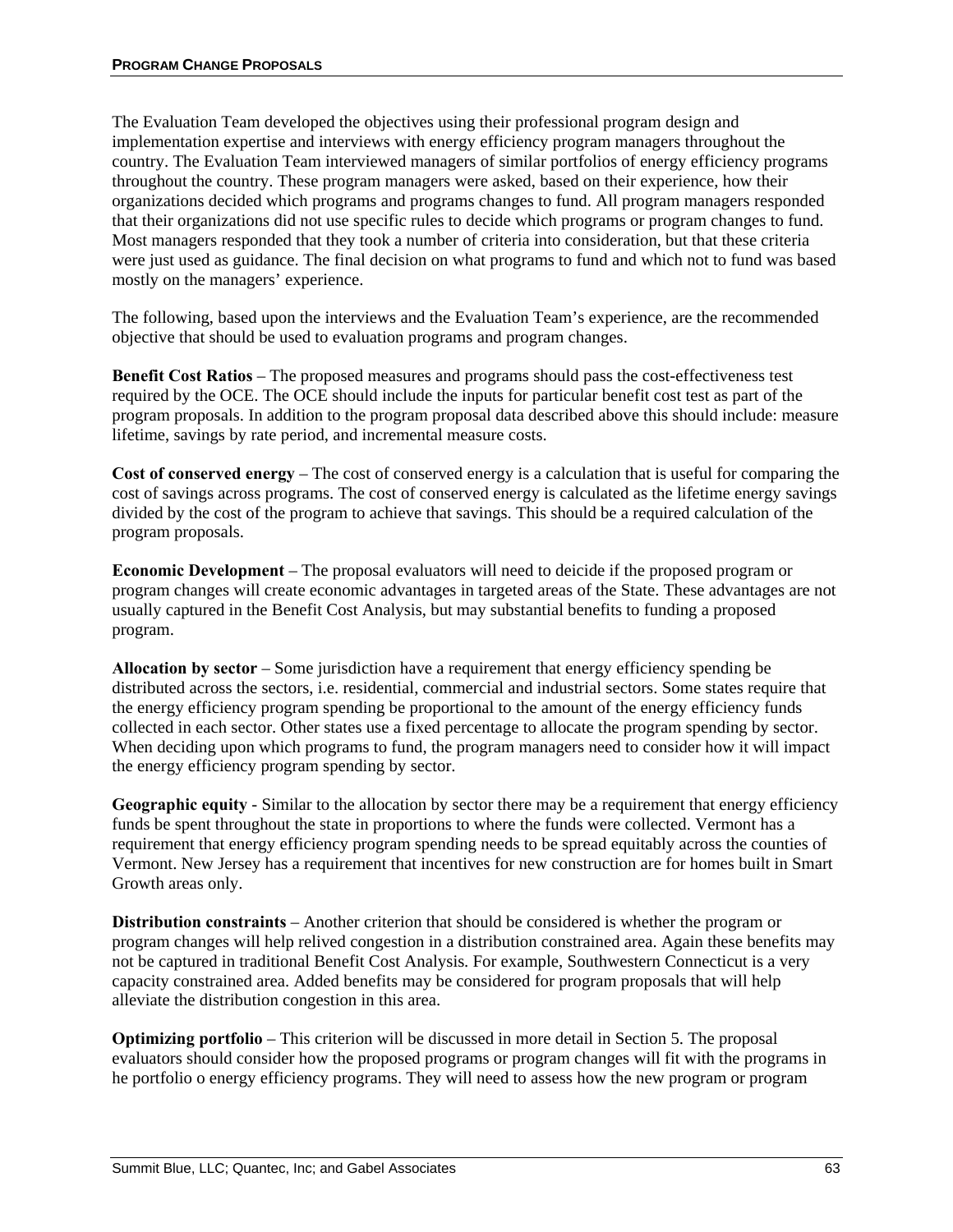changes complements or balances the other programs. They should consider if the proposed program adds risk or uncertainty to the portfolio or helps to balance the risk from the other programs.

The following sections apply these criteria where applicable to the proposed program changes received by the OCE. Recommendations for the next steps for each of these proposals are provided.

# **4.2 Addition: Pilot Program for Sustainable and Energy Efficient Retrofits of Multi-Family Affordable Housing**

## *Premise:*

- New Jersey Housing and Mortgage Finance Agency (NJHMFA) finances affordable rental units, and has 43,000 units in its mortgage portfolio and under its monitoring and oversight.
- Property managers have limited maintenance, repair and capital improvement budgets and focus on keeping rents down
- High utility costs reduce affordability for tenants threaten viability of developments

## *Program Description:*

- Based on NYSERDA affordable multi-family program with a few modifications
- Target market is property managers.
- Provide technical assistance to property managers to help them assess, plan for and finance property improvements that reduce long-term energy consumption.
- Comprehensive building energy assessment identifies and recommends energy and renewable resource measures for implementation, and financial specialists coordinate loans, incentives and grants with the owner.
- Integrate energy efficiency upgrade process with existing standard capital improvement budgeting process. Integrated approach allows NJHMFA capital improvement financing to be leveraged for energy efficiency measures. Estimate 4:1 leveraging ratio based upon NYSERDA program.
- Program staff holds property manager's hand through entire process.
- Measures include: insulation and weather stripping, replacement of appliances, efficient lighting, heating equipment, domestic hot water systems, building-wide management systems.
- The following functions will be performed by program staff and/or consultants: outreach to property managers and owners; application intake and screening; comprehensive energy review of property; capital needs assessment; financial assessment of private and governmental funding programs to create optimal financial package; combine the energy, capital needs and financial assessments to create an integrated capital improvement plan; work with property manager to package financial resources; implementation/oversight; and monitoring/evaluation.

| <b>Cost Category</b>   | <b>NJHMFA</b> | <b>CEP Funds</b> |
|------------------------|---------------|------------------|
| Administration         |               | \$140,000        |
| Operations             |               | \$100,000        |
| <b>Building Review</b> |               | \$280,000        |
| Financing              | \$1,000,000   |                  |
| Subsidy Fund           |               | \$880,000        |
| <b>TOTAL</b>           | \$1,000,000   | \$1,400,000      |

*Proposed Budget (based on 1,000 rental units included in pilot):* 

#### **Pros**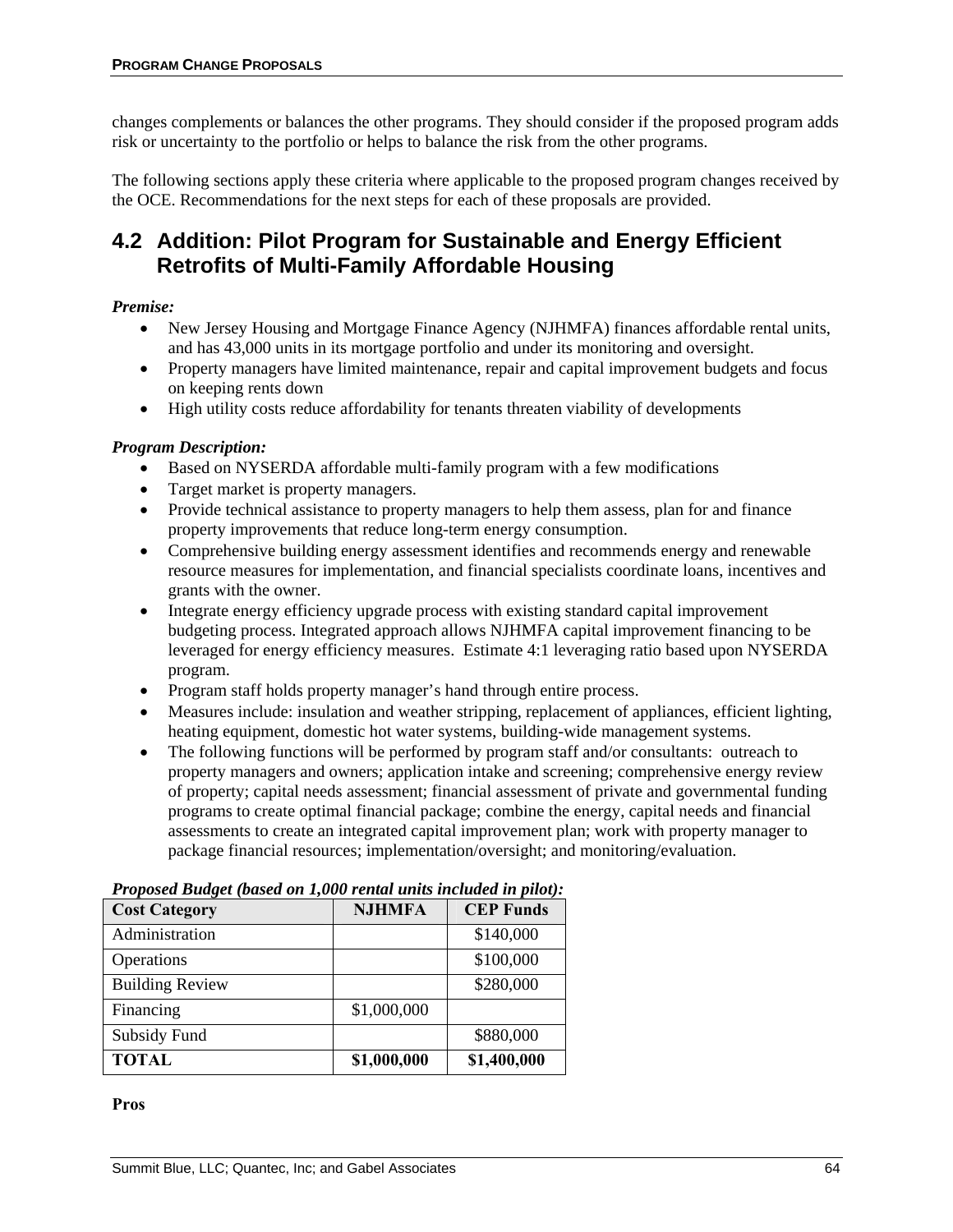- Proposed program modeled on successful NYSERDA program.
- Help control rising utility costs
- Help reduce operating costs per square foot
- If competitive market, reducing utility expenses should increase occupancy rate.
- Serves a segment of the low-income community often not reached through weatherization

#### **Cons**

- Proposal is labor intensive, auditors, marketers, etc.
- Requires developing a strong relationship with the key market actors, so that the program can impact new capital improvements

#### **Estimated Cost of Energy Conserved**

| Program Costs               |             |                                   |
|-----------------------------|-------------|-----------------------------------|
| <b>NJHMFA</b> Loans         | \$1,000,000 |                                   |
| CEP Funds                   | \$1,400,000 |                                   |
| <b>Financing Cost</b>       | \$417,490   | $($1,000,000$ at 5% for 15 years) |
| <b>Total Societal Costs</b> | \$2,817,490 |                                   |
|                             |             |                                   |

| <b>Average Energy Savings</b> | 2,800      | kWh/Unit (from proposal) |
|-------------------------------|------------|--------------------------|
| Number of Units               | 1,000      |                          |
| Avg. Annual Energy Savings    | 2,800,000  | kWh                      |
| Avg. Life of measures         | 15         | years                    |
| <b>Cumulative Savings</b>     | 42,000,000 | kWh                      |
| Cost of Savings               | \$0.067    | /kWh                     |

#### **Recommendations:**

Coordinate with Community Based Organizations (CBOs) and others serving low-income communities. Do not require the installation of full list of recommended measures to receive financing; this was barrier to full participation for NYSERDA Assisted Multifamily Program. Ensure that specific projects are designed to yield benefits for both property owners/managers and tenants.

# **4.3 Addition: Energy Efficient Operations and Maintenance Program for Commercial and Institutional Buildings**

#### *Description:*

Conduct a technical feasibility and financial viability study of a new program focused on energy efficient operation in existing commercial buildings. The study will result in a set of recommendations for implementing a "Operate Smart" program whose goal would be to transform the market by relying on public and private building owners, not CEP funds, to implement the program over time.

#### *Scope of Work:*

• Establish Advisory Group of stakeholders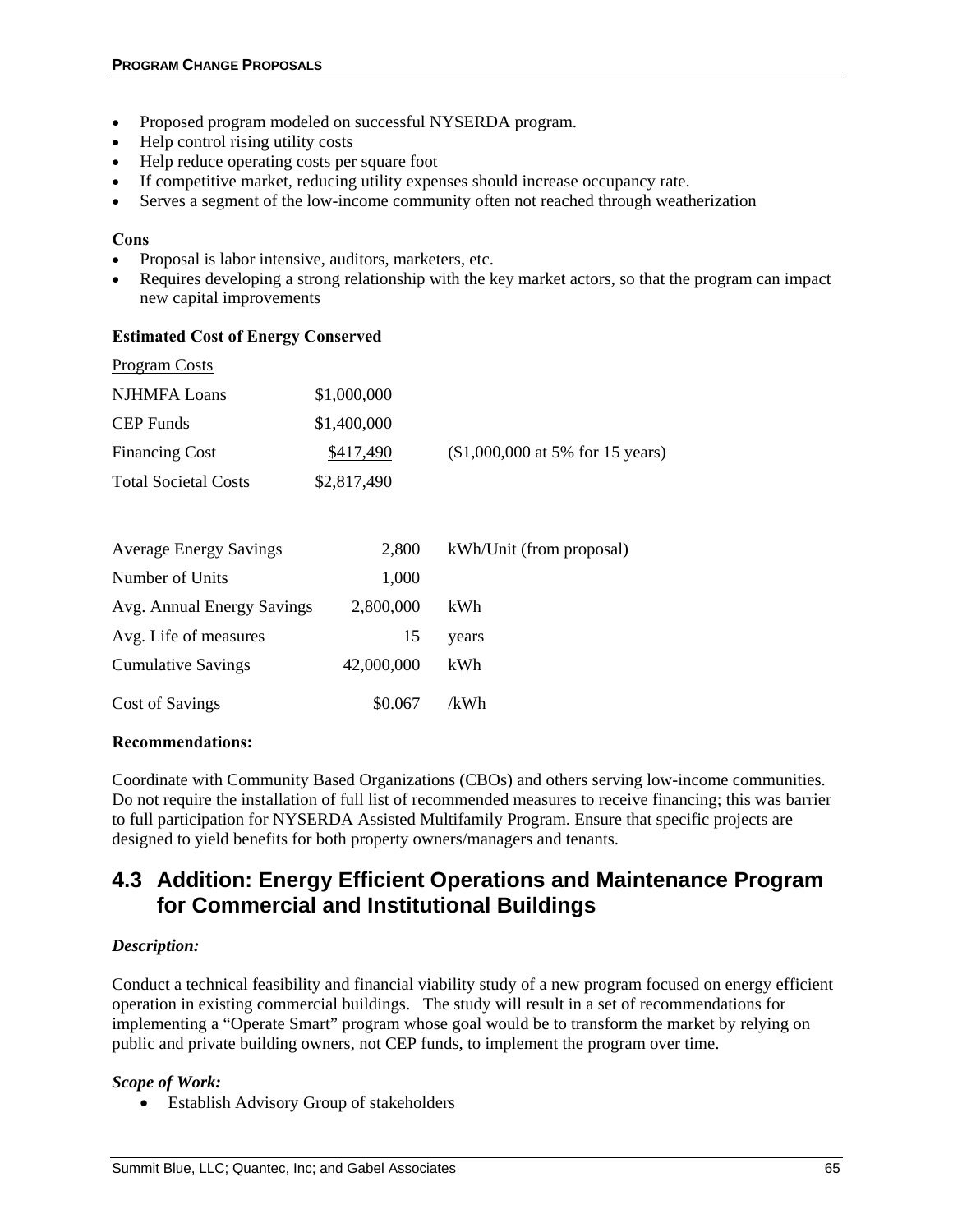- Characterize the market to include owner-occupied, owner-managed, and speculative facilities, REIT-owned properties, and state-owned and operated buildings. Size, scope, energy use characteristics and potential savings in each segment will be determined.
- Analyze current O&M procedures in each market segment to determine how existing protocols might be modified, and how owners currently consider and monitor energy usage in their procedures.
- Analyze private sector energy/O&M vendor offerings to determine current O&M services offered and their nature
- Analyze national best O&M practices and assess applicability to NJ market
- Develop two complementary "model" programs
- Circulate model programs for comment
- Finalize model programs and submit

#### *Timeline and Budget:*

Completion: 15 months Budget: \$200,000

#### **Pros**

- O&M measures have a relatively low cost per \$/kWh saved
- If the market is characterized by poor O&M practices, potential savings will be significant.
- Can coordinate with existing C&I efforts to ensure persistence of savings.

## **Cons**

- After the feasibility study is completed the amount of labor required to implement the program and the potential savings will be better understood.
- Key issues for research: current state of maintenance in New Jersey, free-ridership, persistence, net to gross ratios.
- Need to consider how this program may overlap with the current C&I program. Would this program balance the risk of the portfolio or add to the risk?

#### **Recommendations:**

- Request additional preliminary information
- The budget for this type of evaluation should not exceed \$75,000
- Research should include examples of 1-2 successful O&M programs, and the results achieved from them.

# **4.4 Addition: Residential Second Refrigerator Turn-In Program**

#### *Rationale and Objective:*

- Due to increasing federal appliance standards, the gap between Energy Star labeled and federal standard appliances is narrowing and the incremental savings available from swaying new appliance purchases is shrinking, to as little as 10% on new refrigerators. Appliance turn-in can significantly improve a program's energy reduction and cost-effectiveness.
- Refrigerators topped the list in national surveys of popularity of appliance turn-in. A program should be aimed at early retirement of secondary refrigerators. This minimized free riders and maximizes savings.
- The program must also ensure proper recycling to assure that removed appliances are not landfilled or returned to use through the used appliance market.
- The program must also achieve the development of a NJ infrastructure for turn-in and recycling.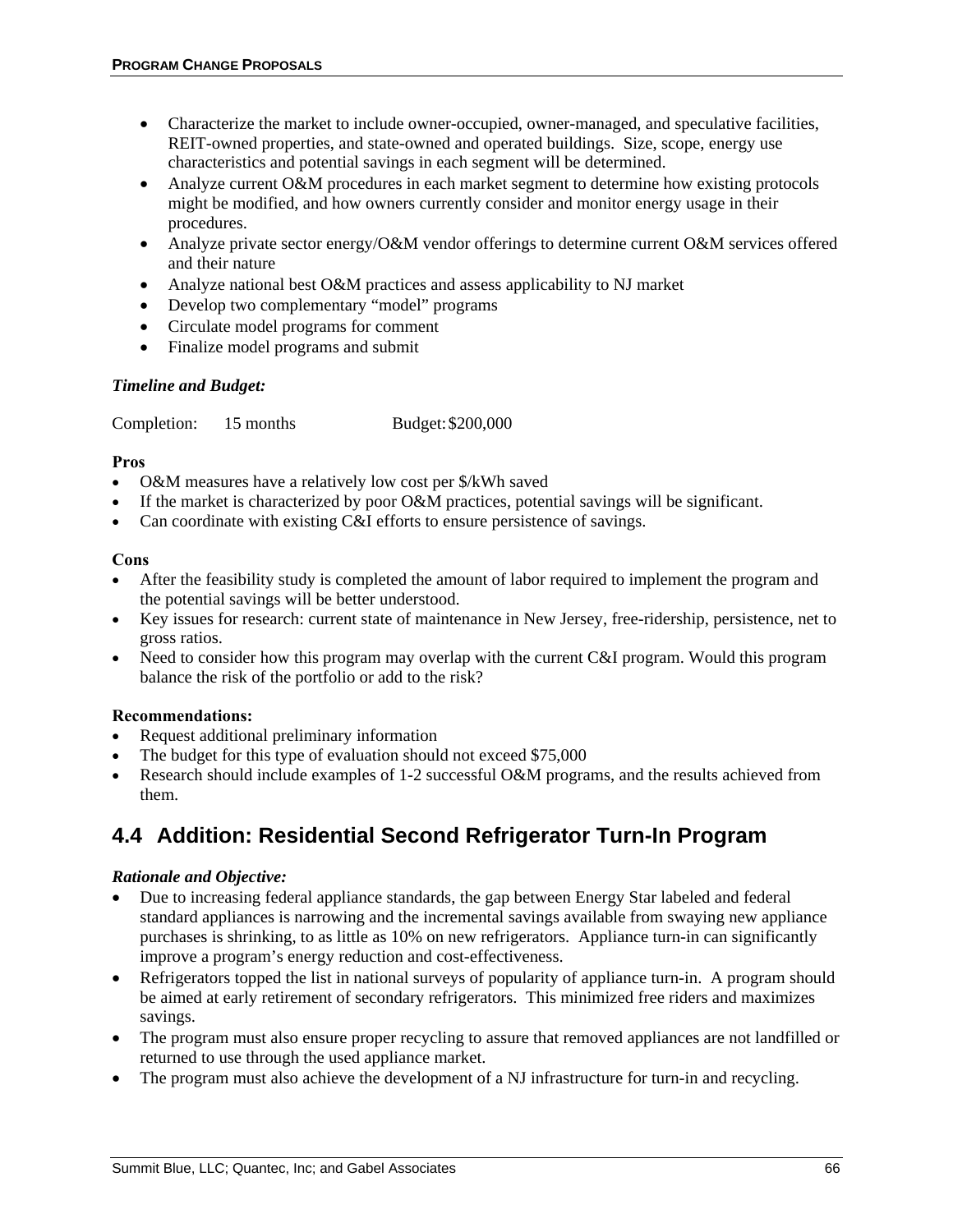• The program will also evaluate the benefit and logistics of incentivizing replacement of existing refrigerators and freezers with new ENERGY STAR appliances, taking into account free riders

#### *Incentives:*

- The incentive amount will be calculated based on the energy savings potential. The program will pay for the cost of recycling.
- If the cost benefit evaluation is positive, the program will strive to have manufacturers/retailers contribute to program costs

#### *Performance Indicators:*

- $\bullet$  # participants
- Comparison of participants to other jurisdictions where similar program offered
- Energy savings
- Cost effectiveness

#### **Pros**

- Can be significant gross savings, since secondary refrigerators are often very old, in poor operating condition and are often not keep full. Each unit may use 1,000 kWh or more. However, freeridership may significantly reduce savings.
- The market penetration for secondary refrigerators is about 20%-40% (based on MEEA)

#### **Cons**

- No program participation or impact estimates provided in proposal.
- No specific program budget requested.
- Main issues: freeridership (most participants would probably do it anyway), and lifetime (avg remaining life  $\sim$ 1 year)
- Based on other utility experience, the benefit cost ratio may be less than one
- Relatively high overhead costs for collection and disposal (average costs per participant of \$200).

#### **Estimated Cost of Energy Conserved**

| Cost of Pickup and Disposal                                  | \$200  |        |
|--------------------------------------------------------------|--------|--------|
| <b>Administrative Costs</b>                                  | 20%    |        |
| Program Costs/Refrigerator                                   | \$240  |        |
| Secondary Refrigerator uses                                  | 1,200  | kWh/yr |
| (20 yr old unit EPA estimate www.standardsasap.org/fig1.pdf) |        |        |
| Remaining Life                                               | 2      | years  |
| Cumulative energy savings                                    | 2.400  | kWh    |
| Cost of energy conserved                                     | \$0.10 | /kWh   |

**Recommendations:** Request additional critical information to provide adequate basis for funding decision:

- 1. Conduct a benefit cost analysis of the measure using free-ridership and measure lifetime data from other utilities.
- 2. Descriptions of 1-2 similar programs operating successfully elsewhere and the results and costs for these programs.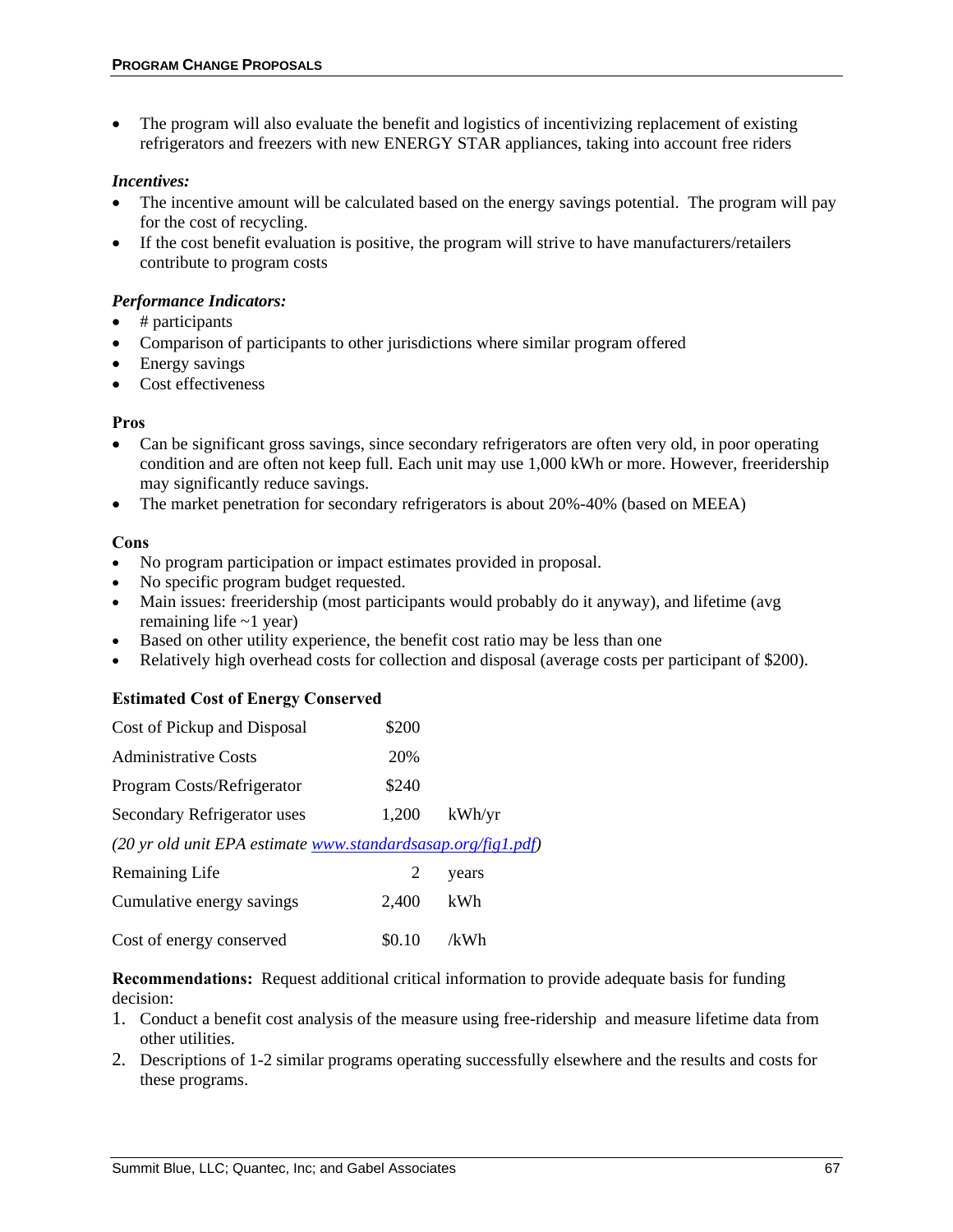3. Estimated program participation, impacts, and budgets, by category, for at least the first year of program operation.

# **4.5 Addition: Pilot Program for Solar Water Heating**

## **Premise:**

- There is substantial customer demand for affordable solar energy as evidenced by the manufacture and distribution of solar water and space heating systems by New Jersey-based companies in the late 1970's and early 1980's. Successful distribution programs by Meenan Oil Co. and incentive programs by Long Island-based utility LILCO continued up until the expiration of federal solar tax credits in 1985.
- With the advent of federal tax credits for solar water heating beginning January 2006 resulting from the Energy Policy Act of 2005, and with escalating fossil fuel prices, customer demand for solar is poised to increase again.
- System types required for New Jersey range in cost from \$4,000 to \$6,000 per residence when sold singly as a retrofit (as compared to multiple, adjacent new home installments in the Southwest U.S. which range from \$1,500 to \$2,500).
- According to the SRCC, energy savings from solar water heating range from 1,800-3,300 kWh electricity per year, or 100-130 therms per year. Using weather data from Atlantic City, SRCC analysis shows this load to be  $4,500$  kWh for systems using an electric water heater.<sup>33</sup>
- With proposed rebates and federal tax incentives, simple payback is estimated to range from about 6 years for electricity to almost 17 years for natural gas.
- Long payback is a function of relatively high system costs; as the market expands, competition will result in lower prices.

## **Program Description:**

1

- Based on programs offered in Delaware and Maryland where solar water heating systems are eligible for incentives up to 50% of the installed cost
- Rebate dollars not to exceed \$3.5M during pilot phase. Rebates reserved on first come-first served basis.
- 15% of total budget set-aside for low-to-moderate income families. Of the remaining 85% of funds, no more than 70% available for residential single family system applications and no more than 30% for multi-family applications.
- Rebate amount (single family): no more than 40% of installed cost up to \$2,500
- Rebate amount (multi-family): no more than 40% of installed cost up to \$100,000 per system and not to exceed \$1,000 per dwelling unit.
- Rebate amount (if integrated into space heating applications): no more than 40% of installed cost up to \$5,000 per residential dwelling and up to \$100,000 per multi-family system.
- Eligibility: must be Solar Rating and Certification Corporation (SRCC)-certified system and must be sized to meet specific hot water needs (displace no more than 75% of historical or expected amount of electricity of fossil fuel consumed for water heating purposes.
- Pre-Installation Application Form must be completed and submitted. If application complete, program will issue a commitment letter to applicant. Program will reserve funds for the project

<sup>&</sup>lt;sup>33</sup> Based on data from the Solar Rating and Certification Corporation (SRCC) and the U.S. Department of Energy. The SRCC savings values are based on detailed computer models that use these inputs: New Jersey weather data from TMY2s (Typical Meteorological Year), detailed thermal models of commercial solar water heating systems submitted to SRCC for certification by solar manufacturers and U.S. Department of Energy standard water heating load of 64 gallons per day.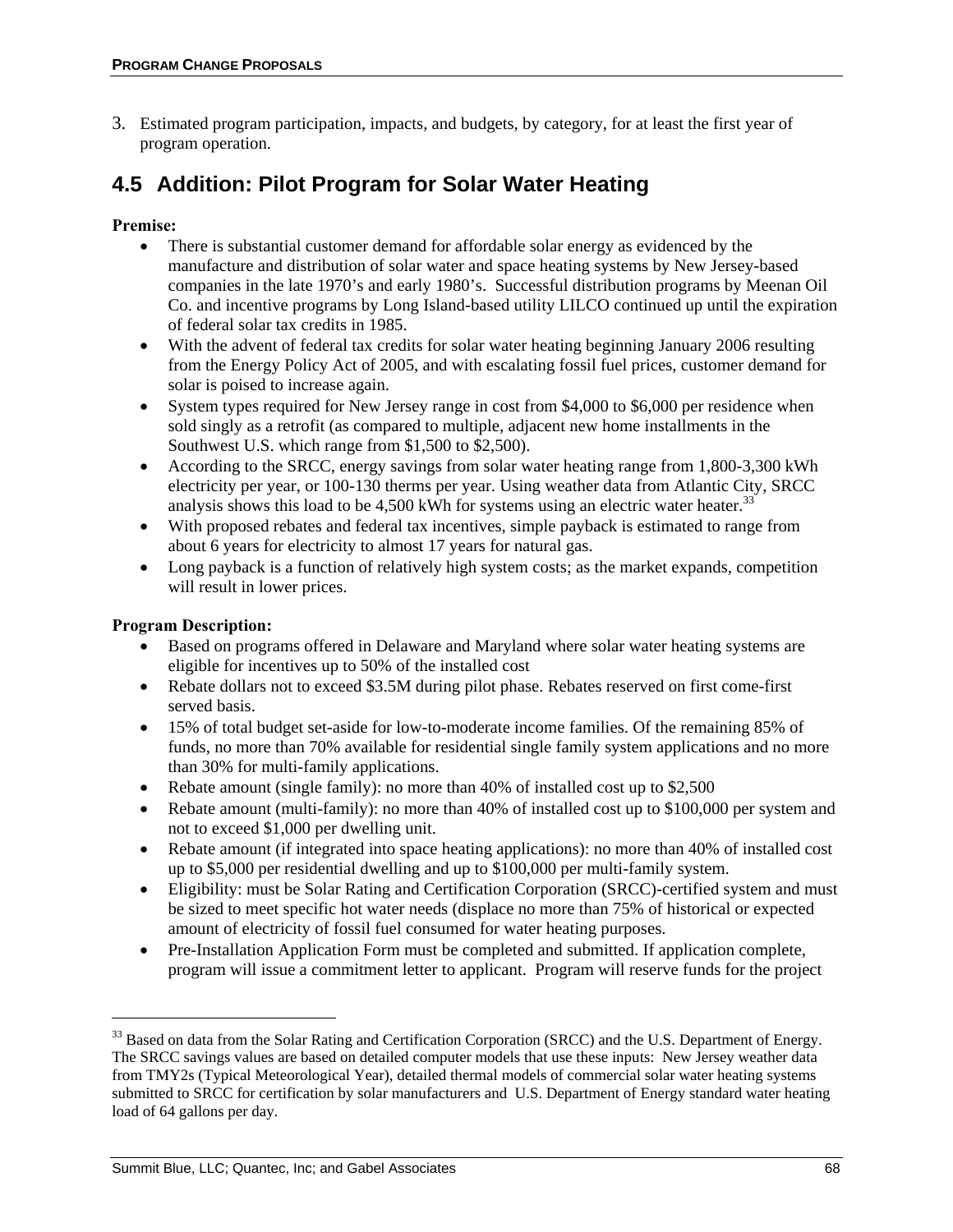for 6 months from the date of commitment letter for residential projects and for 12 months for multi-family projects.

- Vendors must submit a Participating Vendor Application
- Program requires 5-year warranties on systems, code compliance, meeting specified collector orientation and tilt requirements, as well as maximum collector shading requirements

#### **Estimated Program Effects (assuming \$3.5M pilot budget):**

• 1,500 systems installed, saving up to 172,500 therms natural gas per year or up to 4.05 MWh/year electricity, valued at about \$400,000 to \$526,000, respectively.

#### **Pros**

- Examples of similar programs operating elsewhere provided as part of proposal, but results from recent programs not specified.
- Can provide the homeowner with a hedge against rising fuel prices. Rising fuel and electricity prices will help make the units more economically for consumers.
- The current tax credit helps to defray the higher incremental cost of the system.
- Stimulate the market and potentially reduce equipment and installation costs.
- The program impact estimates appears to be in line with other states. 4.05 million kWh saved per year from 1,500 systems is an average of 2,700 kWh per system saved. Maryland assumes an annual savings of 2,500 kWh per system. The average use for all water heaters prior to the 2004 new DOE minimum efficiency standards was 3,459 kWh according to DOE's water heater standards analysis<sup>34</sup>. Solar hot water systems typically replace the larger DHW units, 60 gallon to 80 gallon units, so the average energy use should be higher than the DOE average. According to the SRCC model the average energy use of an 80 gallon electric DHW unit is 4,500 kWh, which seems to be a reasonable estimate.

#### **Cons**

1

- Assuming that the solar systems last for 20 years, and that the savings do not decrease over time, which are quite optimistic assumptions, the cost of conserved energy from solar water heating systems would be about 10 cents per lifetime kWh (using the revised savings estimates). This is likely to be marginally cost effective, or less so if the optimistic assumptions are not realized. The average cost of conserved energy for the current residential program is 1.4 cents per lifetime kWh and is the highest for low income programs at 4 cents per lifetime kWh. Comparing the cost of conserved energy, it appears that solar water heating may not pass the societal benefit cost test.
- In the past solar hot water heating has failed the societal benefit cost test in Vermont and New York. However, given the recent changes in the fuel and electricity costs and a slight decrease in the incremental costs, this measure should be re-screened using updated avoided costs.

#### **Estimated Cost of Energy Conserved**

*Assume all units replaced are electric DHW* 

| Units               | 1.500       |
|---------------------|-------------|
| <b>Total Rebate</b> | \$3,000,000 |
| Overhead            | \$500,000   |

<sup>&</sup>lt;sup>34</sup> Federal Register, Vol. 66, No. 11, Wednesday, January 17, 2001/Rules and Regulations, p. 4474.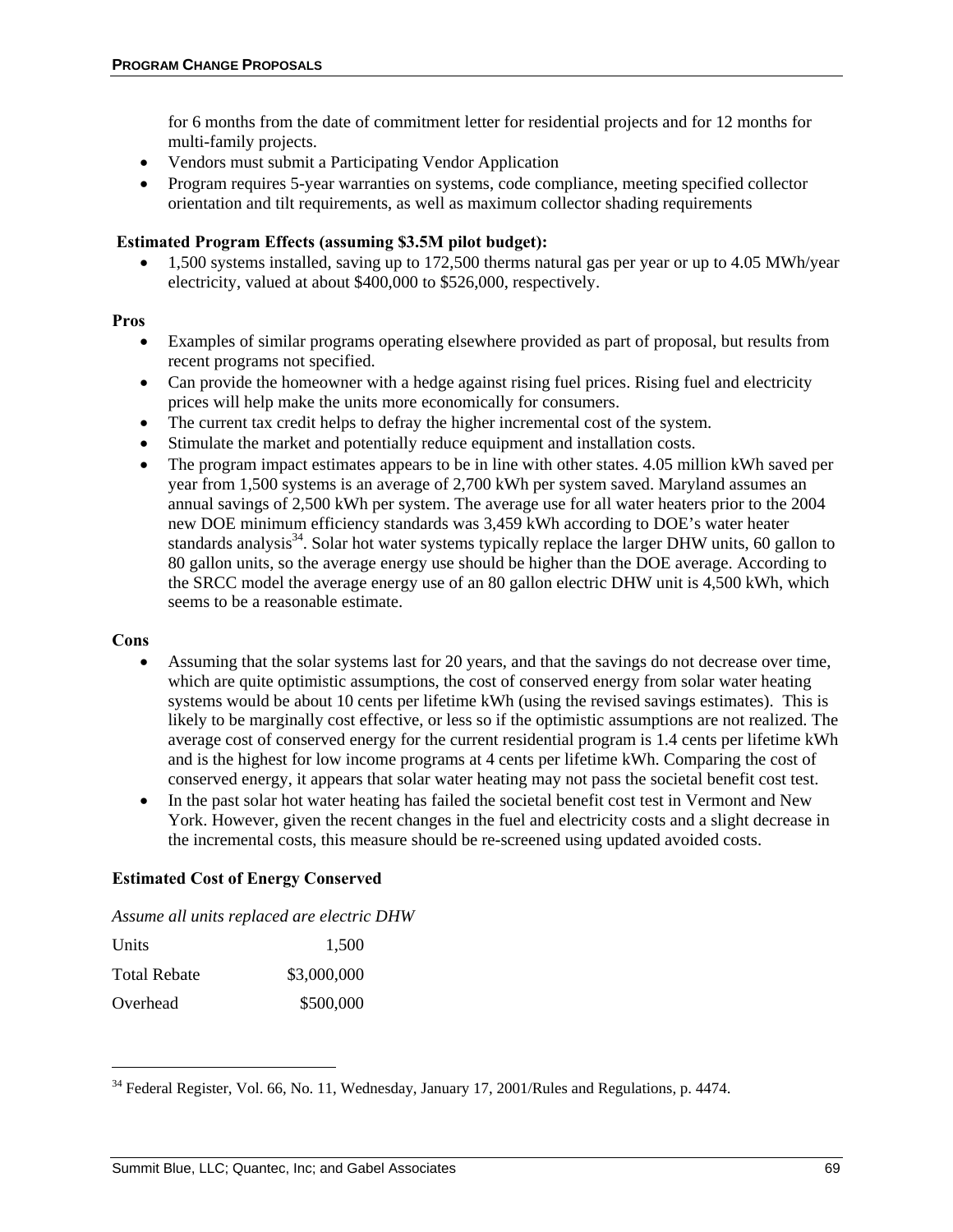| <b>Customer Portion</b>               | \$4,500,000 | Avg Cost – Rebate = $$5,000 - $2,000 = $3,000/unit$ |
|---------------------------------------|-------------|-----------------------------------------------------|
| <b>Total Costs</b>                    | \$8,000,000 |                                                     |
| Savings/Unit                          | 2,700       | kWh/yr                                              |
| <b>Tot Savings</b>                    | 4,050,000   | kWh/yr                                              |
| Lifetime                              | 20          | years                                               |
| <b>Cum Savings</b>                    | 81,000,000  | kWh                                                 |
| Cost/Saving                           | \$0.0987    | /kWh                                                |
| Assume all units replaced are gas DHW |             |                                                     |
| Units                                 | 1,500       |                                                     |
| <b>Tot Rebate</b>                     | \$3,000,000 |                                                     |
| Overhead                              | \$500,000   |                                                     |
| <b>Customer Portion</b>               | \$4,500,000 | Avg Cost – Rebate = $$5,000 - $2,000 = $3,000/unit$ |
| <b>Total Costs</b>                    | \$8,000,000 |                                                     |
| Savings/Unit                          | 180         | therm/yr                                            |
| <b>Tot Savings</b>                    | 270,000     | therm/yr                                            |
| Lifetime                              | 20          | years                                               |
| <b>Cum Savings</b>                    | 5,400,000   | therms                                              |
| Cost/Saving                           | \$1.48      | /therm                                              |

**Recommendation:** Request additional information to help assess the program's feasibility and cost effectiveness:

- 1. Conduct a benefit cost test on this measure using the updated avoided costs and current incremental costs.
- 2. Assess the actual results of the similar programs being conducted in Delaware and Maryland. Program participation rates, savings, and costs by category are of particular interest. The Evaluation Team was able to obtain information from the pilot solar DHW program in Maryland.
- 3. The program should describe the basis of the proposed participation rate estimate of 1,500 customers per year, and how that compares to the actual participation rates in Delaware and Maryland. The current Solar DHW Maryland program is in the pilot stage and has only about 55 SDHW participants in the past two years.
- 4. The Maryland pilot program has a budget of \$100,000 per year and has had 75 SDHW and PV participants in the past 2 years. This equates to \$1,333 spent per participant on average. The proposal program, if it met its goals, would have a much higher spending per participant, \$2,333.
- 5. Installation MUST include 6 month, 12 month, and 24 month inspections by qualified installers. Past experience has show systems that are inoperable because the homeowner did not operate it correctly or there was another failure. Early detection of failures will ensure the system lives and provides savings over the expected lifetime.

# **4.6 Addition: C&I Direct Install program**

#### **Premise:**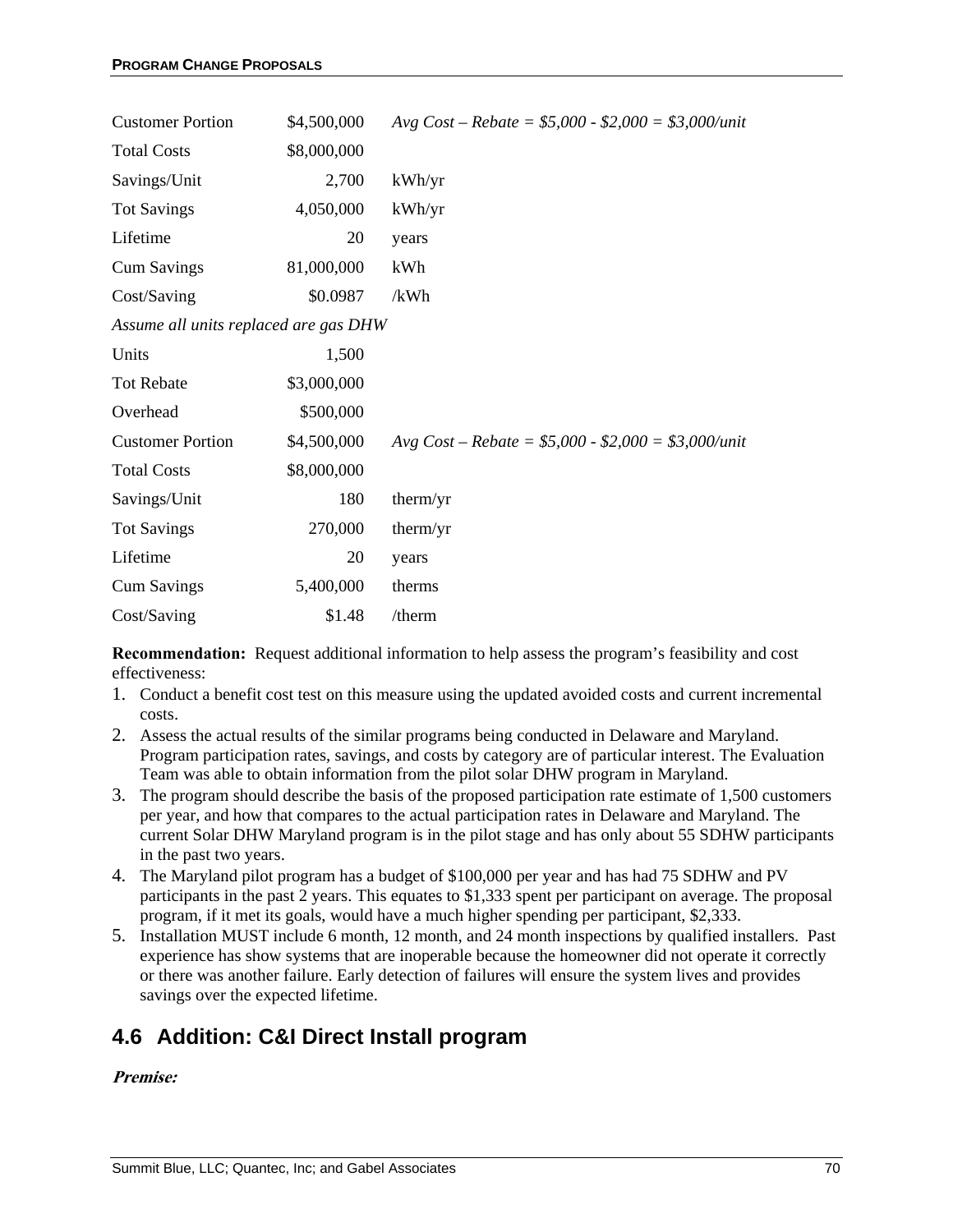• The small commercial and industrial  $(C&I)$  sector is currently underserved by the CEP, and faces some of the greatest barriers to pursuing efficiency, including the fact that many buildings are tenant-occupied, financial and technical resources are limited, and/or that energy consumption is low. Different delivery and incentive strategies are required. The energy savings potential is overwhelmingly found in inefficient lighting, so the program should focus on direct installation of efficient fixtures, lamps, ballasts and occupancy sensors. However, the program should be comprehensive and address all cost-effective opportunities including refrigeration, HVAC and hot water systems.

#### **Program Description:**

- Target market is small businesses and public and institutional buildings with peak demand  $\leq$ 150kw.
- Local direct install contractors are selected by competitive procurement. Selected contractors would provide free audits, then offer turnkey specification and installation of proposed measures.
- Contractors are given lists of small customers who meet qualification criteria by geographic area, and contact them directly by phone and in-person. Thus, very little administrative costs for program.
- All customers will be pre-qualified
- A minimum of 10% of treated sites will be subject to quality assurance review and pre and postinstallation inspection.

Combine rebates/incentives with simple, easy-to-use financing to create immediate positive cashflow. Some successful state programs provide incentives up to 80% of the capital cost.

#### **Pros**

- Serves a hard-to-reach segment of business customers that otherwise are otherwise unlikely to participate in efficiency programs
- Program addresses the small business market, which is typically underserved by DSM programs. The small C&I sector is notoriously difficult to pull into program participation. The direct install approach is probably the most reliable way to achieve targeted savings in this sector, particularly for tenant-occupied buildings.

#### **Cons**

- Target population may be resistant to participate even with a small, required contribution.
- Focus service delivery in economically disadvantaged areas with hard-to-reach small business customers (i.e., operating in leased space, English as a second language, few employees)
- Direct install programs often do not compare favorably with other C&I programs on a cost-perkWh-saved basis. Similarly programs targeted at small C&I do not compare favorably with other C&I programs on a cost-per-kWh-saved basis.
- It will probably be difficult to find trade allies qualified to identify and then provide **comprehensive** services – that is services not just focused on a single technology or measure type. If single-focus trade allies are used (e.g., those focused on lighting or HVAC), then getting them to identify savings potential outside their area of expertise is often very difficult. Similarly, it is usually very difficult to get them to share leads with other companies to implement measures outside their area of expertise. As a result, unless the program design pays particular attention to relevant features, the vast majority of projects implemented will likely be single-technology projects.
- No estimated program participation rates or impacts are provided. No specific budget request is provided.
- Other successful state programs are mentioned, but no details on such programs are provided.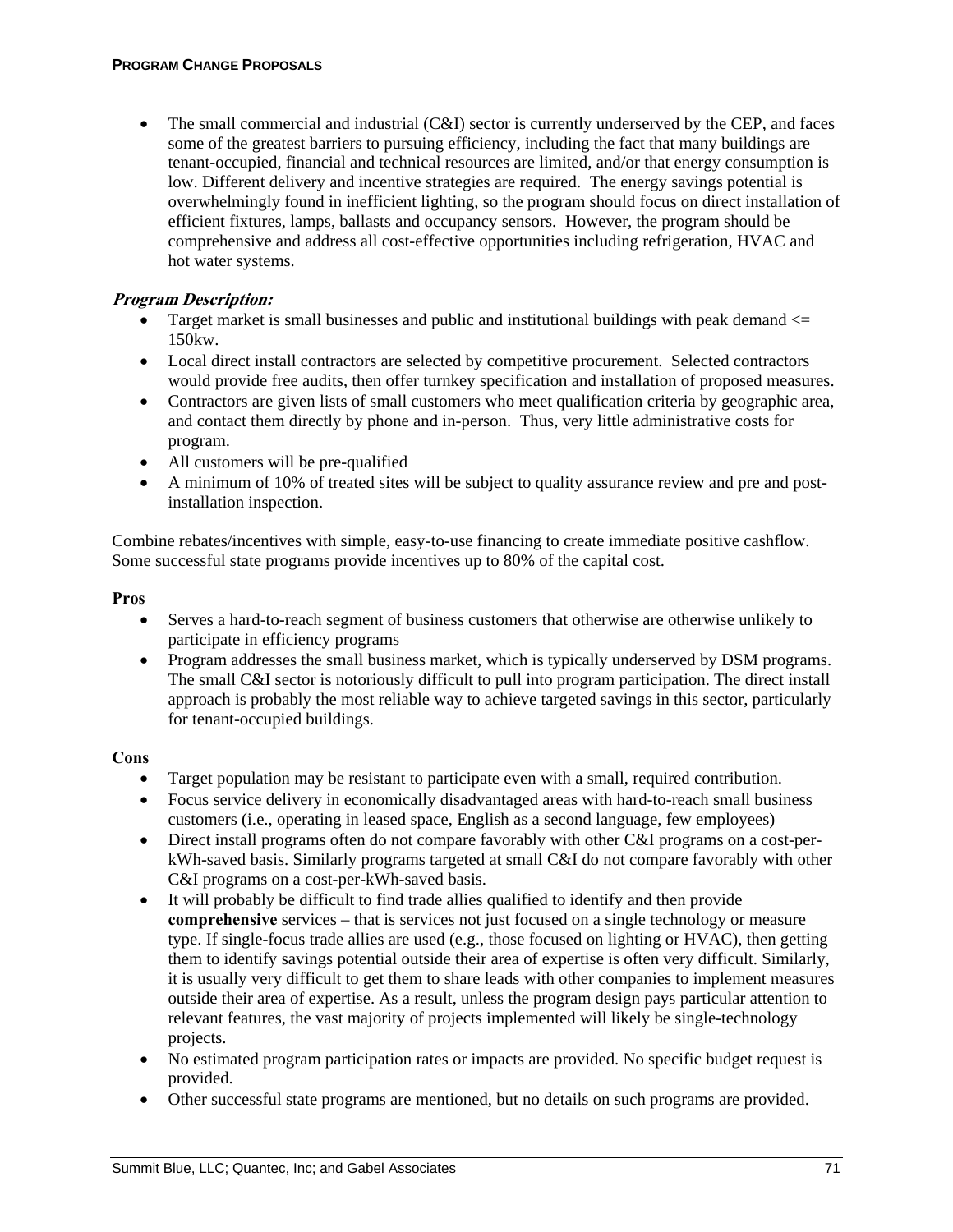- No program cost effectiveness or costs of conserved energy estimates are provided.
- Customer information privacy considerations are likely to make the suggested practice of giving contractors customer names and information difficult or impossible.

#### **Estimated Cost of Conserved Energy**

| San Diego B.E.S.T. Program data <sup>35</sup> |                 |
|-----------------------------------------------|-----------------|
| 2002-2003 Budget                              | \$2,047,500     |
| <b>Estimated Lifetime Savings</b>             | 71,051,855 kWh  |
| <b>Estimated Cost of Conserved Energy</b>     | \$0.0288/kWh    |
|                                               |                 |
| 2004-2005 Budget                              | \$4,833,629     |
| <b>Estimated Lifetime Savings</b>             | 133,467,166 kWh |
| <b>Estimated Cost of Conserved Energy</b>     | \$0.036/kWh     |
| <b>Total Resource Cost Test</b>               | 2.17            |

**Recommendation:** Request additional information needed to provide the basis for a funding decision:

- 1. Provide estimates for participation, impacts, and budgets. Also specify the assumptions behind these estimates.
- 2. Assess the likely customer data privacy issues associated with giving contractors customer contact information.

If the pilot is funded, pay particular attention to the organization of the competitive procurement and the structure of the contracts to maximize the potential that cost-effective non-lighting measures are not overlooked.

### **4.7 Modifications: Home Performance with ENERGY STAR**

Since this program proposal was received the OEC has implemented the full Home Performance with ENERGY STAR program.

#### **Premise:**

1

- A hole in the existing CEP portfolio is a program that encourages EE improvements of all existing homes owner-occupied by those who don't qualify for Comfort Partners (low-income).
- Develop an infrastructure of EE businesses serving the non-low income market
- Expand on pilot program now being offered in Atlantic County

<sup>&</sup>lt;sup>35</sup> The B.E.S.T. Program targets the hard-to-reach (HTR) small businesses from 20 kW to 100 kW in the San Diego Area. The B.E.S.T. Program offers a "turnkey" approach in which marketing, energy education, site-specific energy analysis, financial incentives, equipment procurement, and installation are provided. This turnkey marketing and implementation process takes customers quickly from interest and intent to the actual installation of measures. The primary focus of this program is to maximize the implementation of cost-effective high-efficiency lighting measures, while also addressing some HVAC, refrigeration and customized measures. Program staff performs preand post-inspections at 100% of the sites to verify equipment installation and energy savings.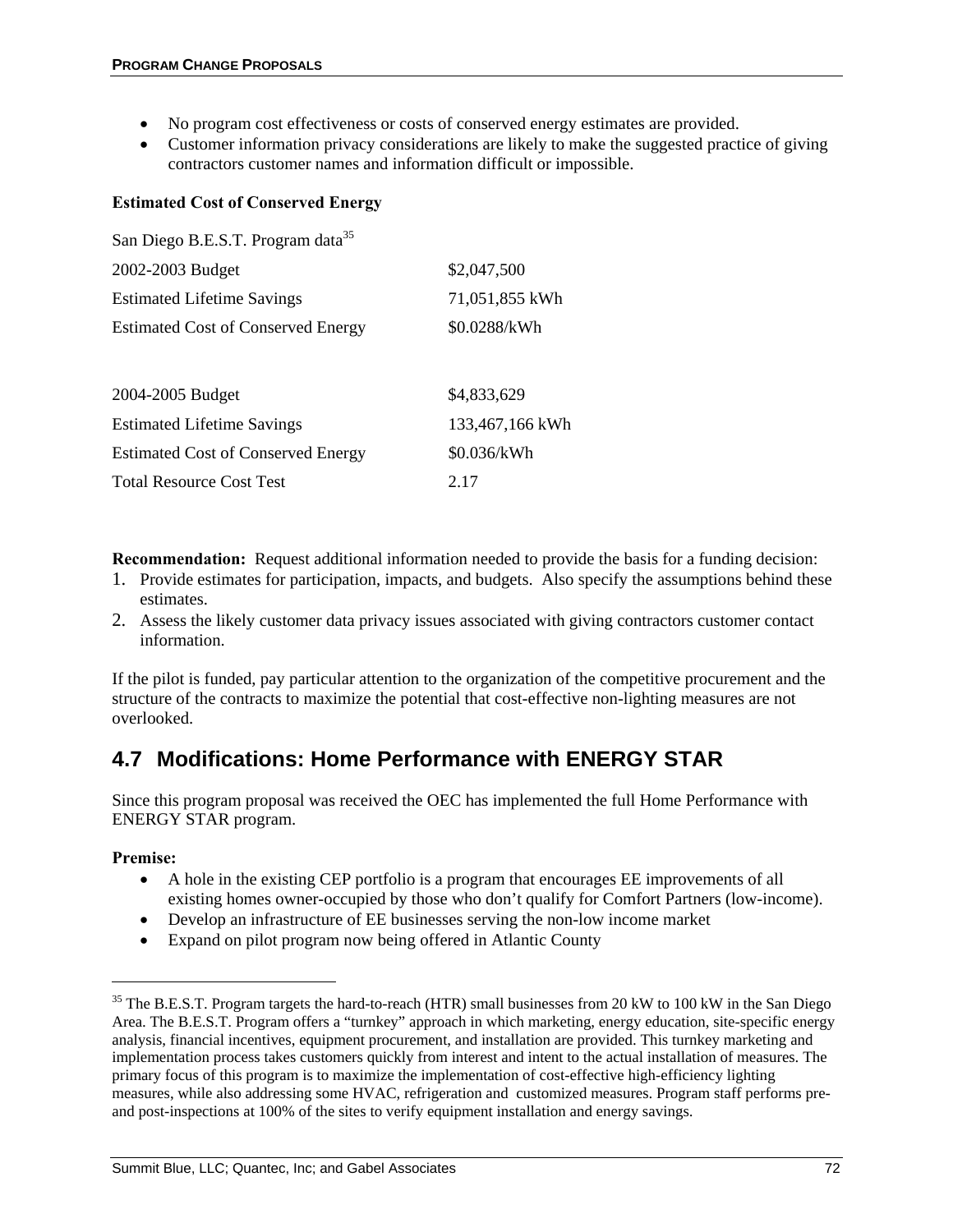- Emphasize consumer education, value and 'one-stop' problem solving
- Has been offered over the past 4 years in NY and WI, and more recently in VT, CA, and MA.

#### **Program Description:**

- Whole-house approach
- Home energy inspection performed by private contractors (leads to targeted advice and sales pitch for improvements)
- Homeowners pay the audit fee (between \$100-\$250) which is rebated if they install recommended measures
- Diagnostic testing and "best practice" installments
- One-stop shopping for comprehensive home energy improvements
- Quality assurance through contractor certification, accreditation of participating firms by the national Building Performance Institute, and on-site inspections.
- Training of contractors offered by a state technical institution
- Participating contractors can perform any and all improvements on a fee basis, or maintain a list of providers for those services not provided directly.
- Reduced interest rate financing available from Fannie Mae home improvement load program; for homeowners not taking loan a 10% incentive is available

Start-up costs significant and a long ramp-up period is expected. Recommended budget, targets for enrolled contractors and homes improved is:

| Year | (S)<br><b>CEP Budget</b> | <b>Contractors</b><br><b>Enrolled</b> | <b>Homes Improved</b> |
|------|--------------------------|---------------------------------------|-----------------------|
|      | \$200,000                |                                       | 30                    |
|      | \$3,000,000              | 30                                    | 400                   |
|      | \$4,000,000              | 100                                   | ,800                  |

#### **Pros**

- The program could have significant potential in NJ, since the programs are sponsored jointly by electric and gas SBC.
- Help existing home owners control their utility expenditures
- Before rising fuel prices, it was hard to educate consumer to Home Performance benefits. Now there is a large demand for these services.
- Development of Building Performance Institute (BPI) certified contractor market in NJ.
- Proposal references similar programs operating elsewhere, but no details provided on such.

#### **Cons**

- No estimated program impacts included.
- Long ramp up time to get contractors trained on techniques
- Large investment up front before savings can be claimed
- Potential logistical concerns, dissatisfaction with contractors will need to be addressed by implementers
- High inspection costs, many sites may not meet program standards
- It is unclear how the costs per home served will decline from \$7,500 to \$2,222 from the second to the third year of program implementation.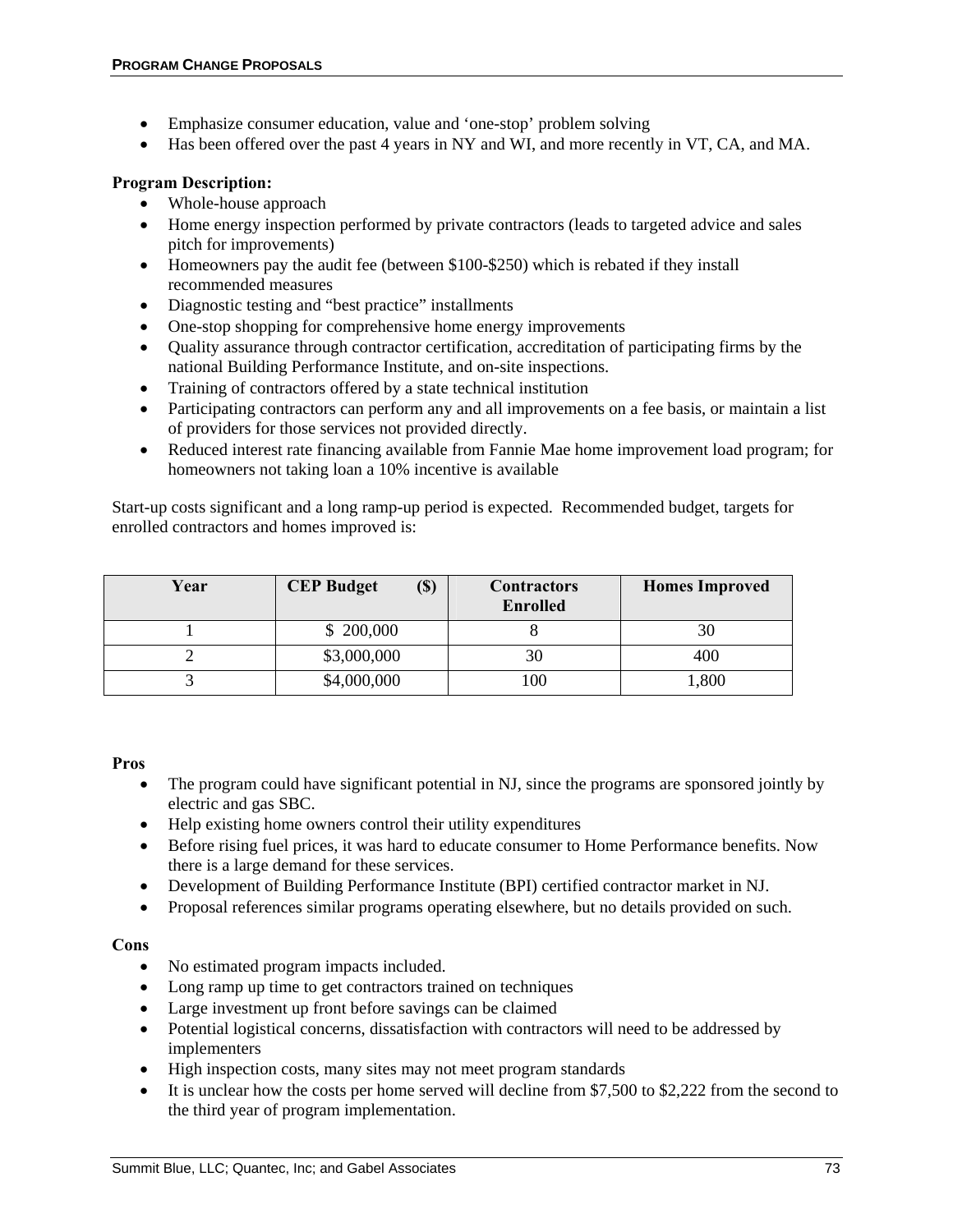- Few details provided regarding program management and marketing plans.
- Program has large increase in participating contractors and homes from the second to the third year, but it's unclear how that will be achieved.

| Year | <b>Contractors</b><br>Enrolled   | <b>Homes</b><br><b>Improved</b> | <b>CEP</b><br><b>Budget</b> | Part<br>$\text{Costs}^{36}$ |  |  |
|------|----------------------------------|---------------------------------|-----------------------------|-----------------------------|--|--|
| 2005 | 8                                | 30                              | \$200,000                   | \$175,440                   |  |  |
| 2006 | 30                               | 400                             | \$3,000,000                 | \$2,339,200                 |  |  |
| 2007 | 100                              | 1,800                           | \$4,000,000                 | \$10,526,400                |  |  |
|      |                                  | 2,230                           | \$7,200,000                 | \$13,041,040                |  |  |
|      |                                  |                                 |                             |                             |  |  |
|      | Total Societal Costs for 3 years |                                 |                             | \$20,241,040                |  |  |

#### **Estimated Cost of Energy Conserved**

| Primary<br><b>Fuels Only</b> | <b>MMBtu</b><br>Per House <sup>37</sup> |        | <b>Share of</b><br><b>Program Costs</b><br>by Fuel Type |
|------------------------------|-----------------------------------------|--------|---------------------------------------------------------|
| Natural Gas                  | 34.63                                   | 81.27% | \$16,450,031                                            |
| Oil                          | 4.17                                    | 9.79%  | \$1,981,959                                             |
| Propane                      | 0.41                                    | 0.96%  | \$194,464                                               |
| Electricity                  | 3.40                                    | 7.98%  | \$1,614,586                                             |
|                              |                                         |        |                                                         |
| Totals                       | 42.61                                   |        | \$20,241,040                                            |

| Primary<br><b>Fuels</b> | <b>MMBtu</b><br><b>Per House</b> | <b>Savings</b><br><b>Per House</b> | <b>Units</b> | <b>Measure</b><br>Lifetime<br>(years) | Lifetime<br><b>Savings</b><br>Per<br>House | <b>Total</b><br><b>Measure</b><br>Lifetime<br><b>Savings</b> | Units  |
|-------------------------|----------------------------------|------------------------------------|--------------|---------------------------------------|--------------------------------------------|--------------------------------------------------------------|--------|
| Natural Gas             | 34.63                            | 346                                | therms       | 20                                    | 6.925                                      | 15,443,414                                                   | therms |
| Oil                     | 4.17                             | 30                                 | gals         | 20                                    | 602                                        | 1,341,609                                                    | gals   |
| Propane                 | 0.41                             | 4                                  | gals         | 20                                    | 82                                         | 182,565                                                      | gals   |
| Electricity             | 3.40                             | 996                                | kWh          | 20                                    | 19,922                                     | 44,425,140                                                   | kWh    |

<sup>&</sup>lt;sup>36</sup> Average participant costs from CSG 2006 NJESwHP Proposal = \$5,848. Total costs per home = \$8,000. Twothirds of homes will be market rate and receive \$1,200 incentive. On third of homes will be assisted homes and will receive \$4,000 incentive. (\$8,000-\$1,200)\*0.66 + (\$8,000-\$4,000)\*0.34 = \$5,848/home <sup>37</sup> Based on NYSERDA HPwES per home savings from program start through Q4 2005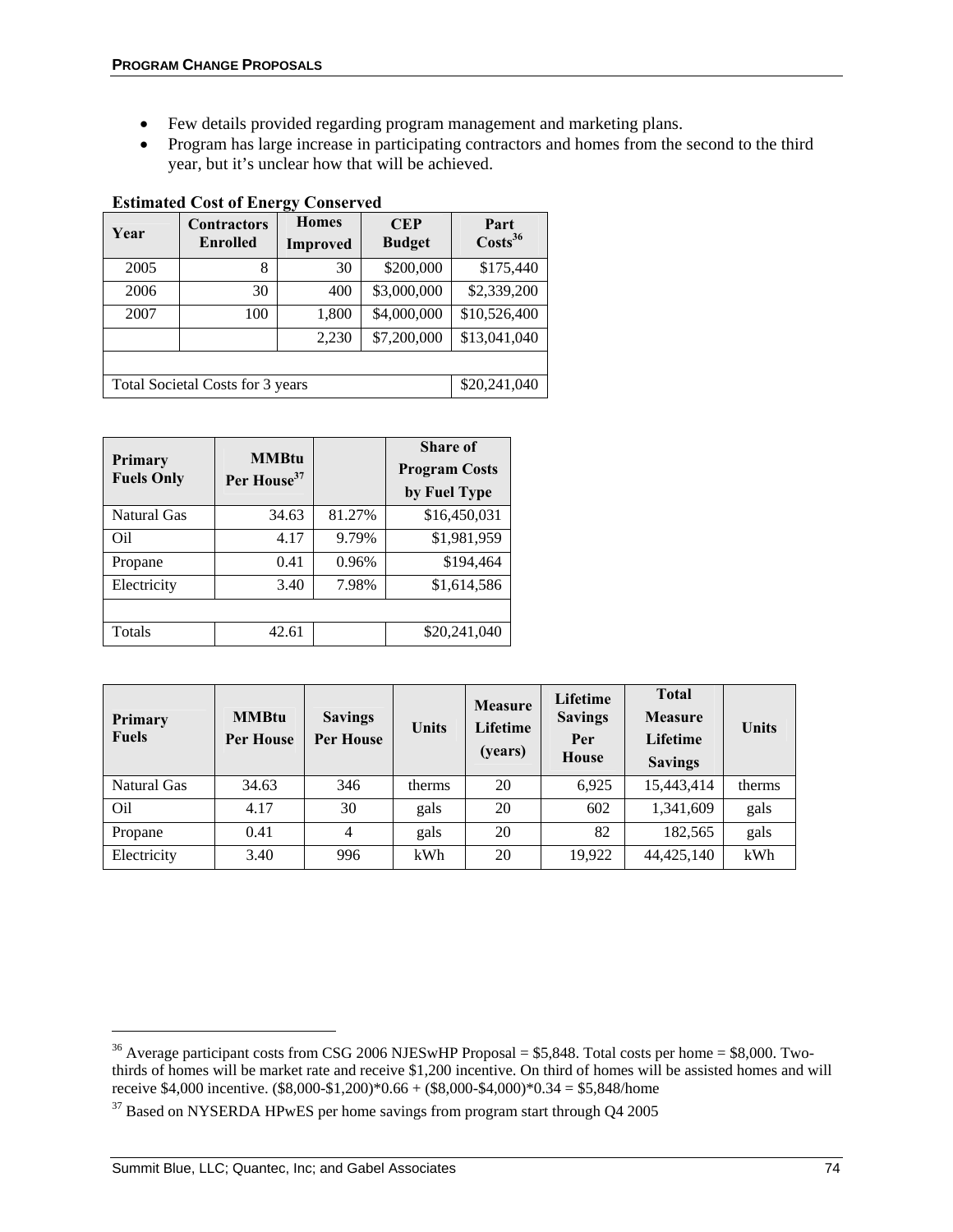| <b>Primary</b><br><b>Fuels Only</b> | Share of<br><b>Program Costs</b><br>by Fuel Type | <b>Total</b><br><b>Measure</b><br>Lifetime<br><b>Savings</b> | Units  | Cost             |
|-------------------------------------|--------------------------------------------------|--------------------------------------------------------------|--------|------------------|
| <b>Natural Gas</b>                  | \$16,450,031                                     | 15,443,414                                                   | therms | \$1.07<br>/Therm |
| Oil                                 | \$1,981,959                                      | 1,341,609                                                    | gals   | \$1.48<br>/gal   |
| Propane                             | \$194,464                                        | 182,565                                                      | gals   | \$1.07<br>/gal   |
| Electricity                         | \$1,614,586                                      | 44,425,140                                                   | kWh    | \$0.04<br>/kWh   |

**Recommendation:** This program has been implemented. No additional information is necessary at this time.

# **4.8 Modification: Performance and Prescriptive Lighting Programs**

#### *Nature of Change:*

Remove height restriction (HR) from the "High Bay" lighting applications

#### *Rationale:*

- The HR reduces the incentive for the same fixture if its mounting height is lowered. In the industry, mounting height is adjusted up or down according to light quality and quantity needs. Lower mounting heights to achieve increased light levels allow a lower wattage fixture to be used, resulting in increased energy savings. In most cases these types of fixtures require design changes and cost the same if not more than the standard "high bay."
- If the energy savings benefits are equal to or better than the existing incentive method the HR should be removed. The criteria should be the # lamps/fixture and the total ANSI watts used

#### *Current Incentive Structure*

T-5 and T-8 lamps with electronic ballast (replacing T-12 lamps)

For existing facilities with load ≤75 kW........................................\$20/fixture (1-4 lamps)

For existing facilities with load >75 kW........................................\$10/fixture (1-4 lamps)

High Bay 1 .....................................................................................\$50/fixtures

- T-5 and T-8 lamps with electronic ballast with at least 2 lamps
	- Replacing incandescent, T-12 fluorescent or HID fixtures  $250 W 399 W$
	- All fixtures installed at least 14' from floor
- Replaced fixtures on one-for-one basis

High Bay 2 .....................................................................................\$75/fixtures

- T-5 and T-8 lamps with electronic ballast with at least 3 lamps
- Replacing incandescent, T-12 fluorescent or HID fixtures > 400W
- All fixtures installed at least 18' from floor
- Replaced fixtures on one-for-one basis

#### *Suggested Incentive Criteria:*

• Minimum of 4 F32T8 lamps with  $1.15$  or  $>$  high ballast factor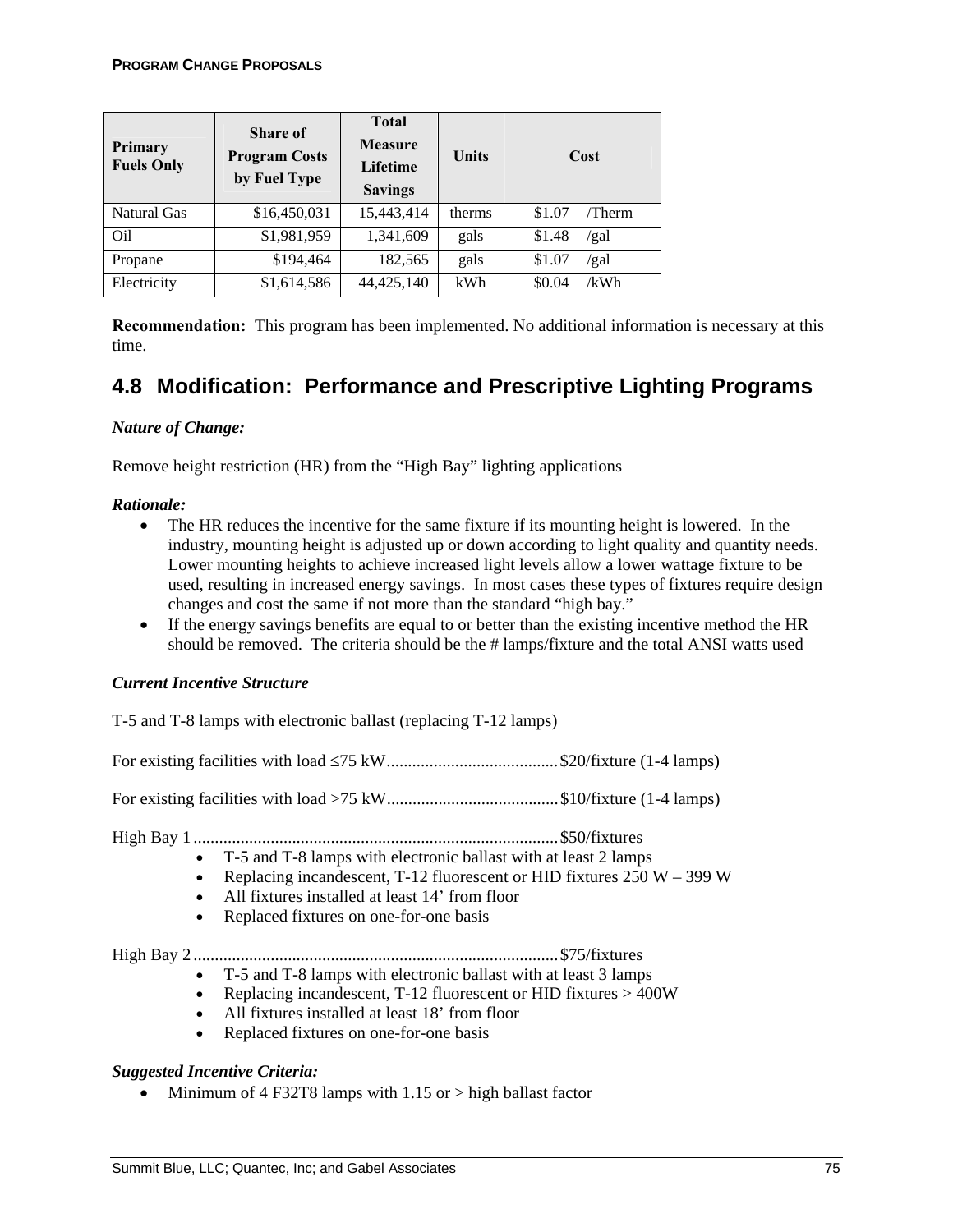- Minimum of 4 F54T8 lamps with 1.00 or ballast factor
- Proof that the incentive does not exceed 45% of fixture cost

#### **Pros**

- Addresses a market barrier to efficient high bay lighting systems.
- The existing incentive structure pays more incentive for more savings. Proposal would not alter that.
- The height restriction was to help differentiate what type of fixtures being replaced. The replaced wattage restrictions accomplishes the same objective.

#### **Cons**

- No program participation rates or impact estimates provided.
- No program incentives or budget specified.
- No program cost effectiveness or cost of conserved energy estimates provided.
- No program management or marketing plans specified.

#### **Cost of Conserved Energy**

No specific budget and savings data provided in proposal.

#### **Recommendation:**

Summit Blue recommends removing the height restrictions for the high bay fixtures and keeping all the other restrictions in place. As long as the High Bay incentives are based upon the wattage being replaced the higher incentives are justified. If these replacement wattage specifications were not included then all the T-5 and T-8 fixture rebate levels should be the same.

# **4.9 Modifications: New Jersey ENERGY STAR Homes (Residential New Construction) Program**

Proposed modifications to the existing residential ENERGY STAR program have been presented in the form of proposed redlines to the current program template, rather than as a proposed new template with rationale and explanation. The following represents a description of the redlined changes being proposed. See New Jersey ENERGY STAR HOMES Program section of detailed recommendations.

#### *Current Program:*

The current program is designed to increase the efficiency and environmental performance of residential new construction in the State. The long-term goal is to transform the market to one in which all new homes are built at least as efficiently as the current EPA ENERGY STAR homes standards.

#### *Proposed modifications:*

• EPA is in the process of introducing a new technical compliance standard which will apply to all new units committed to the NJ ENERGY STAR Homes Program effective January 1, 2006. In accordance with EPA requirements, the standard will also apply to all units previously committed to the program and not completed until after December 31, 2006. As a result, the NJ ENERGY STAR Homes Program will have the following requirements. A home must: (1) meet a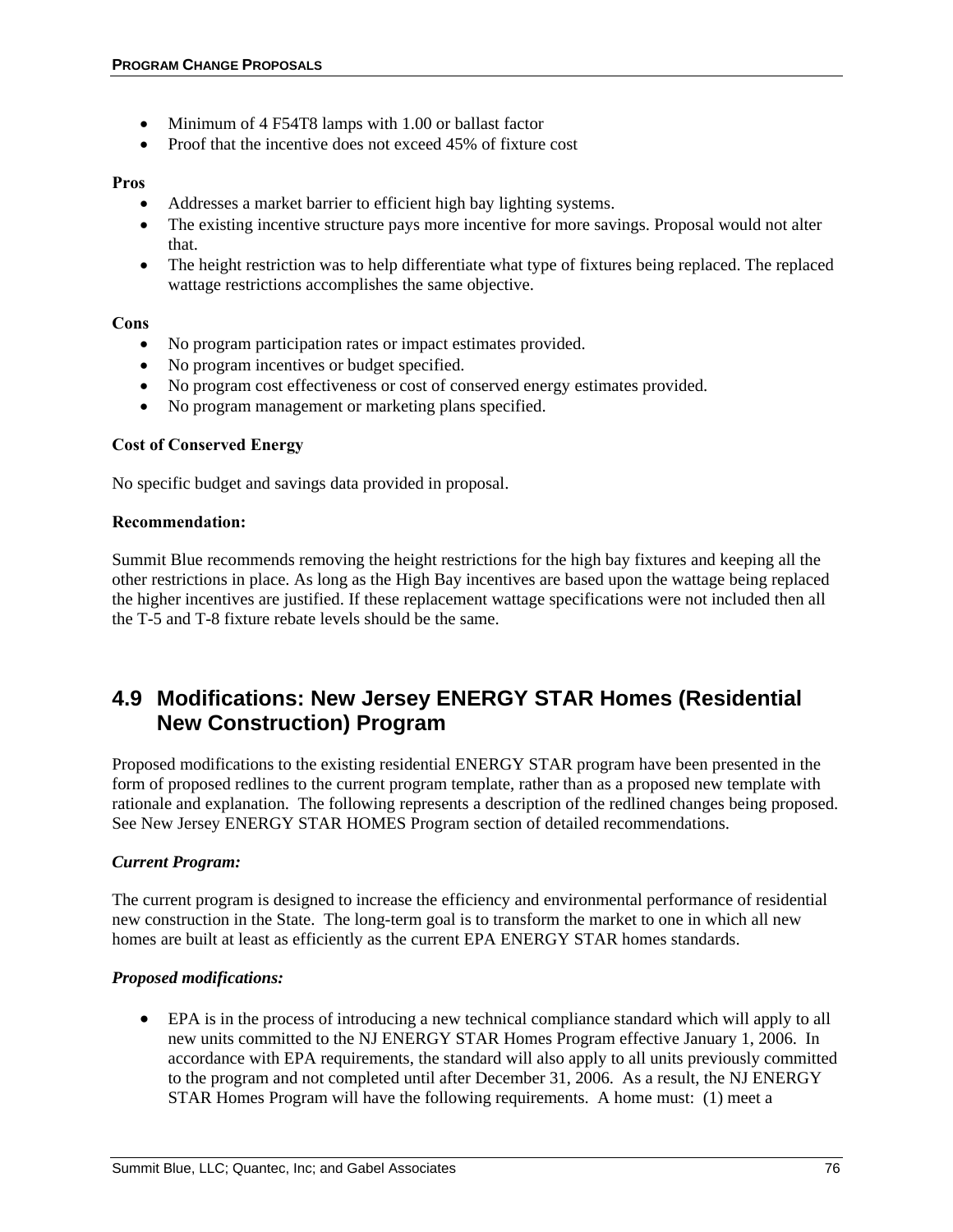performance standard at least equal to the EPA ENERGY STAR Homes performance standard, including the Thermal Bypass Checklist and all other mandatory requirements; (2) document proper HVAC equipment sizing and installation; (3) fully duct all HVAC supplies and returns; (4) fully seal all duct system joints and seams in accordance with program guidelines; (5) properly air seal the home for reduced air leakage; (6) install mechanical ventilation; and (7) install a minimum of three ENERGY STAR hard-wired light fixtures.

The HVAC equipment incentives will be updated in 2006 in accordance with those offered under the Residential Electric and Gas HVAC Program (including an additional \$100 incentive introduced September, 2005 for an ECM fan motor installed in conjunction with qualifying furnace equipment). See the HVAC rebates discussed in Section 2 above.

#### **Pros**

- Changes will allow New Jersey to continue to leverage the ENERGY STAR label in their new homes program Proposal will update New Jersey's version of the program, and bring it up to date with the latest EPA program changes.
- Taps in to existing technology.
- Encourages cross marketing with Home Performance with Energy Star efforts
- Allows shift of incentives to customer marketing to increase demand for product

#### **Cons**

- Total incentives available to builders may be reduced, making them less likely to participate. No program impact estimates specified. No proposed 2006 budget specified.
- May require infrastructure support for some technologies (ground source heat pumps)
- Washing machine incentive should be pegged to highest Tier.
- ECM motors may only save energy in prolonged use

#### **Cost of Conserved Energy**

#### 2005 Results (Actual and Committed)

| \$66,953,000                                                    |
|-----------------------------------------------------------------|
| 487,684,000 kWh (9.5% of Program Btu savings)                   |
| 158,002,400 Therms (90.5% of Program Btu savings)               |
|                                                                 |
| $$66,953,000 \text{ x } 9.5\%$ / 487,684,000 kWh = \$0.0130/kWh |
| $$66,953,000 \times 90.5\%$ / 158,002,400 Therms = \$0.38/Therm |
|                                                                 |

#### *NOTE: These costs of conserved energy do not include customer costs*

**Recommendation:** Request the information specified in the above section to provide an adequate basis for a funding decision.

- Provide builder training on new requirements and why they are being implemented.
- Continue public education efforts to ensure the benefits of the ENERGY STAR-labeled new homes are recognized by buyers and other market actors (real estate agents, lenders).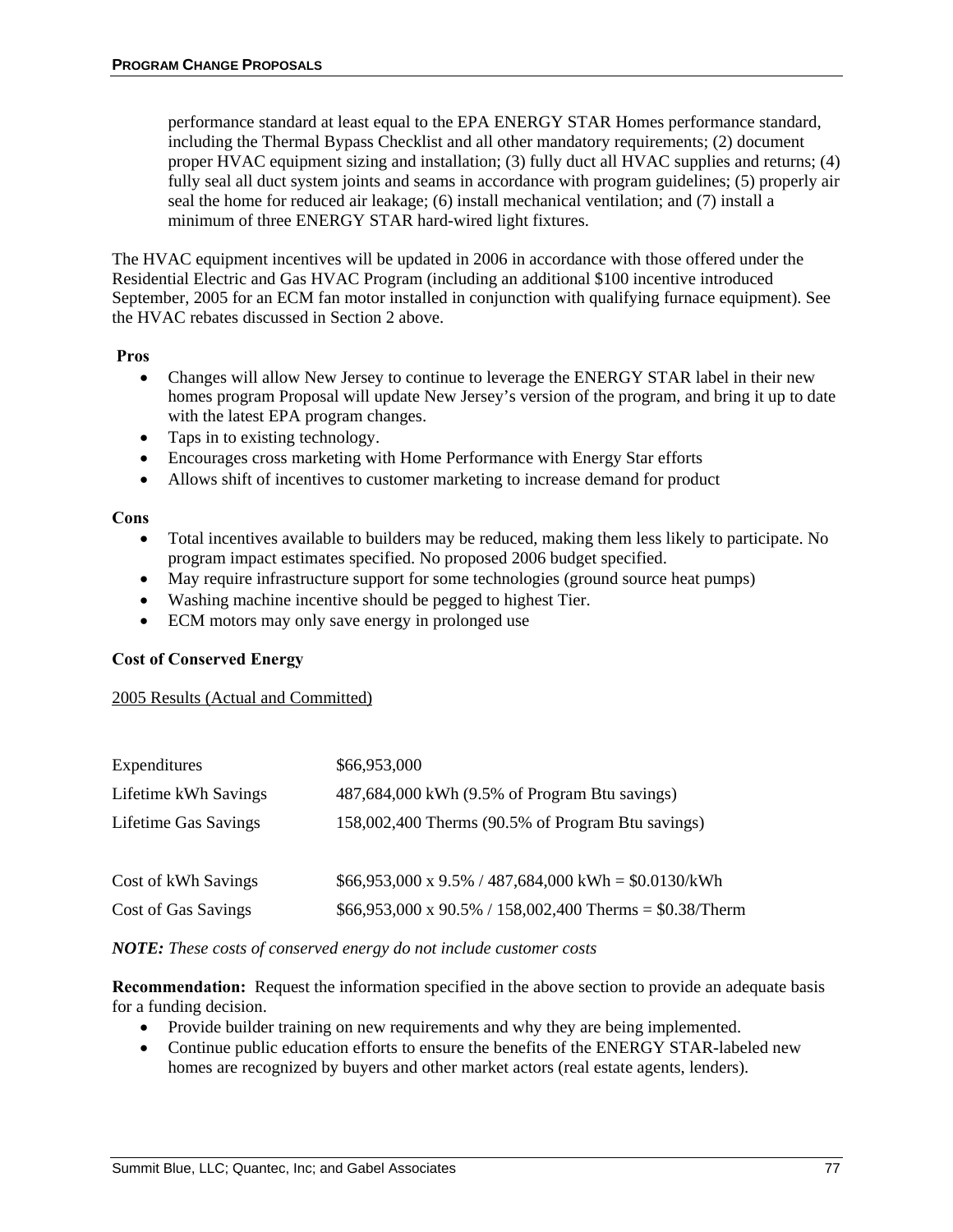### **4.10 Modification: ENERGY STAR Products**

Proposed modifications to the existing residential ENERGY STAR Products program have been presented in the form of proposed redlines to the current program template, rather than as a proposed new template with rationale and explanation. The following represents a description of the redlined changes being proposed. See ENERGY STAR Program section for detailed recommendations.

#### **Current Program:**

The ENERGY STAR Products Program promotes the sale and purchase of ENERGY STAR rated and labeled products including lighting, appliances and windows.

The long-term goal of the program is to transform the market into one in which ENERGY STAR products become the standard purchasing practice of NJ consumers.

#### *Proposed modifications:*

**Lighting** –Historically, the program has focused on time-limited initiatives, particularly through cooperative promotions with industry partners in concert with national Change A Light campaign. Due to the enormous potential for cost-effective savings and provided that CFL lighting as determined by the market assessment currently being performed in NJ still possesses the ability to substantially increase in market share, beginning in 2006, the program may aggressively promote the sale of CFLs through cooperative marketing and incentive offerings that are year-round. The Fall Change-A-Light campaign will become the most intensive period of program marketing and activity, rather than the only time of year incentives and cooperative marketing are offered. This is the same recommended as described above.

#### **Pros**

- Sends a consistent message to the market place throughout the year, and not just during limited period program promotions.
- Addresses concerns of retailers and manufacturers
- Ensures broad product availability throughout the program
- Reduces consumer confusion and frustration

#### **Cons**

- No estimated program participation or impact estimates provided.
- No budget request or provided.
- No cost effectiveness estimates or cost of conserved energy estimates provided.
- No changes or updates to program management and marketing plans specified.
- Potentially more freeridership

#### **Cost of Conserved Energy**

#### 2005 Results (Actual and Committed)

| Expenditures         | \$5,973,000                                   |
|----------------------|-----------------------------------------------|
| Lifetime kWh Savings | 537,995,000 kWh (100% of Program Btu savings) |
| Cost of kWh Savings  | $$5,973,000 / 537,995,000$ kWh = \$0.0111/kWh |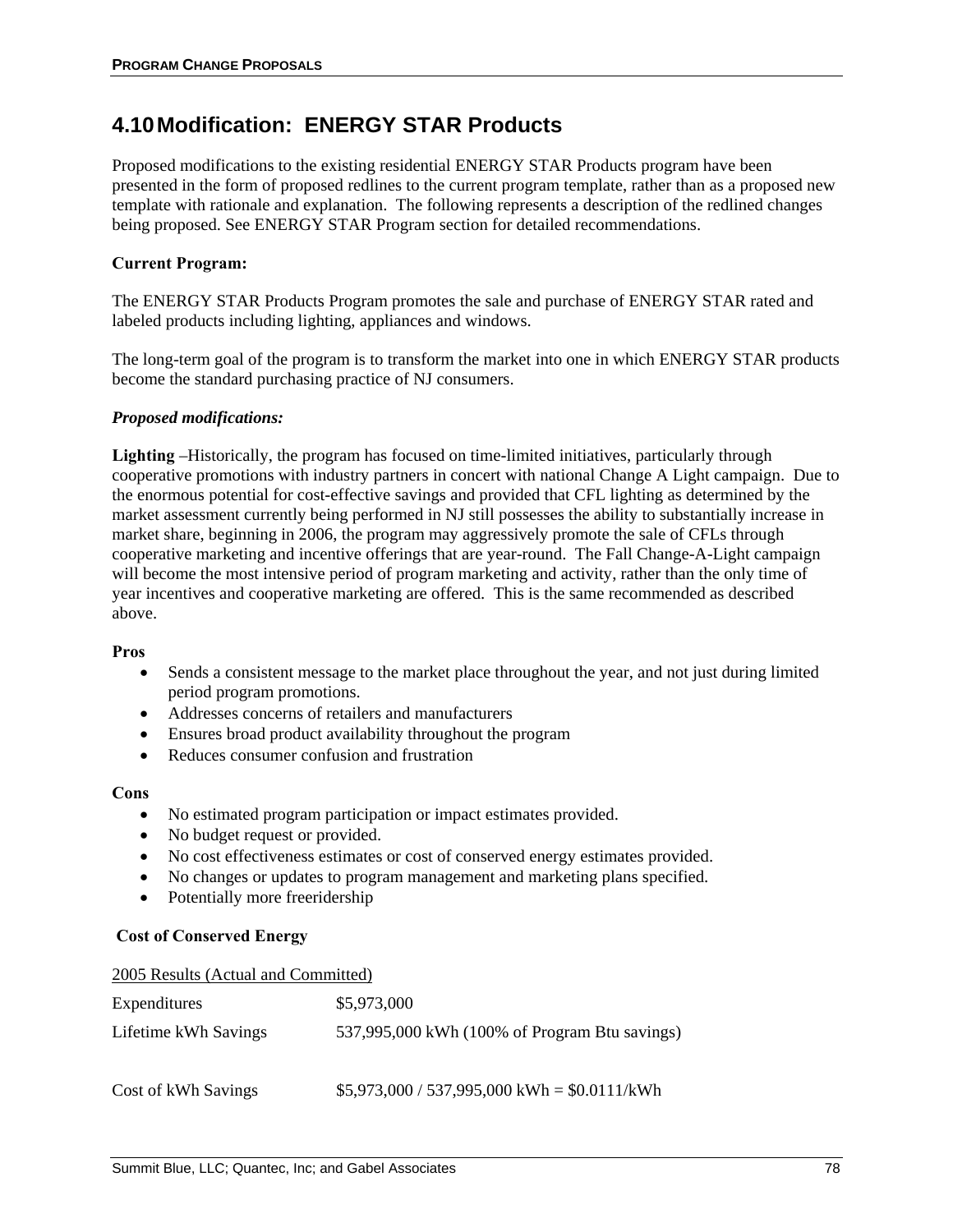*NOTE: These costs of conserved energy do not include customer costs* 

#### **Recommendation:**

- Adopt some tiered incentives
- Request the information in the above section to encourage greater depth of participation (more bulbs or fixtures per home) as well as breadth.
- Provide an adequate basis for a funding decision.

# **4.11 Modification: Residential Gas and Electric HVAC Program**

Most of the proposed changes have been captured in the HVAC program recommendations in Section 6.

Proposed modifications to the existing residential HVAC program have been presented in the form of proposed redlines to the current program template, rather than as a proposed new template with rationale and explanation. The following represents a description of the redlined changes being proposed.

#### *Current Program:*

Promotes both the sale of high efficiency equipment and improvements in sizing and installation practices that effect operating efficiencies.

#### *Proposed modifications:*

- With new federal efficiency and ENERGY STAR standards for central A/C and heat pumps to go into effect in early 2006, program would place greater emphasis on quality installations and less on equipment efficiency.
- ENERGY STAR rating required for central A/C and heat pumps in order to qualify for rebate
- Joint promotions with HVAC manufacturers, distributors and/or contractors rather than current arrangement to simply communicate and educate these stakeholders.
- Expand installation training to include how to properly size equipment, and seal, balance and test ducted distribution systems
- Include promotion of qualified contractors to consumers.

New efficiency levels germane to rebates would be as follows:

- Tier 1: SEER 14, EER 11.5 and (in the case of heat pumps) HSPF 8.2 (to be modified in accordance with final 2006 ENERGY STAR standards)
- Tier 2: SEER 15, EER 12.5 and (in the case of heat pumps) HSPF 8.5

The program also promotes:

- Ground source heat pumps with an EER meeting at least the ENERGY STAR qualification standards for open loop systems (16.2 EER / 3.6 COP) and closed loop systems (14.1 EER / 3.3 COP).
- Additional incentives may negotiated as part of an industry promotions initiative as well as for field verification of quality installation and system performance at time of installation.

Additional recommended modifications:

• Expand program to include a **diagnostic and repair service** for existing central A/C and heat pump systems, with respect to refrigerant charge, air flow, duct leakage and operation. Program will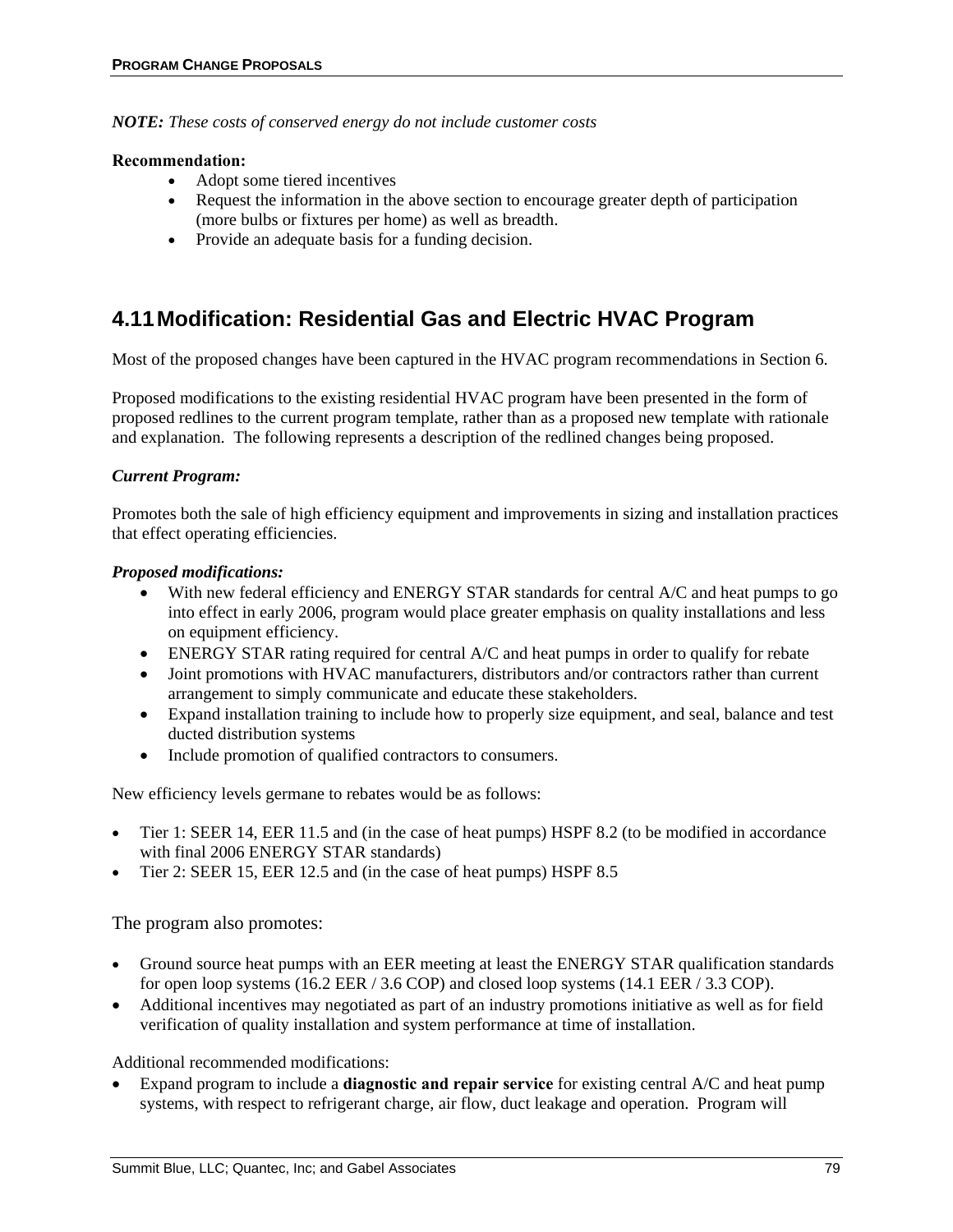include training and qualification of participating contractors. After diagnosis the program will offer either repair services or unit replacement under Cool Advantage program.

• Electric and gas goals will be developed to account for national standards changes and incentives adjustments.

#### **Pros:**

- Program rebates specified in considerable detail.
- Updates the central AC incentives based upon the change in the federal standards

#### **Cons:**

- CAC rebates do not include CEE Tier 1 level
- 66% reduction in CAC 15 SEER incentives
- 33% reduction in high-efficiency natural gas furnace and boiler incentives from 2005 levels
- $\bullet$  60% reduction in furnace incentives from 11/1/05-4/1/05 incentive levels
- 73% reduction in boiler incentives from 11/1/05-4/1/05 incentive levels

#### **Cost of Conserved Energy**

#### 2005 Results (Actual and Committed)

| Expenditures         | \$13,117,000                                                   |
|----------------------|----------------------------------------------------------------|
| Lifetime kWh Savings | 224,957,000 kWh (23.5% of Program Btu savings)                 |
| Lifetime Gas Savings | 24,938,120 Therms (76.5% of Program Btu savings)               |
|                      |                                                                |
| Cost of kWh Savings  | $$13,117,000 \times 23.5\%$ / 224,957,000 kWh = $$0.0137/kWh$  |
| Cost of Gas Savings  | $$13,117,000 \times 76.5\%$ / 24,938,120 Therms = \$0.40/Therm |
|                      |                                                                |

*NOTE: These costs of conserved energy do not include customer costs* 

**Recommendation:** See Residential Gas and Electric HVAC Program section for detailed recommendations.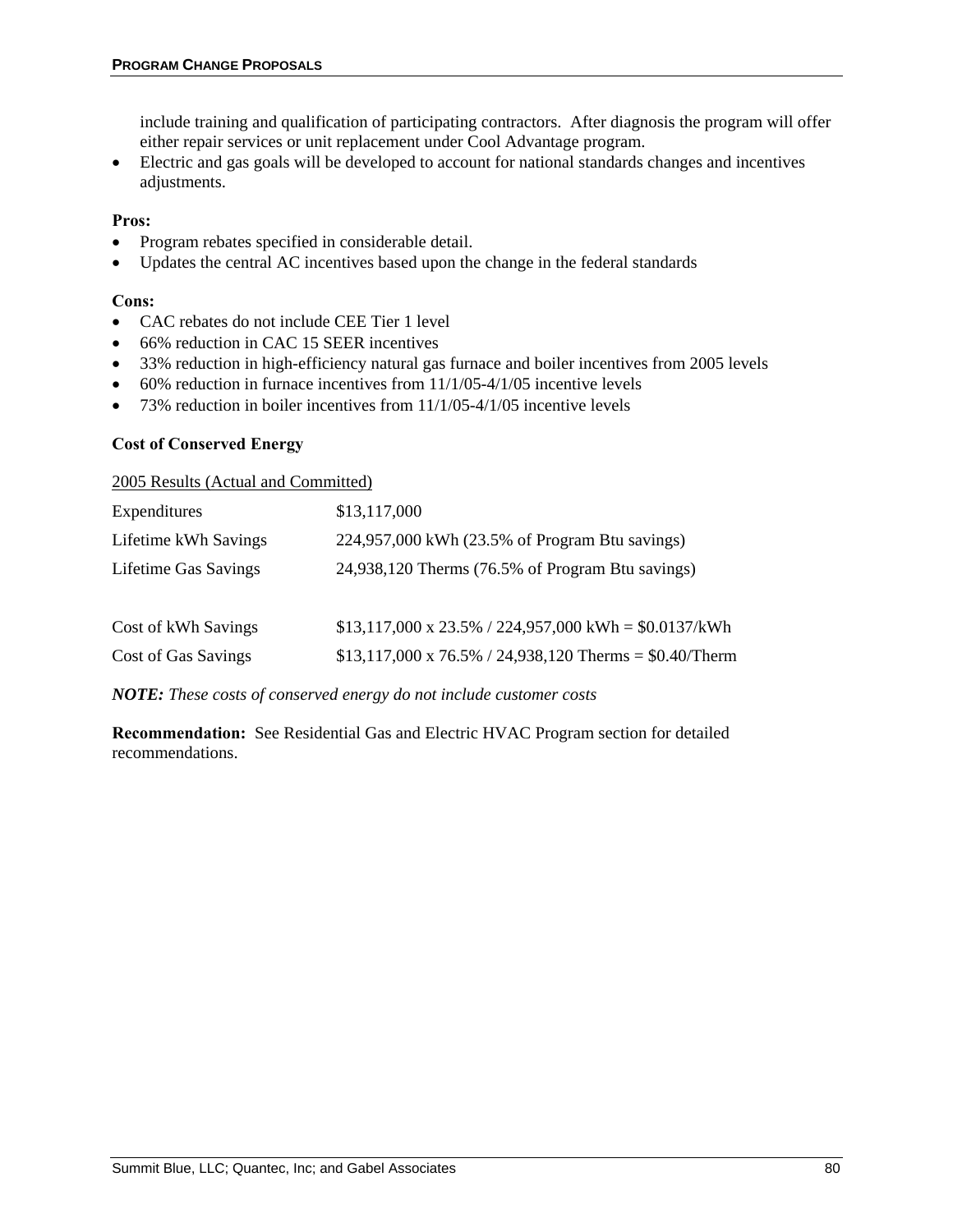# **5. ENERGY-EFFICIENCY PORTFOLIO ASSESSMENT**

The evaluation team conducted a high-level assessment of the current portfolio of energy-efficiency programs in New Jersey in order to help the OCE determine where to allocate its resources. This assessment relies on the data collected during the program market assessments, a review of other energy efficiency programs across the country, and other readily available data sources. The goals of this assessment are to 1) establish inter-relationships and cross implications of the recommended program changes from the program market assessments, 2) assess the current portfolio savings goals, 3) develop procedures for performing portfolio trade-off analysis and 4) develop recommendations for adjustments to the program for achieving the program goals.

# **5.1 Review and Assessment of Portfolio Goal**

For the portfolio of NJ energy efficiency programs, progress in meeting energy savings goals is measured relative to the levels of spending on the energy efficiency programs. For every percentage increase in spending compared to 2003 spending levels, the goal is to increase energy savings over 2003 levels by the percentage increase in spending plus 10%.<sup>38</sup> Funding levels are used to set the targeted savings goals; however, the actual spending and actual savings achieved (which may deviate from targeted) are used to determine if the portfolio met this savings goal. If the programs under spend their budgets, as has happened the past couple years, the savings increases are relative to the actual spending increase. If spending was increased by X% over the 2003 spending levels than the savings are expected to have increased by X% plus 10%. For example, if the NJ Clean Energy programs spent 9% more in the current year compared to 2003 then the annual savings should increase by 19%.

### **5.1.1 Review of Savings Results**

Table 5-1 presents the actual program results for 2003, 2004 and 2005. In 2004 the program expenditures increased relative to 2003 by 5%. Following the savings goal formula the associated targeted savings should have increased by 15% (5% + 10%). In 2004, the actual **annual** electricity energy savings matched this goal by saving 15% over the 2003 energy savings levels. However the actual **annual** gas energy savings only increased by 6% in 2004, well below the goal of a 15% increase.

In contrast, the 2005 savings results were much higher than the goals. In 2005 the program expenditures decreased relative to 2003 by 3%. Following the savings goal formula the associated targeted savings should have increased by 7%  $(-3% + 10%)$ . In 2005 the actual annual electric energy savings significantly exceeded this goal by saving more than 34% over the 2003 energy savings levels. The actual annual gas energy savings in 2005 also greatly exceeded the savings goal, increasing 51% over the 2003 savings.

| $\rightarrow$                       |          |          |          | % Change |       |
|-------------------------------------|----------|----------|----------|----------|-------|
|                                     | 2003     | 2004     | 2005     | 2004     | 2005  |
| Actual CEP Expenses (\$000)         | \$88,313 | \$92,752 | \$85,414 | 5%       | $-3%$ |
| Actual Annual Energy Savings (MWh)  | 285,576  | 328.512  | 382,845  | 15%      | 34%   |
| Actual Annual Gas Savings (Dtherms) | 408,853  | 432,758  | 617.261  | 6%       | 51%   |

**Table 5-1. NJ Clean Energy Program Portfolio Actual Expenditures and Savings 2003-2005** 

<sup>&</sup>lt;sup>38</sup> New Jersey Clean Energy Program 2004 Annual Report, p. 9.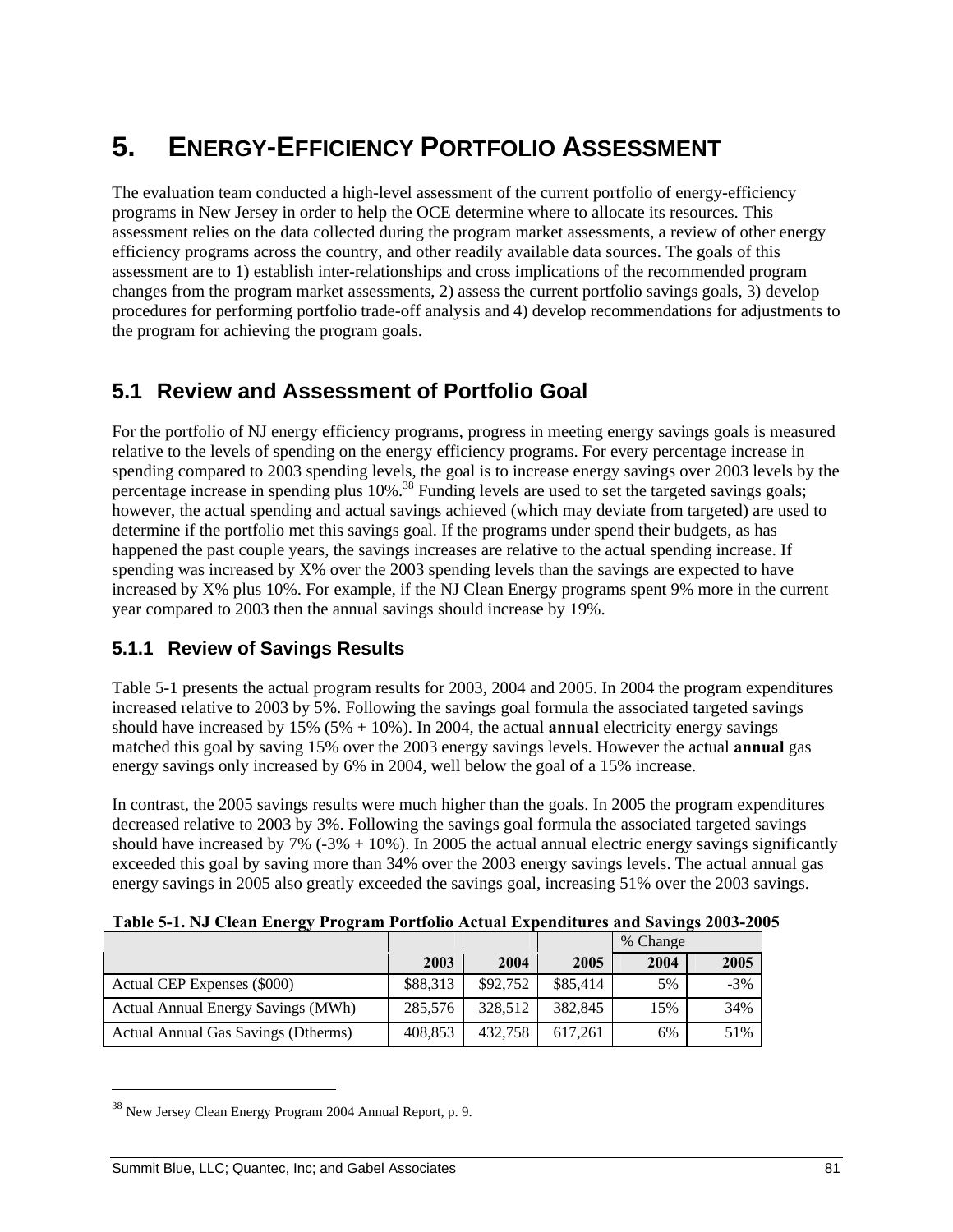Source: New Jersey Clean Energy Program 2003, 2004 and 2005 4<sup>th</sup> Quarter Quarterly Reports

To better understand these expenditures and savings figures, the spending and savings results for each program were examined. The Commercial and Industrial Construction Program experienced the most notable changes over this time period. Program expenditures, relative to the 2003 baseline, decreased by 3% in 2004 and by 20% in 2005, yet actual energy savings (MWh) during this period, relative to the 2003 baseline, increased by 3% in 2004 and by 46% in 2005 (Table 5-2). The actual gas savings (Dtherms) during this period, relative to the 2003 baseline, decreased by 38% in 2004 but increased by 116% in  $2005^{39}$ 

**Table 5-2. Commercial and Industrial Construction Program Actual Expenditures and Savings 2003-2005** 

|                                           |          |          |          | % Change |        |
|-------------------------------------------|----------|----------|----------|----------|--------|
|                                           | 2003     | 2004     | 2005     | 2004     | 2005   |
| Actual CEP Expenses (\$000)               | \$30,555 | \$29,661 | \$24,437 | $-3%$    | $-20%$ |
| <b>Actual Annual Energy Savings (MWh)</b> | 197.347  | 204,144  | 287.671  | 3%       | 46%    |
| Actual Annual Gas Savings (Dtherms)       | 88,005   | 54.644   | 190.001  | $-38%$   | 116%   |

Source: New Jersey Clean Energy Program 2003, 2004 and 2005 4<sup>th</sup> Quarter Quarterly Reports

The following charts (Figure 5-1, Figure 5-2, and Figure 5-3) show the changes in expenditures and savings by program. The impact of the changes in the Commercial and Industrial Construction Program on the overall portfolio can be seen in these charts.

 $39$  The mix of projects may explain this increase in savings. According to the program data there were fewer smaller projects in 2005 relative to 2004. The smaller projects have high incentives per energy savings than the larger projects. With fewer smaller projects the lower cost larger projects produce more savings per dollar spent for the program.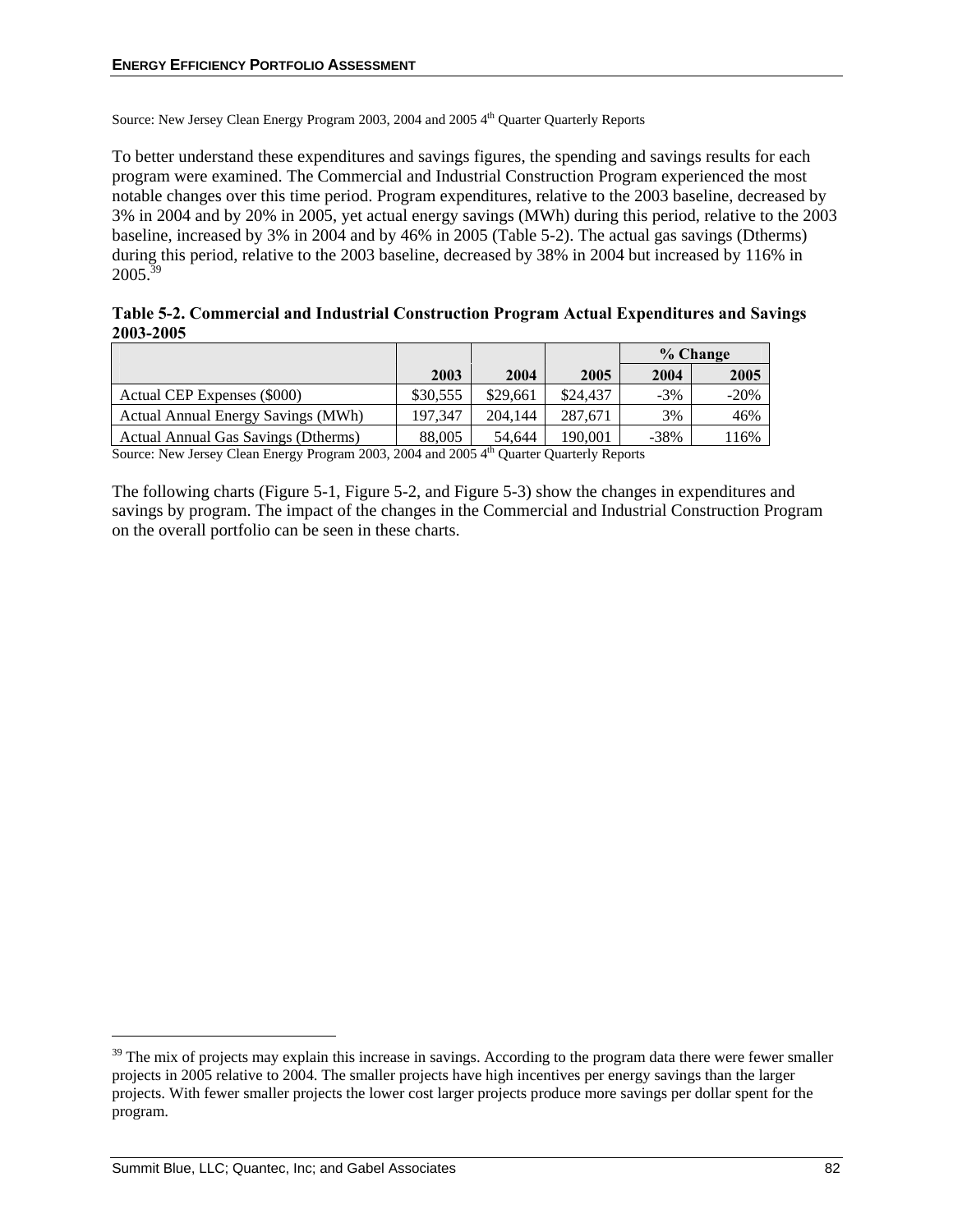

**Figure 5-1. Actual Program Expenditures 2003-2005** 

Source: New Jersey Clean Energy Program 2003, 2004 and 2005 4<sup>th</sup> Quarter Quarterly Reports



**Figure 5-2. Actual Program Energy Savings 2003-2005** 

Source: New Jersey Clean Energy Program 2003, 2004 and 2005 4<sup>th</sup> Quarter Quarterly Reports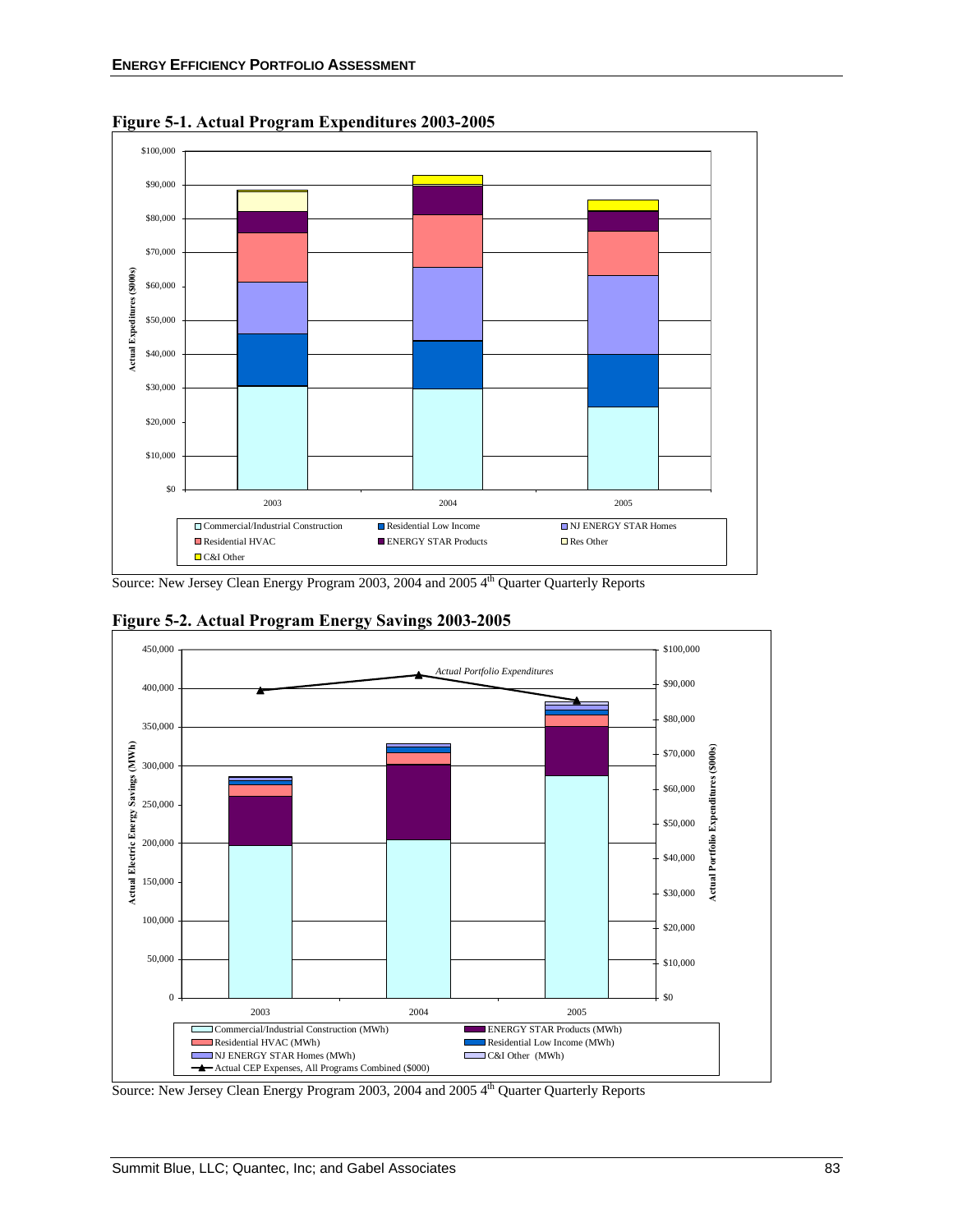

**Figure 5-3. Actual Program Gas Savings 2003-2005** 

Source: New Jersey Clean Energy Program 2003, 2004 and 2005 4<sup>th</sup> Quarter Quarterly Reports

### **5.1.2 Assessment of Savings Target Methodology**

Although the energy efficiency portfolio of programs was able to achieve the targeted electricity and gas savings goals in 2005 and the targeted electricity savings in 2004, the formula used to calculate the savings targets may not be the best method for setting these goals for a number of reasons.

First, we examined the relation of spending to the savings as defined by the current savings formula. Based on the savings formula a 40% increase in spending should result in a 50% increase in savings. This equates to an increase in savings of 125% relative to the increase in spending. This is an aggressive goal, but with the right mix of programs the portfolio could probably achieve an increase in savings of 50%. However, if the spending increased by 5% then the savings should increase by 15%. This equates to an increase in savings of 300% relative to the increase in spending. It will be much more difficult to increase the savings by this amount. As the spending increases become smaller the increase in savings relative to spending becomes exceedingly larger. An increase in spending of just 1% results in an increase in savings of 1,100% relative to the increase in spending. While a comparison of impacts relevant to increases in spending is provided here, it is important to note that an implied goal of the program is to increase the impacts of the existing programs. That is, even if spending is held constant, the goal would be to obtain 10% more savings from the programs. At the lower levels of spending increases, the increase savings goal will be extremely difficult to meet. Figure 5-4 shows the relationship of between increases in spending and the resulting increases in % savings relative to the increase in spending.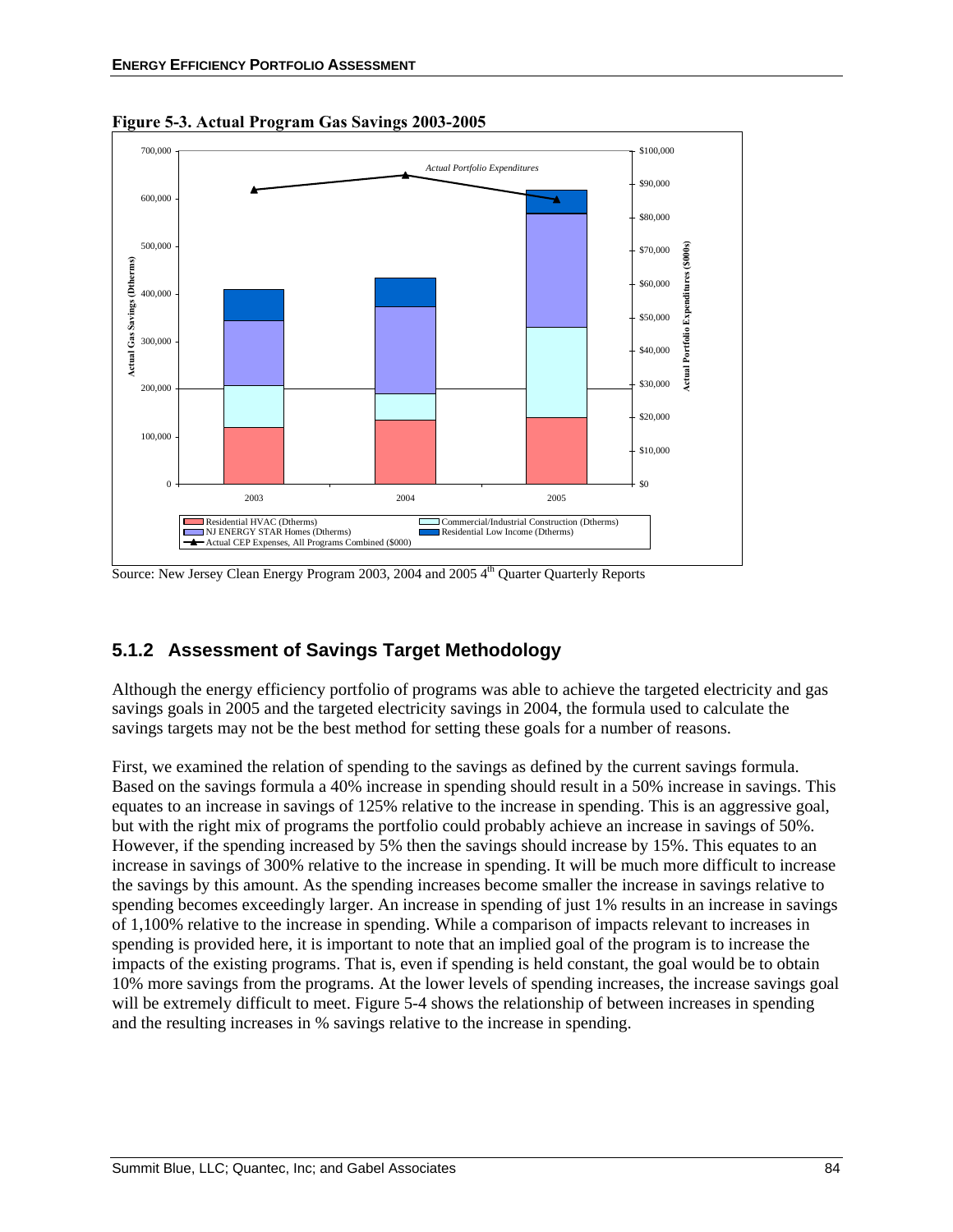

**Figure 5-4. Comparison of % Spending versus % Savings for Current NJ Goal** 

Second we examined several of the leading energy efficiency programs in the country to assess whether the formula for determining saving targets is viable. The comparison programs included the portfolio of programs offered by Efficiency Vermont, NYSERDA, MidAmerican Energy and Wisconsin's Focus on Energy.<sup>40</sup> These energy efficiency programs were also selected to match the level of maturity and comprehensive nature of New Jersey's portfolio of programs. In markets where energy efficiency programs are just beginning, programs are able to achieve a much larger increase in savings relative to an increase in their spending than more mature programs. Also programs that focus more on larger projects can achieve an increase in savings relative to an increase in their spending easier than programs that focus on small projects, whereas long-running programs in markets with high efficiency saturation, the remaining savings may be more difficult to capture. Section 5.2 addresses this issue further. Figure 5-5 shows how the changes in spending for these programs impacted the actual portfolio level savings.

1

<sup>&</sup>lt;sup>40</sup> Data used for the chart is from the 2003-2005 annual program reports and conversations with the program managers.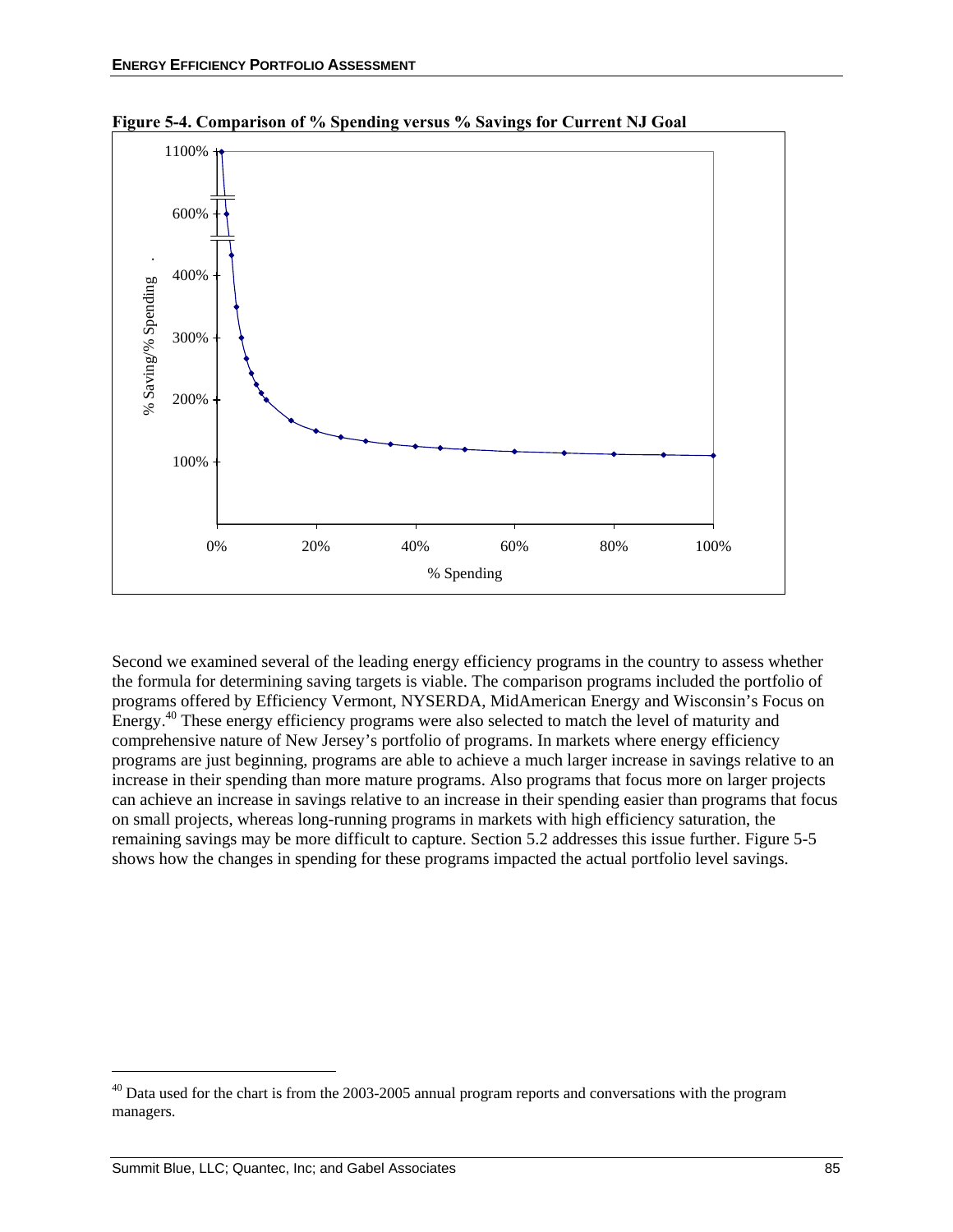

**Figure 5-5. Change in Spending versus Change in Savings** 

Source: Data for this graph was collected from the various program annual reports and planning documents. Multiple data points for the same implementer indicate multiple years of data (2003-2005 data were examined). The *Trend of non-NJ Programs* represents the best fit line to the other utilities data. A linear representation was used to best compare to the linear aspect of the NJ saving goal.

The slope of the NJ formula is a one to one relationship with a 10% offset. This formula results in a comparable increase in savings no matter what the change in funding. In comparison, the other programs have experienced a lower correlation between the change in spending and the change in savings. For every X% increase in funding these programs have achieved, there has been an increase savings of often less than X%. As can be seen in Figure 5-5 the data for the other programs is scattered and the line on the chart does not fully capture the relationship between the change in spending and the change in savings at spending increases of less than 25%. Again depending upon the age of the program and the programs current market penetration a small change in spending may or may not have a dramatic impact on the savings achieved. It is also important to note that how the increase in spending is allocated will greatly impact the savings achieved. For example, if the increase in funding is directed towards the Commercial and Industrial Programs there will be a much larger impact on the savings than if the funding was directed towards the Low Income Program.

The programs included in Figure 5-5 have operated under a variety of constraints, and as such these programs are not trying to maximize savings for each dollar spent. Examples of the constraints that the programs operate under include:

- required spending on low income programs,
- focus on market transformation,
- requisite geographic diversity, and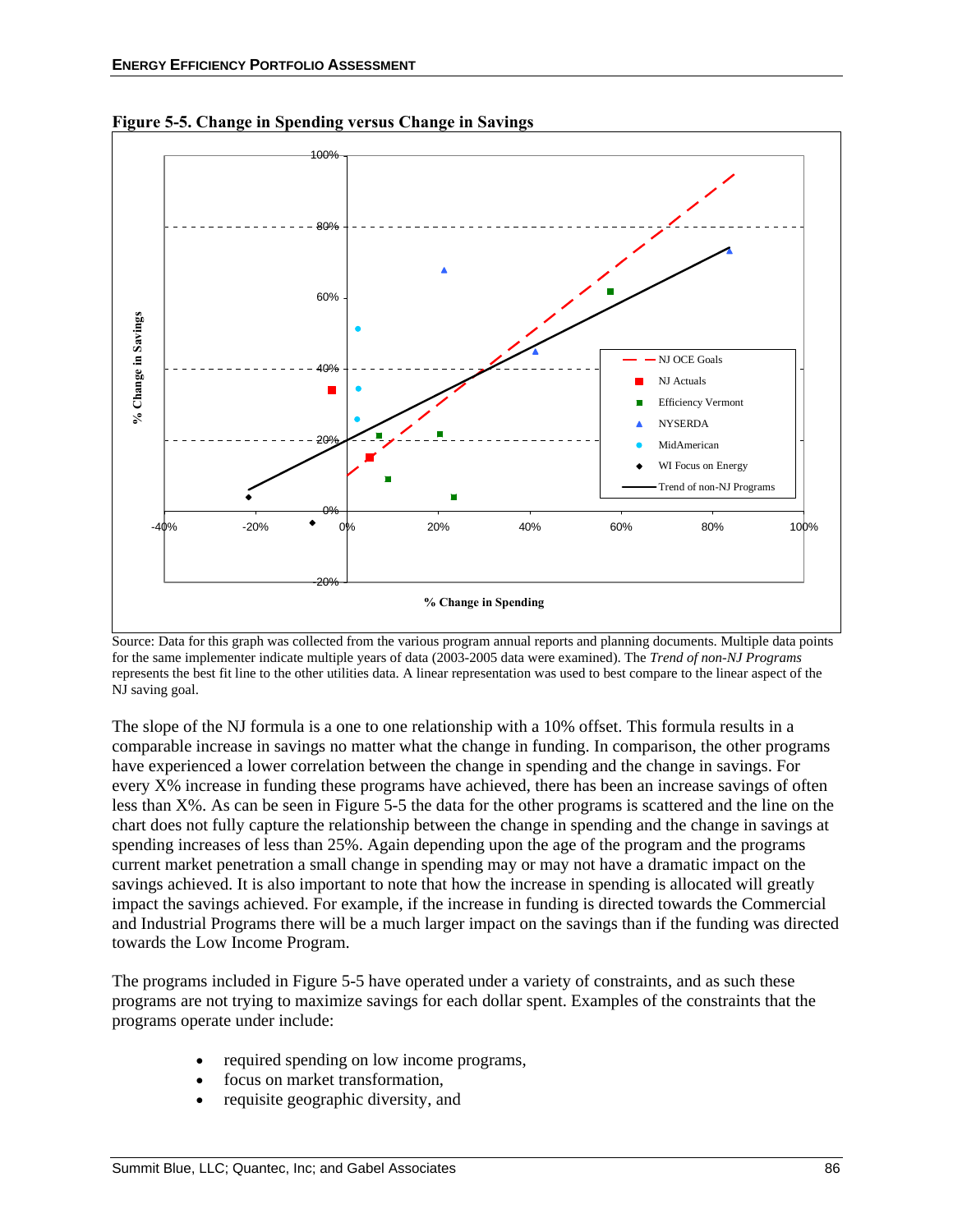• focus on new construction market

Finally, in researching this issue interviews were conducted with the managers of similar portfolios of energy efficiency programs throughout the country.<sup>41</sup> These program managers were asked, based on their experience, if they thought the current NJ formula for calculating savings goals was viable. All of the interviewed managers felt that the goal was too aggressive. Some cited that the goal may be achievable, but that other program goals (low income spending, market transformation), may be ignored in order to achieve the savings goal. The following quotes are from the interviewed portfolio managers when asked about the current NJ savings goal formula.

*"On a larger scale, as the market penetration for certain measure classes or programs increase, it also tends to become more expensive and more difficult to attain additional penetration. In short, the suggested method can not be used unless fixed costs can be maintained fairly constant, and the market demand can absorb the additional funding."* 

 *"This goal will run up against the theory of diminishing returns. As markets are transformed the last amounts of savings will cost the most to achieve."* 

Given that NJ Clean Energy Programs are operating under similar constraints, the relationship between the changes in budget and changes in energy savings is expected to be more in the line with what the other programs have been experiencing. Although the goal is achievable it may mean moving funds from programs where savings are more expensive (e.g., programs promoting measures with already high market penetration, market transformation programs with front-loaded costs, or low income programs), to programs where the savings are less expensive (e.g., large C&I projects). However, moving funds to programs with less expensive savings potential may mean ignoring other portfolio priorities.

In summary, the evaluation team concludes that the portfolio goal that program impacts increase by the amount of any spending increases + 10% would places undue emphasis on cost of conserved energy as the measure of portfolio effectiveness and would compromise the ability to address other, broader measures of portfolio effectiveness. For example, it may shift money away from a more equitable distribution that benefits all sectors, segments, and regions. In addition, it will create incentives to move away from market transformation programs that require significant investment up-front, but yield longer term savings. While the current goal may be achievable in the short-term, this approach may hamper the long-term success of the programs.

The following section discusses the trade-offs that will have to be made to achieve the current portfolio savings goal.

# **5.2 Portfolio Trade-off Analysis**

There are many measures available to assess the effectiveness of an efficiency program portfolio. While the primary objective of a portfolio of energy efficiency programs is to achieve cost-effective energy and demand savings (often measured in terms of cost of conserved energy), they often seek to achieve other objectives, such as comprehensiveness and equitability. These goals, while not necessarily mutually exclusive, must be balanced in order to achieve an optimal program portfolio.

<sup>&</sup>lt;sup>41</sup> Interviews were conducted with eight program administrators in New York, Massachusetts, Vermont, Texas, the Midwest (Wisconsin and Iowa) and the Pacific Northwest.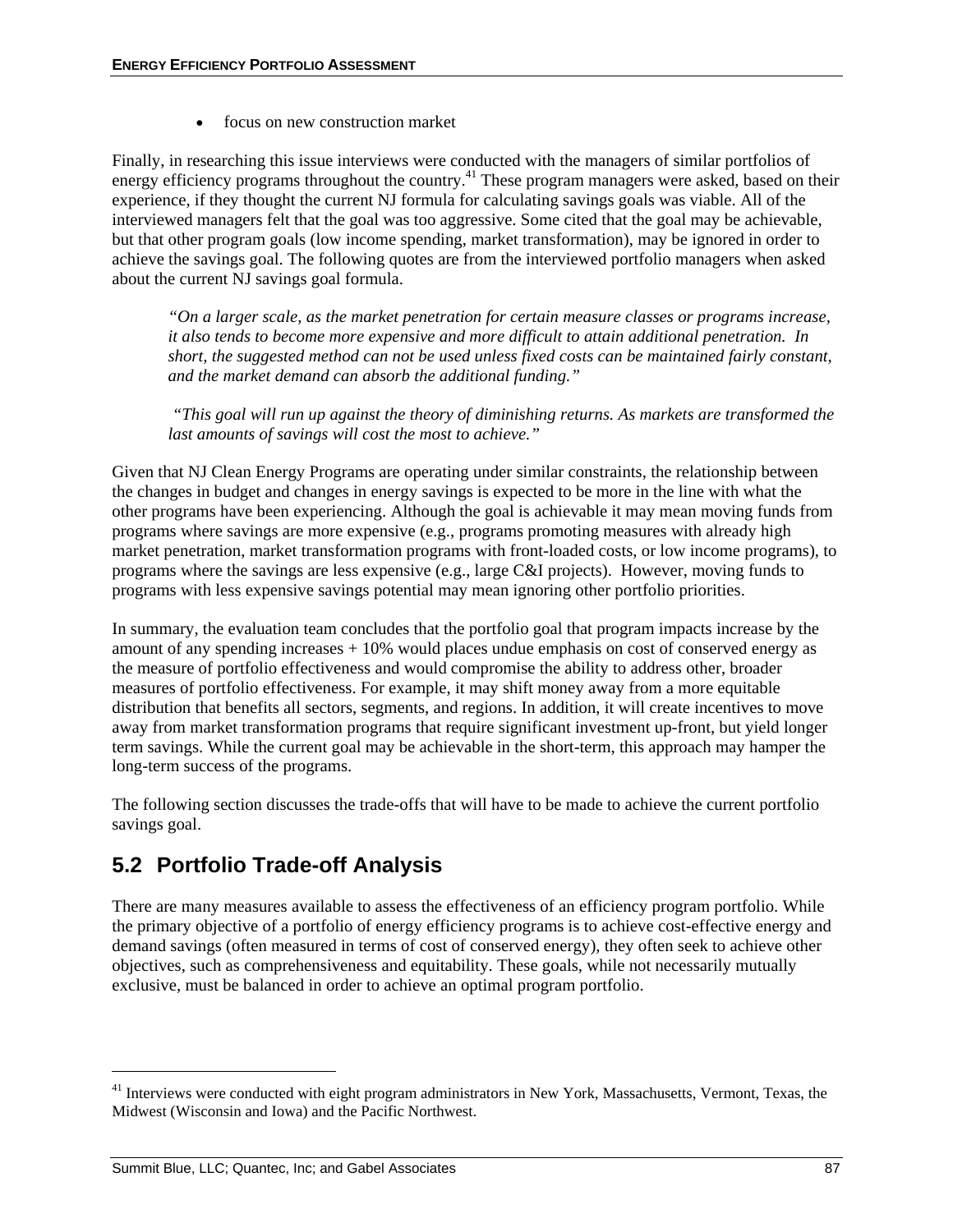The simplest measure of portfolio effectiveness is the cost of conserved energy, which can be assessed either at the portfolio or program level. Figure 5-6 shows the cost of conserved energy (CCE) of the program portfolio from 2003 to 2005, whereas Figure 5-7 shows the CCE across key sectors – residential, commercial and industrial and low-income customers.



**Figure 5-6. Cost of Conserved Energy – Total NJ Clean Energy Program Portfolio** 

Source: New Jersey Clean Energy Program 2003, 2004 and 2005 Annual Reports, annual expenditures divided by lifetime energy saved (converting DTh to kWh).



**Figure 5-7. Cost of Conserved Energy – By Sector/Segment** 

Source: New Jersey Clean Energy Program 2003, 2004 and 2005 Annual Reports, annual expenditures divided by lifetime energy saved (converting DTh to kWh).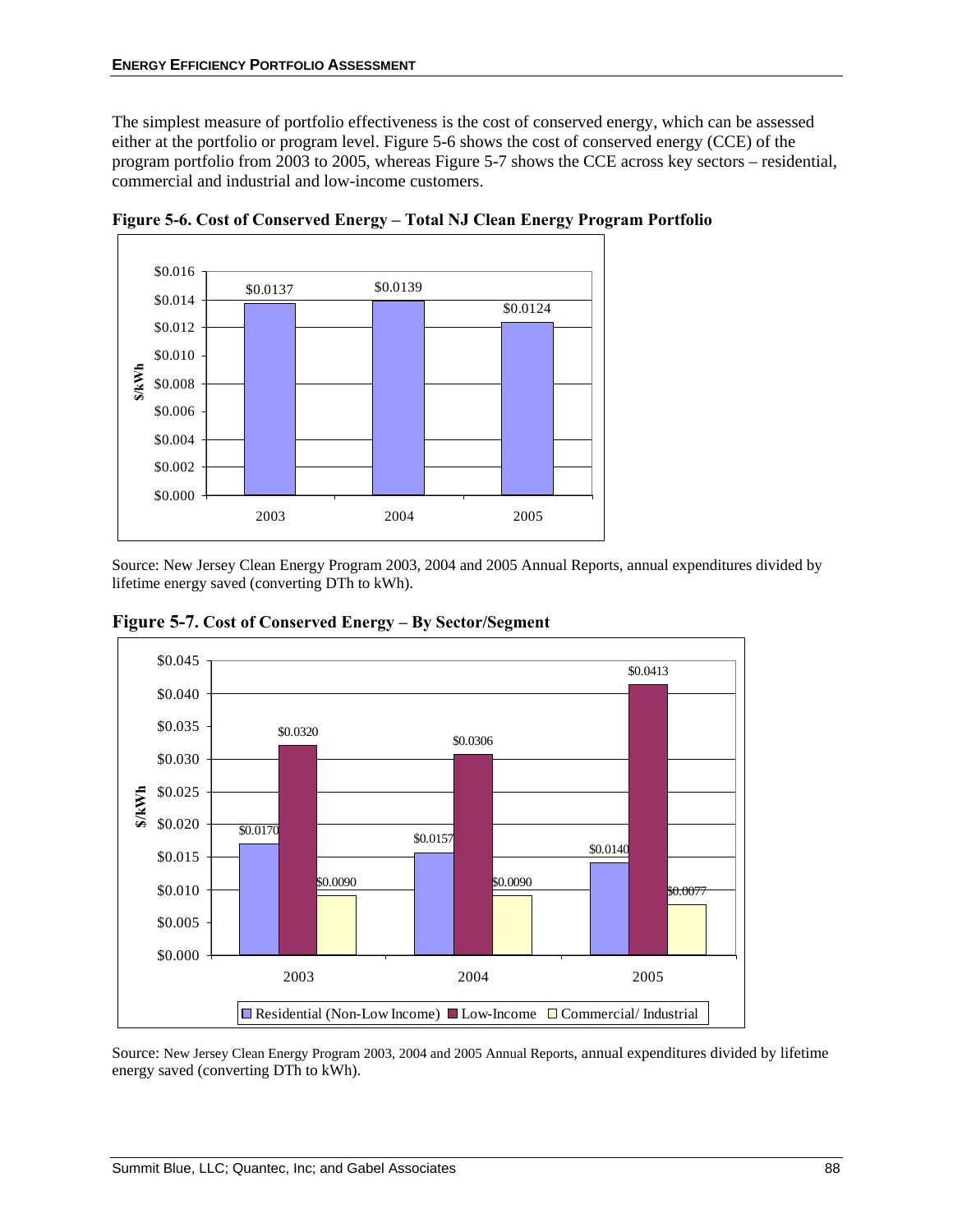Whereas the CCE is higher for residential programs and even more so for the low-income programs, these programs are critical components of the overall portfolio, as they provide an opportunity for all customers of New Jersey's utilities to participate in program initiatives. Costs for low-income programs are particularly high because of the need for the program to cover most, if not all, of the incremental measure costs to allow for participation.

Comprehensiveness can include an effort to provide broad coverage of customer segments, buyer types, end-uses and technologies. New Jersey's program best demonstrates the comprehensiveness and diversity of their program portfolio with its spending across sectors. Figure 5-9 shows the breakdown of electricity sales and revenue in New Jersey over  $2003$  and  $2004<sup>42</sup>$ 



**Figure 5-8. Electricity Sales and Revenue by Sector** 

Source: http://www.eia.doe.gov/cneaf/electricity/epa/revenue\_state.xls; http://www.eia.doe.gov/cneaf/electricity/epa/sales\_state.xls

Figure 5-9 shows the spending across the key sectors – residential, commercial and industrial and lowincome customers. Since 2003, New Jersey has allocated between 32% and 37% of program budget to commercial and industrial initiatives, between 15% and 19% to programs to serve low-income consumers, and the balance to residential customers.43 New Jersey's commitment to low-income programs is especially notable when viewed this way.

Because of the difference in CCE for the different sectors, however, the distribution of impacts differs slightly from the distribution of expenses. For example, the significantly lower CCE of the commercial and industrial programs, those programs yield greater impacts (72% of the total impact in 2005) with the

 $\overline{a}$ 

 $42$  2004 was the latest data available. Review of historical data (prior to 2003) indicated that the relationship of sales and revenue across sectors was static.

 $^{43}$  This is one of the more aggressive commitments to funding of programs targeted to low-income energy consumers. California allocates approximately 9% of its overall efficiency budget to low-income programs (http://www.calseia.org/CECPGC3web.html), Vermont has a mandate that 15% go to low-income programs, and New York (NYSERDA) spends approximately 15% of program area budgets for low-income programs.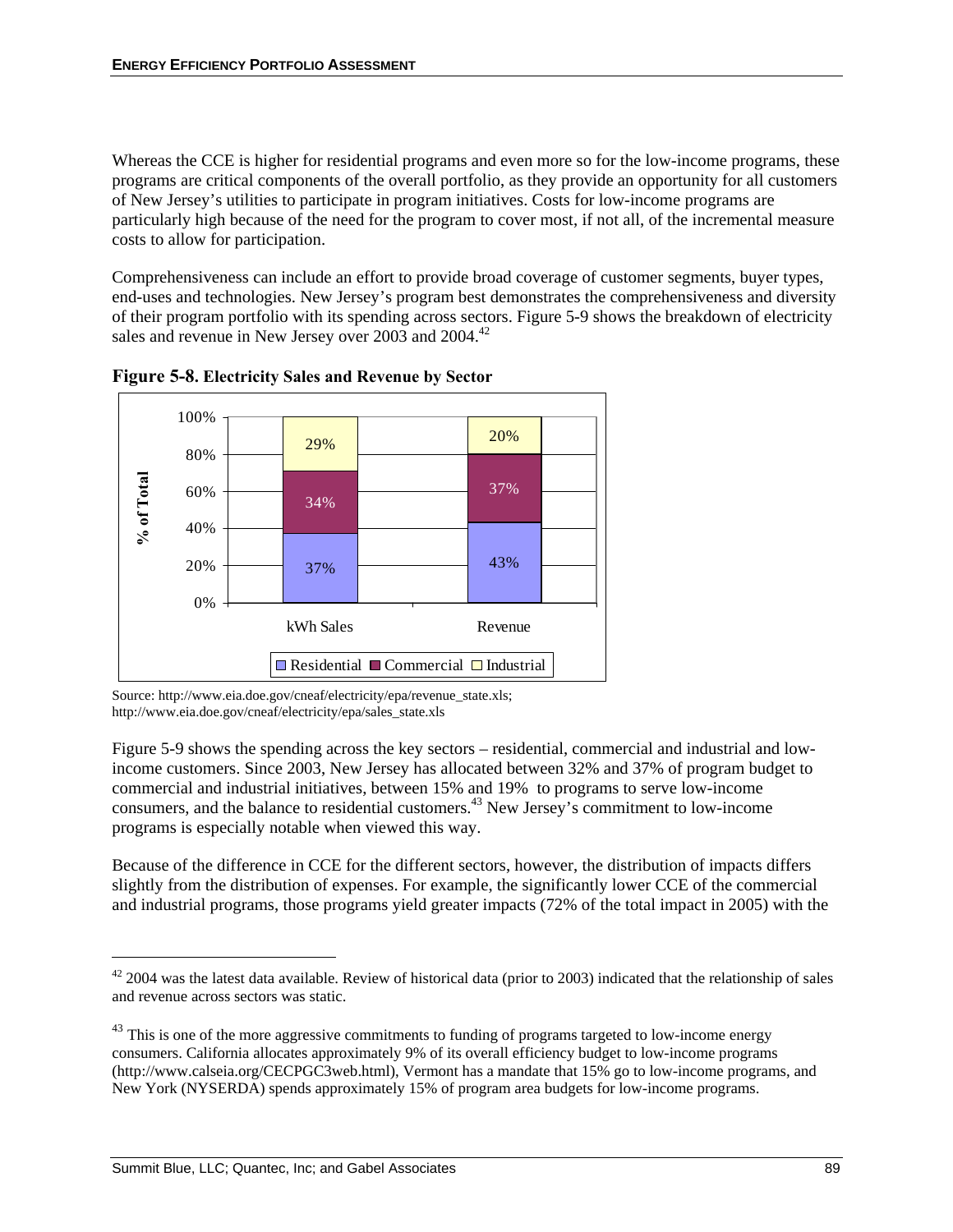slightly lower investment (32% of budget in 2005) (Figure 5-9 and Figure 5-10). Low income programs, on the other hand, accounted for 18% of expenditures in 2005 yet only 3% of savings. Similarly, residential programs accounted for 50% of expenditures in 2005 yet only accounted for 25% of savings.



**Figure 5-9. Program Expenditures – By Sector/Segment** 



Source: New Jersey Clean Energy Program 2003, 2004 and 2005 Annual Reports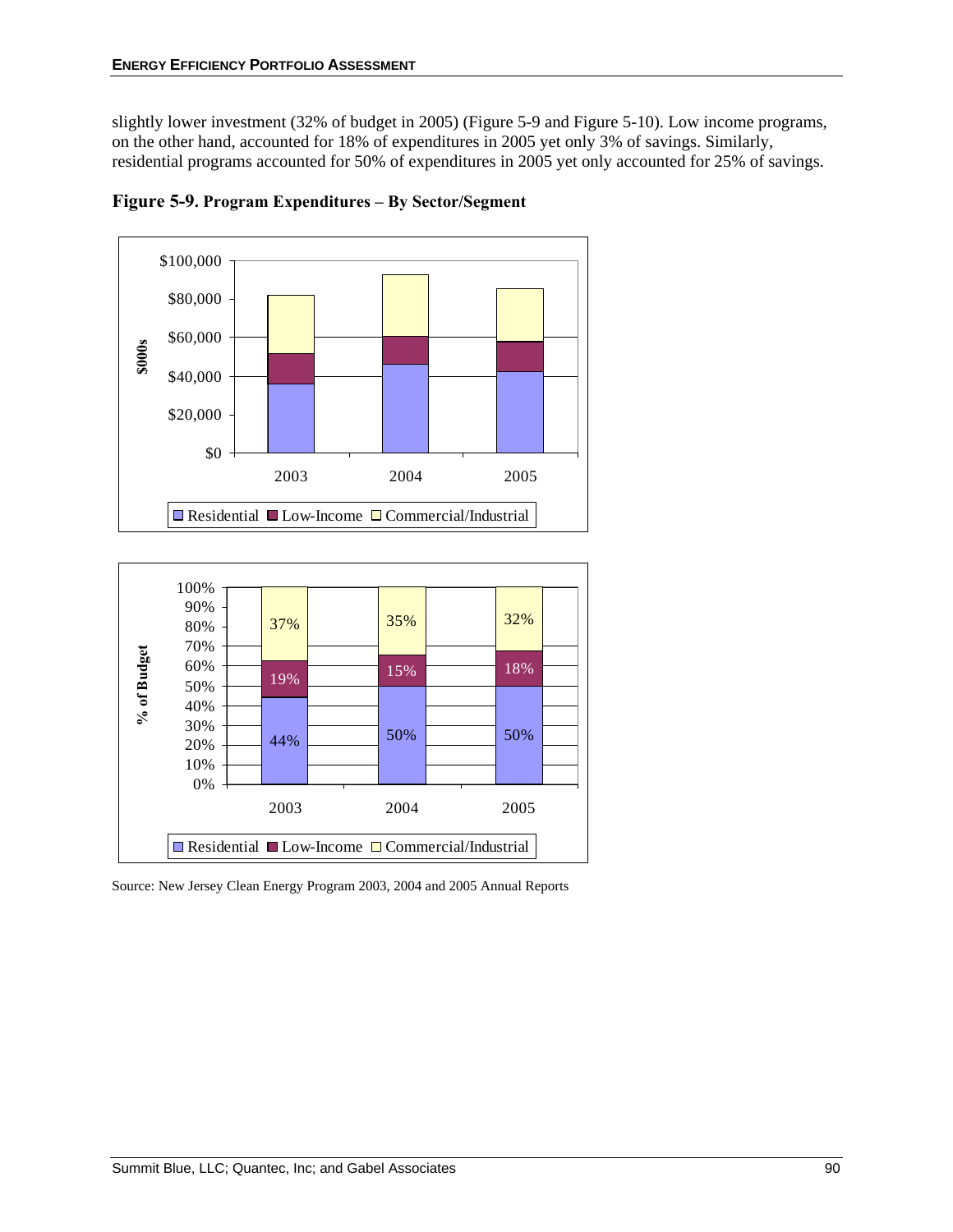

**Figure 5-10. Program Savings – By Sector/Segment**

Source: New Jersey Clean Energy Program 2003, 2004 and 2005 Annual Reports (total energy savings determined by converting DTh to kWh).

Based on the relationship of cost of conserved energy between the residential and commercial/industrial programs, relatively more investment is required compared to the percent of sales or revenue that each sector represents for the residential sector than for the commercial sector. While the CCE is as much as 80% higher for residential programs, it still represents a very cost-effective investment in energy efficiency. While residential customers (which would include low-income customers) represent about 43% of the revenue in the state, they have accounted for about 50% of the NJCEP spending.

Based on this review of the New Jersey Clean Energy Program and other program portfolios, the historical and current allocation of funding across sectors and segments accounts for all sectors and segments. The precise allocation, however, should be reviewed each year in the planning cycle and revised as necessary to meet other portfolio and stakeholder objectives.

Other measures or considerations in assessing the overall program portfolio effectiveness include: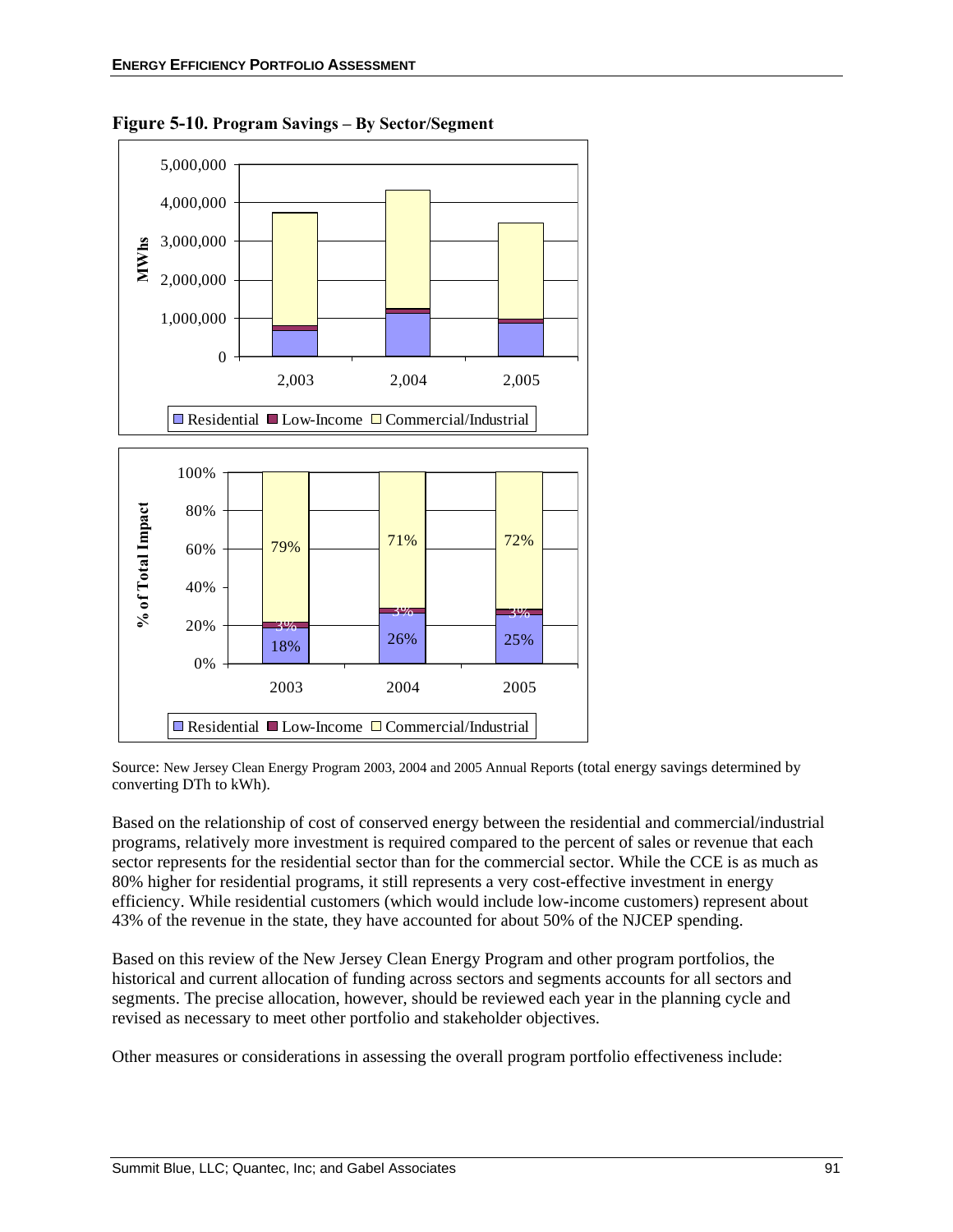- Clarity of goals and objectives that is, how well the objectives of each program, and the portfolio as a whole, are articulated
- Risk mitigation are efforts made to manage risk though a broad range of programs and approaches and address various uncertainties in the planning process through careful implementation and evaluation
- Leveraging are there opportunities to coordinate with other regional or national efforts to support success of the local programs
- Innovation is there effort to employ new programmatic strategies or to promote emerging technologies
- Coordination is there a plan or mechanism to help implementers of each program work together to ensure success of individual programs and the portfolio as a whole – including mechanisms to make adaptive management decisions and shift resources as needed
- Alignment with identified efficiency potential do the programs attempt to capture the costeffective energy efficiency potential

While many of these objectives have not been explicitly identified, the New Jersey Clean Energy Programs do serve to fulfill them. In particular, for the CEP energy efficiency programs:

- The Office of Clean Energy, in coordination with the utilities and the Clean Energy Council, issues an annual program plan that details program budgets, implementation strategies, and where they exist, program goals.
- The energy efficiency programs cover a broad range of customers and technologies and utilize conservative assumptions for assessing program impacts both at the technology level and the credit taken for market impacts (e.g., influencing market share of ENERGY STAR appliances such as refrigerators and clothes washers).<sup>44</sup>
- The programs are highly leveraged, and take advantage of national and regional ENERGY STAR efforts. The New Jersey program utilize program standards and requirements consistent with ENERGY STAR program qualifications (e.g. New Homes), coordinate with regional and national campaigns (e.g. Change-A-Light), and include participation of retailers and manufacturers participating at both the state and national levels.
- Coordination between the utilities, the BPU Office of Clean Energy, and the Clean Energy Council seems to effectively drive program implementation. Coordination amongst program implementers allows for mid-year shifting of resources as required.

Another consideration in determining the reasonableness and achievability of this portfolio savings goal is the program life cycle, particularly the life-cycle of market transformation initiatives. All programs have a natural life-cycle as shown in Figure 5-11.45

<sup>44</sup> Currently, no credit is taken for such program impacts.

<sup>&</sup>lt;sup>45</sup> Bowling, Chester. Using Program Life Cycle Can Increase Your Return on Time Invested. Journal of Extension, June 2001 Volume 39 Number 3.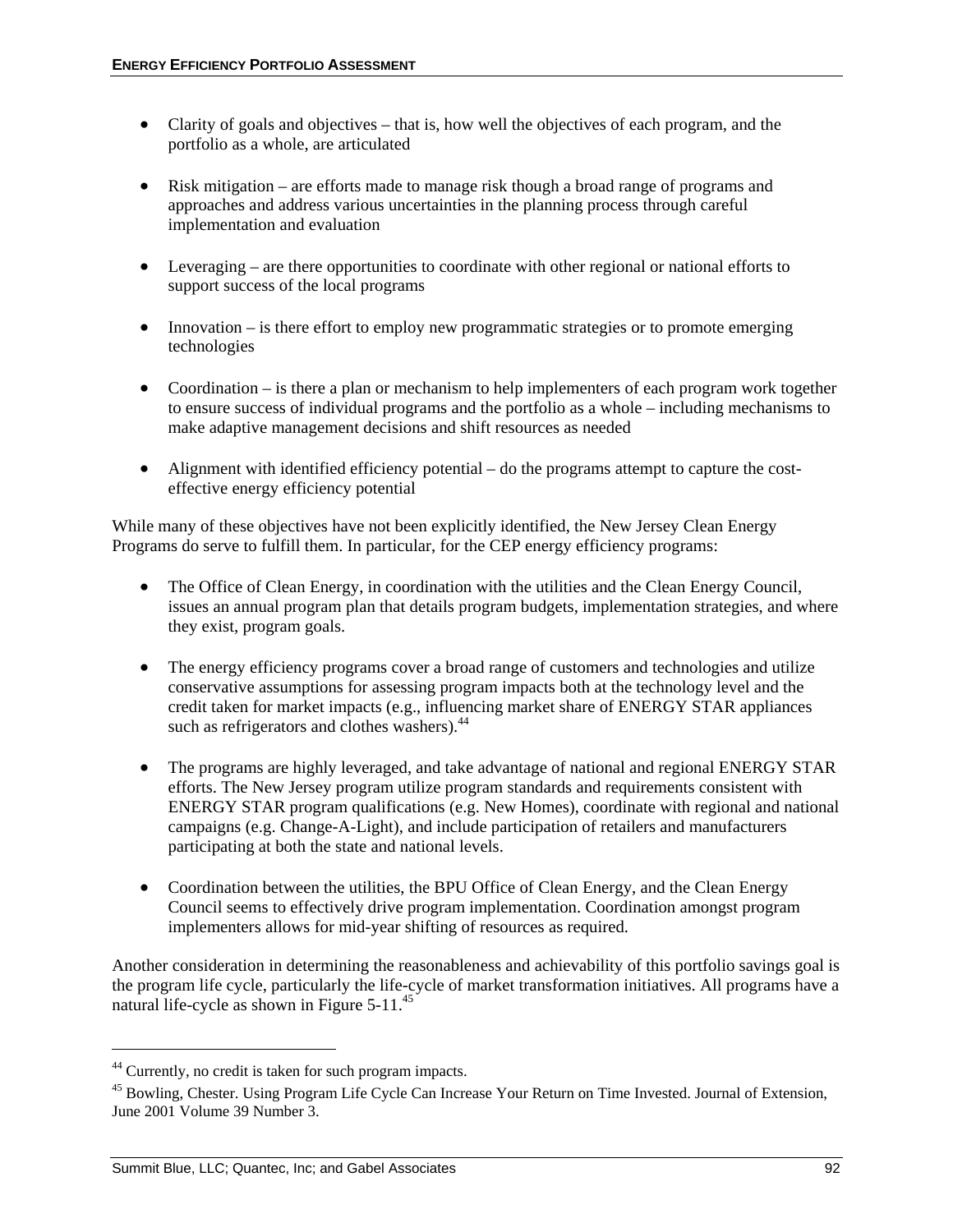#### **Figure 5-11. Program Life Cycle**



As a program moves from development to maturity, there may be opportunities to get significantly greater increases in impacts than the increases made to spending.

In the conceptualization and development stages, significant effort may be required to "get the programs going." This effort may seem to yield little benefit (in this case, savings impacts). This development stage is especially critical for market transformation programs where a strong market-based infrastructure is required for long term program success. Resource acquisition programs that focus on short-term increases in measure installations (usually via rebates or incentives rather than market structure changes) may not have such steep start-up costs.

As programs move into and through the maturity stage, they are typically operating at peak efficiently. While some of the suggested recommendations of the program evaluations are likely to yield greater savings return on investment, these improvements are incremental and not exponential. Programs pass maturity and enter into decline when market penetration for targeted measures reaches a high enough point that the incremental cost for savings increases greatly (i.e., the market has already been transformed).

The proposed savings goal must consider where each program is in its lifecycle to determine the appropriateness and achievability of the proposed goal adjustment, and particularly the capacity of the infrastructure to absorb additional activity. As one of the program administrators indicated:

*"This would imply that more savings on the margin are cheaper when that is often not the case. The easy stuff is always cheap, but the theory in the EE business is as funding increases, and the subsequent kWh goals increase, it can become more and more expensive as the kWh are harder to obtain, or the market sectors are harder to reach. In other words, if a given program can absorb more volume without having to invest in more capacity, kWh's should become cheaper, but if programs are running at capacity and require additional capacity building, the kWh will not necessarily come cheaper.* 

While individual programs are introduced each year that are in the development stage, the programs that account for most of the savings impacts are in a state of maturity. This is best evidenced by the leveling off of impacts per dollar spent. Figure 5-13 shows the lifetime MWh\_e, the lifetime energy savings including the natural gas savings converted to MWh equivalent, from each thousand dollar program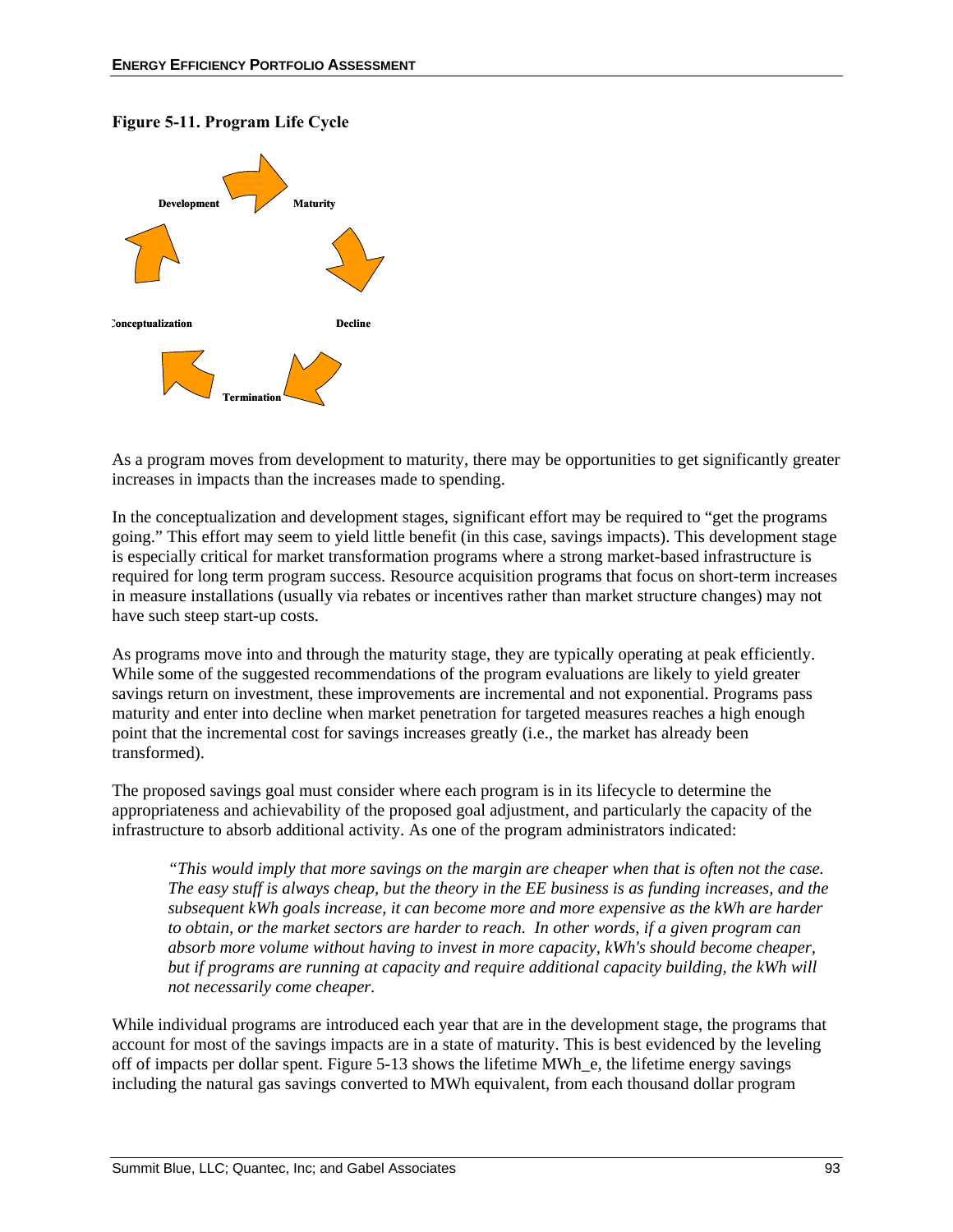investment from 2001 through 2005. While program impacts dollar invested grew significantly from 2001 to 2002 and 2002 to 2003, growth has leveled off.



**Figure 5-12. Program Impacts per \$1,000 Spent**

As New Jersey continues to offer these programs, they will need to periodically assess program performance and market needs, and where appropriate, reengineer programs to maintain relevance and effectiveness, to meet increasing savings goals and to prevent program decline (Figure 5-13).





### **5.2.1 Modern Portfolio Theory**

So far the Evaluation team has considered the standard industry approaches for assessing how well NJ has constructed the portfolio of programs. In this next section the evaluation team presents an unique approach and attempts to apply the Modern Portfolio Theory used to create efficient stock portfolios to the programs in the NJCEP. The goal of this discussion is to provide another point of reference for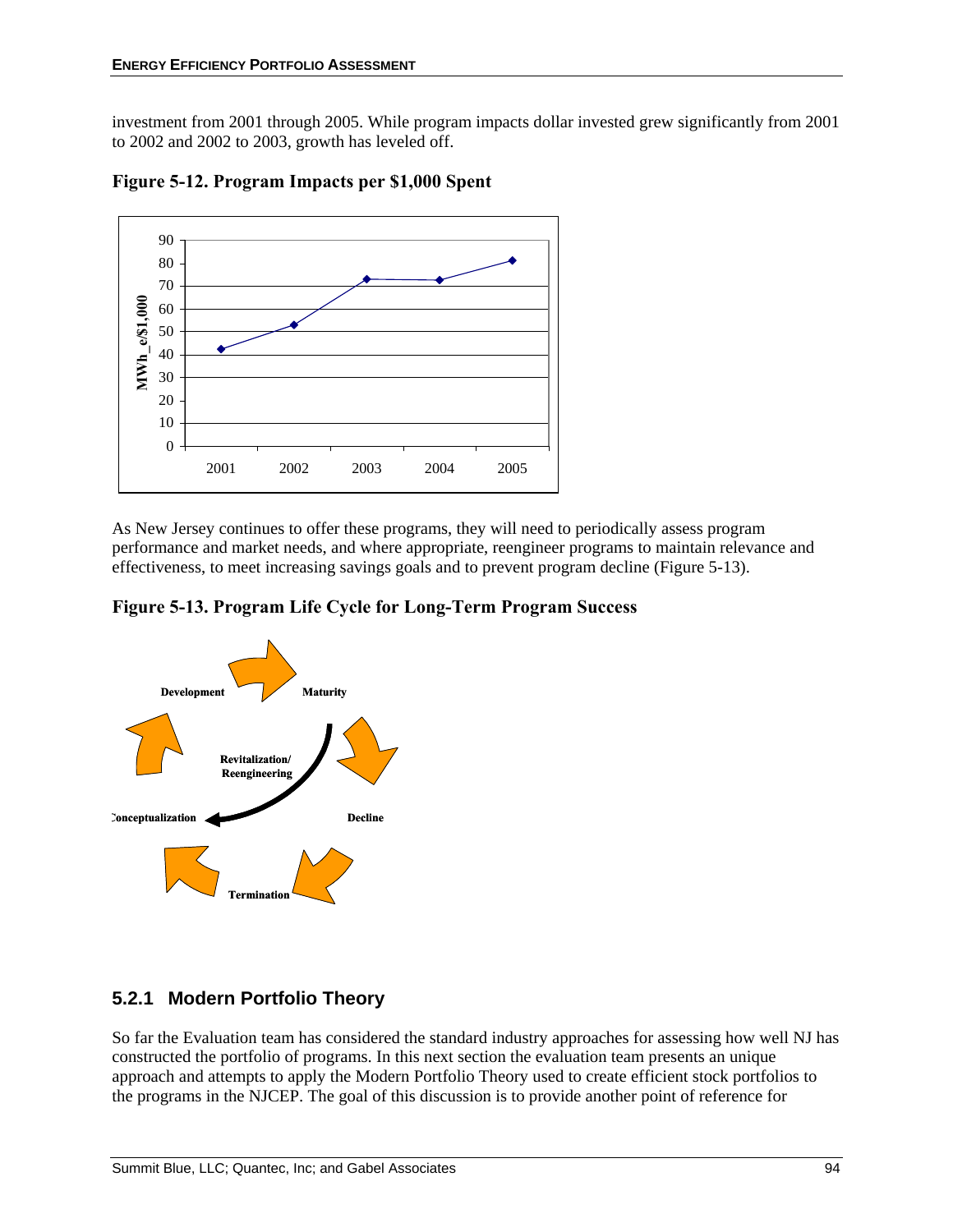determining if the current mix of NJCEP programs is optimal. The analysis is a first order approximation at determining the most efficient mix of programs for NJ. Further research and more detailed savings estimates may provide a different allocation of spending than the one presented here.

Modern Portfolio Theory, unlike traditional asset management, which focuses on predicting individual stock price movements using fundamental or technical analysis, looks at the performance of a portfolio of assets based on the combination of its components' risk and return.<sup>46</sup>

As discussed previously, one of the fundamentals of a successful portfolio, be it stocks or energy efficiency programs, is diversification. Diversification helps spread risk between countries, currencies and markets. It provides investors with a means of hedging investments against geo-political events (such as war or oil shortages) and unexpected market events (stock market crashes or natural disasters). Diversification reduces risk. Modern portfolio analysis has shown that even a random mix of investments is less risky than putting all your money in a single stock. In other words for the same amount of risk, diversification can increase returns.

The financial economics and probability and statistical theory that support the modern portfolio theory are complex and beyond the scope of this discussion. To understand how diversification reduces the risk of a portfolio, consider a portfolio that contains two risky energy efficiency programs: one that saves energy during a cold winter and another that saves energy if the winter is particularly mild. Adding one risky program to another can reduce the overall risk of the portfolio. The crucial insight of modern portfolio theory is that the risk of an individual asset is of little importance to the investor; what matters is its contribution to the portfolio's risk as a whole.

Like stock portfolios, energy efficiency program portfolios are trying to provide as much return for the investment with as little risk as possible. For energy efficiency programs the return they are providing is actual energy savings and the risk is the uncertainty that these savings will be achieved.

Using the modern portfolio theory investors are able to create an "efficient portfolio". An efficient portfolio is one which has the smallest attainable portfolio risk for a given level of expected return (or the largest expected return for a given level of risk). The curve in Figure 5-14 shows the relationship between risk and return for an optimized portfolio. If the portfolio lies below the curve then they are not efficient; the same return could be achieved with lower risk. The goal is to design a stock portfolio or a energy efficiency program portfolio that optimizes the return (or overall savings) and minimizes the risk (uncertainty that the savings will be achieved).

To add to the complexity of the portfolio, most stocks, and arguably energy efficiency programs, are correlated to some extent. The correlation between two stocks indicates how closely they move together. A positive correlation means that the stock values move in the same direction. A negative correlation means that the stock values move in the opposite direction. As with stocks, two energy efficiency programs can be correlated. For example you would expect a strong correlation between energy efficiency programs in the same sector.

<sup>&</sup>lt;sup>46</sup> Modern portfolio theory was developed by Harry Markowitz in 1952.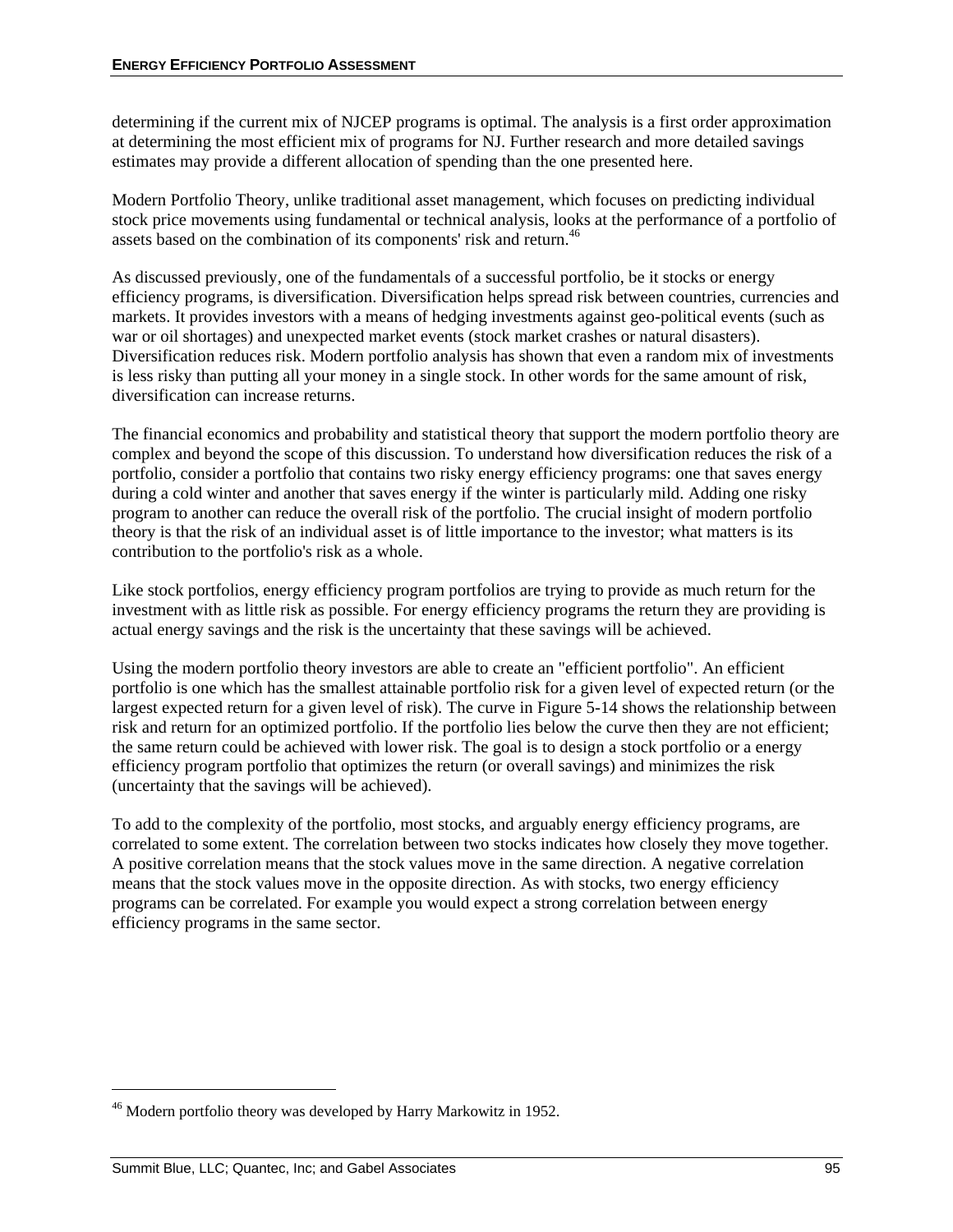#### **Figure 5-14. Optimal Portfolios**



### **5.2.2 Calculation of Efficient NJCEP Portfolio**

The modern portfolio theory was applied to the NJCEP Portfolio to determine if the current portfolio is efficient, in terms of maximizing the return (Savings/Spending) while minimizing the risk (uncertainty). First, the annual return for each program was calculated for 2001- 2005. The annual return was defined as the lifetime savings achieved per actual spending during that program year. The lifetime energy savings included the natural gas savings converted to MWh equivalent (MWh\_e).

|                                                | <b>Lifetime Savings per Expenditures</b><br>(Lifetime MWh e/\$000s) |       |        |        |        |
|------------------------------------------------|---------------------------------------------------------------------|-------|--------|--------|--------|
| Program                                        | 2001                                                                | 2002  | 2003   | 2004   | 2005   |
| Commercial/Industrial Construction             | 52.22                                                               | 60.41 | 110.86 | 111.33 | 132.21 |
| <b>ENERGY STAR Products</b>                    | 86.60                                                               |       | 59.21  | 95.15  | 90.07  |
| NJ ENERGY STAR Homes                           | 0.28                                                                | 50.75 | 58.44  | 53.73  | 65.64  |
| Residential HVAC                               | 55.01                                                               | 58.50 | 59.27  | 60.72  | 72.87  |
| Residential Low Income                         | 66.22                                                               | 38.75 | 31.30  | 32.69  | 24.19  |
| <b>Total Lifetime Savings per Expenditures</b> | 42.53                                                               | 52.92 | 72.79  | 72.48  | 80.92  |

**Table 5-3. Lifetime Savings per Actual Annual Program Expenditures** 

By examining the savings performance for each of the programs over this five year period, the average performance and variance in the performance of each of the programs was calculated. The programs have been evolving over the past five years and the current programs are much different than the programs were in 2001. To account for this change in the programs, weightings or probabilities were assigned to each year to indicate the likeliness that that year's performance would be representative of the program's performance in 2006. Table 5-4 shows the assigned probabilities for each program and each year. This table also shows the expected return (or weighted average of the performance) and the uncertainty (standard deviation) for each of the programs.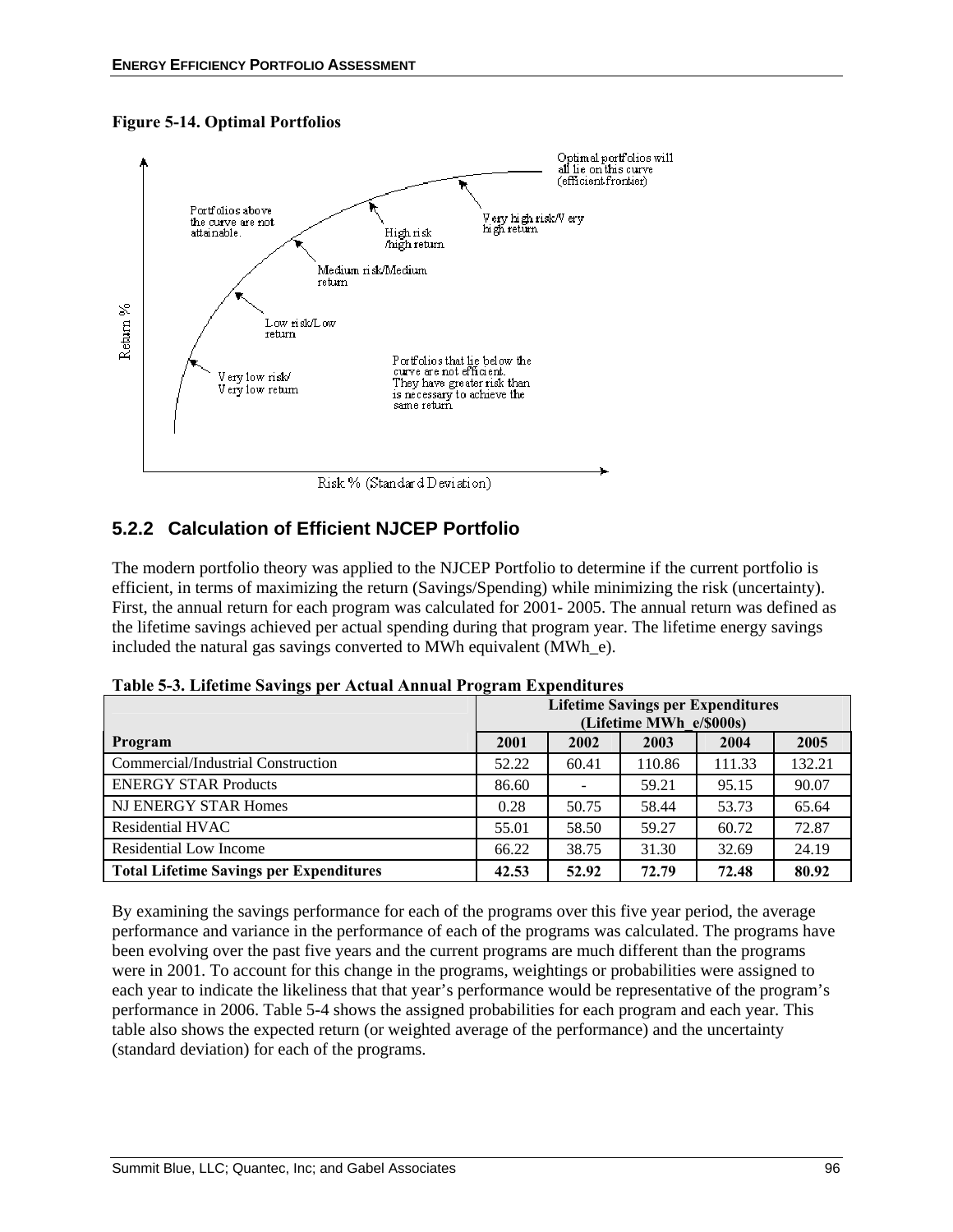In addition the data in Table 5-4 was used to calculate the correlation and the co-variance between the programs in this portfolio. The relationship of the performance of the programs relative to each other is an important aspect in developing an efficient portfolio.

| Table 5-4. Lifetimes Savings per Expenditures – Expected Values and Uncertainty (Lifetime |  |  |  |  |  |  |
|-------------------------------------------------------------------------------------------|--|--|--|--|--|--|
| $MWh$ e/\$000s)                                                                           |  |  |  |  |  |  |
|                                                                                           |  |  |  |  |  |  |

| Year | <b>Probability of</b><br><b>Predicting</b><br>2006<br>Performance <sup>47</sup> | C&I    | <b>ES Products</b> | <b>NJESH</b> | <b>Res. HVAC</b> | <b>Res. LI</b> |
|------|---------------------------------------------------------------------------------|--------|--------------------|--------------|------------------|----------------|
| 2001 | 5%                                                                              | 52.22  | 86.60              | 0.28         | 55.01            | 66.22          |
| 2002 | 5%                                                                              | 60.41  |                    | 50.75        | 58.50            | 38.75          |
| 2003 | 20%                                                                             | 110.86 | 59.21              | 58.44        | 59.27            | 31.30          |
| 2004 | 25%                                                                             | 111.33 | 95.15              | 53.73        | 60.72            | 32.69          |
| 2005 | 45%                                                                             | 132.21 | 90.07              | 65.64        | 72.87            | 24.19          |
|      | <b>Expected Return</b>                                                          | 115.13 | 80.49              | 57.21        | 65.50            | 30.57          |
|      | <b>Uncertainty (Std Dev)</b>                                                    | 35.06  | 39.54              | 26.04        | 6.82             | 16.27          |

Table 5-5 presents the annual program spending from 2001 through 2005. The 2005 percent spending by program was used as to calculate the expected return and the risk associated with the current portfolio.

|                                    |          |          |          |          |          | 2005         |
|------------------------------------|----------|----------|----------|----------|----------|--------------|
| Program                            | 2001     | 2002     | 2003     | 2004     | 2005     | Distribution |
| C&I Other                          | \$155    | \$569    | \$294    | \$2,557  | \$3,074  | n/a          |
| Commercial/Industrial Construction | \$12,346 | \$38,271 | \$30,555 | \$29,661 | \$24,437 | 30%          |
| <b>ENERGY STAR Products</b>        | \$2,493  | \$2,803  | \$6,305  | \$8,449  | \$5,973  | 7%           |
| NJ ENERGY STAR Homes               | \$15,758 | \$10,945 | \$15,365 | \$21,736 | \$23,261 | 28%          |
| Residential HVAC                   | \$15,823 | \$18,490 | \$14,444 | \$15,564 | \$13,117 | 16%          |
| Residential Low Income             | \$10,354 | \$13,268 | \$15,435 | \$14,266 | \$15,467 | 19%          |
| <b>Total Annual Expenditures</b>   | \$56,929 | \$84,346 | \$82,398 | \$92,233 | \$85,329 | 100%         |

**Table 5-5. Actual Annual Program Expenditures (\$000s)** 

Optimization algorithms were used to determine the most efficient distribution of spending among the programs at different levels of risk and return. Table 5-6 shows the comparison of the several portfolios examined. As Figure 5-15 shows, although the current mix of program spending is below the efficient frontier it is quite close to the frontier. The spending allocation of the current portfolio could be adjusted to provide the same return with less risk. By reallocating program spending to 49% C&I and 51% Residential and Low Income the risk can be reduced from 103 to 48, or 53%. Likewise, if the current risk level is acceptable the return can be increased from 72.42 to 81.81 MWh\_e/\$1,000, or 13%, by reallocating the spending 61% to C&I and 39% to Residential Low Income.

<sup>&</sup>lt;sup>47</sup> More recent years are likely to better predict the performance in the current year than earlier years would.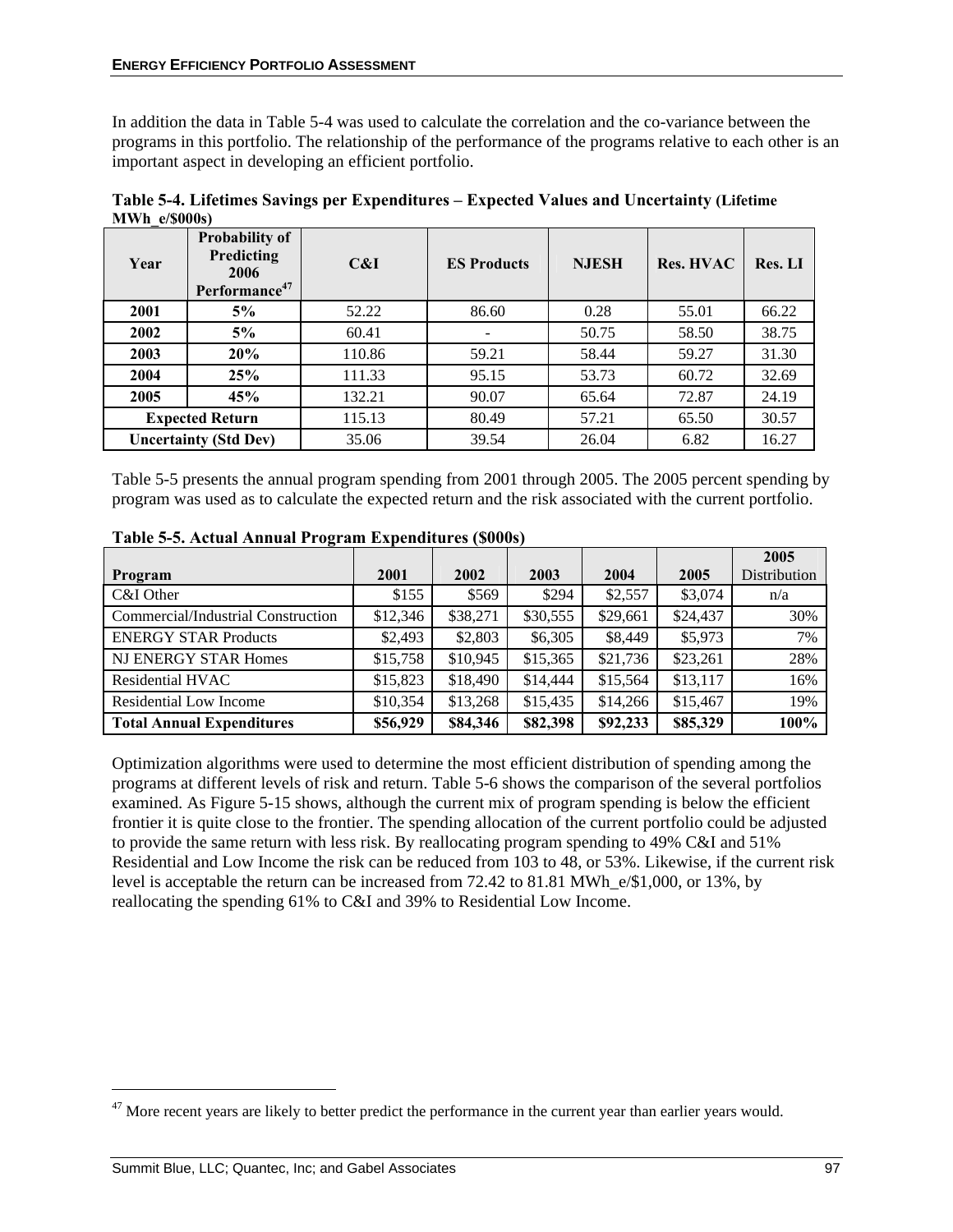|                      |               |         | % of Portfolio Spending |                 |              |             |                |
|----------------------|---------------|---------|-------------------------|-----------------|--------------|-------------|----------------|
|                      | <b>Risk</b>   |         |                         | ES              |              | Res.        |                |
| <b>Portfolio</b>     | (Uncertainty) | Return  | C&I                     | <b>Products</b> | <b>NJESH</b> | <b>HVAC</b> | <b>Res. LI</b> |
| Current              | 103.03        | 72.42   | 30%                     | 7%              | 28%          | 16%         | 19%            |
| Current - Min Risk   | 48.05         | 72.42   | 49%                     | 0%              | 0%           | $0\%$       | 51%            |
| Current - Max Return | 103.03        | 81.811  | 61%                     | 0%              | 0%           | $0\%$       | 39%            |
| Portfolio A          | 7.05          | 57.183  | 24%                     | 0%              | 4%           | 15%         | 57%            |
| Portfolio B          | 30.05         | 67.945  | 44%                     | 0%              | 0%           | 0%          | 56%            |
| Portfolio C          | 303.03        | 102.231 | 85%                     | 0%              | 0%           | $0\%$       | 15%            |

#### **Table 5-6. Comparison of Portfolios**

Figure 5-15 shows how the current portfolio relates to the efficient frontier portfolios. This figure also shows the relative risk and return of each of the six portfolios analyzed above.

**Figure 5-15 New Jersey Clean Energy Programs Efficient Portfolio** 



A similar analysis can be done for programs not currently in the portfolio if historical data is available. For example if NJ was to consider adding a new industrial program; performance data (savings per spending) of a similar program in a different state could be used to determine the risk and return of that program. This data would be added to the previous analysis and the optimal portfolio could be recalculated.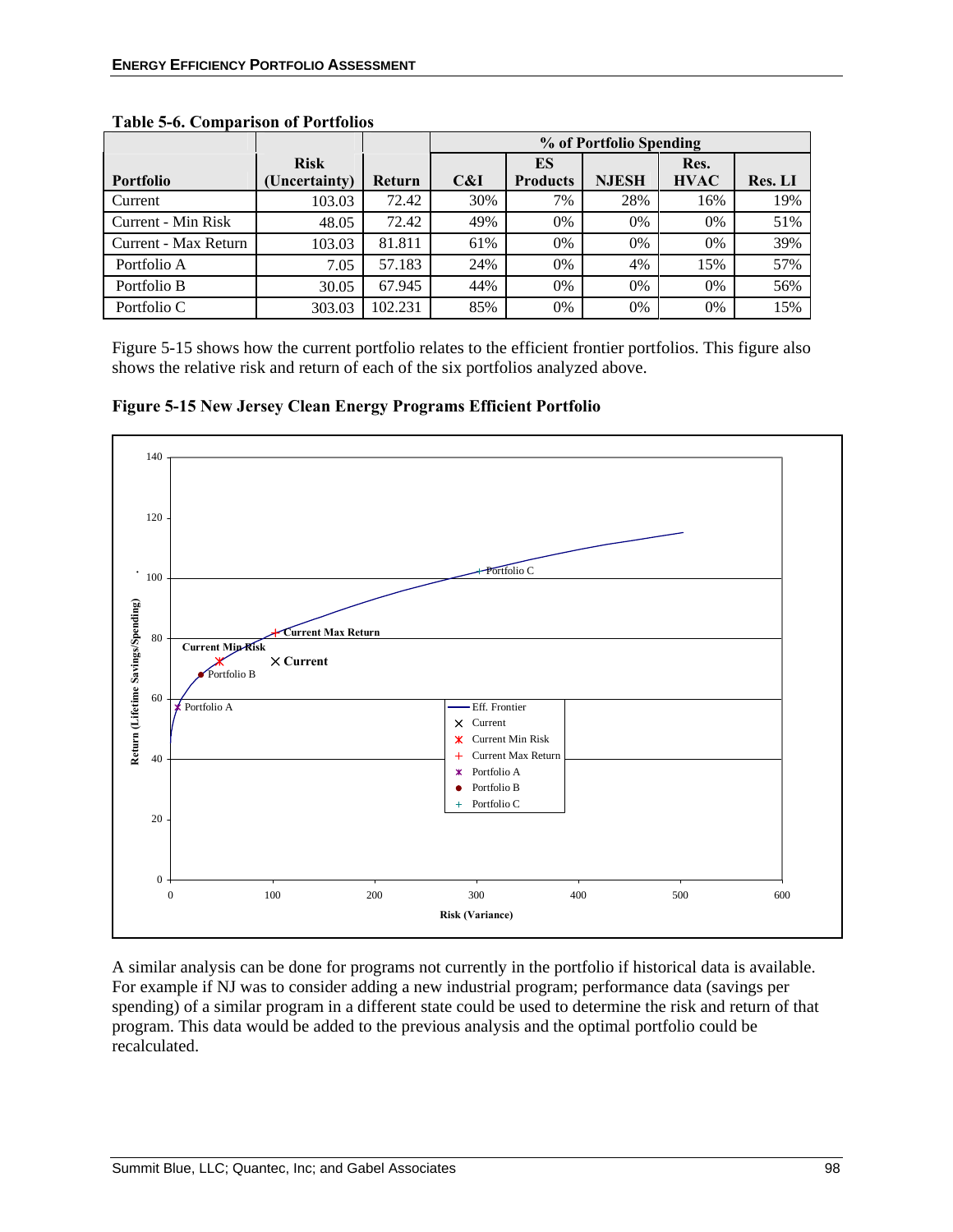Per the previous discussion, optimizing the savings per dollar spent is not the only goal of the NJCEP. This portfolio also has the goal of transforming the markets, which often has a very low savings per actual spending, because the savings often happen in the future. In order to capture these impacts a more detailed analysis would have to be performed that captures the savings from market transformation programs.

This analysis also doesn't take into account other portfolio constraints, such as minimum spending on low income programs (although this does not seem to be an issue with the efficient portfolios), minimum spending splits between residential and non-residential programs, and geographical equity.

This analysis is a first-order approximation of how to optimize the NJCEP energy efficiency portfolio. The analysis does not adequately take into account the lifetime effects of market transformation programs, many of which are residential programs. The actual lifetime savings for market transformation programs would include not only the savings achieved from the measures in the year the program funds were spent, but also the savings achieved from the measures installed in subsequent years due influence of the program. Quantifying the impact savings of these market transformation programs is outside the scope of this project. However, it is expected that if these market transformation savings were included, the return for the residential programs would increase and the optimized portfolio would have a higher share of residential program spending than was calculated here.

# **5.3 Recommended Portfolio Savings Goal**

As discussed above, the goal established for the New Jersey programs related to spending increases is extremely aggressive when modest increases in program budgets occur, and less so as budget increases grow. In addition, although the savings goal might be achievable, it may compromise other program goals such as equitable spending by sector or region. The evaluation team recommends the following alternatives approaches to establishing goals in light of spending changes.

- 1. **Have goals increase commensurate with spending increases**: This would be the simplest and most conservative approach to establishing new goals. For example, a 10% increase in actual spending should result in a minimum 10% increase in savings.
- 2. **Determine a fixed multiplier:** When increasing spending by X%, goals would be increased by X  $*(1+Y%)$  where Y is the percent increase in goals over and above the increase in spending. For example, a 10% increase in spending should result in a minimum 11% of savings (i.e., 10% \* 110%).
- 3. **Employ a ratcheted multiplier:** Similar to option two, this factor may be relatively small for moderate increases in spending, up to 50%, and then get larger as bigger spending increases allow the realization of greater economies of scale. See Table 5-7 below for an example of ratcheted multipliers.

| <b>Spending Increase</b> | Multiplier for<br>Spending<br><b>Increase Range</b> | Effective<br><b>Savings Goal</b><br>Increase |
|--------------------------|-----------------------------------------------------|----------------------------------------------|
| $1 - 19%$                |                                                     | 1.1-20.9%                                    |
| 20-49%                   | 1.2                                                 | 24-58.8%                                     |
| 50 and above             | 1.3                                                 | 65% +                                        |

#### **Table 5-7. Example of Savings Goals with Ratcheted Multipliers**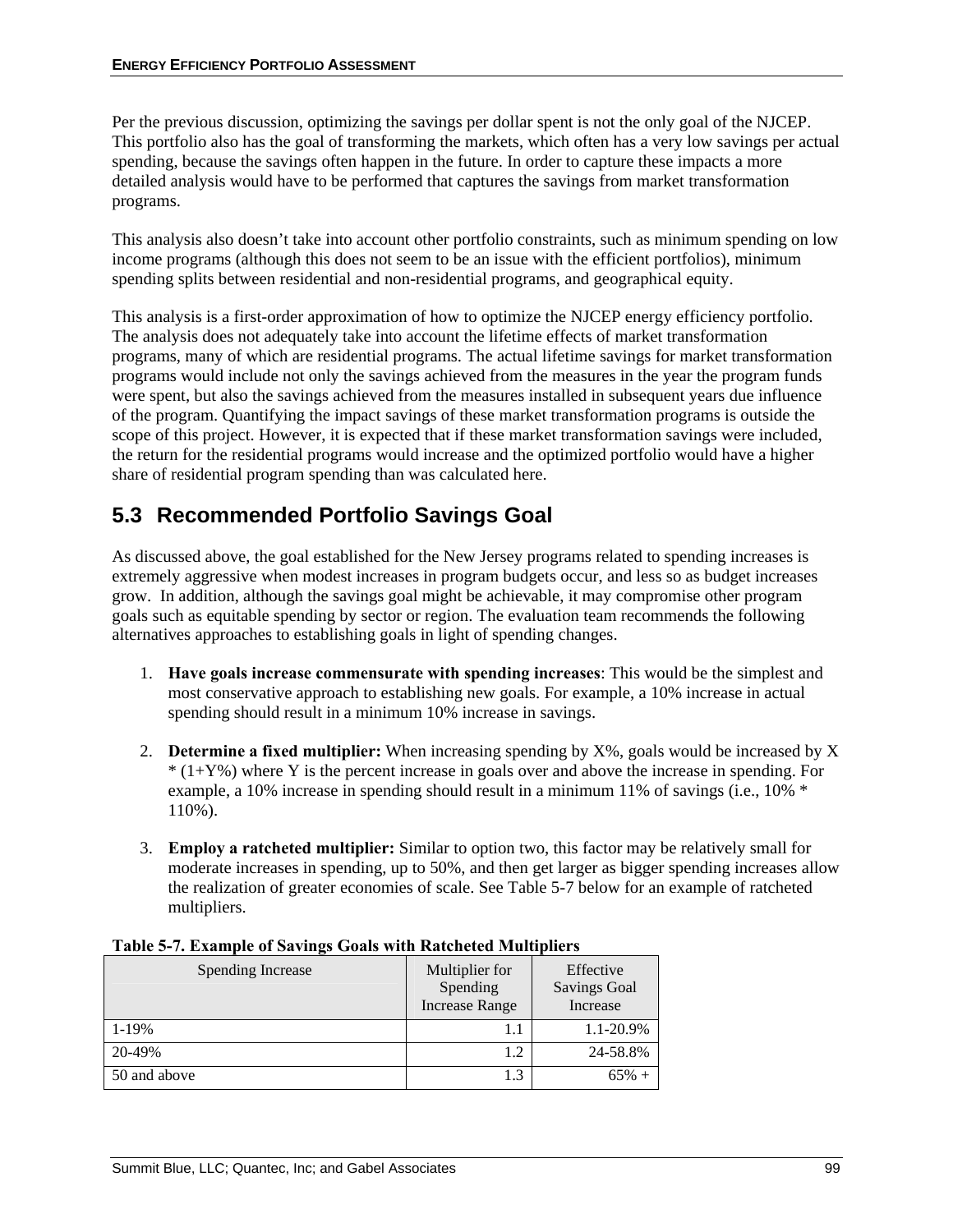Of these mechanisms, the evaluation team recommends adoption of a fixed multiplier. This would be relatively easy to administer and would challenge program administrators to continuously improve the return on program investments, but not at the expense of other program portfolio objectives. A proposed multiplier of 1.2 would provide the proper balance between an aggressive, yet not unreasonable, goal by producing higher savings goals at higher spending increases (over 50%) than the current spending increase +10% approach, but not creating unduly high savings goals for lower spending increases.

In addition to adoption of a modified savings goal, the evaluation team would recommend – to maintain an equitable distribution of program funding and ensure that the programs continue to capture savings potential across all sectors – that a minimum level of spending on residential programs, with a specific level for low-income spending, be established. Recommended minimum spending levels would be 50% <sup>48</sup> for residential programs (excluding low-income) and 15% for low-income programs.

# **5.4 Recommended Portfolio Changes**

### **5.4.1 Specific Program Changes**

Books I and II contain the market assessments for each of the five programs included in this evaluation. The finding and recommendations were summarized in the Executive Summary and the detailed findings and recommendations can be found in the program sections. Some of these recommendations will impact the overall portfolio savings. If these recommendations are implemented, then there will have to be adjustments to the overall portfolio to compensate for any decrease in program savings by shifting funds between programs or increasing savings in other programs. The following are the key recommendations that will impact the overall portfolio savings:

- Due to the increase in the minimum Federal Standard for air conditioning efficiency and the resulting change in the residential HVAC incentive structure, 13 SEER central air conditioners and heat pumps will no longer be rebated. These units made up about 25% of the cooling equipment rebates in the 2005 Residential HVAC program. The portfolio will need to find additional savings to make up for the loss of these units. Eventually the market will shift towards the higher efficiency units and the savings will return to the 2005 levels. However, that transition will take a couple of years. In addition, the shift in the baseline will reduce savings for units rated SEER 14 and higher.
- Increase spending on marketing in the Residential HVAC Program from 1.3% of 2005 expenditures in 2005 to 3% of expenditures in 2006. This will be mostly for materials to help contractors sell the program. This increase in marketing should not greatly impact the cost of conserved energy for this program.
- In the NJ ENERGY STAR Homes Program, reduce builder equipment incentive levels and shift funds to direct and cooperative marketing. We recommend reducing the core rebates by 20% for the 2007 program, and reducing a number of rebates for HVAC equipment as well. Rebates for new technologies should be retained. Shifting of the funds from incentives to marketing if done in the proposed manner will increase the program savings by attracting new builders, and could actually reduce program spending. The reduction in incentive levels will most likely not be enough to drive builders from the program.
- Develop a high profile marketing plan for the NJ ENERGY STAR Homes program directed at consumers to increase program visibility and consumer awareness. Greater consumer awareness and

<sup>&</sup>lt;sup>48</sup> Consistent with current expenditures for residential programs.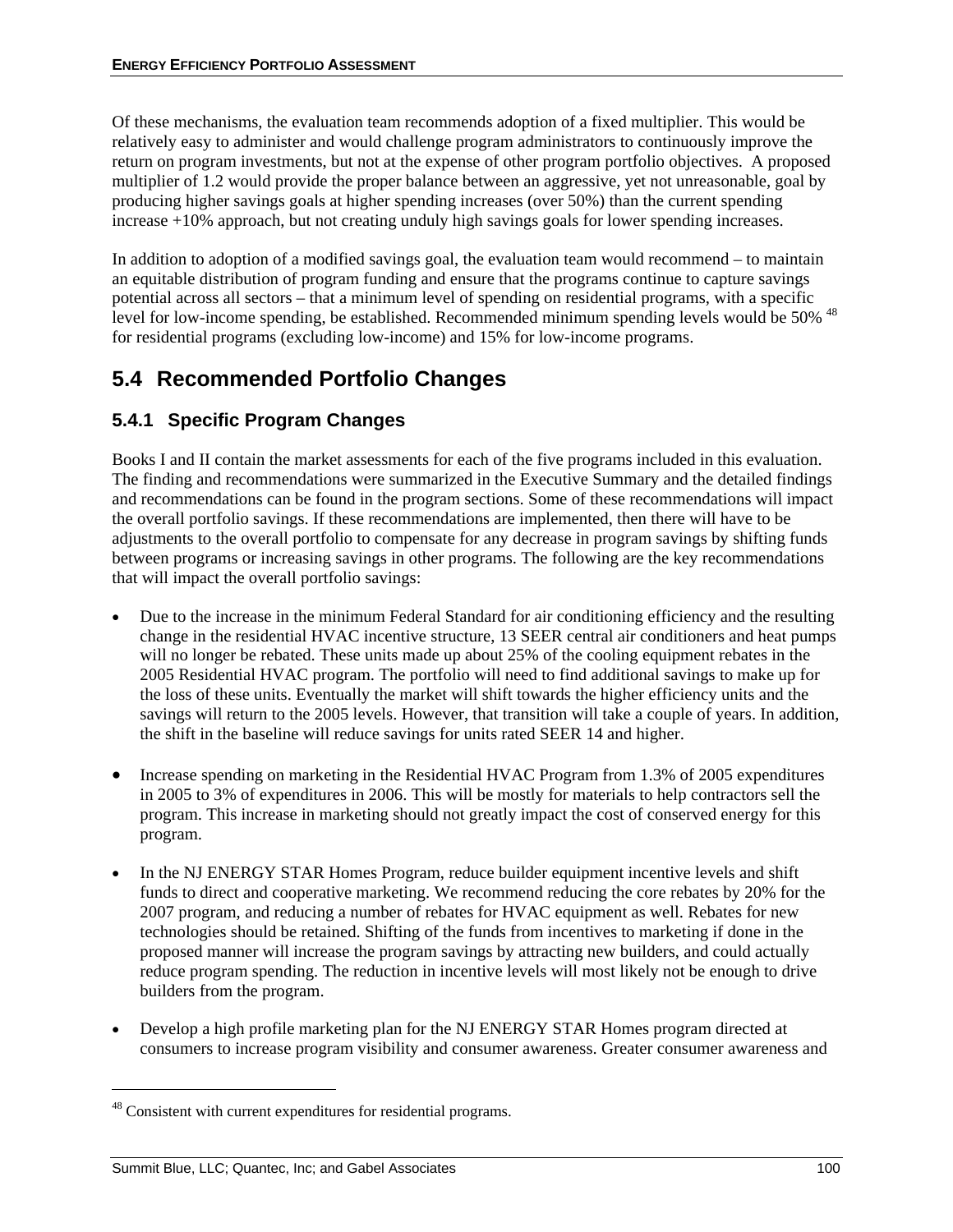knowledge of the benefits of ENERGY STAR should increase demand, and raise the value of labeled homes, reducing the need for builder incentives. This will be especially important once incentives ramp down and phase out. For the market to fully transform, consumers must be asking for the product. This should help to improve the cost of conserved energy for this program.

- In the NJ ENERGY STAR Homes program, allow inspection and verification sampling where applicable. EPA requires 100% inspection and verification of homes to meet Energy Star standards. However, in subdivisions with production builders, sampling is allowed when the same model or set of models is built within the subdivision. We recommend sampling where applicable to reduce program cost and ease the number of inspections in production developments. This should help to improve the cost of conserved energy for this program.
- Allow any RESNET-certified HERS rater to provide ratings for the NJ ENERGY STAR Homes Program. Shifting to independent HERS raters has the added advantage of reducing the Program administrative fees and improving the cost of conserved energy.
- Significantly expand the cooperative advertising program for the NJ ENERGY STAR Products Program. Cooperative advertising can greatly leverage funds, reinforce the commitment on the part of participating retailers and manufacturers, and overcome barriers such as awareness and perceived value. This could increase savings by encouraging the marketing – and increased sales – of products with and without incentives. Following an increased marketing initiative it is also important to estimate savings from additional measures, such as refrigerators and clothes washers, that are not currently being included in program savings estimates.
- Shift resources from the Commercial and Industrial retrofit market to the new construction market. The annual savings impact per project may improve as the new construction projects are more comprehensive. The lifetime savings per project will increase as new construction measures typically have long lifetimes than retrofit projects. The increase in the lifetime savings per project will reduce the cost of conserved energy.
- It is also recommended that within the Commercial and Industrial Program to shift incentive dollars away from lighting and motors measures to other measures with lower market shares. Lighting and motor measures have a relatively high savings per dollar spent. The other measures have lower savings per dollar spent so shifting funds to these measures will increase the cost of conserved energy.
- There are no recommended changes in the CHP Program that will significantly impact the overall portfolio.

### **5.4.2 Portfolio Level Changes**

The evaluation team also examined the allocation of program spending across the entire portfolio of programs to assess what changes, if any, should be made. As shown in Figure 5-16 and discussed above, the cost of conserved energy is highest for the low-income program and lowest for the C&I construction. If simply reducing the levelized cost of conserved energy were the only goal, the obvious action would be to shift funds from programs with the highest cost of conserved energy to those with the lowest.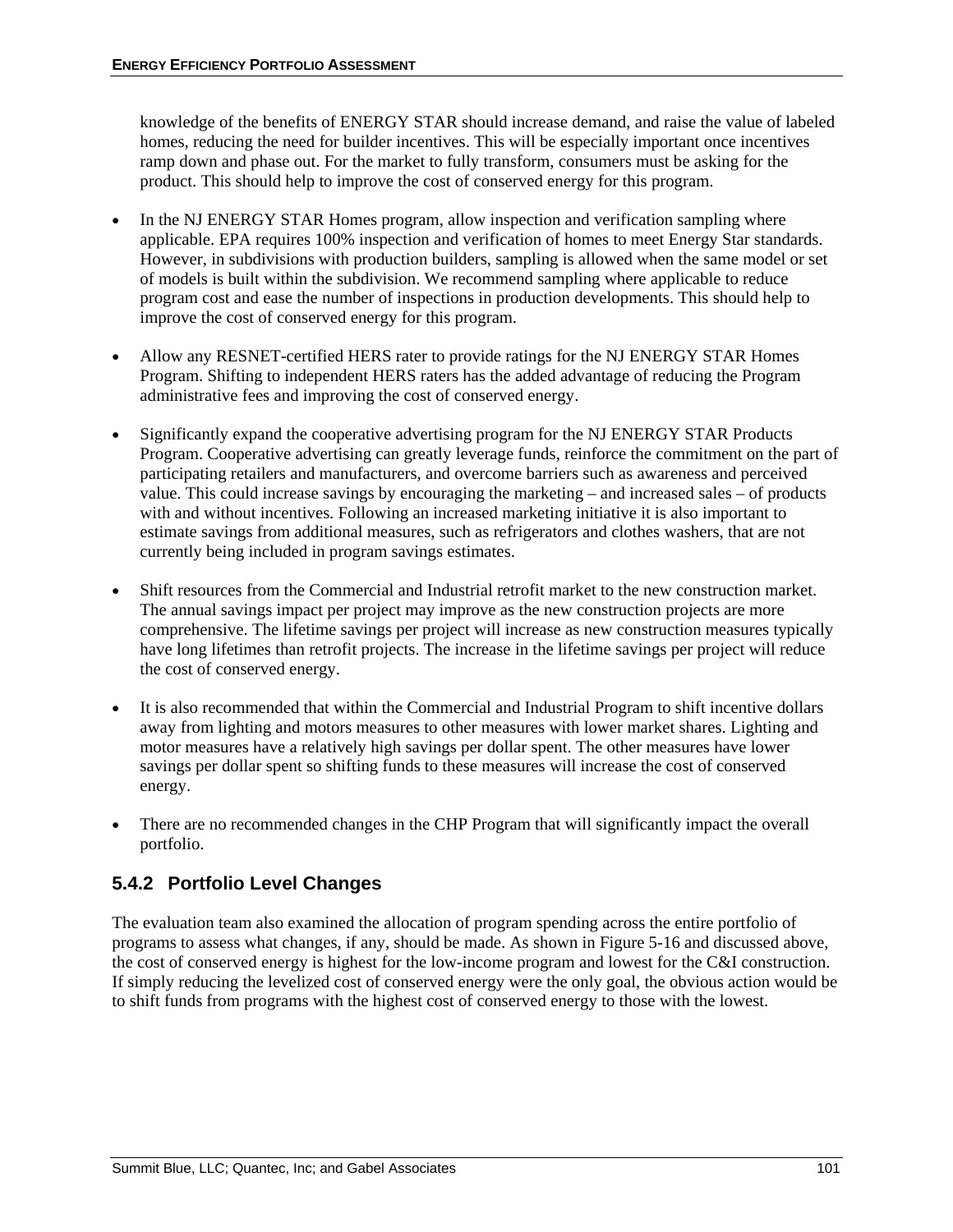

**Figure 5-16. Cost of Conserved Energy by Program - 2005** 

Source: New Jersey Clean Energy Program 2003, 2004 and 2005 Annual Reports, annual expenditures divided by energy saved (total energy savings determined by converting DTh to kWh).

However, to investigate the overall effectiveness of Program spending, the evaluation team compared actual energy savings to potential energy savings. In 2004, KEMA conducted a New Jersey Energy Efficiency and Distributed Generation Market Assessment and identified economic electric and natural gas efficiency potential for the residential, commercial and industrial sectors. Figure 5-17 compares the efficiency potential identified and the savings achieved across sectors, and demonstrates generally good alignment between potential savings and actual impacts. For example, the potential study estimated that 40% of all electric savings came from the residential sector, and the residential sector has represented 30% of the actual savings.49 For gas savings the efficiency potential and actual savings by sector match exactly (23% C&I and 77% residential).

The savings achieved to date as a percent of economic efficiency potential is shown in Table 5-8. In only two years the programs have achieved 4.1% of the electric residential economic potential and 6.5% of the electric C&I economic potential. Realization of the gas savings potential, however, lags, with only 0.8% of economic potential achieved in both the residential and C&I sectors.

1

<sup>&</sup>lt;sup>49</sup> The study did not provide more detailed information achievable savings by sector or end-use, economic potential is used as the basis of comparison. Note the study also estimated 2004 as the baseline year, with savings through 2020, so the comparison with actual savings uses 2004 and 2005 program years only.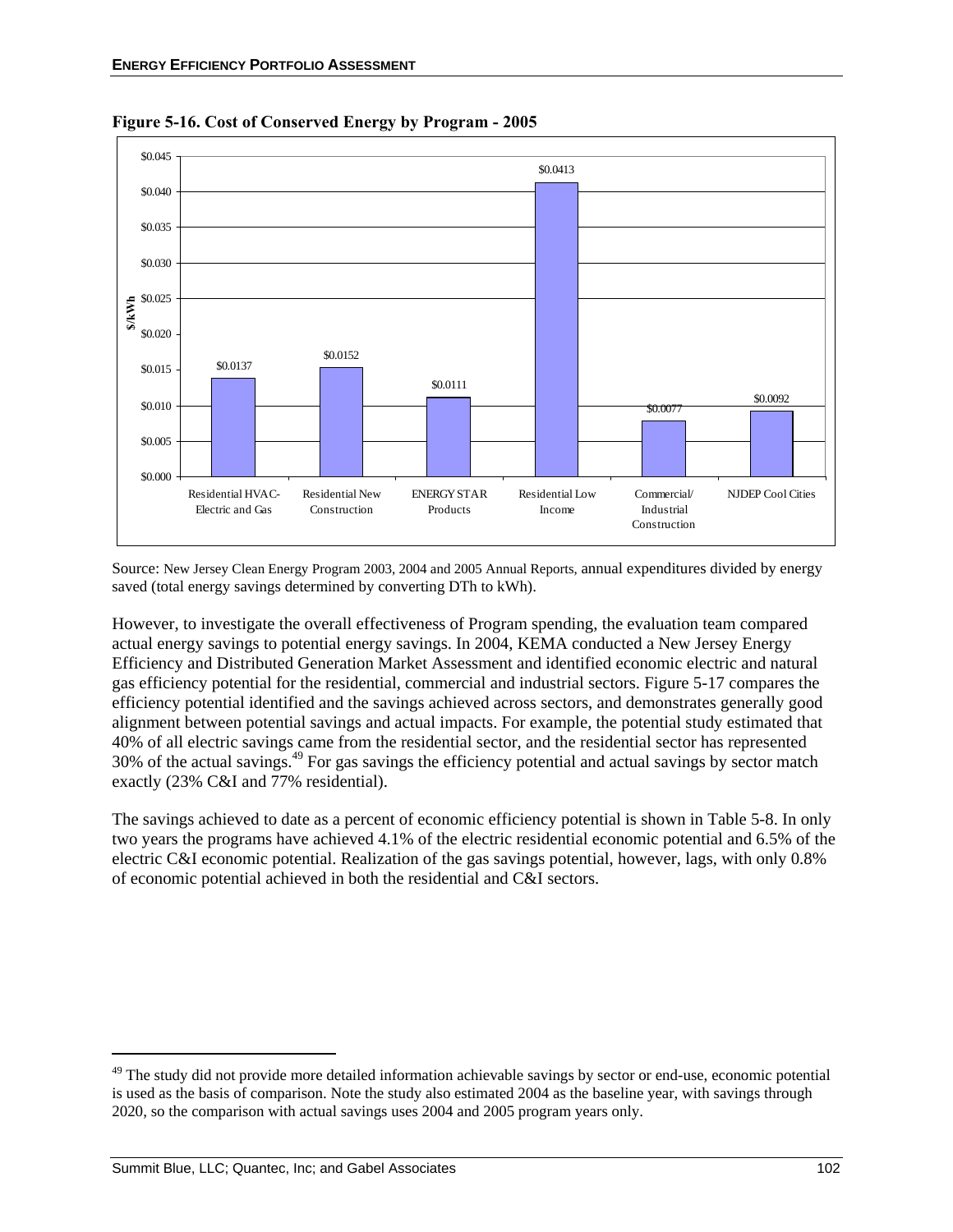

#### **Figure 5-17. Efficiency Potential and Savings Achieved by Fuel and by Sector**

| Table 5-8. Economic Efficiency Potential and Savings Achieved by Fuel and by Sector |  |  |
|-------------------------------------------------------------------------------------|--|--|
|                                                                                     |  |  |

|             | Residential | Commercial and Industrial |
|-------------|-------------|---------------------------|
| Electricity | 4.1%        | 6.5%                      |
| Natural Gas | 0.8%        | 0.8%                      |

In terms of economic potential by end-use, the 2004 study estimated that there were potential savings from HVAC (45%), lighting (22%), appliances (19%), and water heating (14%) (Figure 5-18) in the residential sector. The programs, however, have primarily achieved actual savings through HVAC (68%) and lighting (32%) measures.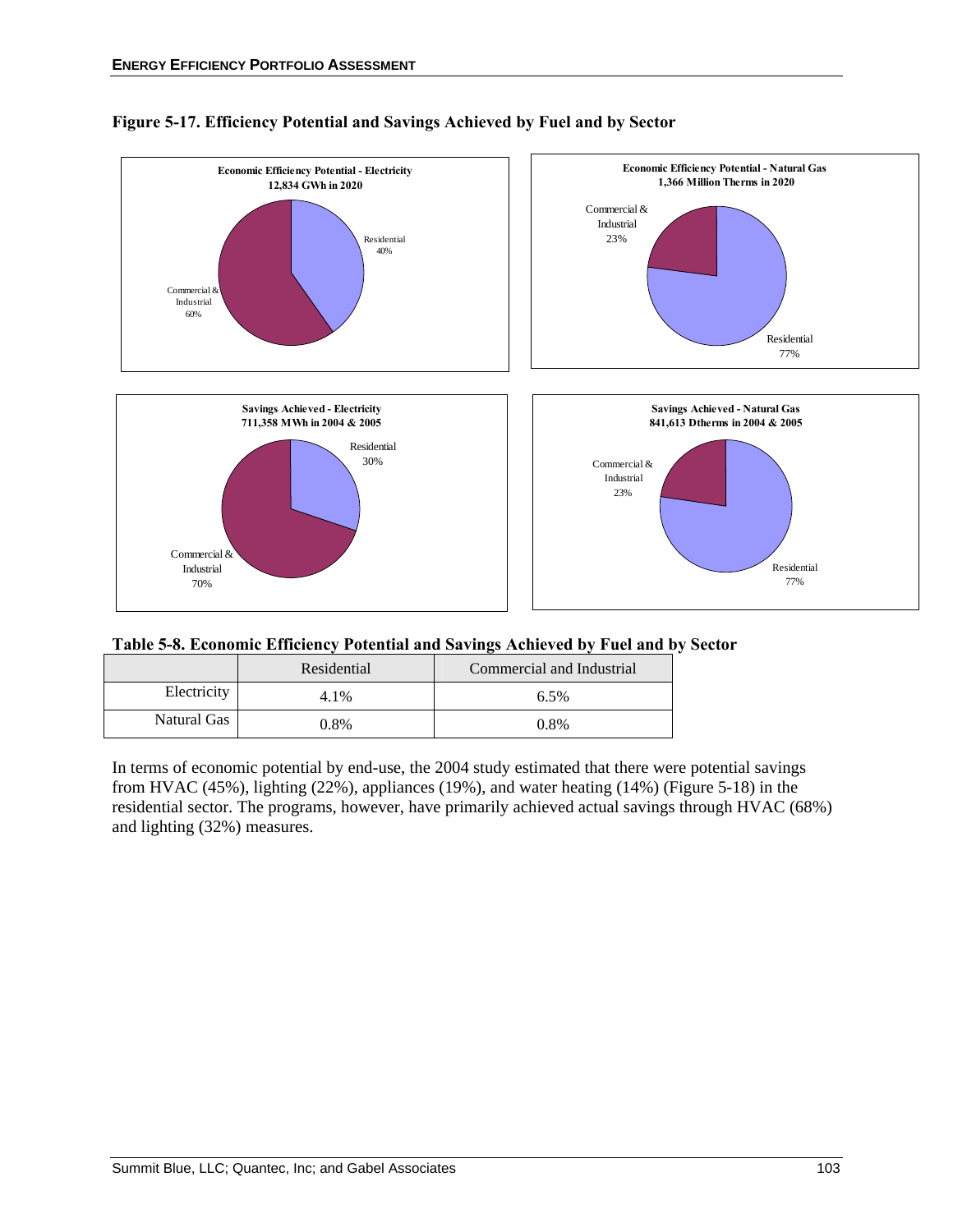

#### **Figure 5-18. Efficiency Potential and Savings Achieved by Fuel and by Sector**

Based on the alignment of achieved savings with the recognized potential, spending on the residential sector may be slightly low. These results indicate that the current mix of spending by program is effective and benefits a broad group of ratepayers, but could improve with a small reallocation of funding from the commercial/industrial sector to the residential. Reallocations should be made gradually to ensure minimal infrastructure disruption, with a 5% shift in allocation recommended (increasing the percent of total budget allocated to residential programs to 555 of the total.

In addition to the program specific recommendations presented above, the NJ CEP should consider these additional factors that may impact overall portfolio level cost-effectiveness:

- *The NJ CEP should consider examining net-to-gross ratios*. Net-to-gross ratios can be conducted from an engineering perspective, examining operating assumptions and equipment performance, or a market effects perspective, examining freeridership and spillover. Because the NJCEP programs are designed to "move the market,"<sup>50</sup> they are likely to generate impacts beyond what is measured directly through program activity. These adjustments can have substantial impacts on program savings. For example, NYSERDA has found that a comprehensive engineering assessment can reduce electricity savings for some programs by as much as 15% and increase savings for other programs by as much as  $100\%$ .<sup>51</sup> In addition, the market effects studies for NYSERDA have found net-to-gross ratios that range from 0.70 to 1.22.<sup>52</sup> Clearly, incorporating net-to-gross factors, particularly based on market effects, can have a substantial impact on estimated energy savings and the achievement of program goals.
- *Annually revisit the mix of programs and consider removing or adding to the program "mix."*  The interviews conducted with program administrators from around the country revealed that program selection is a collaborative process, involving multiple stakeholders. The NJ CEP should continue its current process which includes a committee that meets annually to review the program "mix" and see if certain programs should be removed or added. This can be facilitated

1

<sup>&</sup>lt;sup>50</sup> Energy savings from changes in market share were measured in the evaluation of the ENERGY STAR Products program, New Jersey Market Assessment, Book II, Section 3.4.4.

<sup>&</sup>lt;sup>51</sup> NYSERDA, **New York Energy \$mart**<sup>SM</sup> 2005 annual report, May 2006 (forthcoming).<br><sup>52</sup> Note that some utilities and jurisdictions have determined that freeridership and spillover generally cancel each other out, and the effort to measure them is not warranted.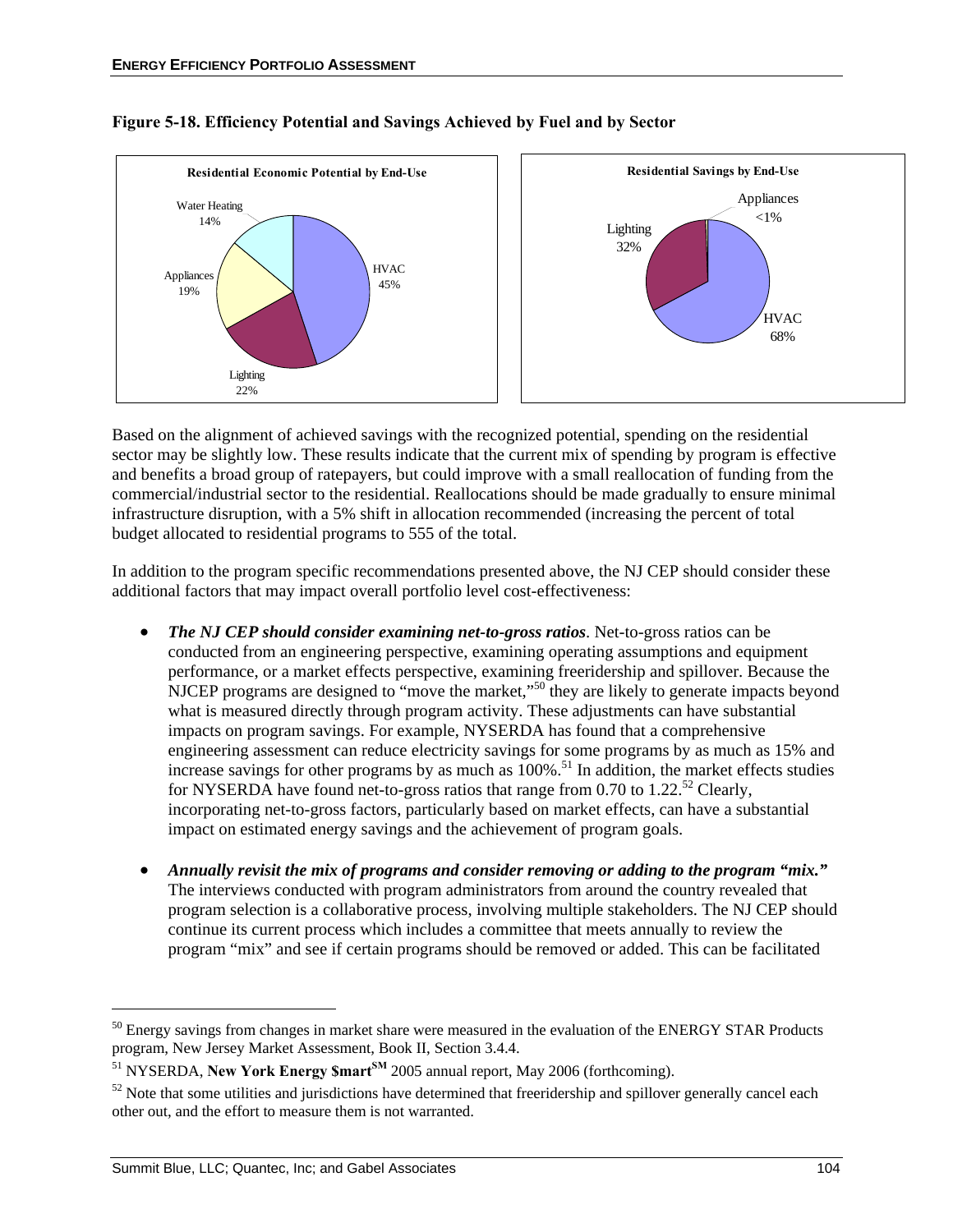by reviewing the selection of other program portfolios across the country, particularly in neighboring states. For example, NYSERDA achieves over half of its energy savings from the Technical Assistance Program and the Commercial Industrial Performance Program (CIPP). Currently the NJ portfolio does not have equivalent programs.<sup>53</sup> Reviewing the programs of neighboring states and considering incorporating additional programs could also leverage the efforts of these other programs through interstate crossover of energy efficiency providers. The addition of the Home Performance with ENERGY STAR Program for 2006 is a good example of this type of activity.

### **5.5 Summary of Findings and Recommendations for Portfolio Level Assessment**

The following points summarize the portfolio level assessment findings and recommendations:

*The portfolio goal requirement that program impacts increase by the amount of any spending increases + 10% is achievable, but places undue emphasis on cost of conserved energy as the measure of portfolio effectiveness and compromises the ability to address other, broader measures of portfolio effectiveness*. The goal was met or exceeded in 2004 and 2005 for electric savings, and exceeded in 2005 for gas savings. In addition, review of a number of other utility and regional efficiency portfolios revealed that this goal is achievable. However, the goal is extremely aggressive at lower spending increases: if the spending increased by 5% then the savings should increase by 15%, equating to an increase in savings of 300% relative to the increase in spending. This aggressive goal, therefore, places undue emphasis on cost of conserved energy as the measure of portfolio effectiveness and compromises the ability to address other, broader measures of portfolio effectiveness (e.g., an equitable distribution that benefits all sectors, segments, and regions). In addition, it creates an incentive to move away from market transformation programs that require significant investment up-front, but yield longer term savings. While the current goal may be achievable in the short-term, this approach may hamper the long-term success of the programs.

*An alternative goal, implementing a fixed or ratcheted multiplier, may provide a better balance between aggressive savings goals and other program priorities*. The evaluation team recommends that NJ consider an alternative goal, including setting a minimum increase commensurate with spending increases, a fixed multiplier, or a ratcheted multiplier that increases with spending increases. Of these mechanisms, the evaluation team recommends adoption of a simple multiplier. This would be relatively easy to administer and would challenge program administrators to continuously improve the return on program investments, but not at the expense of other program portfolio objectives. A proposed multiplier of 1.2 would provide the proper balance between an aggressive, yet not unreasonable, goal by producing higher savings goals at higher spending increases (over  $50\%$ ) than the current spending increase  $+10\%$ approach, but not creating unduly high savings goals for lower spending increases.

*The current mix of spending by program is consistent with the potential analysis and benefits a broad group of ratepayers, such that substantial shifts in funding are not recommended*. The savings, by sector, is not substantially different than the potential analysis conducted in 2004. In addition, the programs effectively serve all sectors, including a proportion for the low-income sector that is higher than a number of other portfolios across the country. A small reallocation of funding (5%) of funding from the commercial sector to the residential sector may provide even closer alignment between potential and

<sup>&</sup>lt;sup>53</sup> The Technical Assistance Program offers incentives for energy audits for commercial and industrial customers, while the CIPP attempts to promote the performance contracting market.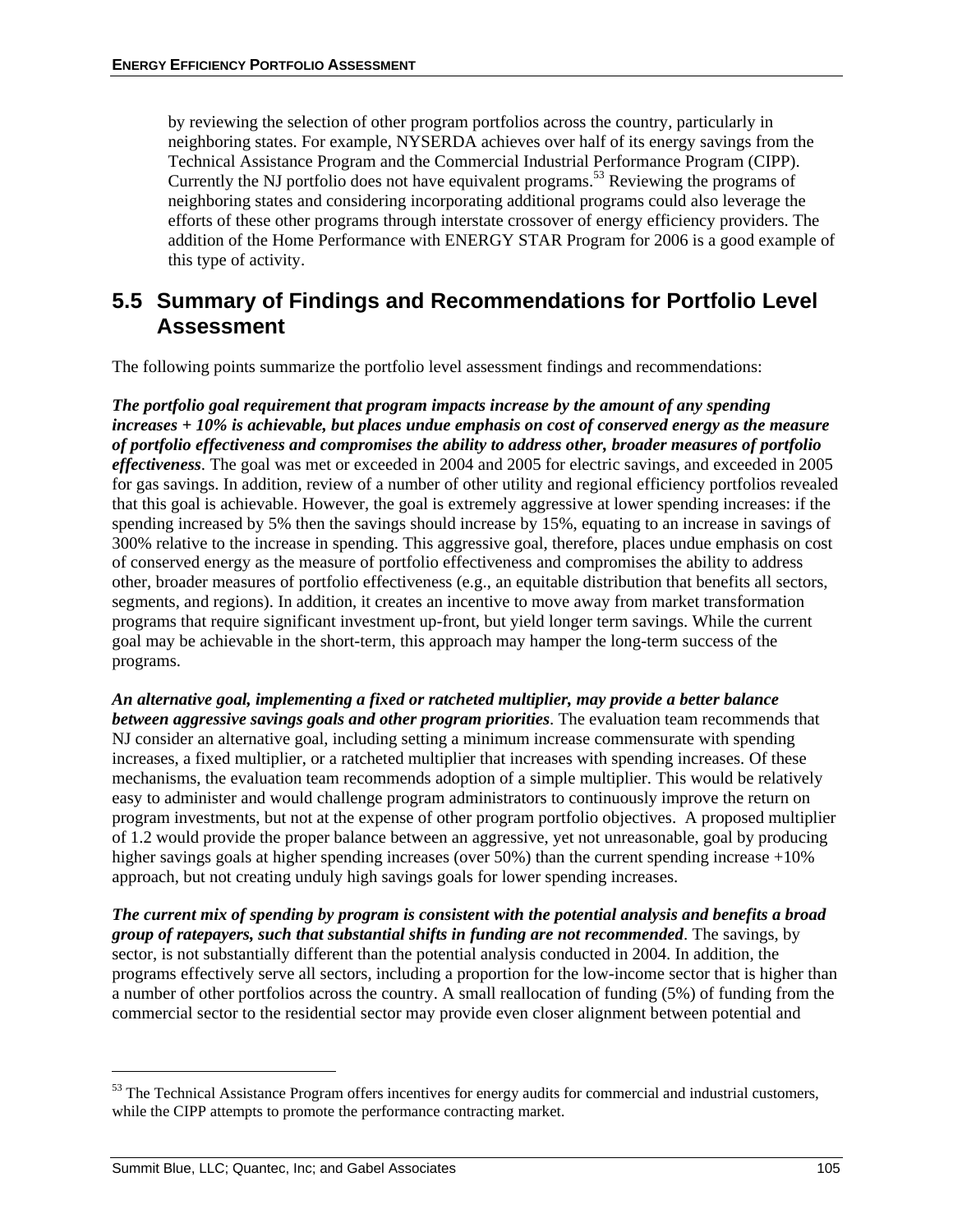achieved savings. The NJ CEP should also consider a number of program specific recommendations that could impact cost-effectiveness. In addition, the NJ CEP should consider examining and incorporating engineering and market effects net-to-gross ratios.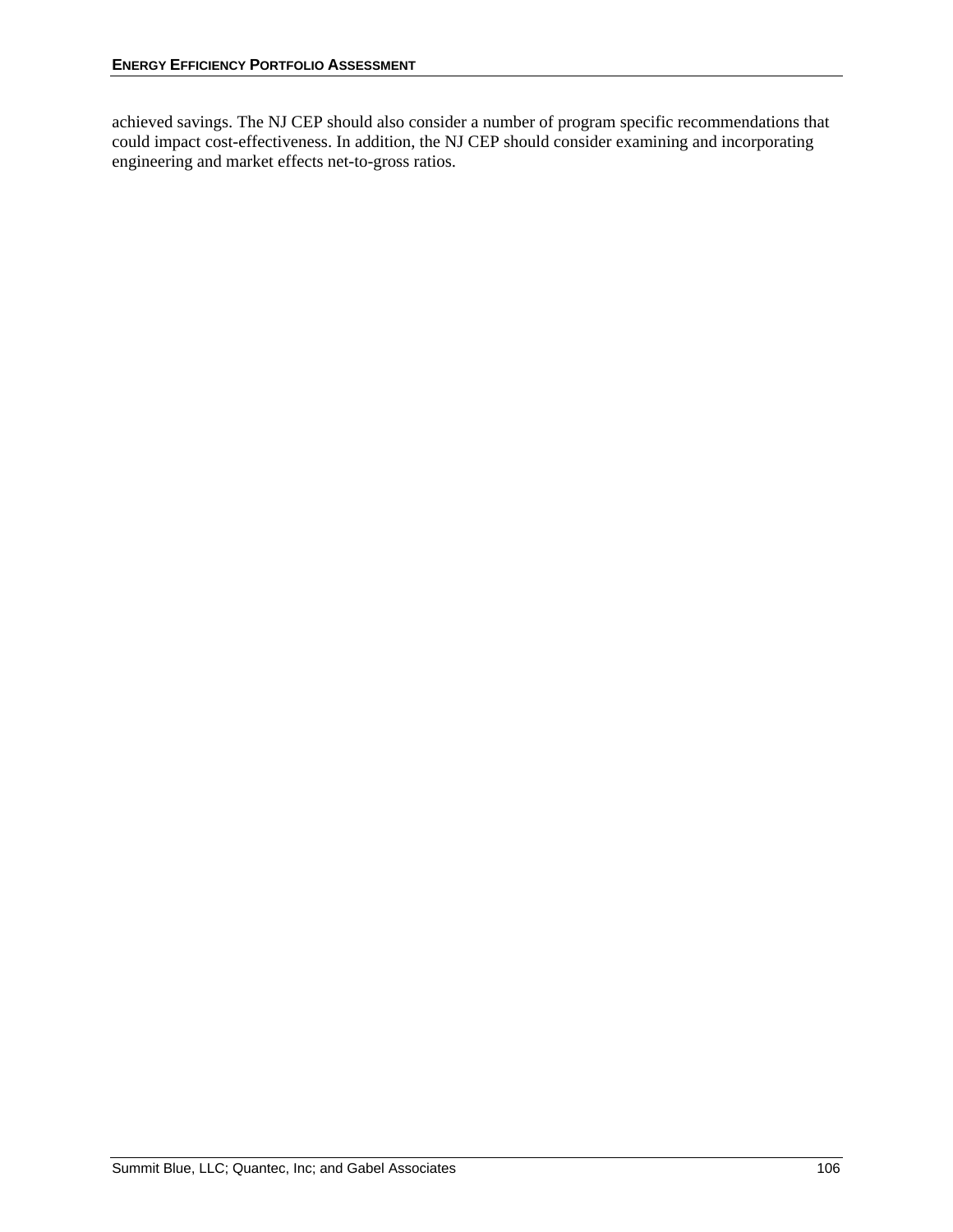## **6. EVALUATION PLANNING**

In order to assist the NJ CEP with evaluation planning, the evaluation team conducted interviews with efficiency program administrators from six state/regions.<sup>54</sup> The interviews were all conducted over the telephone, and were designed as a benchmarking exercise to explore the practice of efficiency program evaluation around the country. The interviews explored a number of questions, including:

- What method do you use to determine evaluation budgets (e.g., fixed budget, percentage of implementation budget, allocation between programs, etc.)?
- How are evaluation objectives or tasks determined?
- Do you have a long-term Evaluation Plan?
- If so, how often are process, impact, M&V, market assessment, and potential studies conducted?
- Do you have in-house evaluation staff? If yes, how many FTE?
- What percentage of evaluation costs are for staffing?

The findings from the interviews are summarized below.

*Impact evaluations*: Impact evaluations are given highest priority among implementers throughout the country due to the importance of truing up savings estimates and the desire to focus spending on program implementation. Net energy savings are usually determined on an annual basis, but evaluations can be run every two to three years (and applied until a subsequent evaluation). Impact evaluations are normally conducted through engineering analysis, billing analysis, metering, or a combination of these approaches. The International Performance Measurement and Verification Protocols (IPMVP) includes recommended approaches for determining energy savings from efficiency programs.<sup>55</sup> The IPMVP guidelines have become the de facto standards for California and other regions throughout the United States.

Normally, in years in between impact evaluations basic metrics such as market share can be tracked. For example, the ENERGY STAR Products section of this report discusses cost-effective approaches for using National Retailer Partner sales data (collected by D&R International) to examine annual estimates of ENERGY STAR product market share, and the Residential New Construction section of the report presents a methodology for tracking market share for ENERGY STAR new homes. Wherever possible, similar approaches should be used for all products/measures included in the programs.

*Process evaluations*: Process evaluations are considered less important than impact evaluations, but can be critical to ensuring effective, efficient implementation. Process evaluations are typically conducted within a year of implementation of new programs or following substantial changes to programs.

l

<sup>&</sup>lt;sup>54</sup> Interviews were conducted with representatives from New York (New York State Energy and Research Development Authority), Oregon (Energy Trust of Oregon), the Northwest (Northwest Energy Efficiency Alliance), Iowa (Mid-American), Vermont (Efficiency Vermont), and Texas (Texas Public Utility Commission). 55 The guidelines can be downloaded at www.ipmvp.org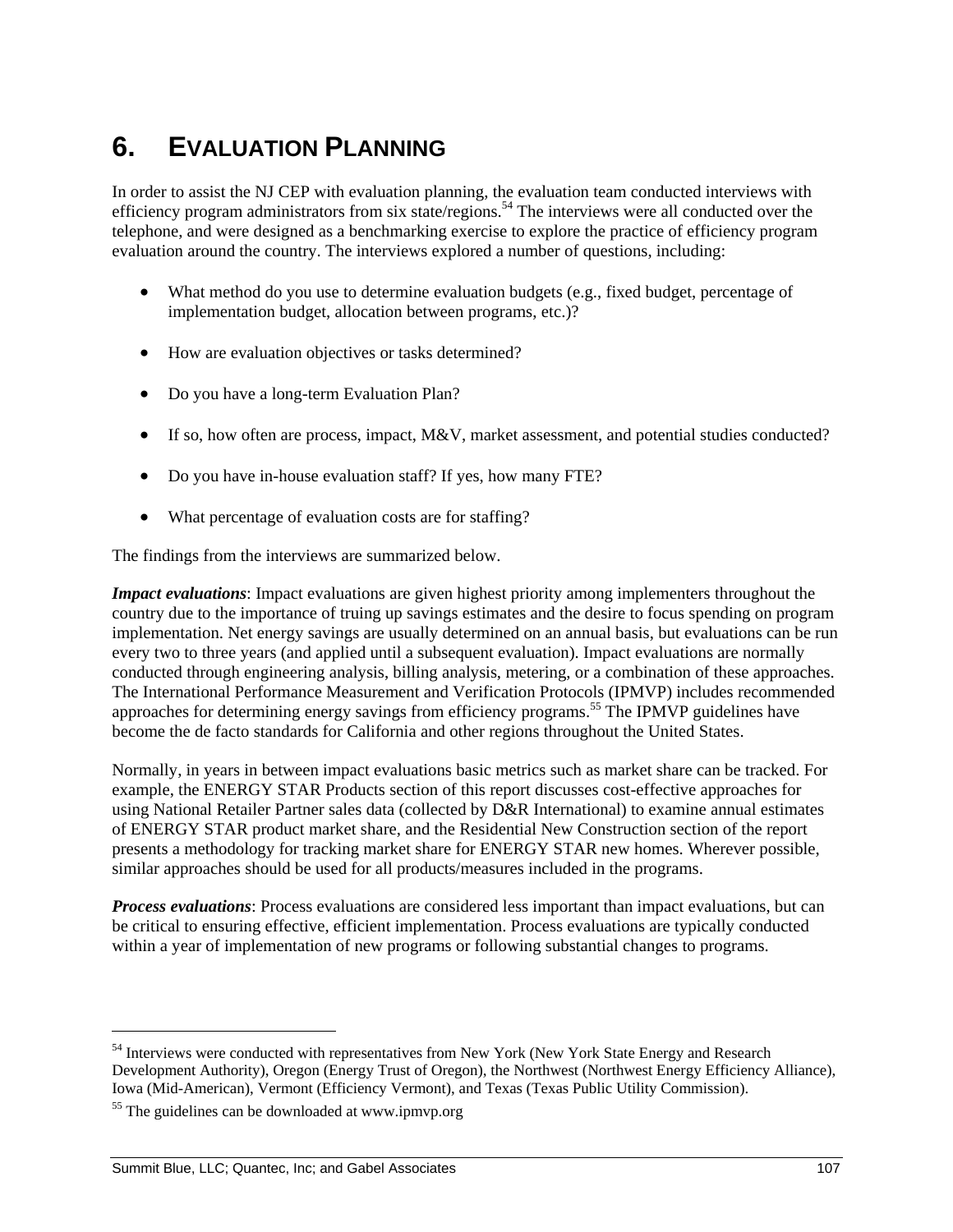*Market characterization studies*: Some regions also conduct periodic market characterization (or market research) studies. These are typically conducted less frequently (usually on an "as needed' basis), and are often custom studies designed to assist with potential analysis, program development, or baseline assessment. Other administrators, however, like to conduct regular market characterization studies, although usually less frequently (e.g., every two to five years) than impact or process evaluations.

*Evaluation focus*. One respondent noted a trend to measure items that are "nice to know" but less pertinent to program measurement or management. Other respondents echoed the need to make sure evaluations address both the regulatory needs (e.g., program impacts) as well as the needs of program implementers. A number of administrators have established a collaborative process so that both external and internal stakeholders (e.g., the program implementers) can ensure that the evaluation activities focus on meeting their specific needs.

*Allocating the evaluation budget*: Prioritization should be given based on a number of factors, including the implementation budgets, expected savings, and market sector (so all are given some attention). Another important consideration is the risk factor: programs with a history of evaluation in NJ, with proven measures and good secondary data, should be considered less risky than programs that institute newer, less proven measures (i.e., newer measures should be given evaluation priority).

*Calculation of market effects*: Market effects, or attribution analysis, includes the examination of freeridership and spillover. Traditional resource acquisition programs that offer incentives and little training/education are the best candidates for freeridership and spillover analysis. Market transformation programs that emphasize education, training, and long-term market effects need to look at incremental impacts of market indicators (e.g., penetration levels, awareness levels, etc.) to assess program impacts. This should be done by the use of comparison states and market share data, where available.

*Evaluation budgets and staffing*: Evaluation budgets for other implementers throughout the country are typically in the 2% to 4% of annual program budgets, and this seems to be sufficient.<sup>56</sup> Note this usually does not include full-time evaluation staff, whose salaries and benefits are typically allocated to organizational overhead or program implementation. At least one full-time equivalent (FTE) should initially be assigned to manage evaluation activities, expanding as the need increases. Evaluation staff should be able to manage approximately 4-6 programs year.

*Outsourcing evaluations*: An attempt should be made to outsource as much research as possible to maximize objectivity and avoid any potential conflict of interest.

*Primary data collection*: Evaluation staff should work with program implementation staff at the early stages of implementation to ensure that the necessary data are being collected for evaluation. Sufficient budgets should be allocated for database design, which should be outsourced to a qualified firm or conducted by third party implementation contractors. Reports on program activity should be produced quarterly, at a minimum, to validate the progress of program activities and ensure that high level metrics (e.g., number of participants, incentive levels, etc.) are available for evaluation.

l

<sup>&</sup>lt;sup>56</sup> According to the 2003-2005 annual reports, NJ is spending about 1-2%/year on both market research and evaluation.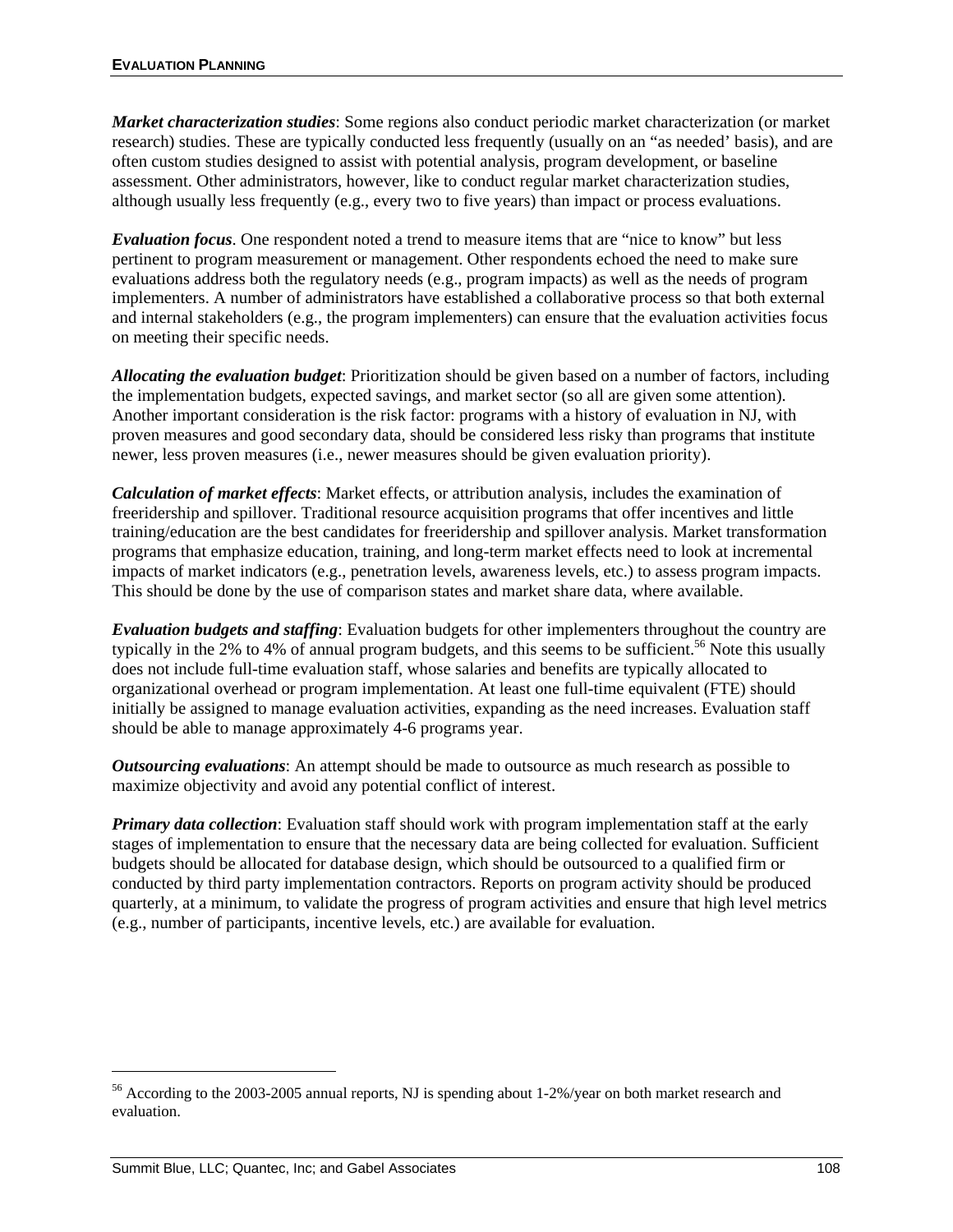## **Example of Data Collection and Tracking**

For any successful evaluation effort it is imperative to track a number of key measure and program metrics. Good documentation, database design, and database use provide the cornerstone for a solid, effective evaluation.

The evaluation team has worked on a number of comprehensive efforts to assist program implementers with designing data tracking systems. As shown in Figure 6-1, there are many potential data points that can be tracked, including details about measures, projects, evaluation adjustments, utility billing information, customer information, contractor/trade ally information, and general planning. The figure also provides an example of the user groups that use the data and take responsibility for collecting and updating the data, as well as potential sources of information to supply the data. The figure is meant to serve as an example for the type of data collection matrix that NJ should consider developing to ensure that all data points that are necessary for proper planning and evaluation efforts are collected.

## **Summary of Recommendations for New Jersey**

- Impact evaluations should be conducted every two years and should attempt to follow the IPMVP guidelines.
- Process evaluations should be conducted within a year of launching new programs (e.g., the Home Performance with ENERGY STAR Program) or after more substantial changes to program implementation occur.
- Market characterization studies should be conducted every two to five years to support potential analysis, program development, and baseline assessment.
- There should be one full time evaluation coordinator to manage 4-6 programs.
- The evaluation budget should range between 2% to 4% of total expenses.
- The allocation of dollars within evaluation should be based on a combination of program budgets and expected savings, but also need to ensure that all sectors are represented and all stakeholder needs are considered through a collaborative process.
- Market effects/attribution analysis that determines a net-to-gross estimate based on freeridership and spillover should be factored into savings estimates; if these effects are not included, evidence should be presented for their exclusion (e.g., research determining that program design minimizes freeridership and they cancel each other out).
- Develop a data collection and tracking matrix for individual programs and the overall portfolio.